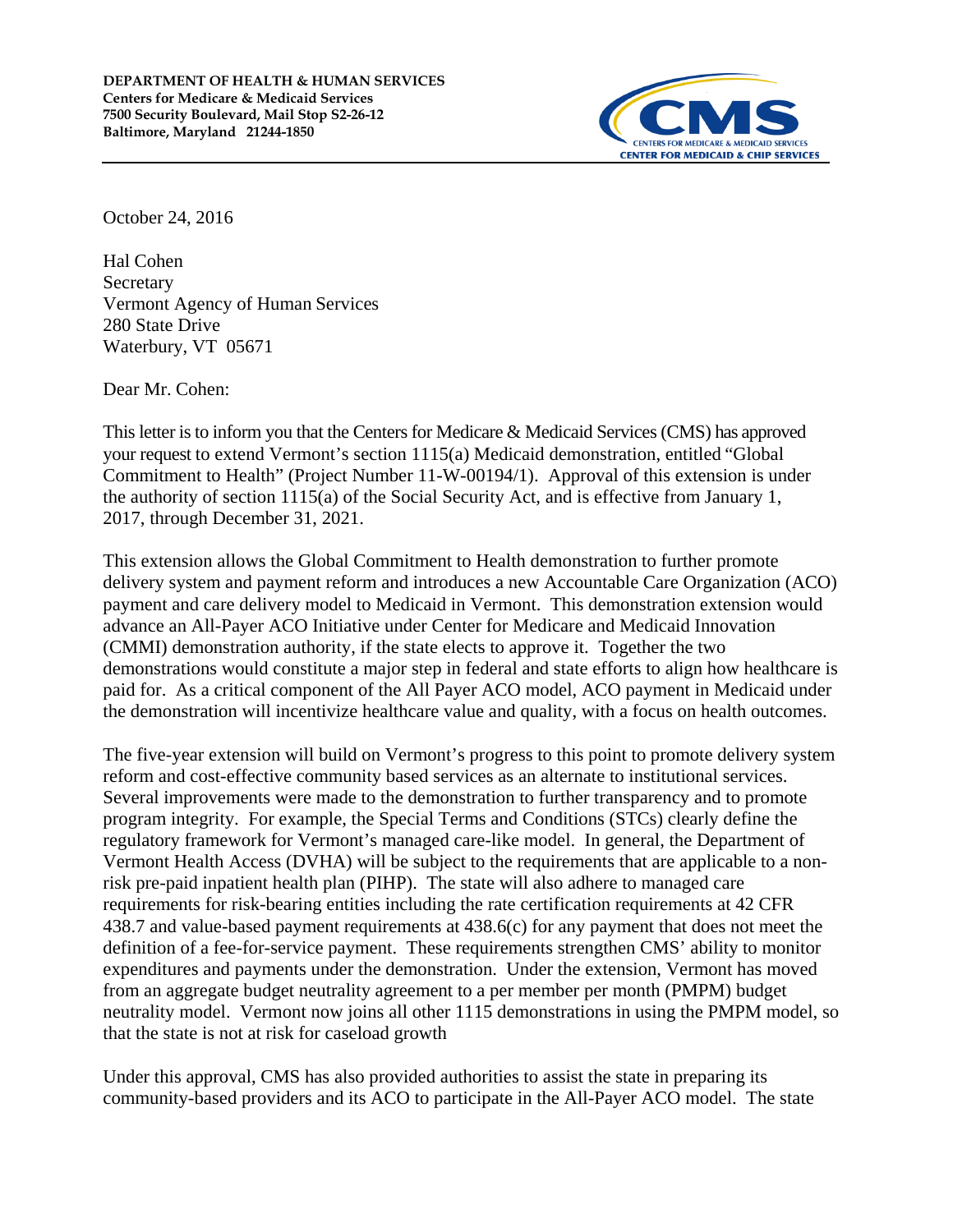#### Page 2 – Mr. Hal Cohen, Secretary

must follow the application requirements specified in the STCs to pursue such time-limited funding. The state is also required to include quality metrics for all delivery system related investments.

As part of broader changes made to demonstration authorities, the renewal includes time-limited authority for costs not otherwise matchable that were previously authorized for individuals residing in specific Institutions for Mental Diseases (IMDs). This previously authorized authority, which will begin to phase down during the demonstration period, will allow CMS to evaluate expenditures on individuals with serious mental illness as well as individuals in need of acute mental health and substance use disorder services residing in IMDs in the context of system-wide service, payment, and delivery system reforms. The results of this evaluation will inform broader understanding of IMD policy.

Finally, during the negotiations we discussed the applicability of the Medicaid managed care quality rating system (MMC QRS), described at 42 CFR 438.334, to Vermont's managed care model. We will continue to provide technical assistance to the state as development of the requirements for the MMC QRS continues.

CMS approval of this extension is conditioned upon continued compliance with the STCs defining the nature, character, and extent of anticipated federal involvement in the project. The award is subject to your written acknowledgment of the award and acceptance of the STCs within 30 days of the date of this letter. A copy of the revised STCs and expenditures are enclosed. A copy of the waiver list is also enclosed.

Your project officer for this demonstration is Julie Sharp. Ms. Sharp is available to answerany questions concerning your section 1115 demonstration. Her contact information is asfollows:

> Centers for Medicare & Medicaid Services Center for Medicaid & CHIP Services 7500 Security Boulevard, Mail Stop: S2-01-16 Baltimore, MD 21244-1850 Telephone: (410) 786-2292 Email: Juliana.Sharp@cms.hhs.gov

Official communications regarding program matters should be sent simultaneously to Ms. Sharp and to Mr. Richard McGreal, Associate Regional Administrator in our Boston Regional Office. Mr. McGreal's contact information is as follows:

> Centers for Medicare & Medicaid Services JFK Federal Building, Room 2275 Boston, MA 02203-0003 Telephone: (617) 565-1226 E-mail: [Richard.McGreal@cms.hhs.gov](mailto:Richard.McGreal@cms.hhs.gov)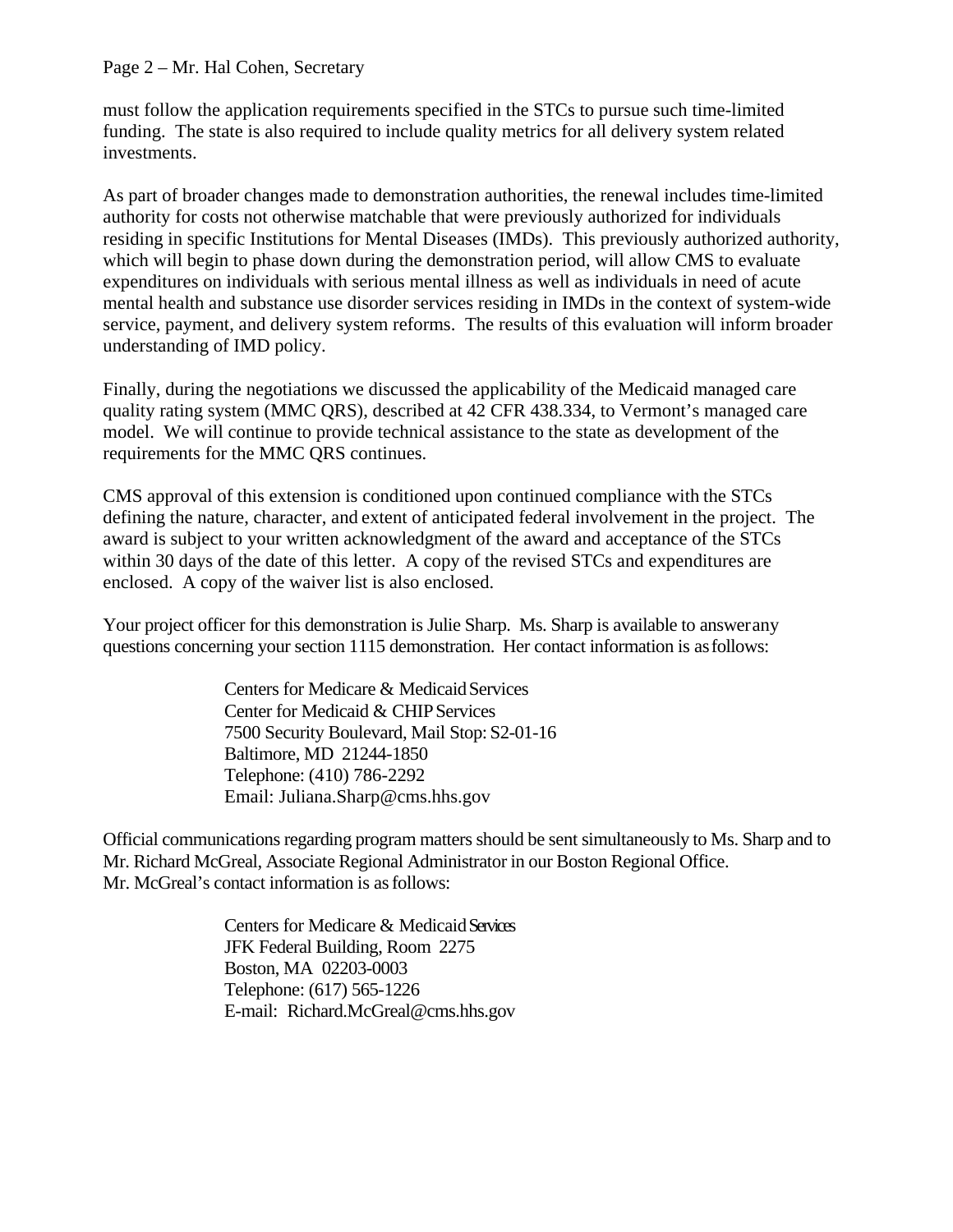Page 3 – Mr. Hal Cohen, Secretary

If you have questions regarding this approval, please contact Mr. Eliot Fishman, Director of the State Demonstrations Group in the Centers for Medicaid & CHIP Services at (410) 786-5647.

Sincerely,

/s/

 Vikki Wachino Director

Enclosures

cc: Mr. Richard McGreal, Associate Regional Administrator, Boston Regional Office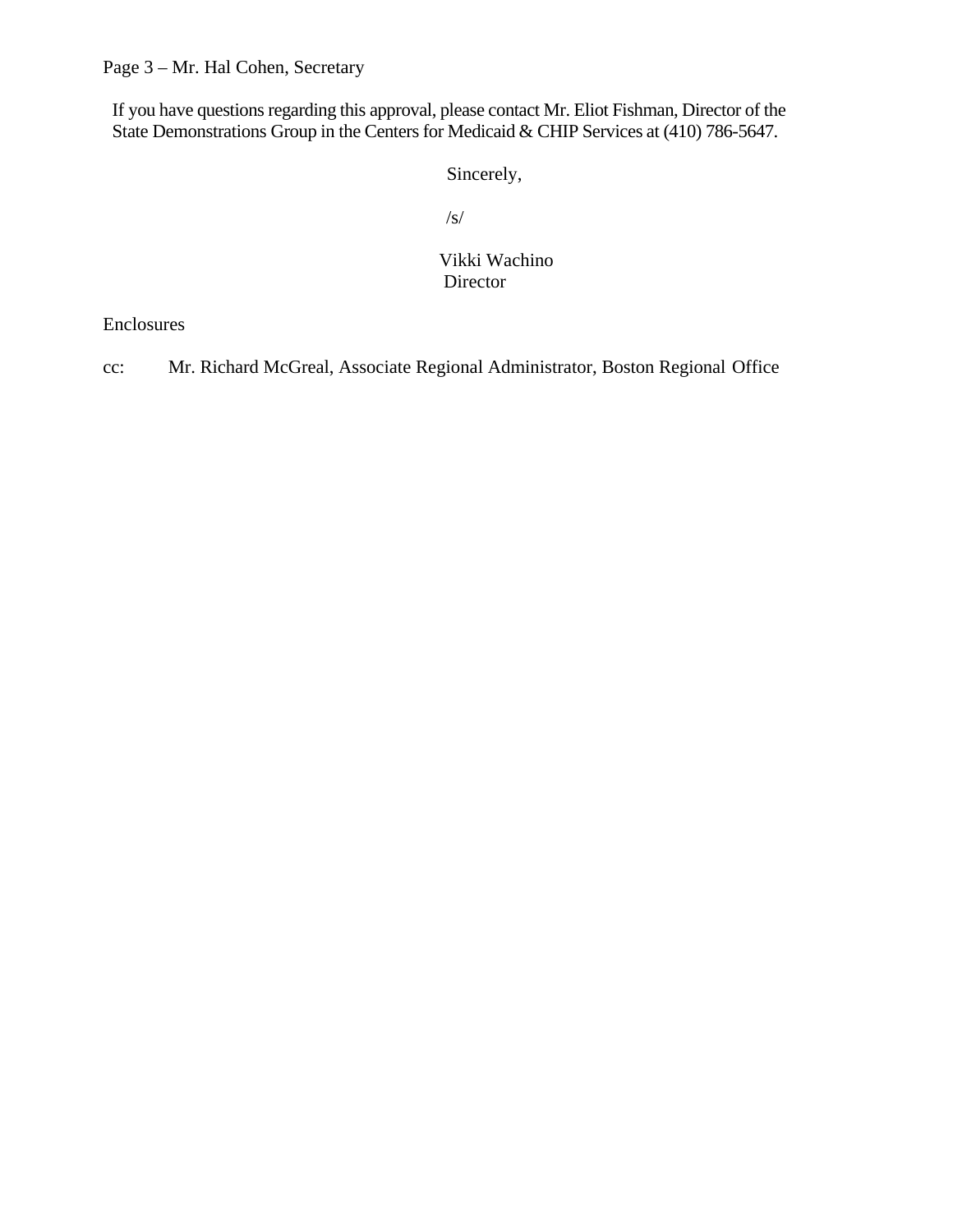# **CENTERS FOR MEDICARE & MEDICAID SERVICES**

# **WAIVER AUTHORITY**

## **NUMBER: 11-W-00194/1**

#### **TITLE: Global Commitment to Health Section 1115 Demonstration**

#### **AWARDEE: Vermont Agency of Human Services (AHS)**

Under the authority of Section 1115(a)(1) of the Social Security Act (the Act) the following waivers are granted to enable Vermont to operate the Global Commitment to Health section 1115 demonstration. These waivers are effective beginning January 1, 2017 and are limited to the extent necessary to achieve the objectives below. These waivers may only be implemented consistent with the approved Special Terms and Conditions (STCs) set forth in the accompanying document.

All requirements of the Medicaid program expressed in law, regulation and policy statement, not expressly waived in this list, shall apply to the demonstration project for the period beginning January 1, 2017 through December 31, 2021.

#### **1. Statewideness/Uniformity Section 1902(a)(1)**

To the extent necessary to enable Vermont to operate the program differently in different geographical areas of the state.

#### **2. Reasonable Promptness Section 1902(a)(8)**

To allow the state to maintain a waiting list for high and moderate need individuals applying for home and community-based services (HCBS). To allow the state to require applicants for nursing facility and home and community-based services (including demonstration home and community based waiver-like services) to complete a person-centered assessment and options counseling process prior to receiving such services. To permit waiting lists for eligibility for demonstration-only (non-Medicaid state plan) populations.

#### **3. Amount, Duration, Scope of Services Section 1902(a)(10)(B)**

To enable Vermont to vary the amount, duration and scope of services offered to various mandatory and optional groups of individuals affected by or eligible under the demonstration as long as the amount, duration and scope of covered services meets the minimum requirements under title XIX of the Act for the group (if applicable) and the special terms and conditions.

To allow the state to provide nursing facility and home and community-based services based on relative need as part of the person-centered and options counseling process for new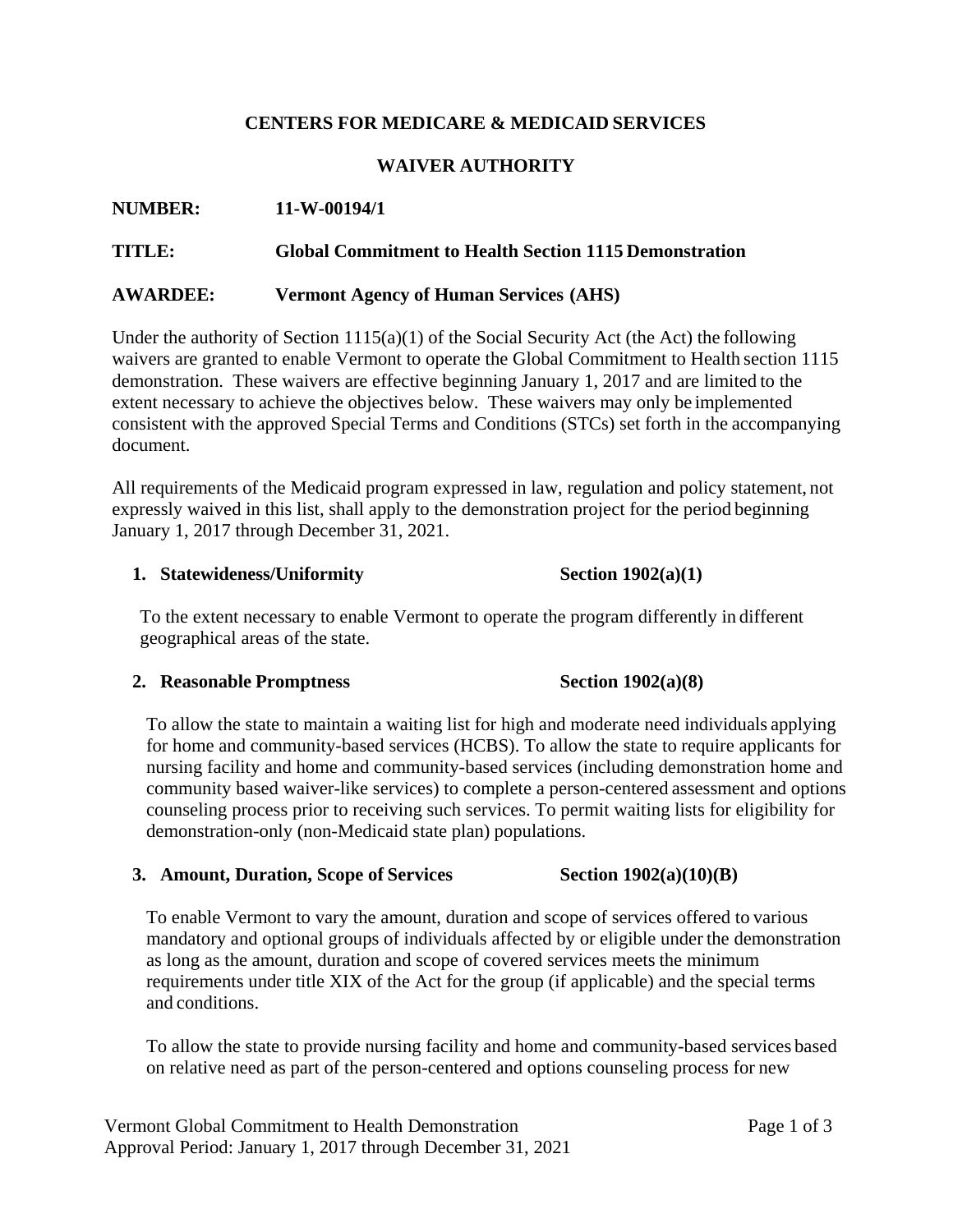applicants for Choices for Care services; to permit certain individuals, based on need, to receive demonstration services that are not available to categorically eligible individuals, or other individuals in the same eligibility group, under the Medicaid state plan; and to limit the amount, duration, and scope of services to those included in the participants' approved care plan.

#### **4. Financial Eligibility Section 1902(a)(10)(C)(i)(III)**

To allow the state to use institutional income rules (up to 300 percent of the Supplemental Security Income payment level) for medically needy beneficiaries.

To allow the state to use institutional income and resource rules for the high and highest need groups of the medically needy in the same manner as it did for the terminated 1915(c) waiver programs that were subsumed under the Choices for Care demonstration in 2005.

Additionally, this waiver permits the state to have a resource standard of \$10,000 for high and highest need medically needy individuals who are single and own and reside in their own homes and who select home and community-based services (HCBS) in lieu of institutional services.

#### **5. Payment to Providers Sections 1902(a)(13), 1902(a)(30)**

To allow the state, through the Department of Vermont Health Access, to establish rates with providers on an individual or class basis without regard to the rates currently set forth in the approved state plan.

#### **6. Premium Requirements Section 1902(a)(14)**

# **In so far as it incorporates Section 1916**

To permit Vermont to impose premiums in excess of statutory limits for optional populations and for children through age 18 with income above 195 percent of the Federal poverty level (FPL) as reflected in the Special Terms and Conditions.

#### **7. Income/Resource Comparability Section 1902(a)(17)**

To the extent necessary to enable the state to use varying income and resource standards and methods for plan groups and individuals.

#### **8. Spend-Down Section 1902(a)(17)**

To enable the state to offer one-month spend-downs for medically needy people receiving community-based services as an alternative to institutionalization, and non-institutionalized persons who are receiving personal care attendant services at the onset of waivers.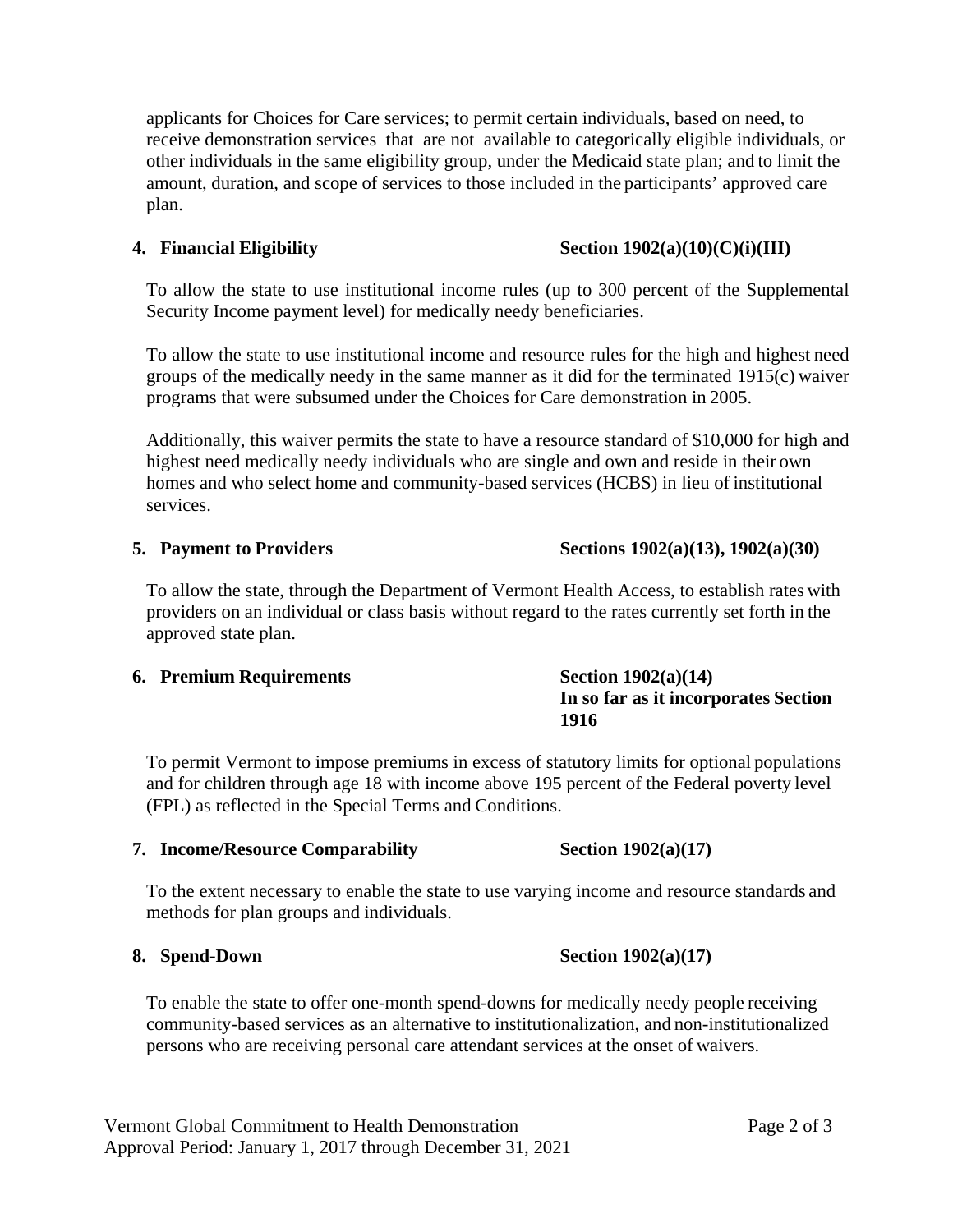#### **9. Financial Responsibility/Deeming Section 1902(a)(17)(D)**

#### To the extent necessary to exempt the state from the limits under section  $1902(a)(17)(D)$  on whose income and resources may be used to determine eligibility unless actually made available, and so that family income and resources may be used instead.

To enable the state to disregard quarterly income totaling less than \$20 from the posteligibility income determination.

#### **10. Freedom of Choice Section 1902(a)(23)(A)**

To enable the state to restrict freedom of choice of provider for the demonstration participants to the extent that beneficiaries will be restricted to providers enrolled in a provider network through the Department of Vermont Health Access (DVHA) for the type of service at issue, but may change providers among those enrolled providers. Freedom of choice of provider may not be restricted for family planning providers.

#### **11. Direct Payments to Providers Section 1902(a)(32)**

## To permit payments for incidental purchases for Choices for Care HCBS to be made directly to beneficiaries or their representatives.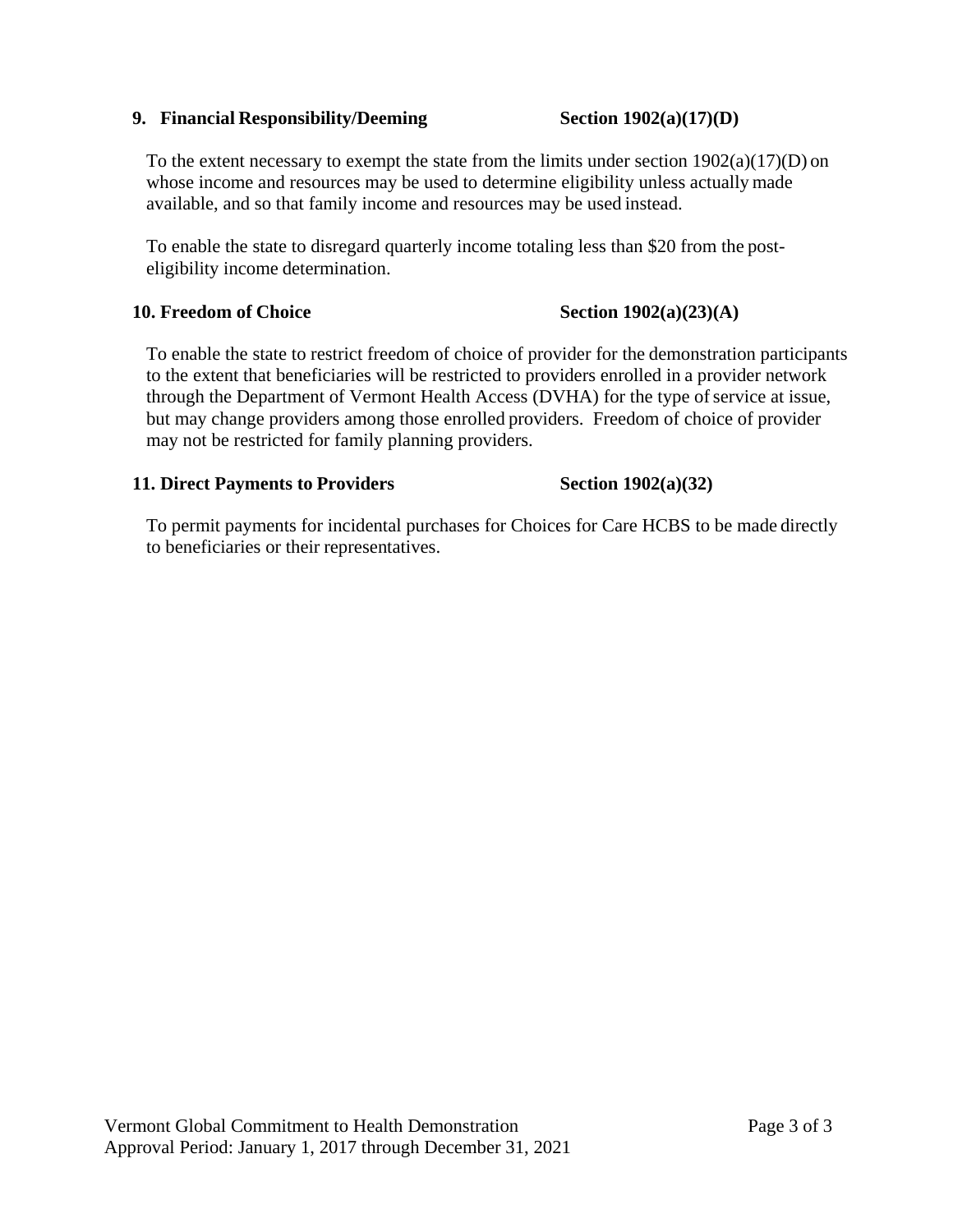# **CENTERS FOR MEDICARE & MEDICAID SERVICES EXPENDITURE AUTHORITY**

#### **NUMBER: 11-W-00194/1**

## **TITLE: Global Commitment to Health Section 1115 Demonstration**

#### **AWARDEE: Vermont Agency of Human Services (AHS)**

Under the authority of section 1115(a)(2) of the Social Security Act (the Act), expenditures made by Vermont for the items identified below (which are not otherwise included as expenditures under section 1903 of the Act) shall, for the period of this demonstration extension, beginning January 1, 2017 through December 31, 2021, be regarded as expenditures under the state's Medicaid Title XIX plan. These expenditure authorities are granted to enable the state to operate its Global Commitment to Health Section 1115 demonstration and may only be implemented consistent with the approved Special Terms and Conditions (STCs) set forth in the accompanying document.

All requirements of the Medicaid program expressed in federal law, regulation and policy statements, not expressly waived or identified as not applicable to these expenditure authorities, shall apply to the Global Commitment to Health demonstration for the period of this demonstration extension.

These expenditure authorities promote the objectives of title XIX in the following ways:

- 1. Increase and strengthen overall coverage of low-income individuals in the state;
- 2. Increase access to, stabilize, and strengthen providers and provider networks available to serve Medicaid and low-income individuals in the state;
- 3. Improve health outcomes for Medicaid and other low-income populations in the state; and
- 4. Increase efficiency and quality of care for Medicaid and other low-income populations through initiatives to transform service delivery networks.

#### **1. Expenditures Related to Eligibility Expansion**

Expenditures to provide Medicaid coverage to the following demonstration populations that are not covered under the Medicaid state plan and are enrolled in the Vermont Global Commitment to Health demonstration. (Note: demonstration populations 1, 2, and 3, which are described in the demonstration's special terms and conditions, are covered under the Medicaid state plan.)

a. **Demonstration Population 4: Highest Need**: Expenditures for 217-like individuals receiving Home and Community Based Waiver (HCBW)-like services who meet the clinical standard of need for the highest need group and Program of All-Inclusive Care for the Elderly (PACE) like participants who meet the clinical standards for the highest need group.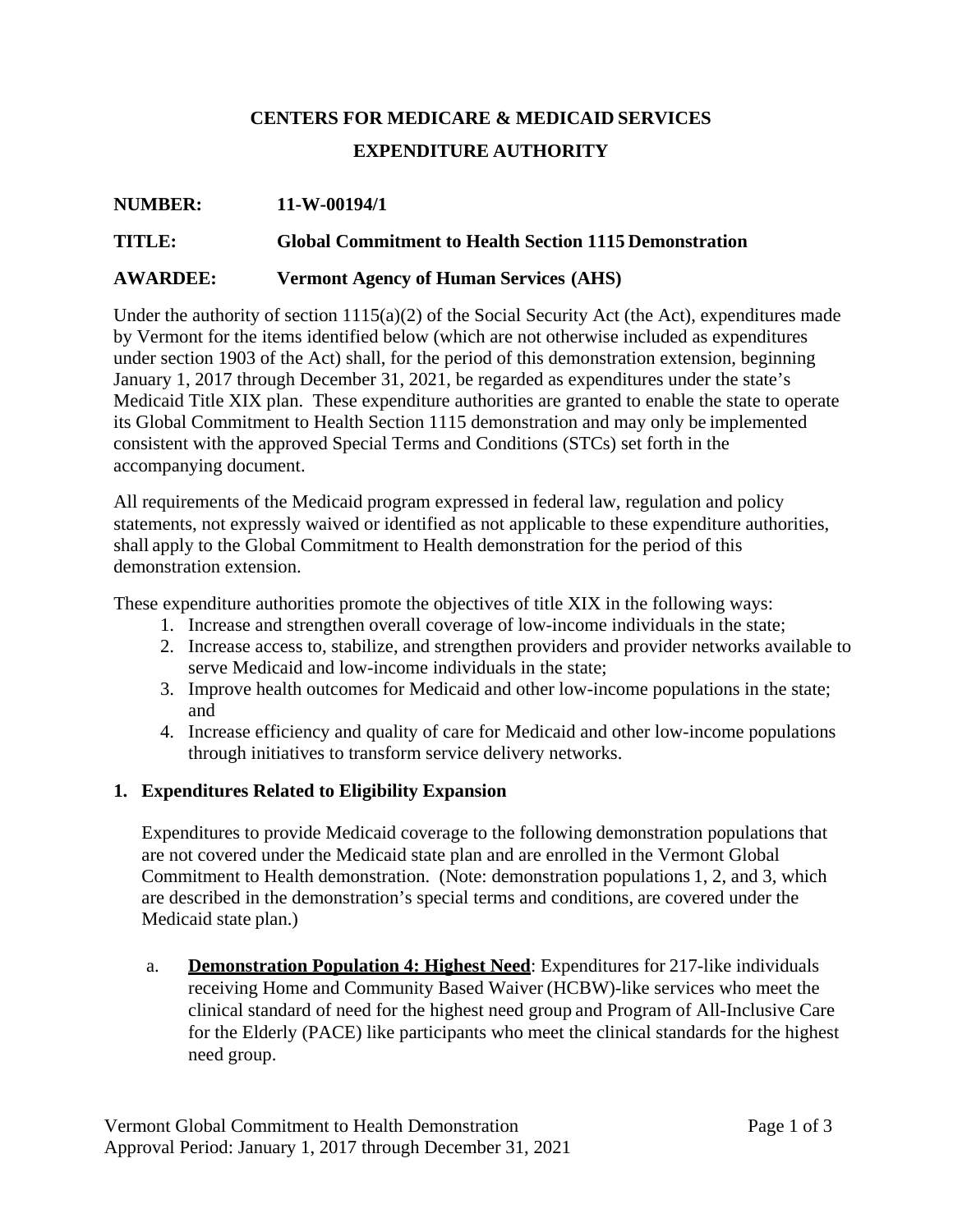b. **Demonstration Population 5: High Need**: Expenditures for 217-like individuals receiving HCBW-like services in the High Need Group and PACE- like participants who meet the clinical standards for the High Need Group.

## c. **Demonstration Population 6: Moderate Needs Group (Expansion Group):**

Expenditures for a small subset of HCBW- like services for individuals who are not otherwise eligible under the Medicaid state plan and who would not have been eligible had the state elected eligibility under 42 CFR 435.217, but are at risk for institutionalization and are in need of home and community-based services. Such individuals may have income up to 300 percent of the SSI/Federal Benefit Rate (FBR) and resources below \$10,000. Individuals with income below the limit and with excess resources may apply excess resourcesto income, up to the income limit. These benefits do not meet the requirements of Minimum Essential Coverage.

- d. **Demonstration Population 7:** Medicare beneficiaries with income at or below150 percent of the Federal poverty level (FPL), who may be enrolled in the Medicare Savings Program (MSP) but are not otherwise eligible for full benefits.
- e. **Demonstration Population 8:** Medicare beneficiaries with income above 150 percent and up to and including 225 percent of the FPL, who may be enrolled in the MSP, but are not otherwise categorically eligible for full benefits.
- **2. Expenditures Related to Additional Services.** Expenditures for additional health care related-services described in STC 19(c) for all populations affected by or eligible through the demonstration.
- **3. Expenditures for Public Health Initiatives, Outreach, Infrastructure, and Services Related to State Plan, Demonstration, Uninsured, and Underinsured Populations.**  Expenditures to support the goal of providing state-funded health care programs to improve the access and quality of health care services available to uninsured and underinsured individuals in Vermont subject to the terms and limitations set forward in STCs 79 and 80 and up to a maximum of the limits set in STC 81 (and which cannot be rolled over to the next demonstration year (DY)), to reduce the rate of uninsured and underinsured in Vermont, increase access to quality health care for uninsured, underinsured, and Medicaid beneficiaries, provide public health approaches and other innovative programs to improve the health outcomes and quality of life for Medicaid beneficiaries; and encourage the formation and maintenance of public-private partnerships in health care including initiatives to support and improve the health care delivery system and promote transformation to value-based and integrated models of care.
- **4. Expenditures for Hospice Services that Exceed State Plan Limits.** Expenditures for adults eligible under the approved state plan for hospice services that exceed state plan limits.
- **5. Expenditures for the Marketplace Subsidy Program.** Expenditures for state funded subsidy programs that provide assistance to certain individuals who purchase health

Vermont Global Commitment to Health Demonstration Page 2 of 3 Approval Period: January 1, 2017 through December 31, 2021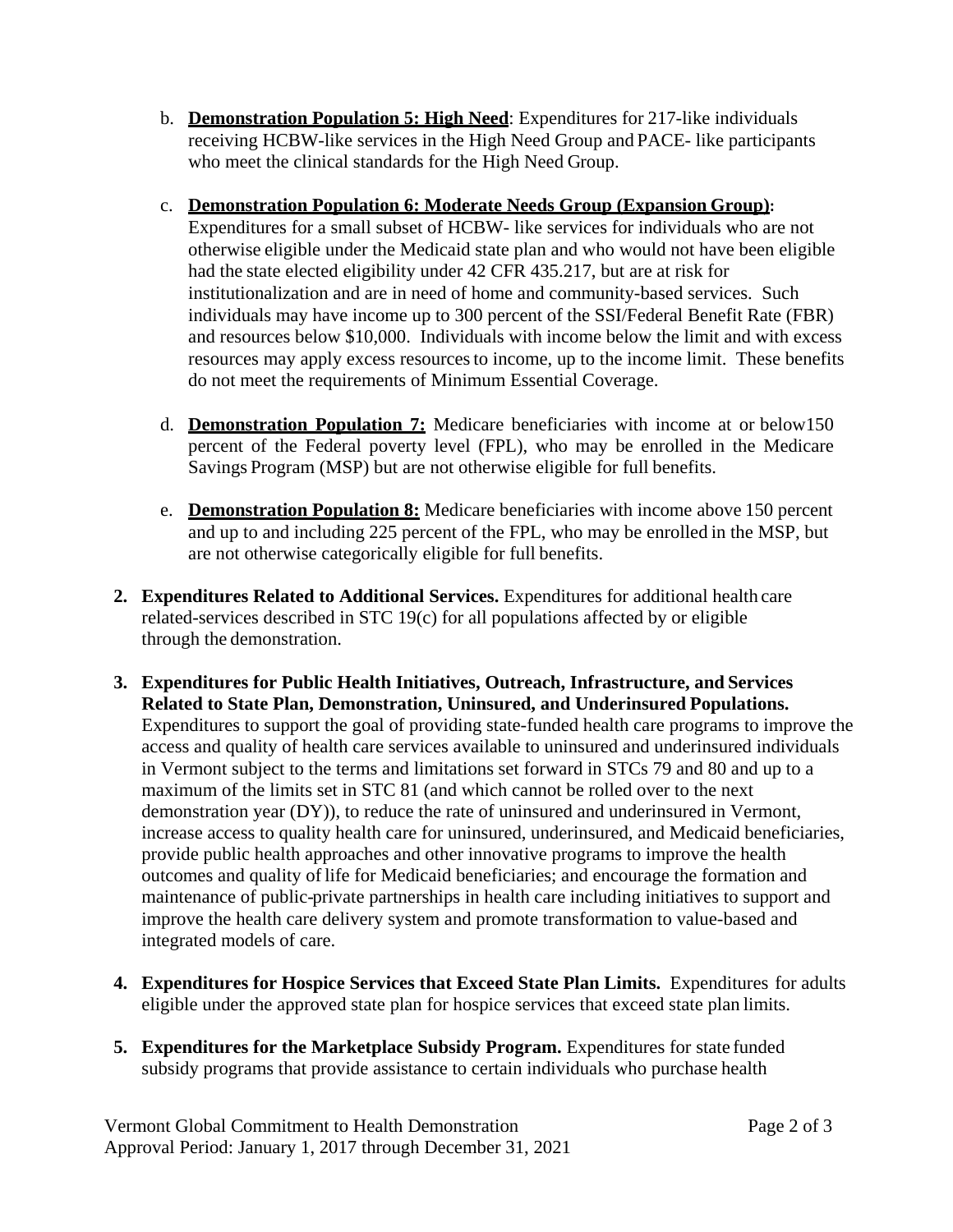insurance through the Marketplace.

- **6. Expenditures for Services for Individually Assessed Cost Effective Alternate Services.** Expenditures for direct health care services or other services furnished as alternatives to covered services when the state and treating health care professionals have made an assessment and determination that the service is a medically appropriate and cost effective substitute for the corresponding state plan service or setting.
- **7. Expenditures for Mental Health Community Rehabilitation and Treatment (CRT) Services.** Expenditures for mental health community rehabilitation and treatment (CRT) services, as defined by Vermont rule and policy, provided through a state-funded program to individuals with severe and persistent mental illness who have incomes above 133 percent of the FPL and up to and including 185 percent of FPL who are not otherwise Medicaid enrolled.
- **8. HCBW-like Services for State Plan Eligibles Who Meet Highest Need, High Need or Moderate Needs Clinical Criteria.** Expenditures for HCBW-like services for State plan eligibles who meet all State plan eligibility requirements, who have the indicated level of clinical need for HCBW-like services. The Moderate Needs Group do not meet all the Choices for Care clinical criteria for long-term services, but are at risk of institutionalization. These individuals demonstrate a clinical need that shows they would benefit from a subset of HCBW-like services.

#### **9. Other Choices for Care Expenditures:**

- a. Expenditures for Choices for Care participants with resources exceeding current limits, who are single, own and reside in their own homes, and select home based care rather than nursing facility care, to allow them to retain resources to remain in the community;
- b. Expenditures for personal care services provided by Choices for Care participants spouses; and
- c. Expenditures for incidental purchases paid in cash allowances to participants who are self-directing their services prior to service delivery.
- **10. Full Medicaid Benefits for Presumptively Eligible Pregnant Women.** Expenditures to provide full Medicaid State plan benefits to presumptively eligible pregnant women.

# **Title XIX Requirements not Applicable to Demonstration ExpenditureAuthorities (Populations 6, 7, and 8)**

#### **1. Retroactive Eligibility Section Section 1902(a)(34)**

To enable the state to waive the requirement to provide medical assistance for up to three (3) months prior to the date that an application for assistance is made for expansion groups.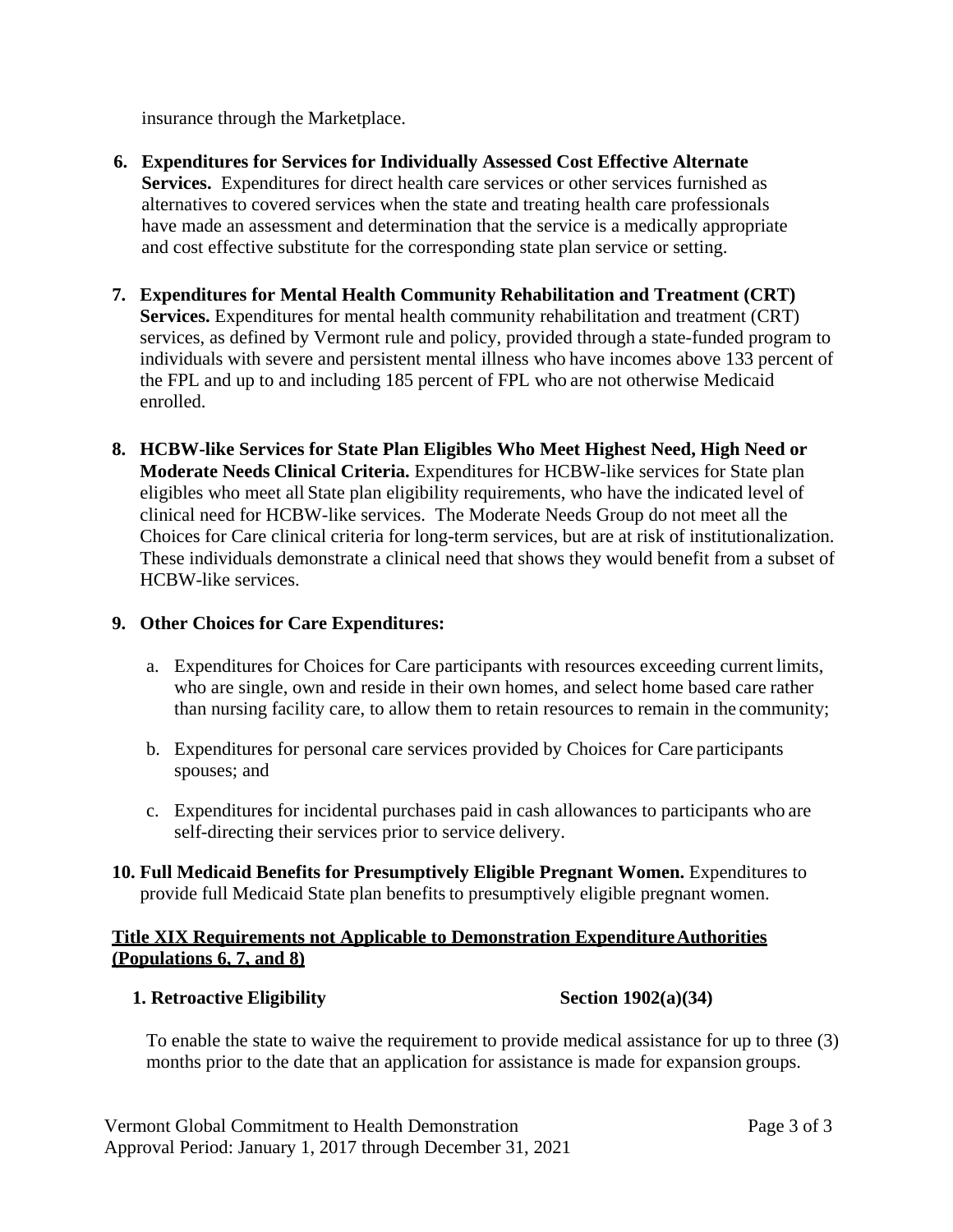#### **CENTERS FOR MEDICARE & MEDICAID SERVICES SPECIAL TERMS AND CONDITIONS**

| <b>NUMBER:</b>  | 11-W-00194/1                                                  |
|-----------------|---------------------------------------------------------------|
| TITLE:          | <b>Global Commitment to Health Section 1115 Demonstration</b> |
| <b>AWARDEE:</b> | <b>Vermont Agency of Human Services (AHS)</b>                 |

# **I. PREFACE**

The following are the Special Terms and Conditions (STCs) for the Vermont Global Commitment to Health Section 1115(a) Medicaid demonstration (hereinafter "demonstration"). The parties to this agreement are the Vermont Agency of Human Services (AHS, state) and the Centers for Medicare & Medicaid Services (CMS). The STCs set forth limitations on the extent of the waivers and expenditure authorities that have been granted to further the demonstration, which are enumerated in separate lists. The STCs also detail the nature, character, and extent of Federal involvement in the demonstration and the state's obligations to CMS during the life of the demonstration. These STC's are effective as of January 1, 2017 through December 31, 2021 unless otherwise specified. All previously approved STCs, waivers, and expenditure authorities are superseded by the STCs set forth below.

The amended STCs have been arranged into the following subject areas:

- I. Preface
- II. Program Description and Objectives
- III. General Program Requirements
- IV. Eligibility, Benefits, and Enrollment
- V. Cost Sharing
- VI. Delivery Systems
- VII. Long Term Services and Supports Protections for Choices for Care
- VIII. Designated State Health Programs
- IX. Monitoring and Reporting Requirements
- X. General Financial Requirements
- XI. Monitoring Budget Neutrality for the Demonstration
- XII. Evaluation of the Demonstration
- XIII. Use of Demonstration Funds
- XIV. Measurement of Quality of Care and Access to Care
- XV. Schedule of State Deliverables for the Demonstration Period

Additional attachments have been included to provide supplementary information and guidance for specific STCs.

> Attachment A. Quarterly Report Content and Format Attachment B. Summary of Choices for Care EligibilityCriteria

Vermont Global Commitment to Health Demonstration Page 1 of 83 Approval Period: January 1, 2017 through December 31, 2017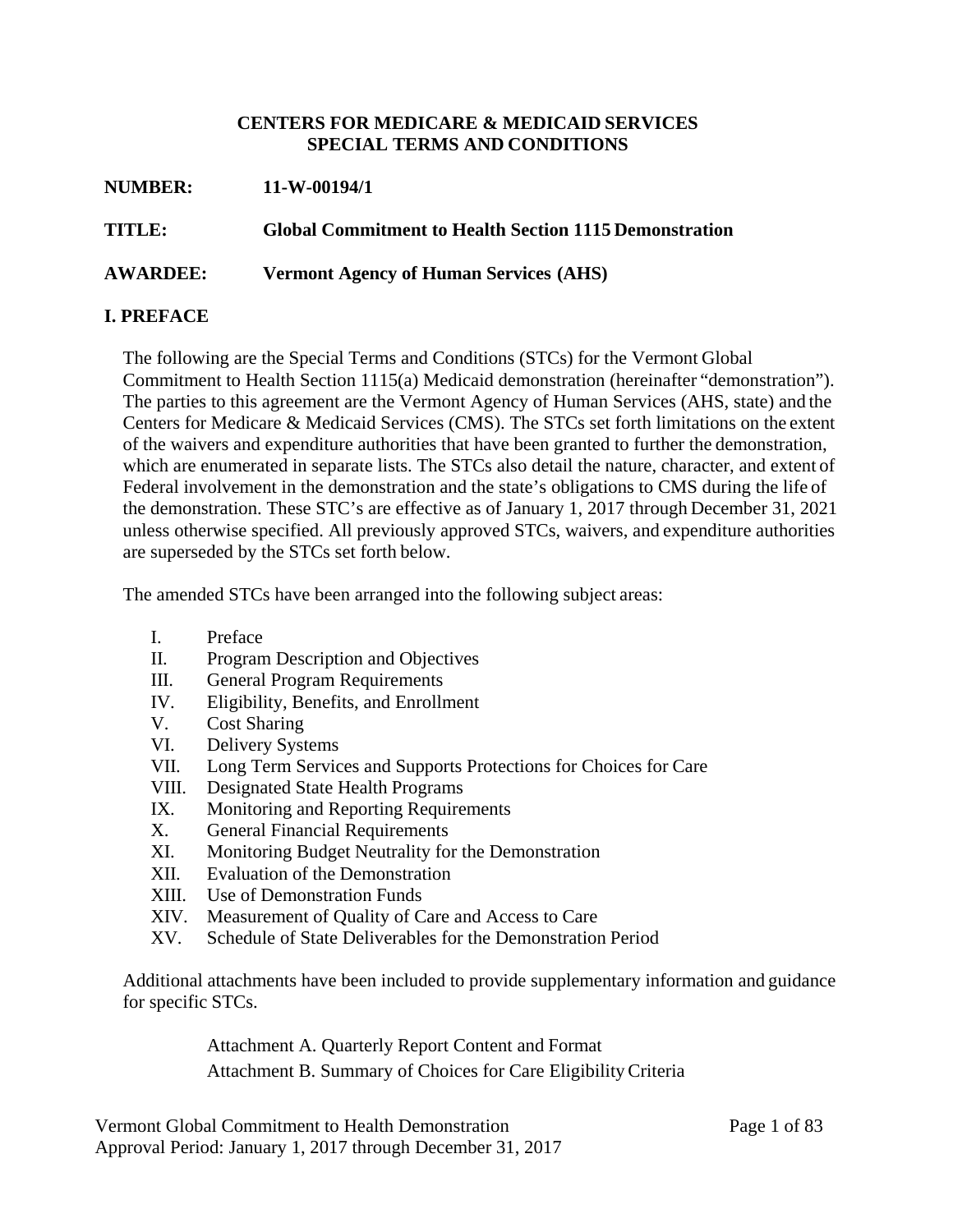Attachment C. Choices for Care Services by Demonstration Group Attachment D. Choices for Care Long Term Services and Supports Definitions Attachment E. Global Commitment Specialized Program Service Definitions Attachment F. Choices for Care Wait List Procedure Description Attachment G. Premiums and Co-Payments for Demonstration Populations Attachment H. List of Approved Investments Attachment I. Menu of Delivery System Investments Attachment J. Investment Application Template Attachment K. Evaluation Design [RESERVED] Attachment L. DSHP Claiming Protocol [RESERVED] Attachment M. Investment Claiming Protocol [RESERVED]

# **II.PROGRAM DESCRIPTION AND OBJECTIVES**

The Global Commitment to Health Section 1115(a) demonstration was initiated in September 2005, and is designed to use a multi-disciplinary approach including the basic principles of public health, the fundamentals of effective administration of a Medicaid managed care delivery system, public-private partnership, and program flexibility.

As of January 1, 2017, Vermont is extending the Global Commitment to Health demonstration to further promote delivery system and payment reform to meet the goals of the state working with the Center for Medicaid and CHIP Services and the Center for Medicare and Medicaid Innovation (CMMI) consistent with Medicare's payment reform efforts in order to allow for alignment across public payers. Specifically, Vermont expects to demonstrate its ability to achieve universal access to health care, cost containment, and improved quality of care.

Since 2005, the Global Commitment to Health demonstration has helped reduce Vermont's uninsured rate from 11.4 percent in 2005 to approximately 2.7 percent in 2015 through expansion of eligibility. The demonstration has also enabled Vermont to address and eliminate the bias toward institutional care and offer cost-effective, community-based services. For example, the proportion of Choices for Care participants served in the community has passed fifty percent and continues to increase. In addition, Vermont no longer has a waiting list for individuals in the Highest and High Need Groups under the Choices for Care component of the demonstration.

While expansion of eligibility is no longer the primary focus of the demonstration, in light of the expansion of eligibility under the state plan pursuant to the Affordable Care Act, the demonstration continues to promote delivery system reform and cost-effective communitybased services as an alternative to institutional services. The state's goal in implementing the demonstration is to improve the health status of all Vermonters by:

- Promoting delivery system reform through value based payment models and alignment across public payers;
- Increasing access to affordable and high quality health care by assisting

Vermont Global Commitment to Health Demonstration Page 2 of 83 Approval Period: January 1, 2017 through December 31, 2017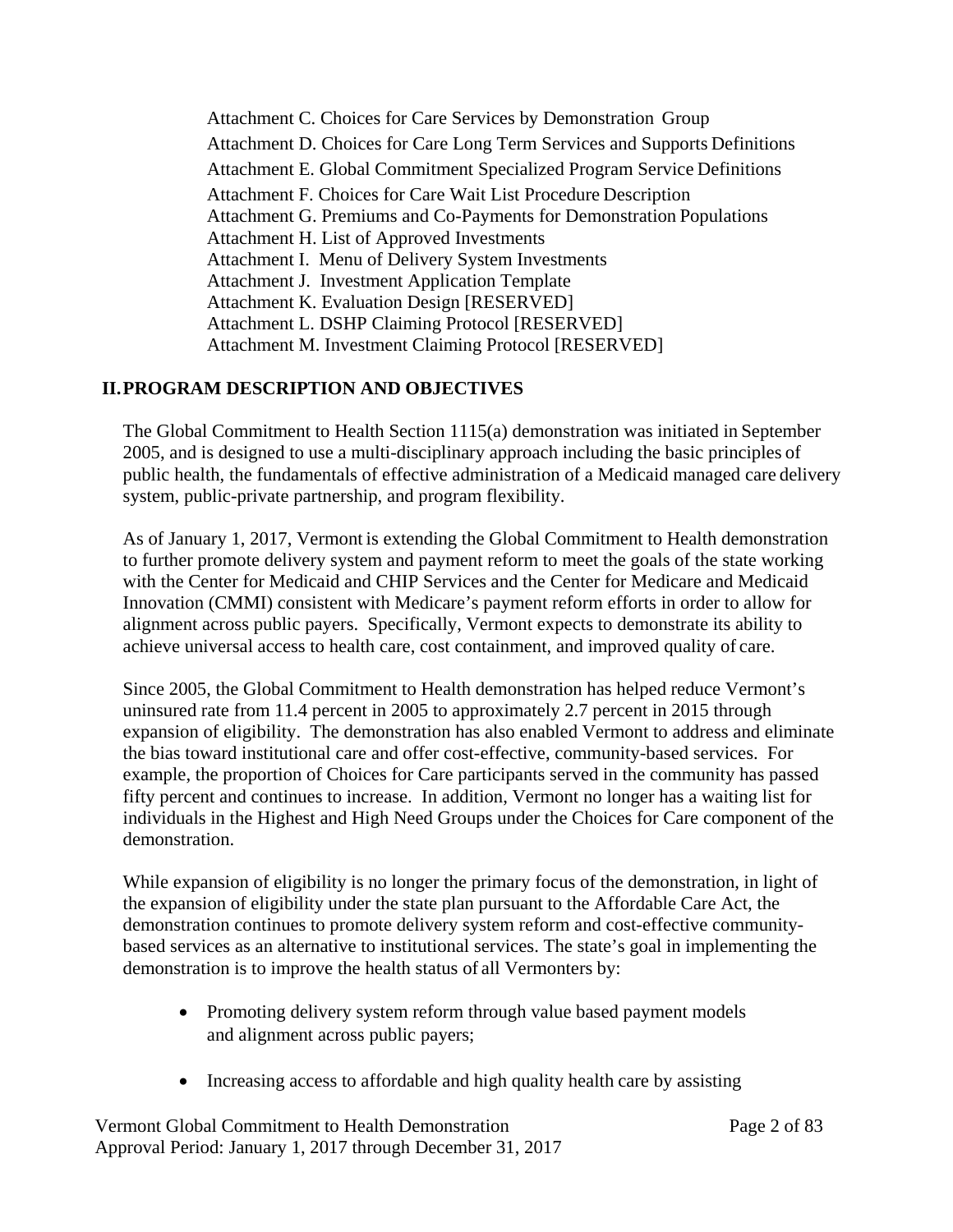lower-income individuals who can qualify for private insurance through the Marketplace;

- Improving access to primary care;
- Improving the health care delivery for individuals with chronic care needs; and
- Allowing beneficiaries a choice in long-term services and supports and providing an array of home and community-based alternatives recognized to be more cost-effective than institutional based supports.

The state will employ four major elements in achieving the above goals:

- 1. *Program Flexibility:* Vermont has the flexibility to invest in certain specified alternative services and programs designed to achieve the demonstration's objectives (including the Marketplace subsidy program);
- 2. *Managed Care Delivery System:* Under the demonstration the Agency for Human Services (AHS) will enterinto an agreement with the Department of Vermont Health Access (DVHA), which will deliver services through a managed care-like model, subject to the requirements that would be applicable to a non-risk pre-paid inpatient health plan (PIHP) as defined in STC 23;
- 3. *Removal of Institutional Bias:* Under the demonstration, Vermont will provide a choice of settings for delivery of services and supports to older adults, people with serious and persistent mental illness, people with physical disabilities, people with developmental disabilities, and people with traumatic brain injuries who meet program eligibility and level of care requirements; and
- 4. *Delivery System Reform*: Under the demonstration, Vermont will support systemic delivery reform efforts using the payment flexibility provided through the demonstration to create alignment across public and private payers.

The initial Global Commitment to Health and Choices for Care demonstrations were approved in September of 2005, effective October 1, 2005. The Global Commitment to Health demonstration was extended for three years, effective January 1, 2011, again for three (3) years starting effective October 2, 2013. The Choices for Care demonstration was extended for five (5) years effective October 1, 2010, and became part of the Global Commitment to Health demonstration in January 2015. The following amendments have been made to the Global Commitment to Health demonstration:

• 2007: A component of the Catamount Health program was added, enabling the state to provide a premium subsidy to Vermonters who had been without health insurance coverage for a year or more, have income at or below 200 percent of the FPL, and who do not have access to cost effective employer-sponsored insurance, as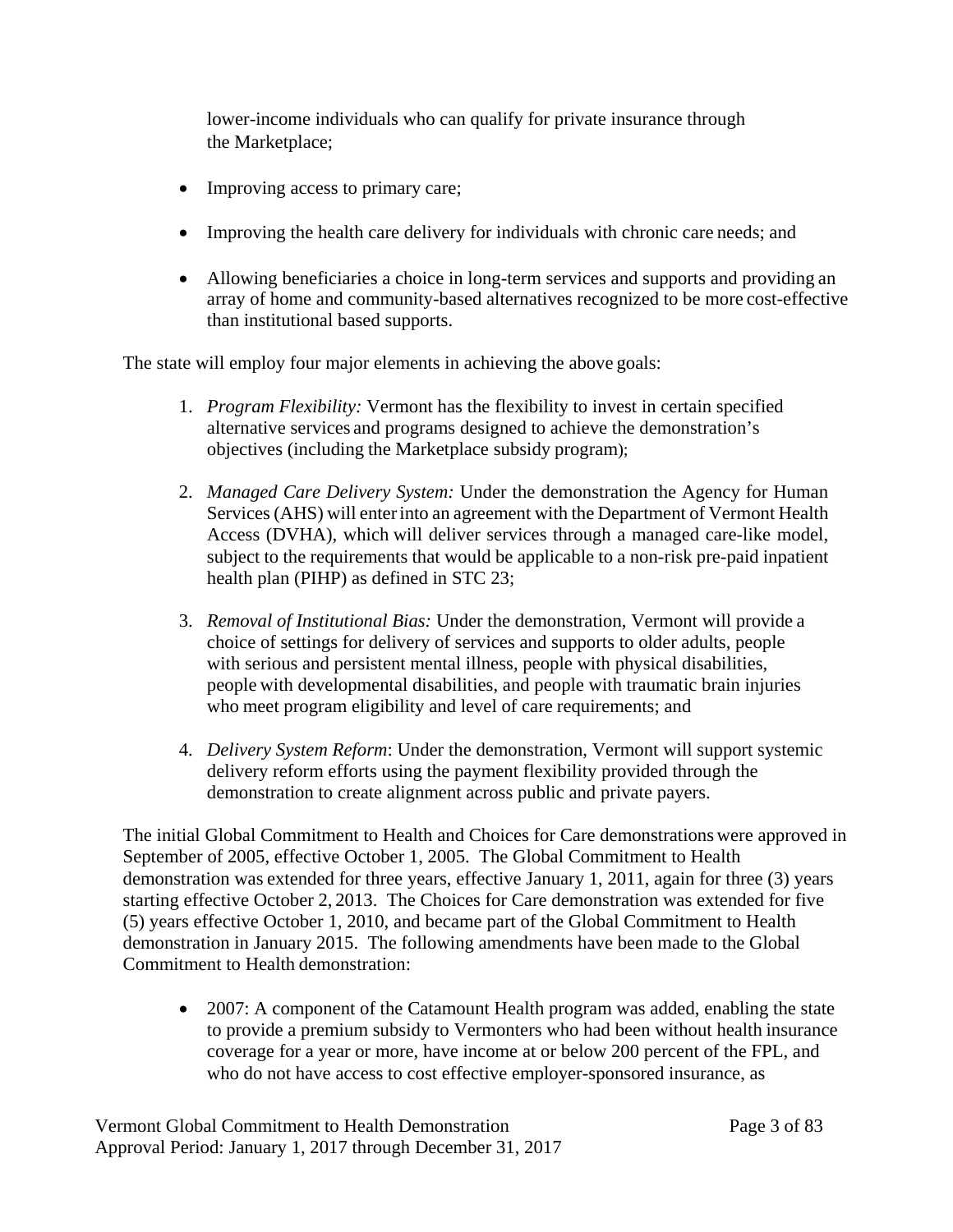determined by the state.

- 2009: The state extended Catamount Health coverage to Vermonters at or below 300 percent of the FPL.
- 2011: The state included a palliative care program for children who are at or below 300 percent of the FPL and have been diagnosed with life-limiting illness that would preclude them from reaching adulthood. This program allows children to receive curative and palliative care services such as expressive therapy, care coordination, family training and respite for caregivers.
- 2012: CMS provided authority for the state to eliminate the \$75 inpatient admission co- pay and to implement nominal co-payments for the Vermont Health Access Plan (VHAP) as articulated in the Medicaid state plan.
- 2013: CMS approved the extension of the Global Commitment to Health demonstration which included sun-setting the authorities for most of the Expansion Populations, including Catamount Health coverage, because these populations would be eligible for Marketplace coverage beginning January 1, 2014. The extension also added the New Adult Group under the state plan to the population affected by the demonstration effective January 1, 2014. Finally, the extension also included premium subsidies for individuals enrolled in a qualified health plan whose income is at or below 300 percent of the FPL.
- 2015: In January 2015, the Global Commitment to Health demonstration was amended to include authority for the former Choices for Care demonstration. In addition, the state received section 1115 authority to provide full Medicaid state plan benefits to pregnant women who are determined presumptively eligible.

# **III. GENERAL PROGRAM REQUIREMENTS**

- **1. Compliance with Federal Non-Discrimination Statutes.** The state agrees that it must comply with all applicable federal statutes relating to non-discrimination. These include, but are not limited to, the Americans with Disabilities Act of 1990, Title VI of the Civil Rights Act of 1964, section 504 of the Rehabilitation Act of 1973, and the Age Discrimination Act of 1975.
- **2. Compliance with Medicaid Law, Regulation, and Policy.** All requirements of the Medicaid program expressed in federal law, regulation, and policy statement, unless specified otherwise in the STCs, waiver list, or expenditure authorities or otherwise listed as non- applicable, must apply to the demonstration.
- **3. Changes in Medicaid Law, Regulation, and Policy.** The state must, within the timeframes specified in the applicable federal law, regulation, or policy directive, come into compliance with any changes in federal law, regulation, or policy affecting the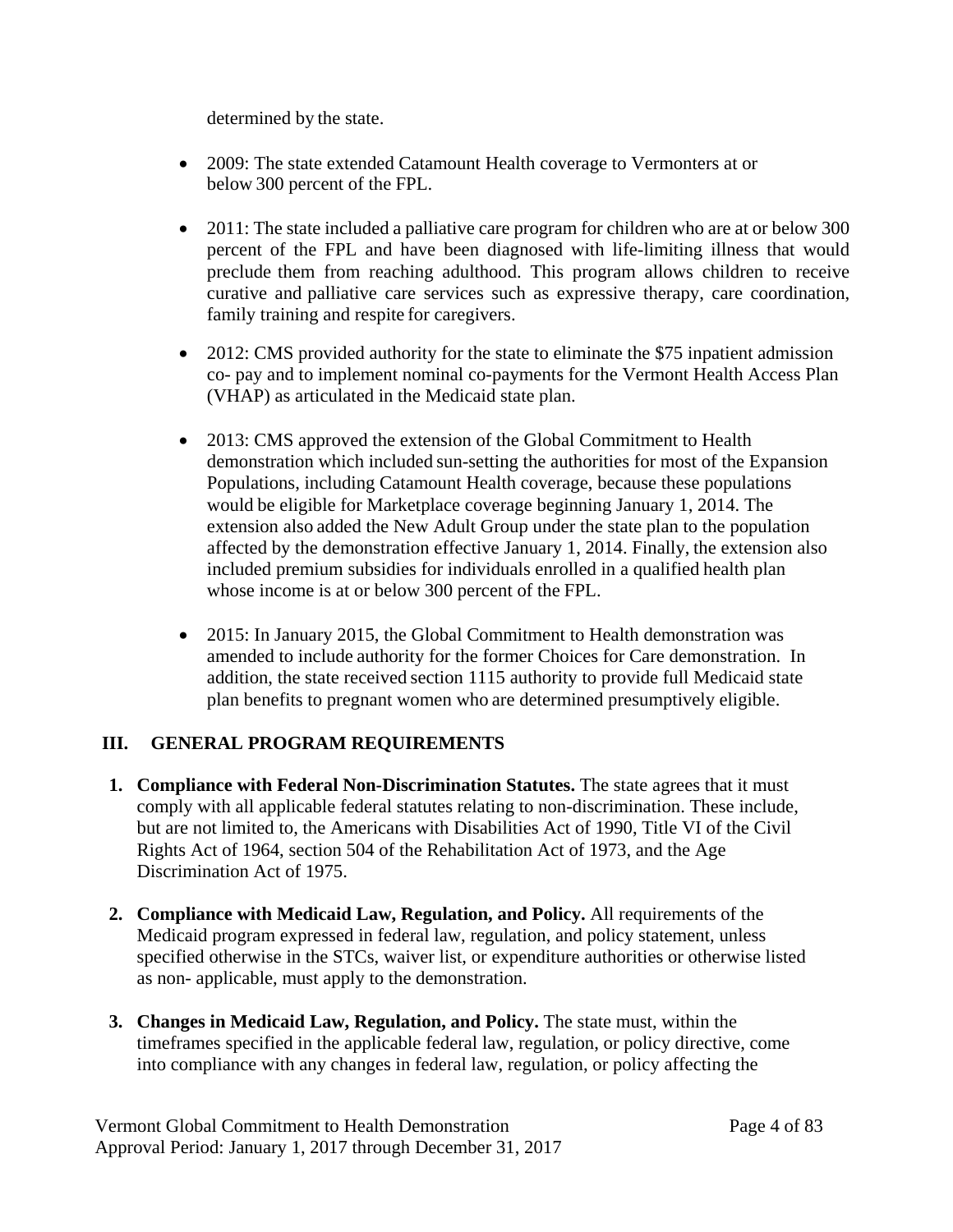Medicaid program that occur during this demonstration approval period, unless the provision being changed is expressly waived.

## **4. Impact on Demonstration of Changes in Federal Law, Regulation, and Policy.**

- a. To the extent that a change in federal law, regulation, or policy requires either a reduction or an increase in federal financial participation (FFP) for expenditures made under this demonstration, the state must adopt, subject to CMS approval, a modified budget neutrality agreement for the demonstration as necessary to comply with such change. The modified budget neutrality agreements would be effective upon the implementation of the change.
- b. If mandated changes in the federal law require state legislation, the changes must take effect on the earlier of the day such state legislation becomes effective, or on the latest day such legislation was required to be in effect under the law.
- **5. State Plan Amendments.** The state is not required to submit title XIX state plan amendments for changes to demonstration-eligible populations covered solely through the demonstration. If a population covered through the Medicaid state plan is affected by a change to the demonstration, a conforming amendment to the appropriate state plan may be required, except as otherwise noted in these STCs. Reimbursement of providers will not be limited to reimbursement described in the state plan.
- **6. Changes Subject to the Amendment Process.** Changes related to eligibility, enrollment, benefits, enrollee rights, delivery systems, cost sharing, evaluation design, sources of non-federal share of funding, and budget neutrality must be submitted to CMS as amendments to the demonstration (and as amendments to the state plan, if eligibility under the state plan is changed). All amendment requests are subject to approval at the discretion of the Secretary in accordance with section 1115 of the Social Security Act (the Act). The state shall not implement changes to these elements of the amendment to the demonstration without prior approval by CMS. In certain instances, amendments to the Medicaid state plan may or may not require amendment to the demonstration as well. Amendments to the demonstration are not retroactive and FFP will not be available for changes to the demonstration that have not been approved through the amendment process set forth in STC 7 below.
- **7. Amendment Process.** Requests to amend the demonstration must be submitted to CMS for approval no later than 120 days prior to the date of implementation of the change and may not be implemented until approved. Amendment requests will be reviewed by the Federal Review Team and must include, but are not limited to, the following:
	- a. An explanation of the public process used by the state to reach a decision regarding the requested amendment;
	- b. A data analysis which identifies the specific "with waiver" impact of the proposed

Vermont Global Commitment to Health Demonstration Page 5 of 83 Approval Period: January 1, 2017 through December 31, 2017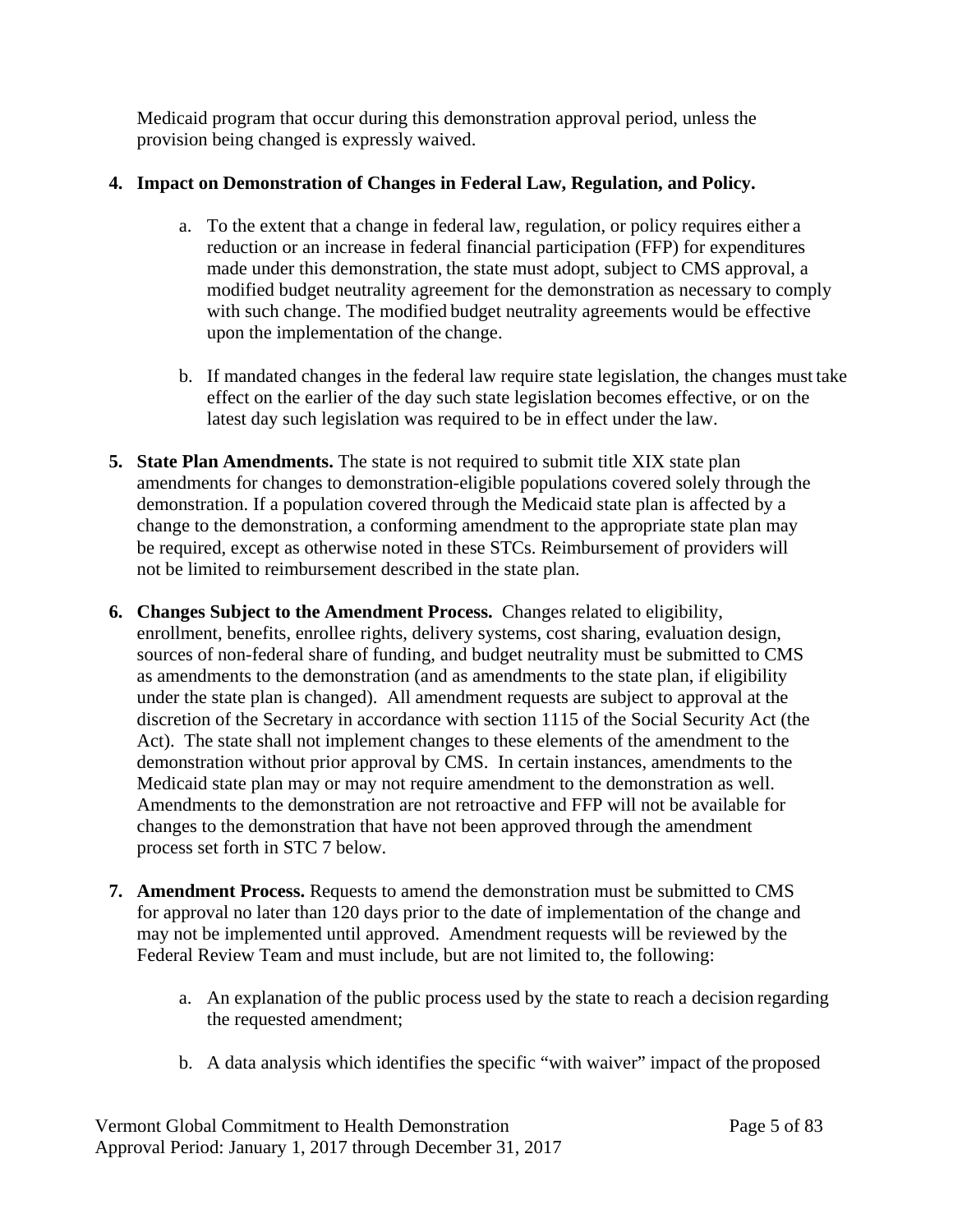amendment on the current budget neutrality expenditure cap. Such analysis must include current total computable "with waiver" and "without waiver" status on both a summary and detailed level though the approval period using the most recent actual expenditures, as well as summary and detailed projections of the change in the "with waiver" expenditure total as result of the proposed amendment which isolates (by Eligibility Group) the impact of the amendment;

- c. A detailed description of the amendment, including impact on beneficiaries, with sufficient supporting documentation; and
- d. If applicable, a description of how the evaluation design must be modified to incorporate the amendment provisions.
- **8. Demonstration Phase-Out.** The state may only suspend or terminate this demonstration in whole, or in part, consistent with the following requirements.
	- a. Notification of Suspension or Termination: The state must promptly notify CMS in writing of the reason(s) for the suspension or termination, together with the effective date and a phase-out plan. The state must submit its notification letter and a draft phase-out plan to CMS no less than five (5) months before the effective date of the demonstration's suspension or termination. Prior to submitting the draft phase-out plan to CMS, the state must publish on its website the draft phase-out plan for a thirty (30) day public comment period. In addition, the state must conduct tribal consultation in accordance with its approved tribal consultation state plan amendment. Once the thirty (30) day public comment period has ended, the state must provide a summary of each public comment received, the state's response to the comment and how the state incorporated the received comment into a revised phase-out plan.
	- b. The state must obtain CMS approval of the phase-out plan prior to the implementation of the phase-out activities. Implementation of phase-out activities must be no sooner than fourteen (14) days after CMS approval of the phase-out plan.
	- c. Phase-out Plan Requirements: The state must include, at a minimum, in its phase-out plan the process by which it will notify affected beneficiaries, the content ofsaid notices (including information on the beneficiary's appeal rights), the process by which the state will conduct administrative reviews of Medicaid eligibility for the affected beneficiaries, and ensure ongoing coverage for eligible individuals, as well as any community outreach activities.
	- d. Phase-out Procedures: The state must comply with all notice requirements found in 42 CFR §431.206, 431.210 and 431.213. In addition, the state must assure all appeal and hearing rights afforded to demonstration participants as outlined in 42 CFR §431.220 and 431.221. If a demonstration participant requests a hearing before the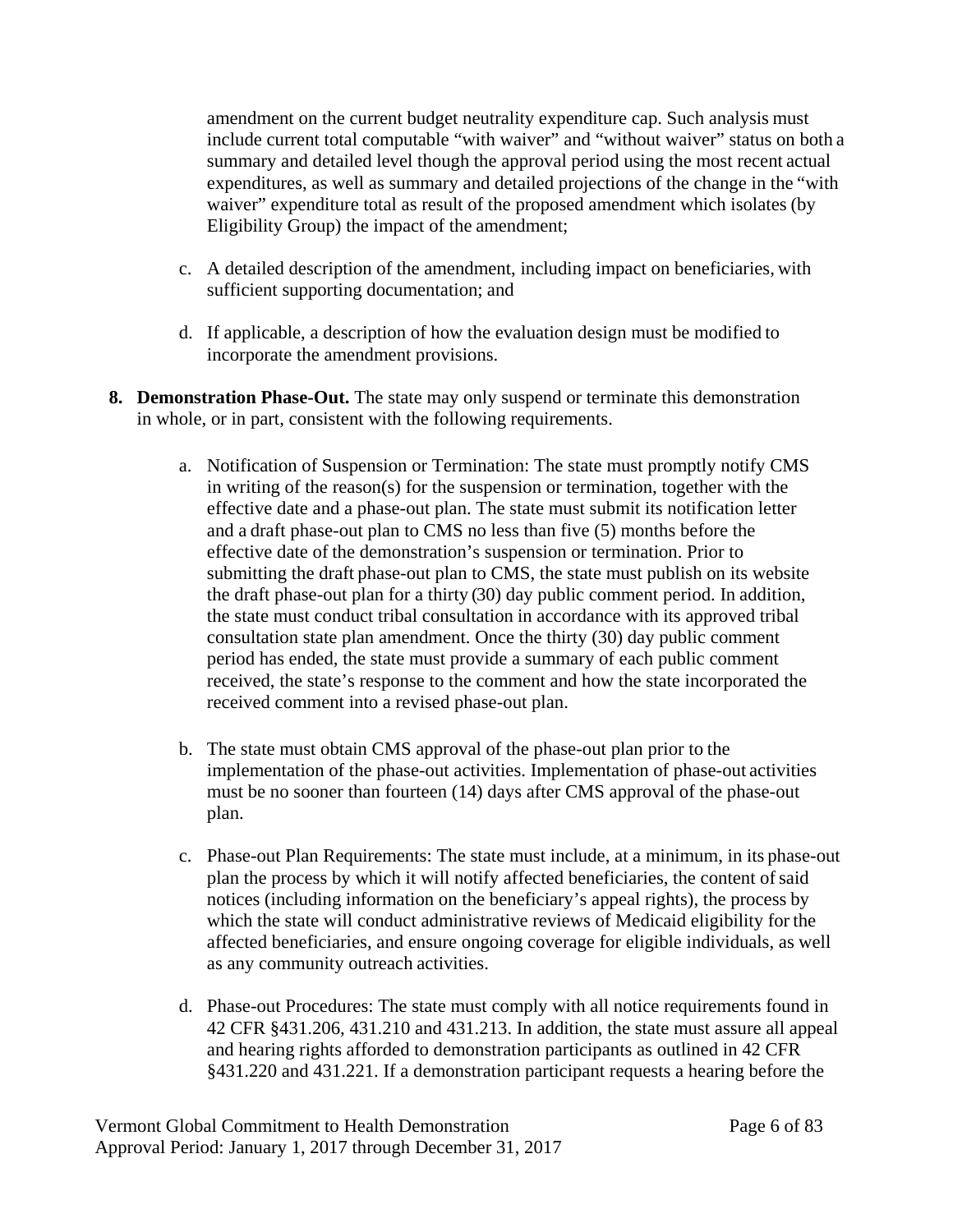date of action, the state must maintain benefits as required in 42 CFR §431.230. In addition, the state must conduct administrative renewals for all affected beneficiaries in order to determine if they qualify for Medicaid eligibility under a different eligibility category as discussed in October 1, 2010, State Health Official Letter #10- 008.

e. Federal Financial Participation (FFP): If the project is terminated or any relevant waivers suspended by the state, FFP shall be limited to normal closeout costs associated with terminating the demonstration including services and administrative costs of disenrolling participants.

#### **9. Extension of the Demonstration.**

- a. Should the state intend to request an extension of the demonstration under section 1115(a) or 1115(f), the state must submit an extension request no later than six (6) months prior to the expiration date of the demonstration. A request to extend an existing demonstration under 1115(e) must be submitted at least twelve (12) months prior to the expiration date of the demonstration. The chief executive officer of the state must submit to CMS either a demonstration extension request or a phase-out plan consistent with the requirements of STC 8 of this section.
- b. Compliance with Transparency Requirements of 42 CFR 431.412. As part of the demonstration extension requests, the state must provide documentation of compliance with the transparency requirements of 42 CFR 431.412 and the public notice and tribal consultation requirements outlined in STC 14 of this section regarding Public Notice, Tribal Consultation and Consultation with Interested Parties. The financial data described in 42 CFR 431.412(c)(2)(v) must include five years of recent historical expenditure and enrollment data for the Medicaid and demonstration populations that are to be included in the demonstration extension, and a proposed budget neutrality test for the extension period based on recent data.
- **10. CMS Right to Terminate or Suspend.** CMS may suspend or terminate the demonstration (in whole or in part) at any time before the date of expiration, whenever it determines following a hearing that the state has materially failed to comply with the terms of the project. In addition, CMS reserves the right to withdraw expenditure authorities at any time it determines that continuing the expenditure authorities would no longer be in the public interest. If an expenditure authority is withdrawn, CMS shall be liable for only normal close-out costs. CMS will promptly notify the state in writing of the determination and the reasons for suspension or termination of the demonstration, or any withdrawal of an expenditure authority, together with the effective date.
- **11. Finding of Non-Compliance.** The state does not relinquish either its rights to challenge the CMS finding that the state materially failed to comply, or to request reconsideration or appeal of any disallowance pursuant to section 1116(e) of the Act.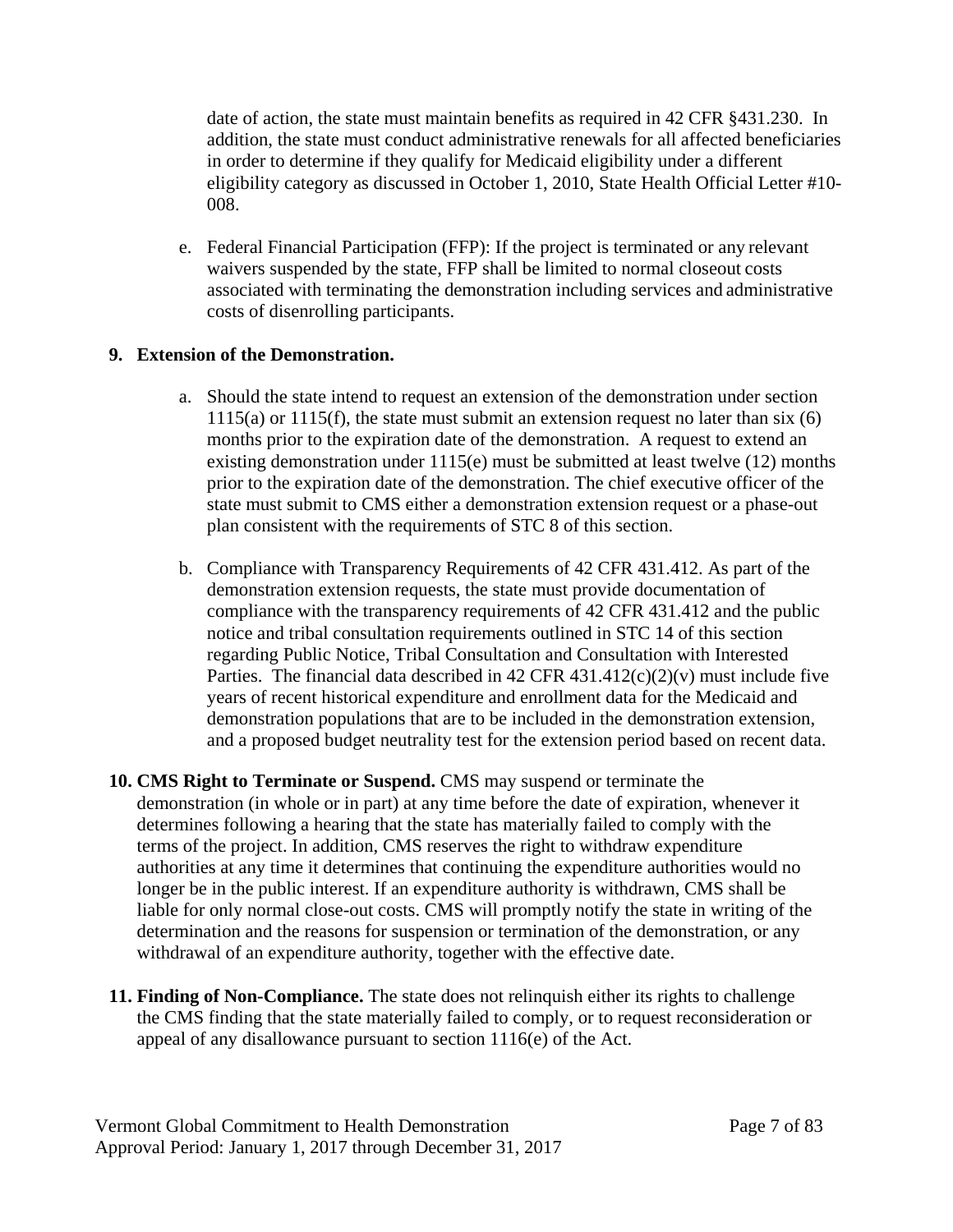- **12. Withdrawal of Waiver Authority.** CMS reserves the right to withdraw waivers or expenditure authorities at any time it determines that continuing the waivers or expenditure authorities would no longer be in the public interest or promote the objectives of title XIX. CMS will promptly notify the state in writing of the determination and the reasons for the withdrawal, together with the effective date, and afford the state an opportunity to request a hearing to challenge CMS' determination prior to the effective date. If a waiver or expenditure authority is withdrawn, FFP is limited to normal closeout costs associated with terminating the waiver or expenditure authority, including services and administrative costs of disenrolling participants.
- **13. Adequacy of Infrastructure.** The state must ensure the availability of adequate resources for implementation and monitoring of the demonstration, including education, outreach, and enrollment; maintaining eligibility systems; compliance with cost sharing requirements; and reporting on financial and other demonstration components.
- **14. Public Notice and Consultation with Interested Parties.** The state must continue to comply with the state notice procedures set forth in 59 Fed. Reg. 49249 (September 27, 1994) and regulations that implement section 1115(d), as added by section 10201 of the Affordable Care Act.
- **15. Dual Role of Managed Care-Like Model and Compliance with Managed Care Regulations.** For purposes of the demonstration the state shall comply with all of the managed care regulations published at 42 CFR section Part 438 et. seq., except as expressly modified or identified as not applicable in the STCs. DVHA shall continue to serve as the unit designated by AHS (the Single State Agency) responsible for administration of the state Medicaid program and operates as a public managed care model solely to carry out the goals and purposes of the demonstration. DVHA's role under the demonstration as a public managed care model does not reduce or diminish its authority to operate as the designated Medicaid unit under the approved state plan, including its authority to implement program policies permissible under a state plan and establish provider participation requirements. DVHA shall comply with federal program integrity and audit requirements as if it were a non-risk pre-paid inpatient health plan (PIHP) for services and populations covered under the demonstration in accordance with STC 23.
- **16. Federal Funds Participation (FFP)**. No federal matching for expenditures for this demonstration will take effect until the effective date identified in the demonstration approval letter.

# **IV. ELIGIBILITY, BENEFITS, AND ENROLLMENT**

The Global Commitment to Health demonstration includes the following fundamental elements: program flexibility; a health care delivery system administered by the state and modeled after a managed care delivery system; comprehensive and person-centered services; and choice in longterm services and supports.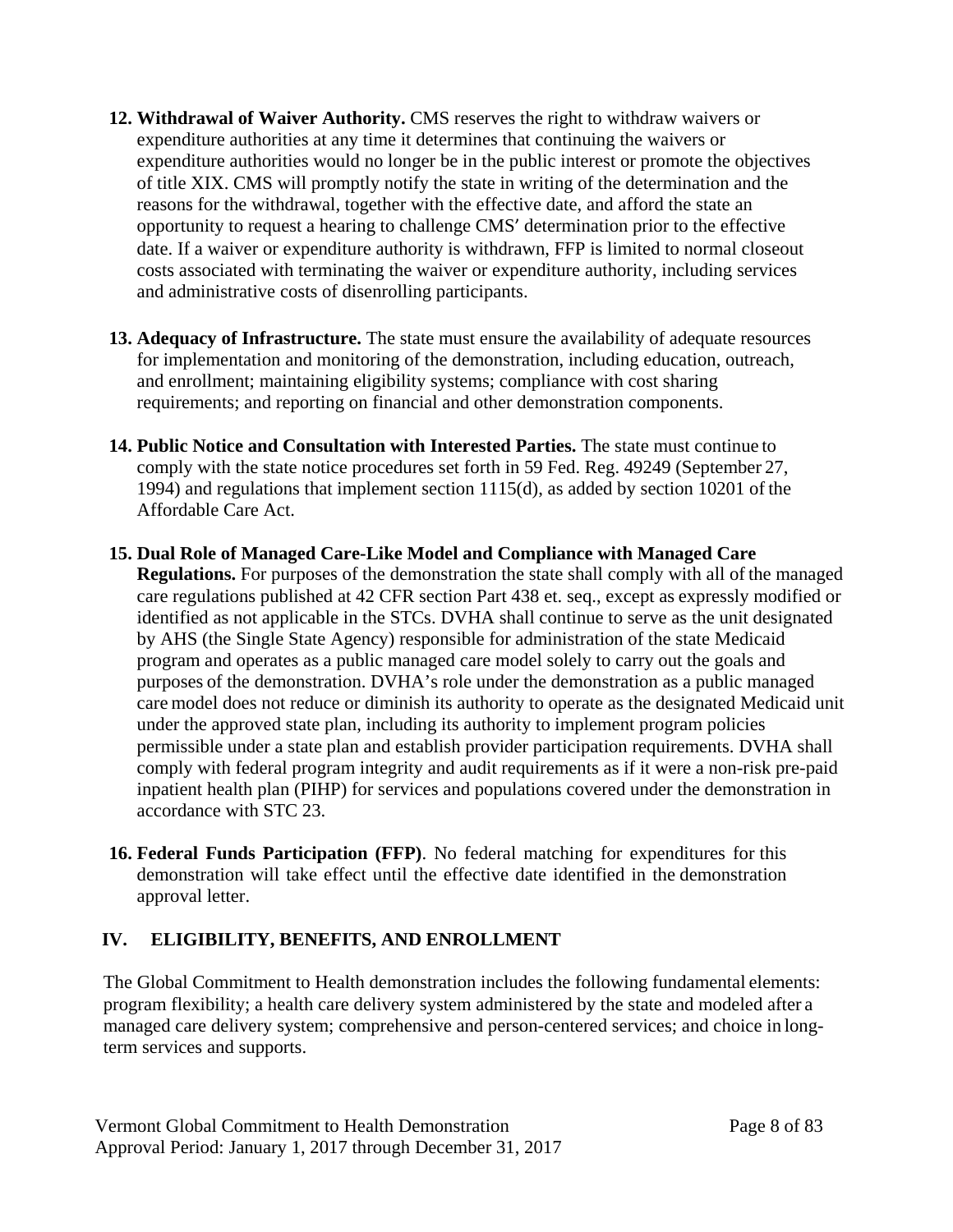# **17. Populations Affected and Eligible under the Demonstration.**

- a. **Generally:** The populations listed in the tables below will receive coverage through the Global Commitment to Health demonstration service delivery system.
- b. **State plan groups:** Coverage for mandatory and optional state plan groups described below are subject to all applicable Medicaid laws and regulations, except as expressly waived in these STCs and the waiver list and expenditure authority for this demonstration. Any Medicaid State Plan Amendments to the eligibility standards and methodologies for these eligibility groups, including the conversion to a modified adjusted gross income standard on January 1, 2014, will apply to this demonstration.
- c. **Choices for Care Program Eligibility:** Individuals who receive long term services and supports under the Choices for Care program must meet state plan financial rules and clinical eligibility criteria as defined by state regulation in effect as of February, 9, 2009. These clinical eligibility determinations define highest, high, and moderate needs service groups. See Attachment A for a summary of eligibility definitions, services, and policies. Non-state plan eligible Choices for Care individuals are included in Populations 4, 5, and 6 in the table below.
- d. **Other Demonstration Expansion Populations:** Coverage for these populations is subject to Medicaid laws or regulations only as specified in the expenditure authorities for this demonstration.

|  |  |  |  | The general categories of populations affected, or made eligible, by the demonstration are: |  |
|--|--|--|--|---------------------------------------------------------------------------------------------|--|
|  |  |  |  |                                                                                             |  |
|  |  |  |  |                                                                                             |  |

| <b>Mandatory and Optional State Plan Groups</b> |                                                                                                                                                                                                              |                                                                                      |  |  |
|-------------------------------------------------|--------------------------------------------------------------------------------------------------------------------------------------------------------------------------------------------------------------|--------------------------------------------------------------------------------------|--|--|
| <b>Population number</b>                        | <b>Population description</b>                                                                                                                                                                                | <b>Benefits</b>                                                                      |  |  |
| Population 1                                    | Mandatory state plan populations,<br>except for the Affordable Care Act<br>new adult group (included in<br>population 3) and Medicare Savings<br>Program beneficiaries (included in<br>populations 7 and 8). | Benefits as described in the<br>title XIX state plan and these<br>STC <sub>s</sub> . |  |  |
| Population 2                                    | Optional state plan<br>populations (including<br>medically needy)                                                                                                                                            | Benefits as described in the<br>title XIX state plan and these<br>STC <sub>s</sub> . |  |  |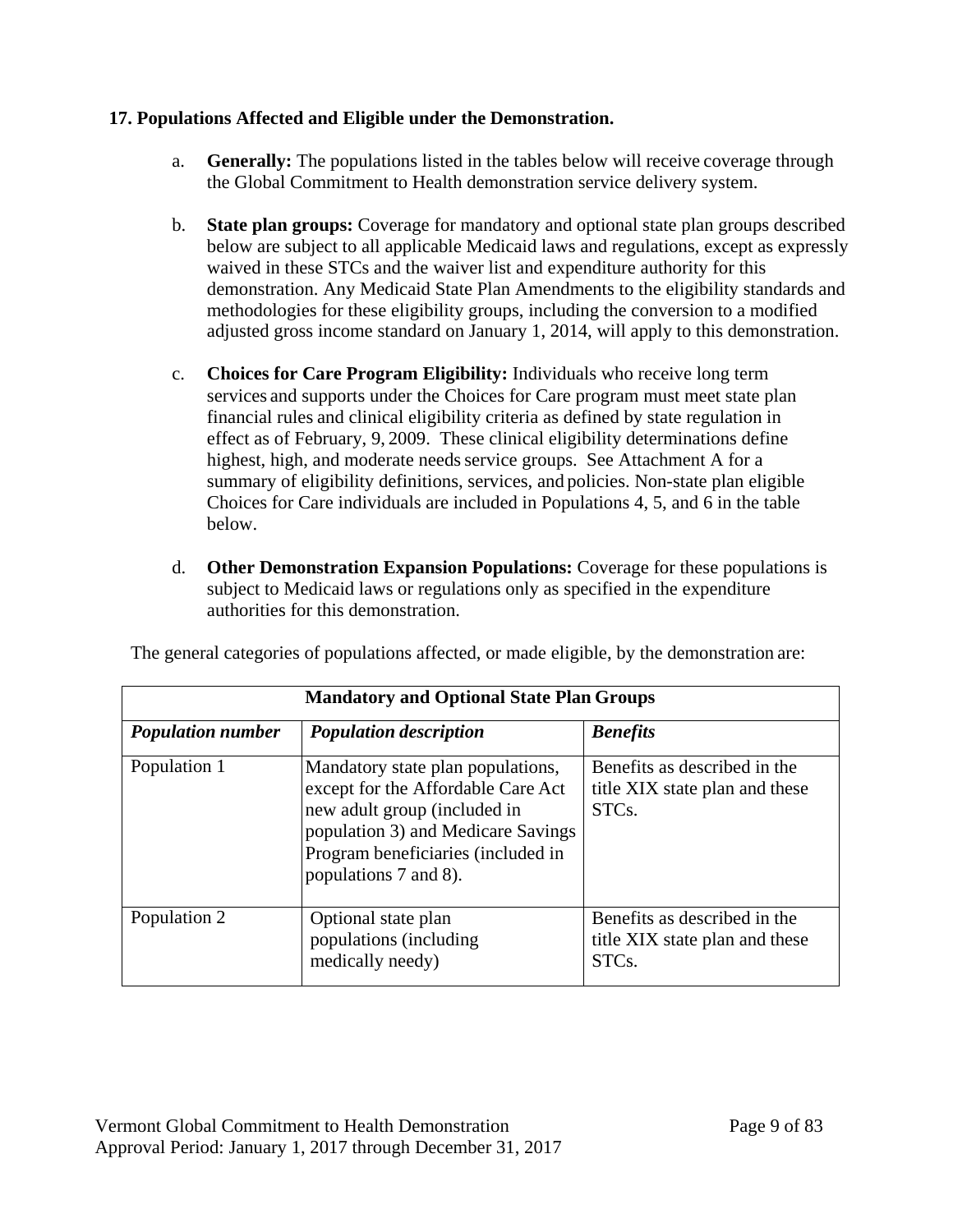| Population 3 | The new adult group,             | Benefits as described in      |
|--------------|----------------------------------|-------------------------------|
|              | described in                     | approved alternative benefit  |
|              | $1902(a)(10)(A)(i)(VIII)$ and 42 | plan state plan amendment and |
|              | CFR 435.119, pursuant to the     | these STCs.                   |
|              | approved state plan.             |                               |
|              |                                  |                               |

| <b>Demonstration Expansion Populations</b> |                                                                                                                                                                                                                                                                                                                                                                                                                                                                                                                                                                                                                                                                                                                                                                                                                                                                                                                                 |                                                                                                                   |  |  |  |  |
|--------------------------------------------|---------------------------------------------------------------------------------------------------------------------------------------------------------------------------------------------------------------------------------------------------------------------------------------------------------------------------------------------------------------------------------------------------------------------------------------------------------------------------------------------------------------------------------------------------------------------------------------------------------------------------------------------------------------------------------------------------------------------------------------------------------------------------------------------------------------------------------------------------------------------------------------------------------------------------------|-------------------------------------------------------------------------------------------------------------------|--|--|--|--|
| <b>Demonstration</b>                       | <b>Population description</b>                                                                                                                                                                                                                                                                                                                                                                                                                                                                                                                                                                                                                                                                                                                                                                                                                                                                                                   | <b>Benefits</b>                                                                                                   |  |  |  |  |
| <i>population number</i>                   |                                                                                                                                                                                                                                                                                                                                                                                                                                                                                                                                                                                                                                                                                                                                                                                                                                                                                                                                 |                                                                                                                   |  |  |  |  |
| Population 4                               | Individuals age 65 and older and<br>age 21 and older with disabilities,<br>not otherwise eligible under the<br>state plan, who meet the clinical<br>criteria for the highest need group,<br>and who would have been<br>Medicaid-eligible under section<br>$1902(a)(10)(A)(ii)(VI)$ of the Act<br>and 42 CFR §435.217, in<br>conjunction with section<br>$1902(a)(10)(A)(ii)(V)$ of the Act,<br>if the services they receive under<br>the demonstration would have<br>been provided under an HCBS<br>waiver granted to the state under<br>section $1915(c)$ of the Act prior to<br>2014. This includes the<br>application of the post eligibility<br>rules specified at 42 CFR<br>435.726, and of the spousal<br>impoverishment rules specified at<br>1924 of the Act, with a resource<br>standard of \$10,000. This only<br>applies to unmarried individuals<br>who have an ownership interest in<br>their principal residence. | Benefits as described in the<br>Medicaid state plan and HCBS<br>benefits described in these<br>STC <sub>s</sub> . |  |  |  |  |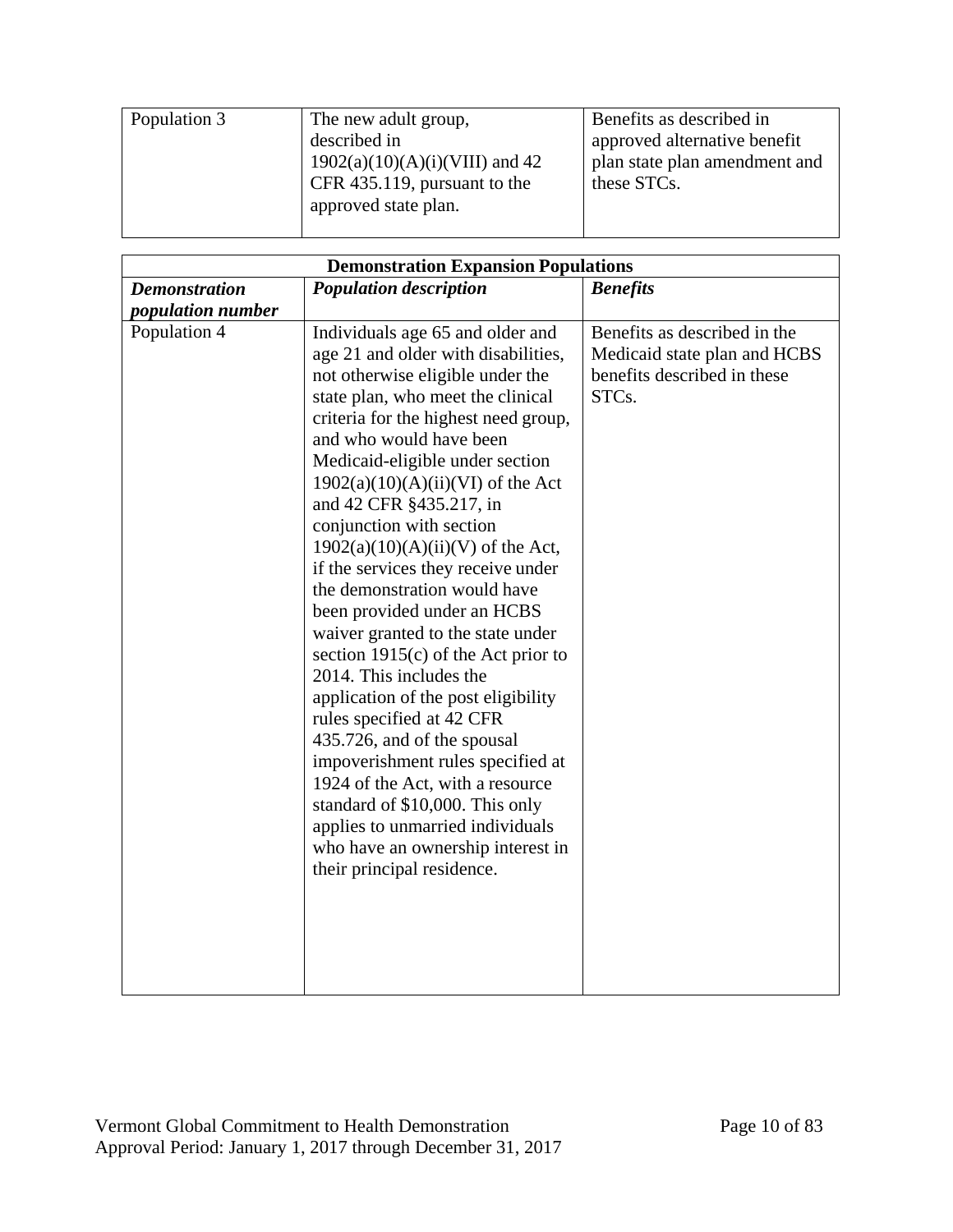| <b>Demonstration Expansion Populations</b>       |                                                                                                                                                                                                                                                                                                                                                                                                                                                                                                                                                                                                                                                                                                                                                                                                                                                                                                                                              |                                                                                                      |  |  |  |  |
|--------------------------------------------------|----------------------------------------------------------------------------------------------------------------------------------------------------------------------------------------------------------------------------------------------------------------------------------------------------------------------------------------------------------------------------------------------------------------------------------------------------------------------------------------------------------------------------------------------------------------------------------------------------------------------------------------------------------------------------------------------------------------------------------------------------------------------------------------------------------------------------------------------------------------------------------------------------------------------------------------------|------------------------------------------------------------------------------------------------------|--|--|--|--|
| <b>Demonstration</b><br><i>population number</i> | <b>Population description</b>                                                                                                                                                                                                                                                                                                                                                                                                                                                                                                                                                                                                                                                                                                                                                                                                                                                                                                                | <b>Benefits</b>                                                                                      |  |  |  |  |
| Population 5                                     | Individuals age 65 and older and<br>age 21 and older with disabilities,<br>not otherwise eligible under the<br>state plan, who meet the clinical<br>criteria for the high need group,<br>and who would have been<br>Medicaid-eligible under section<br>$1902(a)(10)(A)(ii)(VI)$ of the Act<br>and 42 CFR §435.217, in<br>conjunction with section<br>$1902(a)(10)(A)(ii)(V)$ of the Act,<br>if the services they receive under<br>the demonstration would have<br>been provided under an HCBS<br>waiver granted to the state under<br>section $1915(c)$ of the Act prior<br>to 2014. This includes the<br>application of the post eligibility<br>rules specified at 42 CFR<br>435.726, and of the spousal<br>impoverishment rules specified at<br>1924 of the Act, and have a<br>resource standard of \$10,000.<br>This only applies to unmarried<br>individuals who have an<br>ownership interest in their<br>principal place of residence. | Benefits as described in the<br>Medicaid state plan and<br>HCBS benefits described in<br>these STCs. |  |  |  |  |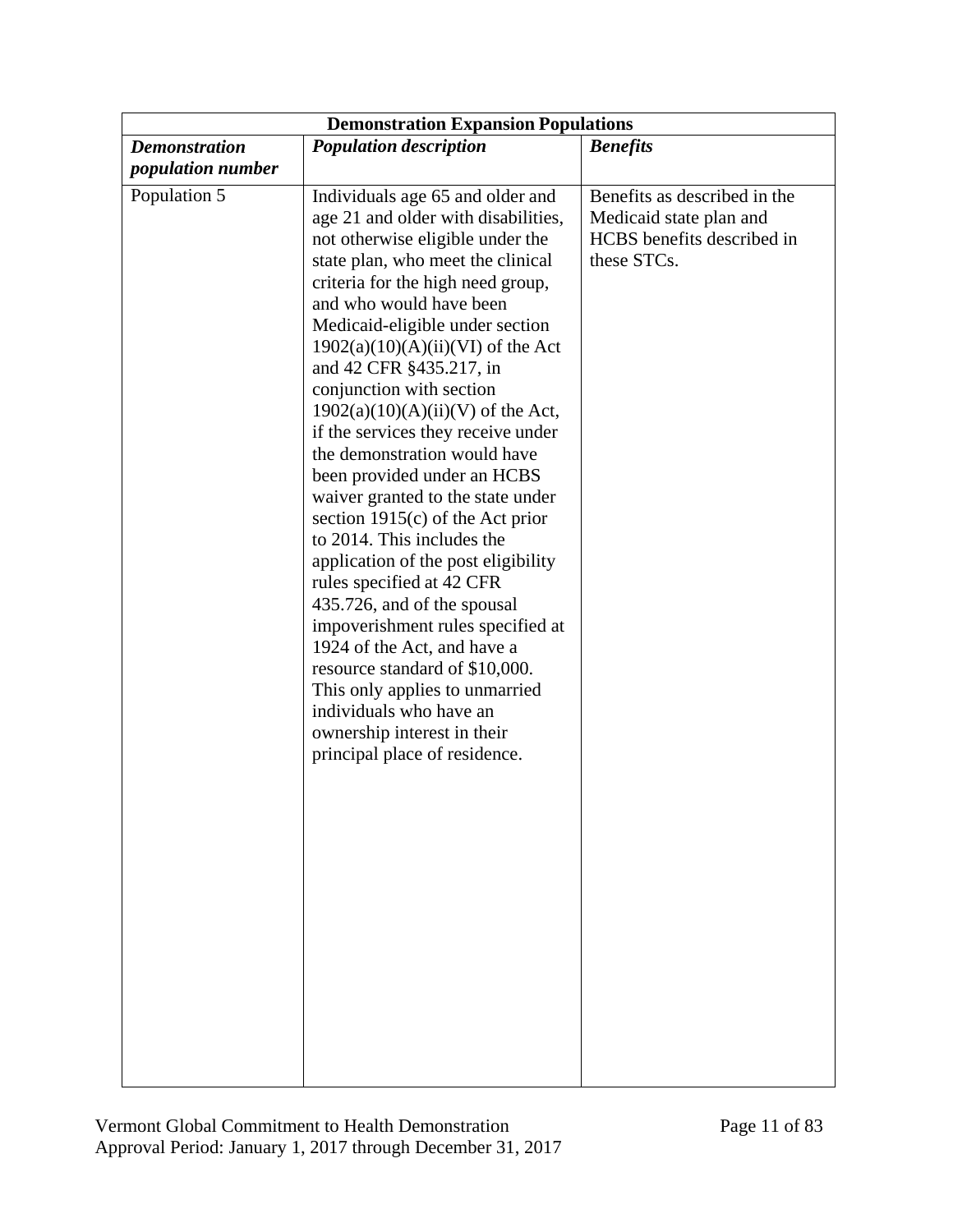| <b>Demonstration Expansion Populations</b> |                                                                                                                                                                                                                                                                          |                                                                                                                                                                                                                                                                                                                                                               |  |  |
|--------------------------------------------|--------------------------------------------------------------------------------------------------------------------------------------------------------------------------------------------------------------------------------------------------------------------------|---------------------------------------------------------------------------------------------------------------------------------------------------------------------------------------------------------------------------------------------------------------------------------------------------------------------------------------------------------------|--|--|
| <b>Demonstration</b><br>population         | <b>Population description</b>                                                                                                                                                                                                                                            | <b>Benefits</b>                                                                                                                                                                                                                                                                                                                                               |  |  |
| Population 6                               | Individuals who have incomes<br>below 300 percent of the SSI<br>Federal Benefit rate and would<br>be described in Populations 4 or<br>5 except that they meet the<br>clinical criteria for the moderate<br>needs group and are at risk of<br>institutionalization.       | Limited HCBS including<br><b>Adult Day Services, Case</b><br>Management, and Homemaker<br>services. This coverage does<br>not meet the requirements of<br>minimum essential coverage<br>as communicated by CMS in<br>its February 12, 2016<br>correspondence to the state.                                                                                    |  |  |
| Population 7                               | Medicare beneficiaries who are 65<br>years or older or have a disability<br>with income at or below 150<br>percent of the FPL, who may be<br>enrolled in the Medicare Savings<br>Program (MSP) but are not<br>otherwise categorically eligible for<br>full benefits.     | Medicaid Prescriptions,<br>eyeglasses and related eye<br>exams; MSP beneficiaries also<br>receive benefits as described<br>in the title XIX state plan.                                                                                                                                                                                                       |  |  |
| Population 8                               | Medicare beneficiaries who are 65<br>years or older or have a disability<br>with income above 150 percent<br>and up to and including 225<br>percent of the FPL, who may be<br>enrolled in the MSP, but are not<br>otherwise categorically eligible for<br>full benefits. | Maintenance Drugs (defined as<br>a drug approved by the FDA for<br>continuous use and prescribed to<br>treat a chronic condition for a<br>prolonged period of time of 30<br>days or longer, and includes<br>insulin, an insulin syringe and<br>an insulin needle). MSP<br>beneficiaries also receive<br>benefits as described in the title<br>XIX state plan. |  |  |

- **18. Expansion Eligibility Groups Expenditure and Enrollment Cap.** The state must not impose a waiting list or enrollment cap on any Medicaid state plan population for Medicaid state plan services.
	- a. A waiting list for enrollment is permitted for individuals eligible only under demonstration authority. If the state establishes a waiting list for services, the waiting list will be limited to coverage of services available only under demonstration authority. The waiting list for services must give priority to individuals who are eligible under the Medicaid state plan.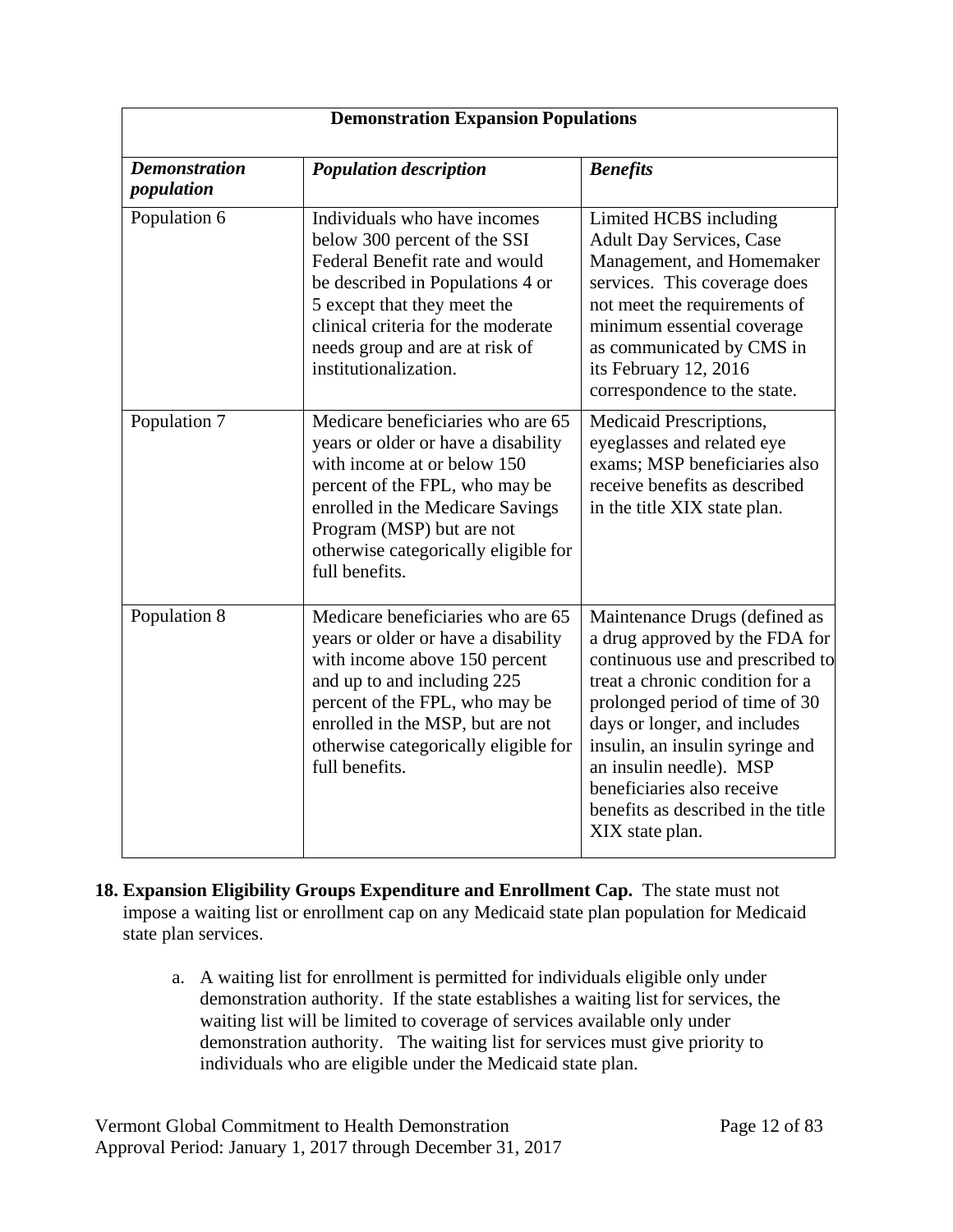b. The state may maintain waiting list policies and procedures for home and community-based services through the Choices for Care Program including a description of how the state will manage wait lists, if and when waiting lists should occur. Waiting list management may include, but not be limited to consideration of clinical need, other risk factors, eligibility status, date of application, and any regulatory legislative mandates. A description of the wait list policy can be found in Attachment F.

# **19. Benefits**.

All covered services may be subject to medical review and prior approval by DVHA based on medical appropriateness. A complete listing of covered services and limitations are contained in the Vermont approved title XIX state plan, Vermont statutes, regulations, and policies and procedures. The Global Commitment to Health demonstration will provide, at a minimum, the benefits covered under the title XIX state plan and these STCs to individuals in populations 1 and 2 and benefits for individuals in population 3 shall be specified in an approved Alternative Benefit plan under the state plan and these STCs.

- a. **Hospice.** The state may provide coverage for hospice services concurrently with palliative and curative services. These concurrent services will be available for adults 21 years of age and older who are in populations 1, 2, and 3 who have been diagnosed with a life-limiting illness that is expected to be terminal, if a physician has certified that the adult is within the last months of life. The number of months of life required for such a certification shall be determined under the state plan. The state must under regular state plan rules provide concurrent hospice services for both palliative and curative services for children under age 21.
- b. **Individual Assessed Cost Effective Alternative Services.** Vermont may provide individuals with the option to receive cost-effective treatment as patients in in lieu of otherwise covered services in other settings. This option must be voluntary with the individual, and must be based on an assessment and determination that the service is a medically appropriate and cost effective substitute for the corresponding state plan service or setting. The state must not claim any expenditures under this expenditure authority that are otherwise not allowable including, but not limited to institution for mental diseases (IMD), inmates, or room and board.
- c. **Special programs.** In addition to the services described in subparagraph (a), the state shall provide the following services, through "special programs" to individuals who would have been eligible under a separate 1915(c) waiver or the state's prior 1115 demonstration. Service definitions for these programs are included in Attachment E.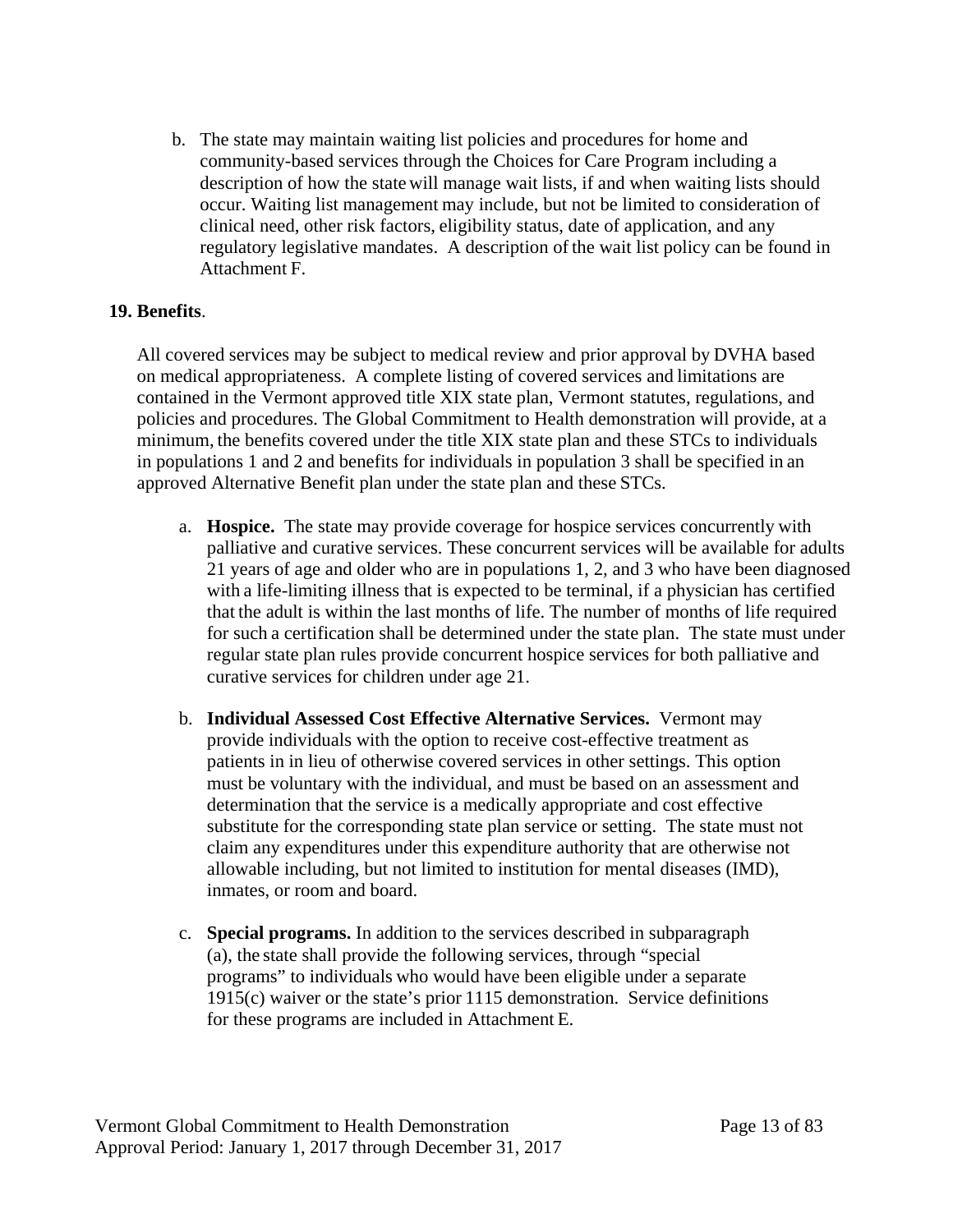| <b>Special Program</b><br><b>Name</b>        | <b>Services</b>                                                                                                                                                                                                                                                             | <b>Limitations</b>                                                             |  |
|----------------------------------------------|-----------------------------------------------------------------------------------------------------------------------------------------------------------------------------------------------------------------------------------------------------------------------------|--------------------------------------------------------------------------------|--|
| Traumatic Brain Injury<br>(TBI)              | HCBS waiver-like services including<br>crisis/support services, psychological and<br>counseling supports, case management,<br>community supports, habilitation, respite<br>care, supported employment,<br>environmental and assistive technology<br>and self-directed care. | Any limitation on this<br>service is defined by<br>Vermont rules and policies. |  |
| <b>Mental Illness Under</b><br>22            | HCBS waiver-like services including<br>service coordination, flexible support,<br>skilled therapy services, environmental<br>safety devices, counseling, residential<br>treatment, respite, supported employment,<br>and crisis and community supports.                     | Any limitation on this<br>service is defined by<br>Vermont rules and policies. |  |
| Community<br>Rehabilitation and<br>Treatment | HCBS waiver-like services including<br>service coordination, flexible support,<br>skilled therapy services, environmental<br>safety devices, counseling, residential<br>treatment, respite, supported employment,<br>and crisis and community supports.                     | Any limitation on this<br>service is defined by<br>Vermont rules and policies. |  |
| Developmental<br><b>Disability Services</b>  | HCBS waiver-like services, including<br>service coordination, residential<br>habilitation, day habilitation, supported<br>employment, crisis services, clinical<br>intervention, respite and self-directed<br>care.                                                         | Any limitation on this<br>service is defined by<br>Vermont rules and policies. |  |

- d. **Palliative Care Program.** The Palliative Care Program is for children under the age of 21 years in populations 1, 2, and 3 who have been diagnosed with a life-limiting illness that is expected to be terminal before adulthood. The program will allow for children to receive palliative and curative services.
	- i. **Participation.** Demonstration participants will be identified based on diagnostic codes found on claims data and referrals from medical professionals.
		- 1. Eligibility will be determined by the nurse care manager and/or DVHA Medical Director, based on the assessment tool and supplemental clinical information (as needed). Continued eligibility will be reassessed at least annually.
		- 2. Care planning activities for children enrolled in the palliative care program will meet the requirements specified in federal managed care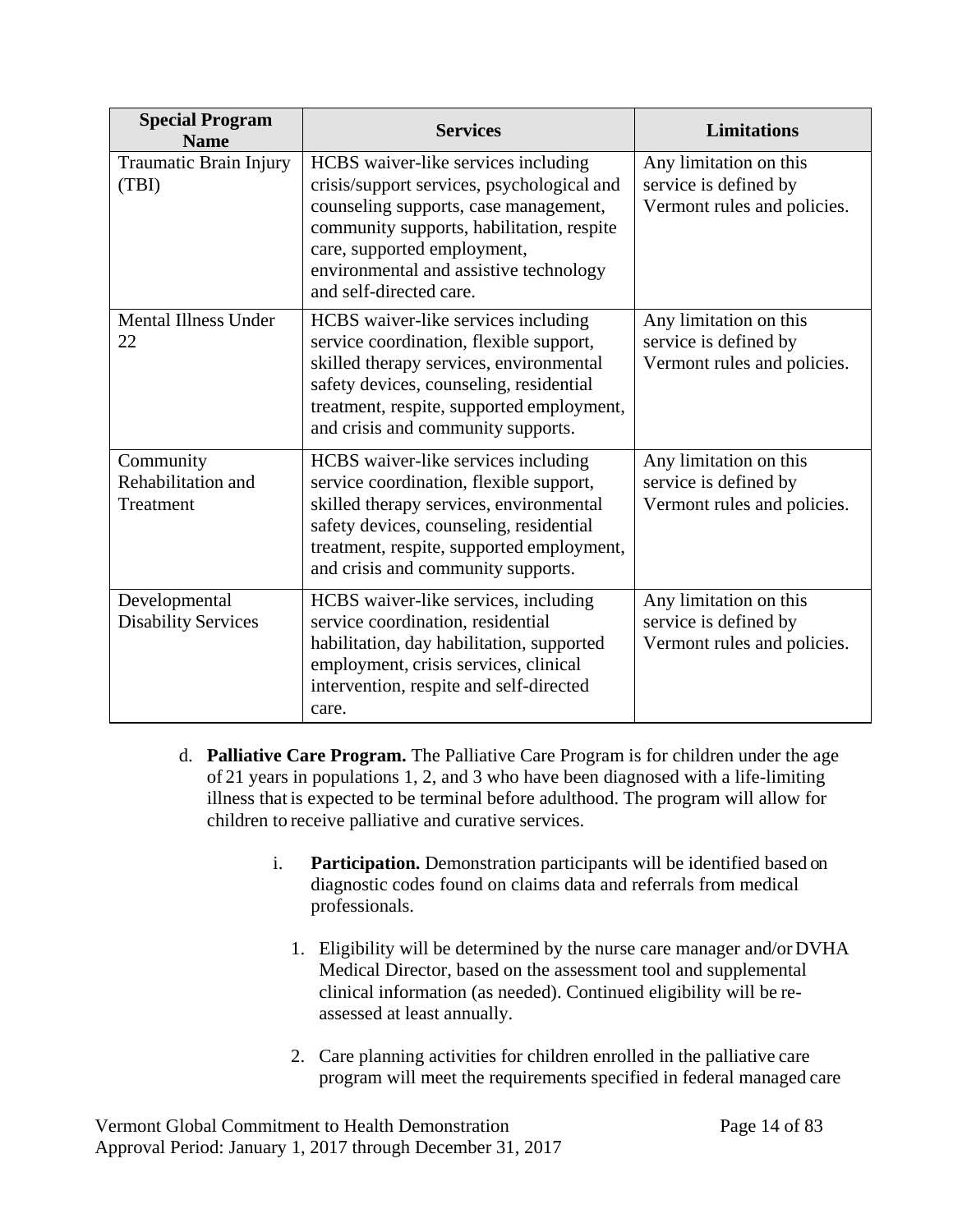regulations for enrollees with special health care needs.

- ii. **Benefits.** In addition to state plan services, children enrolled in the palliative care program may also receive care and services that meet the definition of 'medical assistance' contained in section 1905(a) of the Act if determined to be medically appropriate in the child's care plan.
	- 1. **Care coordination.** Development and implementation of a family centered care plan that includes telephonic and home visits by a licensed nurse.
	- 2. **Respite care.** Short term relief for caretaker relatives from the demanding responsibilities for caring for a sick child.
	- 3. **Expressive Therapies.** Therapies provided by licensed therapist to provide support to the child to help the child to creatively and kinesthetically express their reaction to their illness. The palliative care program offers 52 hours of expressive therapies per year. Additional, expressive therapy may be authorized if medically appropriate.
	- 4. **Family Training.** Training to teach family members palliative care principles, medical treatment regimen, use of medical equipment, and how to provide in-home care.
	- 5. **Bereavement Counseling.** Anticipatory counseling and up to six (6) months after the child's death for the family by a licensed professional trained in grief counseling. Payment for bereavement counseling services may be provided for on-going counseling to family members after the child's death so long as such services were initiated prior to the child's death.
- iii. **Cost Sharing.** Cost sharing requirements as described in S[TC 20](#page-23-0) will apply.

# **V. COST SHARING**

#### <span id="page-23-0"></span>**20. Premiums and cost sharing**

- a. **Populations 1, 2, and 3.**
	- i. Premiums for populations 1, 2, and 3, must be in compliance with Medicaid requirements that are set forth in statute, regulation and policy. Premiums may be charged for this population in accordance with the approved state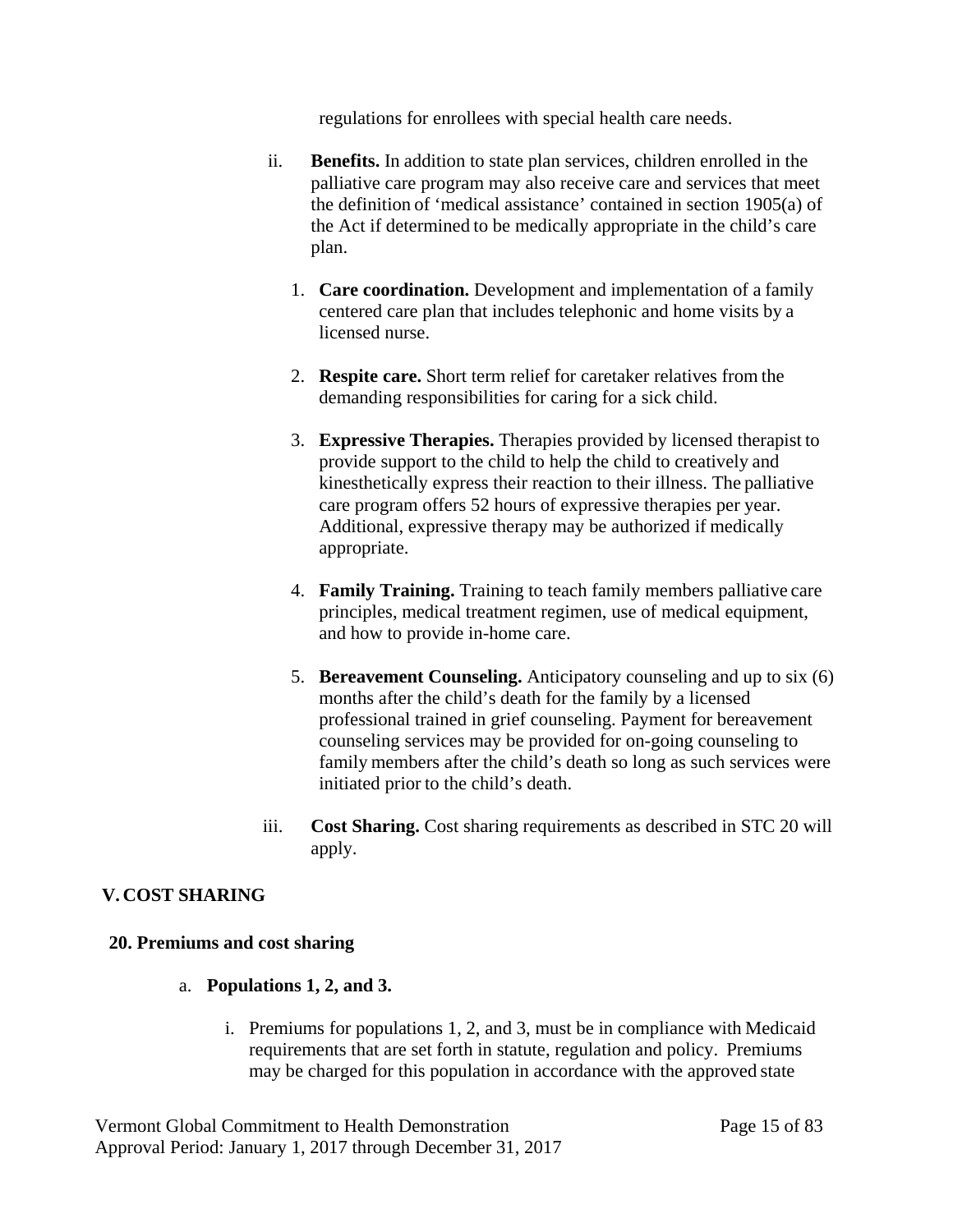plan.

- ii. Cost sharing for populations 1, 2, and 3, must be in compliance with Medicaid requirements that are set forth in statute, regulation and policies. Standard Medicaid exemptions from cost-sharing set forth in 42 CFR 447(b) appliesto the demonstration.
- b. **Populations 7 and 8.** Detailed cost-sharing and premium requirements for Populations 7 and 8 are included in Attachment G. The state must not apply copayment requirements to excluded populations (children under age 21, pregnant women or individuals in long-term care facilities) or for excluded services/supplies (e.g., family planning).
- c. Premiums for children through age 18 with income above 195 percent of the FPL through 312 percent of the FPL are outlined in Attachment G.

# **VI. DELIVERY SYSTEMS**

- **21. Delivery System Overview.** Costs of all Medicaid covered services will be covered by DVHA and may be furnished through contracts with providers and through interagency agreements with governmental partners. Contracts with providers may include capitated contracts that meet the requirements of 42 CFR Part 438. In addition, DVHA, will, operate on a managed care-like model applying utilization controls and care management. The managed care-like model shall comply with federal regulations at 42 CFR part 438 that would be applicable to a non-risk PIHP, including beneficiary rights and appeal/grievance procedures (unless specifically stated otherwise in the STCs). Requirements under the demonstration shall be documented through an interagency agreement between AHS and DVHA.
- **22. Submission of Interagency Agreement and Rate Certification**. At least ninety (90) days prior to the effective date of the interagency agreement, AHS shall submit for CMS review and approval the interagency agreement and corresponding rate certification as described in 42 CFR 438.7 and these STCs. Any amendments to the interagency agreement and corresponding amendments to the rate certification shall be submitted for CMS review and approval forty-five (45) days prior to the effective date of amendment to the interagency agreement.
- **23. Managed Care-like Model. – Designated Non-risk PIHP.** The managed care-like model shall be subject to 42 CFR 438 requirements as a non-risk PIHP, and AHS shall be subject to 42 CFR 438 requirements as the state, and DVHA shall be subject to 42 CFR 438 requirements as a non-risk PIHP subject to the following clarifications:
	- a. AHS shall develop a per member per month (PMPM) capitation rate consistent with the requirements for actuarial soundness, rate development, special contract provisions (as applicable), and rate certifications in 42 CFR 438.4 through 438.7;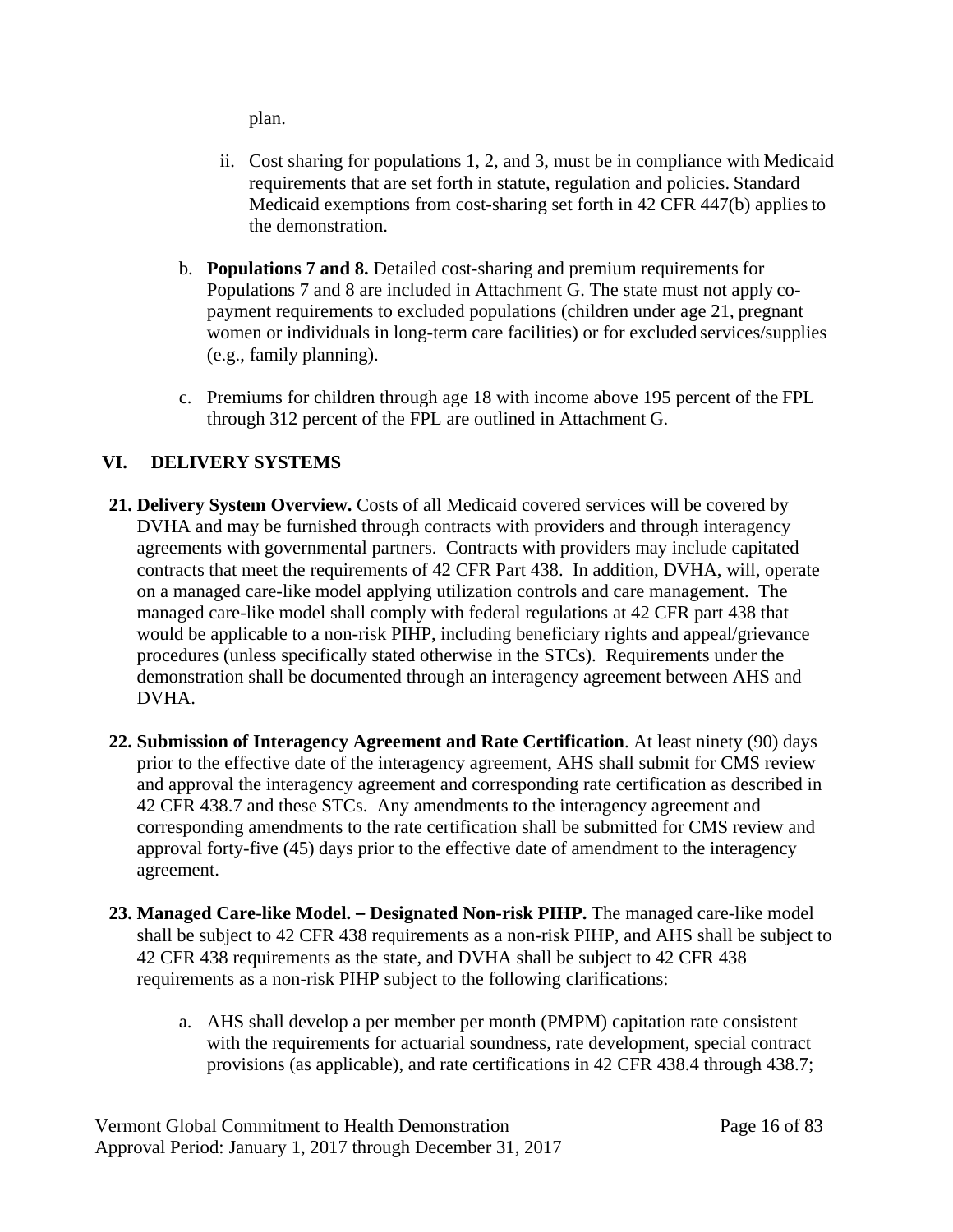- b. The PMPM capitation rates shall not be used for determination of federal financial participation, rather the PMPM capitation rates and corresponding rate certification shall be used to determine that:
	- 1. The provider reimbursement rates are not based on the rate of Federal financial participation associated with the covered populations;
	- 2. The provider reimbursement rates are appropriate for the populations to be covered and the services to be furnished under the contract;
	- 3. The provider reimbursement rates are adequate to meet the requirements on MCOs, PIHPs, and PAHPs in §§438.206, 438.207, and 438.208; and
- c. DVHA shall calculate and report a Medical Loss Ratio. The MLR shall be calculated consistent with all applicable parts of 42 CFR 438.8;
- d. Neither the capitation rates determined under the interagency agreement nor the underlying provider payments shall be subject to the upper payment limits specified in 42 CFR 447.362; and
- e. AHS will be responsible for oversight of the managed care-like model acting as a non-risk PIHP, ensuring compliance with state and federal statutes, regulations, special terms and conditions, waiver, and expenditure authority. AHS shall be responsible for evaluation, interpretation and enforcement of findings issued by the external quality review organization.
- **24. Capitation Rate Development.** In addition to the requirements described in STC 23, the development of the capitation rate must:
	- a. Be developed consistent with the requirements in 42 CFR 438.5 and based on DVHA's actual experience and expected costs;
	- b. Be developed for twelve (12) month periods (Note: The first contract under the extension STCs will be for the period April 1, 2017 through December 31, 2017 which is nine (9) months.);
	- c. Not include any administrative services and costs that are required to be incurred by AHS as the Single State Agency under federal law, regulation, or these STCs. Such administrative services and costs that cannot be part of the capitation rate include: eligibility determinations, Single State Agency Central Office and External Quality Review Organization (EQRO), administration of a State Fair Hearing system, the Beneficiary Support System in 42 CFR 438.71 and STC 30, and the provider screening and enrollment process under 42 CFR 438.602(b);
	- d. Include only costs for services included under  $42 \text{ CFR } 438.3(c)(1)(ii)$ ;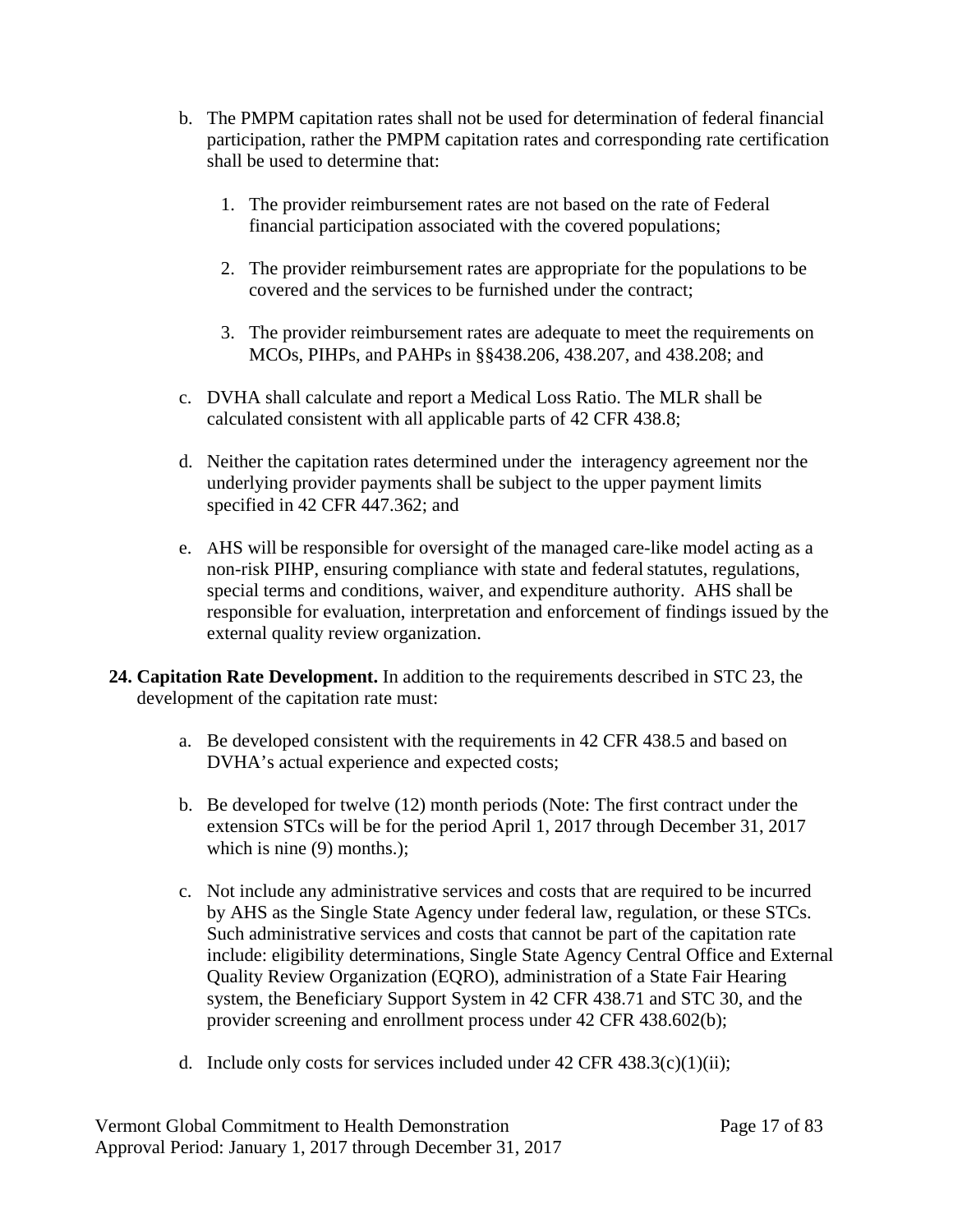- e. Not include any costs for "investments" as described in STC 79;
- f. AHS shall require DVHA through its interagency agreement to maintain an 85 percent medical loss ratio calculated consistent with 42 CFR 438.8 and these STCs;
- g. To the extent that DVHA does not meet at least an 85 percent medical loss ratio, the PMPM capitation rates must be reduced to the extent necessary to achieve an 85 percent medical loss ratio;
- h. DVHA shall not be eligible for an incentive payment above the actuarial sound capitation rate under 438.6(b); and
- i. AHS shall be required to comply with 42 CFR 438.6(c) and (d), in that:
	- i. Neither AHS, nor DVHA, shall make any pass-through payments, as defined in 42 CFR 438.6(a) to providers;
	- ii. Any reimbursement arrangements between DVHA and providers that is based entirely on a fee-for-service style of fee schedule, consistent with the fee schedule described in 42 CFR 438.6(c)(1)(iii), shall not require AHS to obtain prior approval under 42 CFR 438.6(c)(2);
	- iii. Any reimbursement arrangements between AHS or DVHA and providers that is not a fee-for-service style fee schedule shall be required to meet the prior approval requirements in 42 CFR 438.6(c)(2) for reimbursement arrangements described in 42 CFR  $438.6(c)(1)(i)$  and (ii);
	- iv. AHS is required to obtain prior approval under  $42$  CFR  $438.6(c)(2)$  for all reimbursement methodologies that are not fee-for-service regardless of whether the reimbursement methodology is included explicitly in the interagency agreement or instituted at DVHA's discretion; and
	- v. Fee-for-service (FFS) for the purposes of this STC means any payment system where:
		- 1. The provider's services are described in terms of "X units of services" where the units of the services are appropriate for the type of service and consistent with units prescribed in national coding standards.
		- 2. The provider's services are reimbursed at a specific reimbursement rate per unit of service, regardless of how the specific reimbursement rate is determined (e.g. fixed dollar amount, Diagnostic-Related Group (DRG), All Patients Refined Diagnostic Related-Group (APR-DRG), or Prospective Payment System (PPS) rates such as Federally Qualified Health Center (FQHC) or Indian Health Service (IHS) rates.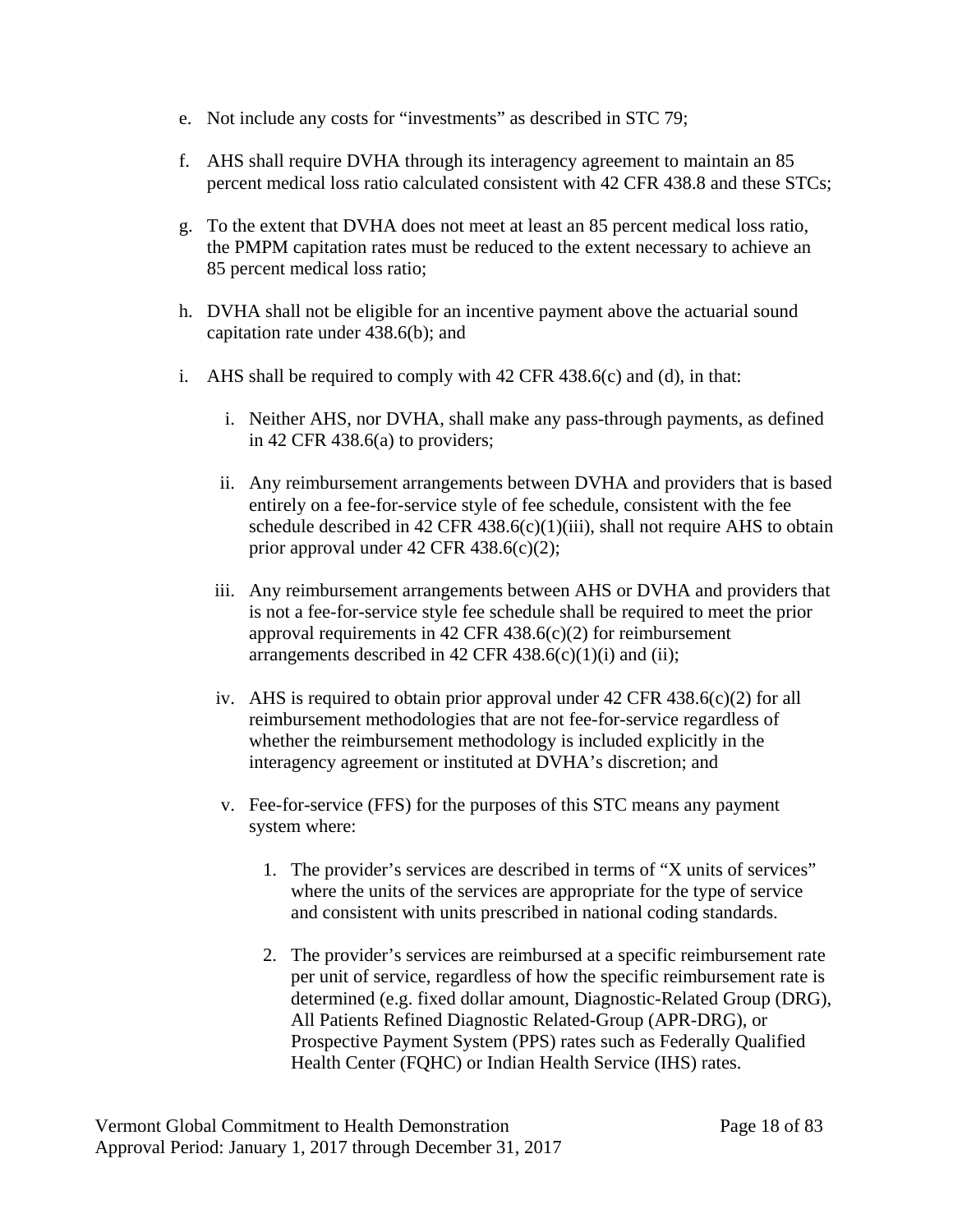- 3. The total provider reimbursement is determined by multiplying:
	- a. The provider's "X units of services" delivered to an enrollee; and
	- b. The specific reimbursement rate per unit of service.
- 4. The payment is not for a "bundle of services."
- 5. For the purposes of distinguishing the concept of FFS in 42 CFR 438.6(c)(1)(iii) versus a "bundle of services" in 42 CFR 438.6(c)(1)(i), a payment is considered a "bundle of services" when the payment system:
	- a. Pays a single payment for delivering a set of services, whenever the set of services includes covered services across multiple categories of services in §1905 of the Act.
- **25. Choice under the Managed Care-like Model.** All Medicaid beneficiaries are enrolled in the managed care-like model that operates as if it were a non-risk PIHP. AHS shall not be subject to 42 CFR 438.52(a)(1). AHS shall be required to meet the requirements of 42 CFR 438.52(b) in all counties regardless of the county designation in the Medicare Advantage Health Services Delivery Reference file.
- **26. Non-Application of 42 CFR 438.3(m).** AHS and DVHA shall not be determined out of compliance with 42 CFR 438.3(m) if:
	- a. AHS and DVHA meet the financial reporting requirements, consistent with requirements in Section IX and X of these STCs, as well as, applicable federal and state accounting principles and controls.
- **27. Limitation of Freedom of Choice.** Freedom of choice is limited to the DVHA network of providers. However, populations must have freedom of choice when selecting enrolled providers within that network (when applicable, the provider must be enrolled in the specific specialty or subprogram applicable to the services at issue). Specifically, demonstration participants enrolled in a special service program such as, but not limited to specialized substance abuse and behavioral health services or a program for home and community-based services may only have access to the providers enrolled under that program, and will not have access to every Medicaid enrolled provider for services under that program. Such participants will have freedom of choice of providers enrolled in the special service program. No restriction on freedom of choice of family planning provider may be imposed.
- **28. Contracts and Provider Payments.** Payments to providers for Global Commitment will be set by DVHA and approved by AHS and will not be required to comply with the payment provisions in the approved state plan.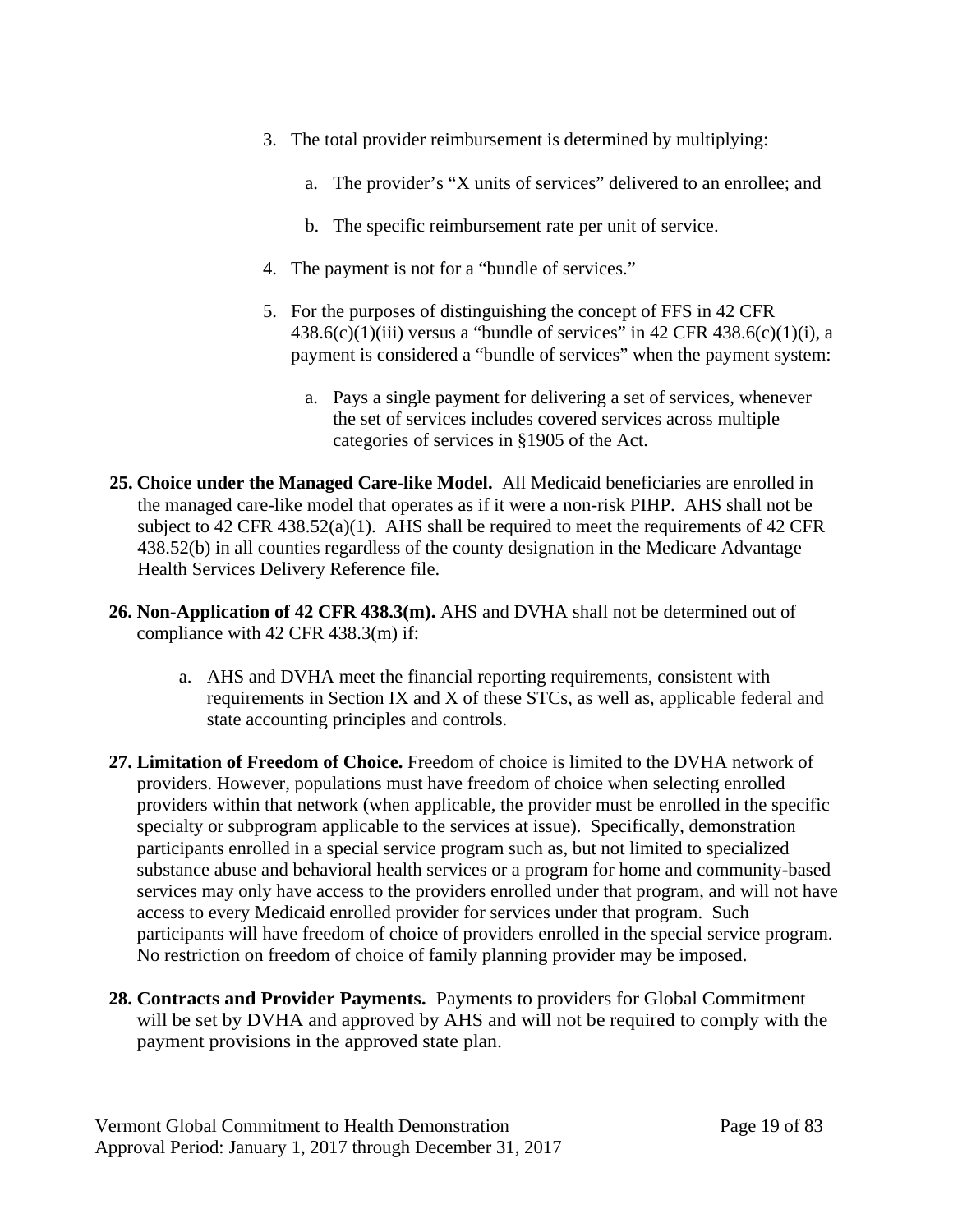- a. All services provided under the demonstration, including nursing facility and home and community-based services, are included in the actuarially-determined per member per month calculation. Therefore, these payments are subject to the applicable requirements in 42 CFR 438.7.
- b. The state must not make any supplemental payments to providers under the Medicaid state plan.
- **29. Contracting with Federally Qualified Health Centers (FQHCs).** The state shall not reduce the number of FQHCs and rural health centers available to provide services to beneficiaries under this demonstration.
- **30. Beneficiary Support System.** AHS shall develop and implement a beneficiary support system consistent with the requirements of 42 CFR 438.71. AHS shall ensure the independence and conflict of interest requirements in 42 CFR 438.71(c)(2) are satisfied by ensuring that contracts or grants for these activities are managed by staff outside of DVHA and that staff responsible for any beneficiary support system activities report to a department or agency outside of DVHA. AHS will monitor beneficiary support system quarterly reports and take action where systemic issues are identified with managed long term supports and services operated by DVHA.
- **31. Appeals and Grievance.** AHS and DVHA shall comply with all aspects of 42 CFR 438, subpart F, with AHS as the state and DVHA as if it were a non-risk PIHP. All requirements related to State Fair Hearings in federal statute and regulations shall be the direct responsibility of AHS and may not be delegated to DVHA.
- **32. Program Integrity.** AHS and DVHA shall comply with all requirements of 42 CFR 438, subpart H, with AHS as the state and DVHA as a PIHP unless specified herein. All program integrity requirements in federal statute and regulations that are required of the state in its oversight of a non-risk PIHP shall be the direct responsibility of AHS and may not be delegated to DVHA.
	- a. 42 CFR 438.604(a)(4) pertaining to documentation against risk of insolvency is not applicable to DVHA.
	- b. The data, information, and documentation submission requirements on DVHA as a non-risk PIHP in 42 CFR 438.604(a)(1) and (a)(2) is satisfied so long as AHS has direct access to the information systems that maintain such data, documentation and information.
- **33. Data Sharing.** DVHA acting as a non-risk PIHP under a managed care-like model shall comply with all privacy and confidentiality requirements on PIHPs in 42 CFR 438. Nothing in this STC prohibits AHS from delegating data and information rights and responsibilities to DVHA consistent with federal law, including section 1902(a)(7) of the Act and 42 CFR 431.306(d). To the extent that DVHA has access to data and information under delegation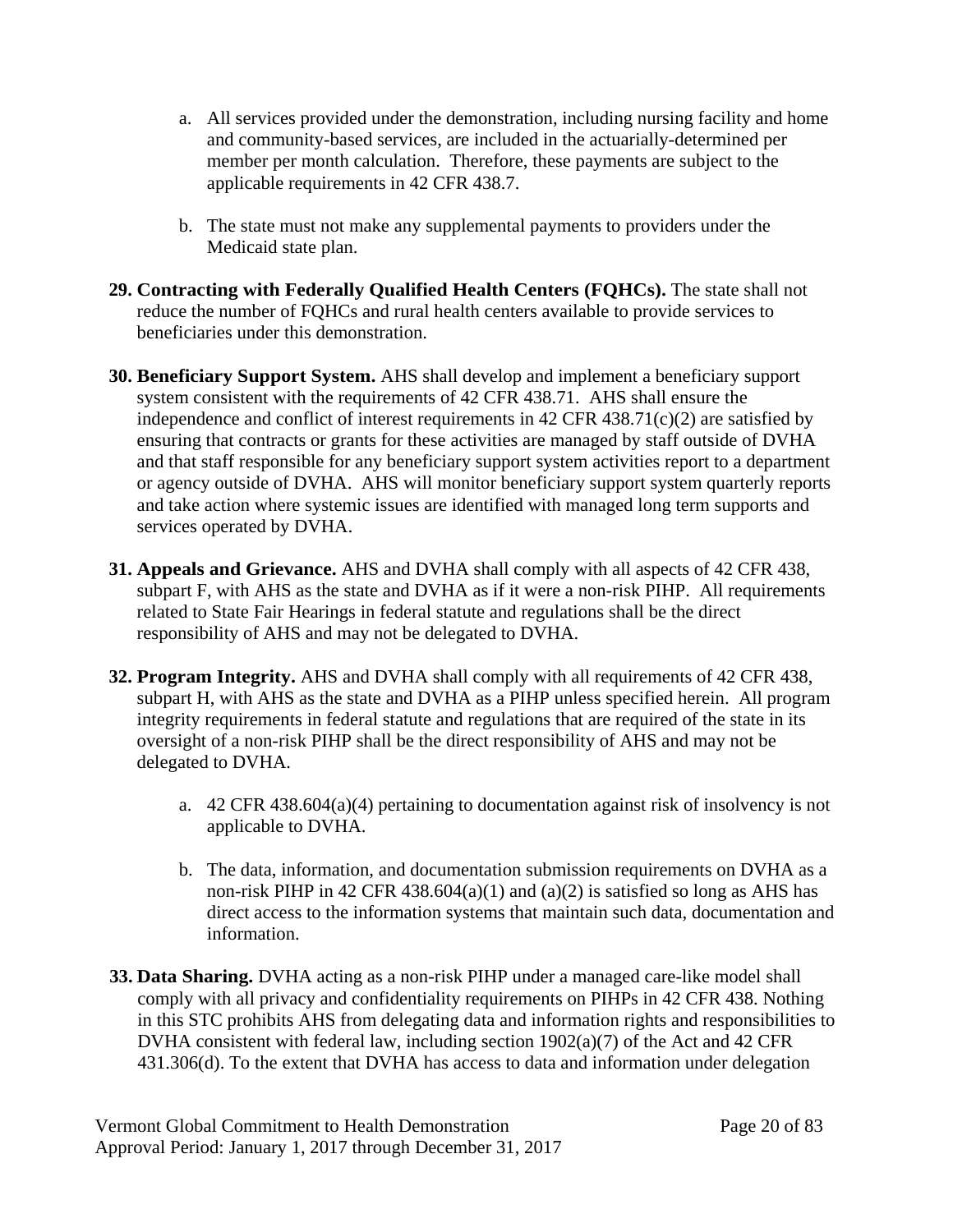from AHS that may not otherwise be shared with a non-risk PIHP, AHS must establish administrative, managerial and, technical controls to prevent sharing the data with divisions of DVHA responsible for the managed care-like model acting as a non-risk PIHP.

# **VII. LONG TERM SERVICES AND SUPPORTS PROTECTIONS FOR CHOICES FOR CARE**

- **34. Person Centered Planning.** The state agrees to use person centered planning processes to identify participants' and applicants' long term service and support needs, the resources available to meet those needs, and to provide access to additional service and support options, such as the choice to use spouse caregivers, and access a prospective monthly cash payment. The state assures that person centered planning will be in compliance with the characteristics set out in 42 CFR 441.301(c)(1)-(3).
- **35. Self- Directed Supports.** The state agrees to provide resources to support participants or their proxies (e.g., a surrogate, parent or legal guardian/representative) in directing their own care. This support assures, but is not limited to, participants' compliance with laws pertaining to employer responsibilities and provision for back-up attendants as needs arise. The state agrees to assure that background checks on employees and their results are available to participants. State policies and guidelines will include, but not be limited to: criteria for who is eligible to self-direct, a fiscal agent/intermediary, and consultants to assist participants with learning their roles and responsibilities as an 'employer' and to ensure that services are consistent with care plan needs and allocations.
	- a. Choices for Care program enrollees will have full informed choice on the requirements and options to: self-direct Choices for Care services; have a qualified designated representative direct Choices for Care services on their behalf, or select traditional agency-based service delivery. State and provider staff will receive training on these options.
- **36. Participant/Applicant Waiting List Monitoring.** The state agrees to report on the status of the waiting lists for Choices for Care services during regular progress calls betweenCMS and the state and in reports submitted to CMS by the state.
	- a. The state assures that it has a system as well as policies and procedures in place through which the providers must identify, report and investigate critical incidents that occur within the delivery of Choices for Care Long Term Services and Supports (LTSS). The state also has a system as well as policies and procedures in place through which to prevent, detect report, investigate, and remediate abuse, neglect, and exploitation. Providers and participants are educated about this system. Provider obligations include specific action steps that providers must take in the event of known or suspected abuse, neglect or exploitation. The Vermont policies and procedures are specified in Vermont Statute, 33 V.S.A. Chapter 69, available at: [http://www.leg.state.vt.us/statutes/sections.cfm?Title=33&Chapter=069.](http://www.leg.state.vt.us/statutes/sections.cfm?Title=33&Chapter=069)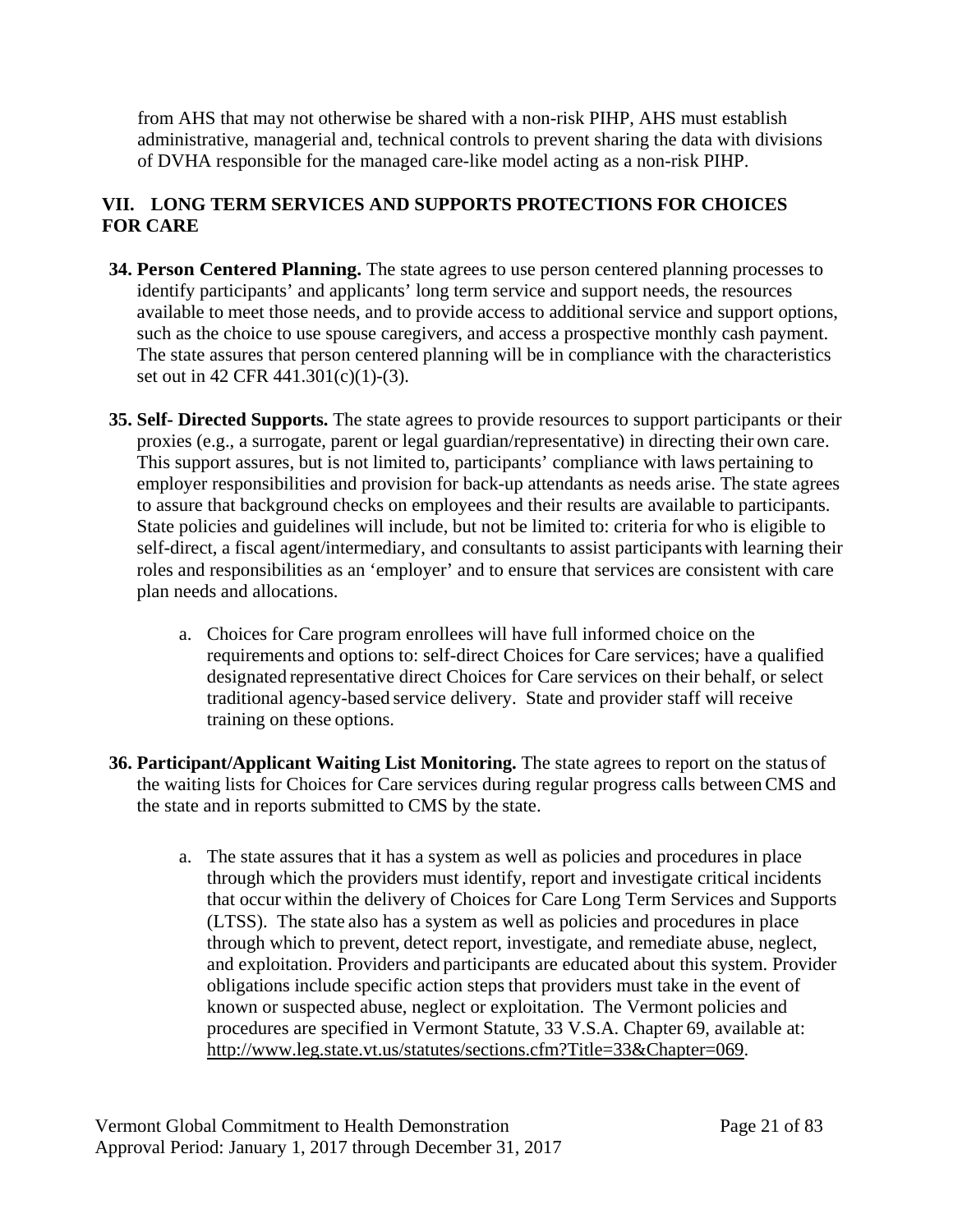- **37.** The state will assure compliance with the characteristics of home and community based settings in accordance with 42 CFR 441.301(c)(4), for those Choices for Care services (e.g., those not found in the Vermont State Plan) that could be authorized under 1915(c) and 1915(i). The Choices for Care services are described in Attachment D.
- **38.** In its role as single state agency, the AHS will ensure a managed LTSS plan for a comprehensive care model is developed that promotes the integration of home and community based services, institutional, acute, primary and behavioral health care.
- **39.** To support the beneficiary's experience receiving medical assistance and long term services and supports, the state shall assure that all Choices for Care program enrollees have accessto independent support services that assist them in understanding their coverage options and in the resolution of problems regarding services, coverage, access and rights. Independent support services will:
	- a. Operate independently from any provider and to the extent possible, services will be provided independently of the state and support transparent and collaborative resolution of issues between beneficiaries and state government;
	- b. Be easily accessible and available to all Choices for Care enrollees. Activities will be directed towards enrollees in all settings (institutional, residential and community based) accessible through multiple entryways (e.g., phone, internet, office) and reach out to beneficiaries and/or authorized representatives through various means (mail, phone, in person), as appropriate;
	- c. Assist with access to services and supports and help individuals understand their choices, resolve problems and address concerns that may arise between the individual and a provider or payer. The state will assure:
		- i. Beneficiaries have support in the pre-enrollment stage, such as unbiased options counseling and general program-related information.
		- ii. Beneficiaries have an access point for complaints and concerns about Choices for Care enrollment, access to services, and other related matters.
		- iii. Enrollees understand the fair hearing, grievance, and appeal rights and processes within the Choices for Care program and assist them through the process if needed/requested.
		- iv. Trainings are conducted with providers on community-based resources and covered services and supports.
	- d. Ensure staff and volunteers are knowledgeable. Training will include information about the state's Medicaid programs; beneficiary protections and rights under Medicaid managed care arrangements; and the health and service needs of persons with complex needs, including those with a chronic condition, disability, and cognitive or behavioral needs. In addition, the state will ensure services are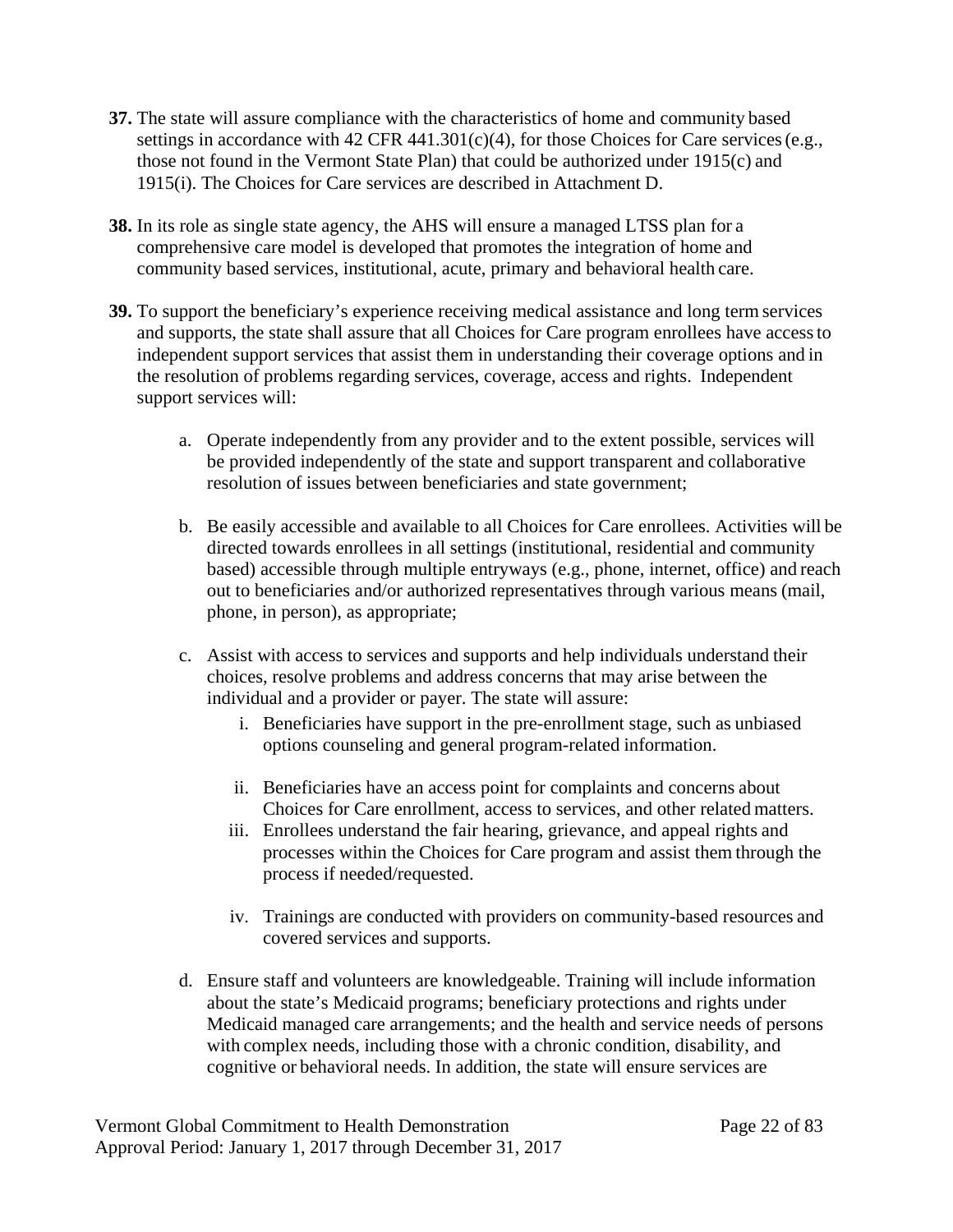delivered in a culturally competent manner and are accessible to individuals with limited English proficiency; and

e. Collect and report information on the volume and nature of beneficiary contacts and the resolution of such contacts on a schedule and manner determined by the state, but no less frequently than quarterly. This information will inform the state of any provider or contractor issues and support quarterly reporting requirements to CMS.

# **VIII.DESIGNATED STATE HEALTH PROGRAMS**

**40. State-Funded Marketplace Subsidies Program**. The state may claim as allowable expenditures under the demonstration the payments made through its state-funded program to provide premium subsidies for individuals up to and including 300 percent of the FPL who purchase health insurance through the Marketplace. Subsidies will be provided on behalf of individuals who: (1) are not Medicaid eligible; (2) are eligible for the advance premium tax credit (APTC); and (3) whose income is up to and including 300 percent of the FPL. Expenditures for this designated state health program (DSHP) must not include any expenditures listed in STC 82 ("Investment Approval Process"). The state must submit a claiming protocol for this DSHP and the protocol will become Attachment L.

|                     | DY 12       | DY 13       | DY 14       | DY 15       | DY 16       |
|---------------------|-------------|-------------|-------------|-------------|-------------|
|                     | CY 2017     | CY 2018     | CY 2019     | CY 2020     | CY 2021     |
| <b>DSHP</b> – State | \$6,520,640 | \$7,172,704 | \$7,889,974 | \$8,678,971 | \$9,546,869 |
| <b>Funded</b>       |             |             |             |             |             |
| <b>Exchange</b>     |             |             |             |             |             |
| <b>Subsidy</b>      |             |             |             |             |             |

a. Funding Limit. Expenditures for the subsidies are limited on an annual basis as follows (total computable):

- b. Reporting. The state must provide data regarding the operation of this subsidy program in the annual report required per STC 49. This data must, at a minimum, include:
	- i. The number of individuals served by the program;
	- ii. The size of the subsidies; and
	- iii. A comparison of projected costs with actual costs.
- c. Budget Neutrality. This subsidy program will be subject to the budget neutrality limit.

# **41. State-funded Mental Health Community Rehabilitation and Treatment (CRT) Services.**

a. The state may claim as allowable expenditures under the demonstration payments through a state funded program for CRT services, as defined by Vermont rule and policy, provided to individuals with severe and persistent mental illness who have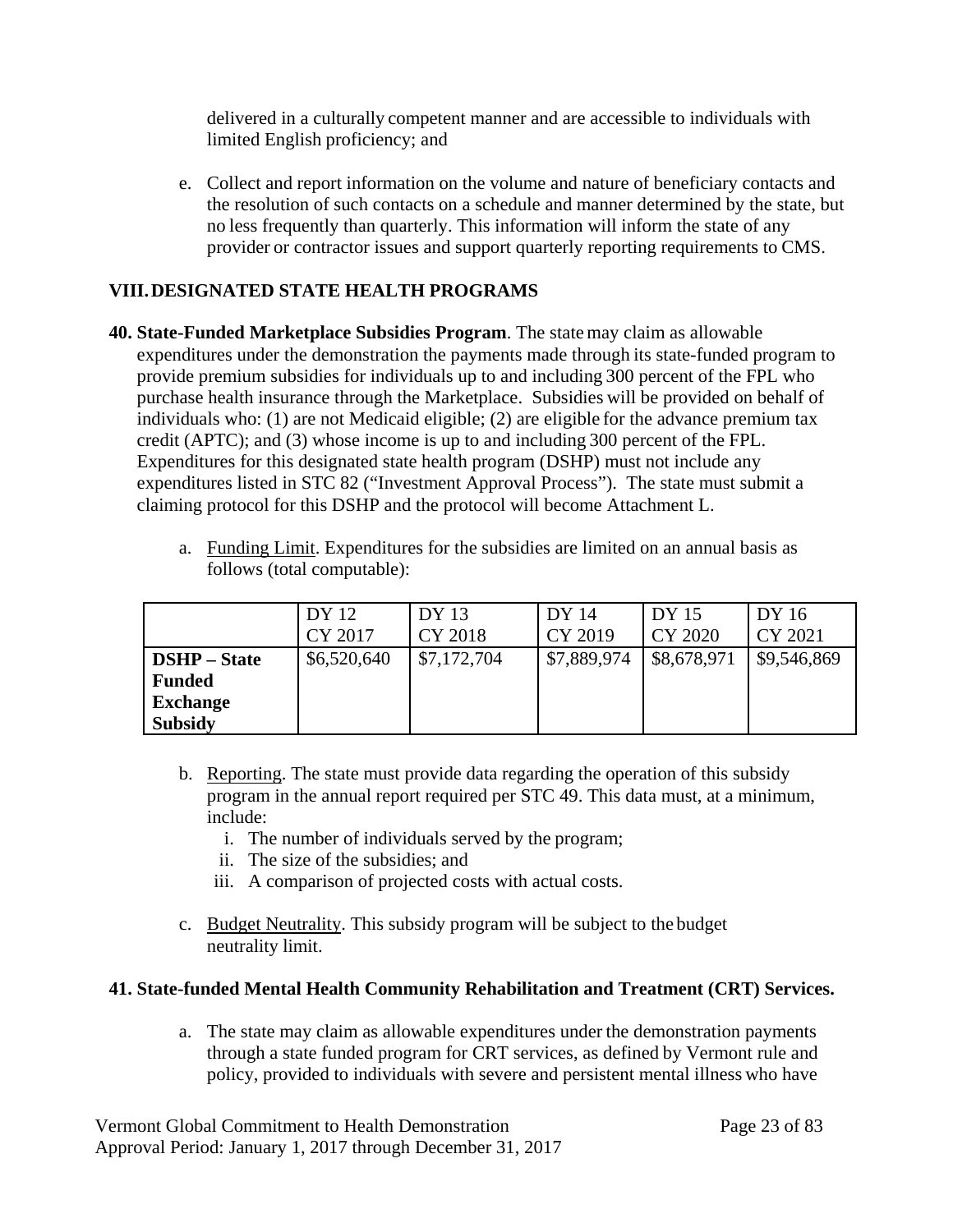incomes above 133 percent of the FPL and up to and including 185 percent of FPL who are not Medicaid enrolled. This program will be subject to the budget neutrality limit. A description of the services can be found in Attachment E: Global Commitment Specialized Program Service Definitions. Expenditures for this DSHP must not include any expenditures listed in STC 82 ("Investment Approval Process"). The state must submit a claiming protocol for this DSHP and the protocol will become Attachment L.

# **IX. MONITIORING AND REPORTING REQUIREMENTS**

**42. Monitoring Calls.** CMS will convene periodic conference calls with the state. The purpose of these calls is to discuss any significant actual or anticipated developments affecting the demonstration, including planning for future changes in the program. CMS will provide updates on any amendments or concept papers under review, as well as federal policies and issues that may affect any aspect of the demonstration. The state and CMS will jointly develop the agenda prior to the calls. Areas to be addressed during the monitoring call include, but are not limited to:

Operations and performance;

- a. Transition and implementation activities;
- b. Stakeholder concerns;
- c. Enrollment;
- d. Cost sharing;
- e. Quality of care;
- f. Beneficiary access;
- g. Benefit package and wrap around benefits;
- h. Audits;
- i. Lawsuits;
- j. Financial reporting and budget neutrality issues;
- k. Progress on evaluation activities and contracts;
- l. Related legislative developments in the state; and
- m. Any demonstration changes or amendments the state is considering such as the state's section 1115 SUD demonstration amendment.
- **43. Post Award Forum**. Pursuant to 42 CFR 431.420(c), within six (6) months of the demonstration's implementation, and annually thereafter, the state shall afford the public with an opportunity to provide meaningful comment on the progress of the demonstration. At least thirty (30) days prior to the date of the planned public forum, the state must publish the date, time and location of the forum in a prominent location on its website. The state must also post the most recent annual report on its website with the public forum announcement. Pursuant to 42 CFR 431.420(c), the state must include a summary of the comments in the Quarterly Report associated with the quarter in which the forum was held, as well as in its compiled Annual Report.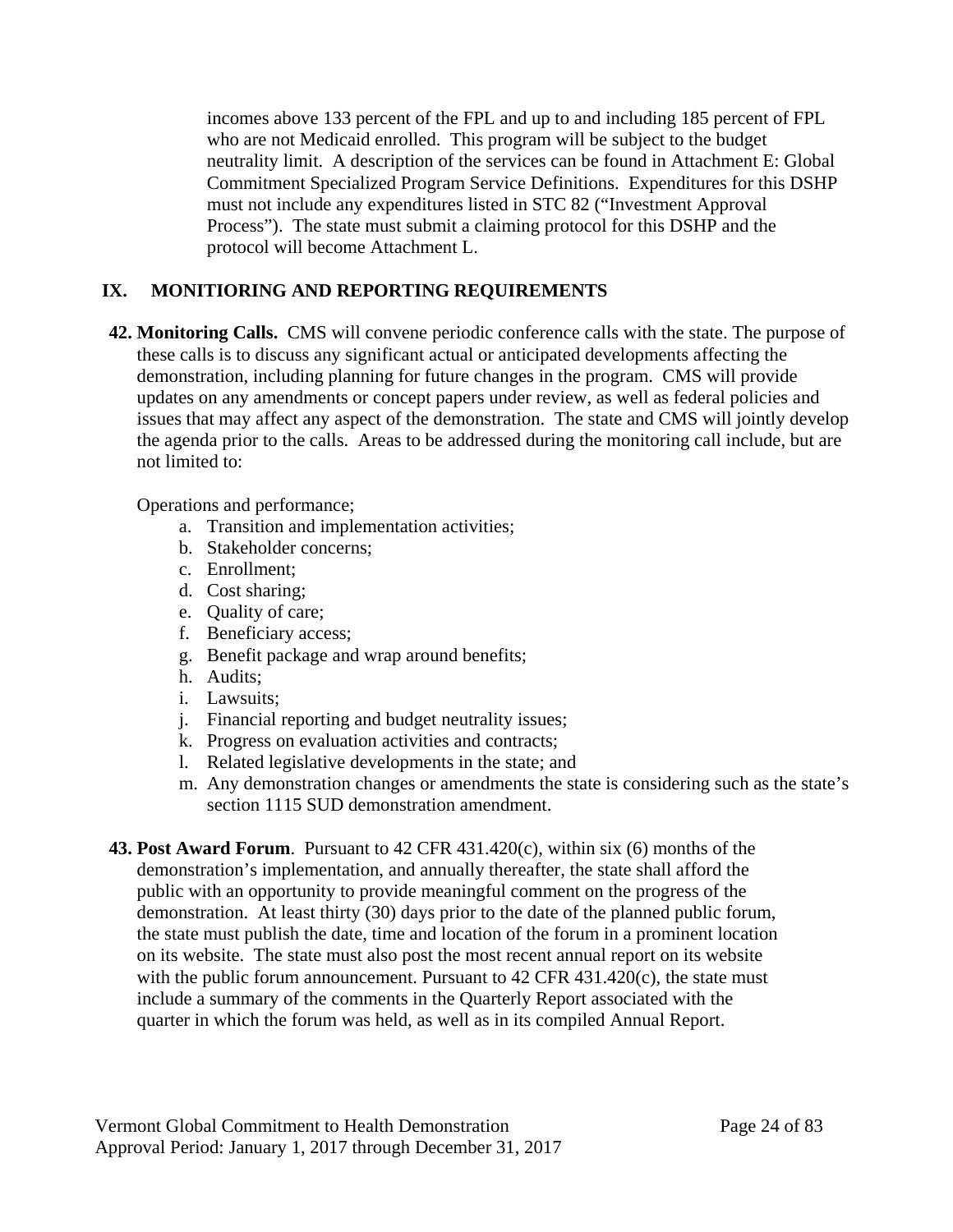- **44. Submission of Post-approval Deliverables.** The state shall submit all required analyses, reports, design documents, presentations, and other items specified in these STCs ("deliverables"). The state shall use the processes stipulated by CMS and within the timeframes outlined within these STCs.
- **45. Compliance with Federal Systems Innovation**. As federal systems continue to evolve and incorporate 1115 waiver reporting and analytics, the state shall work with CMS to revise the reporting templates and submission processes to accommodate timely compliance with the requirements of the new systems. The state will submit the monitoring reports and evaluation reports to the appropriate system as directed by CMS.
- **46. Deferral for Failure to Submit Timely Demonstration Deliverables.** The state agrees that CMS may issue deferrals in the amount of \$5,000,000 (federal share) when deliverables are not submitted timely to CMS or found to not be consistent with the requirements approved by CMS.
	- a) Thirty (30) days after the deliverable was due, CMS will issue a written notification to the state providing advance notification of a pending deferral for late or noncompliant submissions of required deliverables.
	- b) For each deliverable, the state may submit a written request for an extension to submit the required deliverable. Should CMS agree to the state's request, a corresponding extension of the deferral process described below can be provided.
		- i. CMS may agree to a corrective action as an interim step before applying the deferral, if requested by the state.
	- c) The deferral would be issued against the next quarterly expenditure report following the written deferral notification.
	- d) When the state submits the overdue deliverable(s) that are accepted by CMS, the deferral(s) will be released.
	- e) As the purpose of a section 1115 demonstration is to test new methods of operation or service delivery, a state's failure to submit all required reports, evaluations, and other deliverables may preclude a state from renewing a demonstration or obtaining a new demonstration.
	- f) CMS will consider with the state an alternative set of operational steps for implementing the intended deferral to align the process with the state's existing deferral process, for example the structure of the state request for an extension, what quarter the deferral applies to, and how the deferral is released.
- **47. Cooperation with Federal Evaluators.** As required under 42 CFR 431.420(f), should CMS undertake a federal evaluation of the demonstration or any component of the demonstration,

Vermont Global Commitment to Health Demonstration Page 25 of 83 Approval Period: January 1, 2017 through December 31, 2017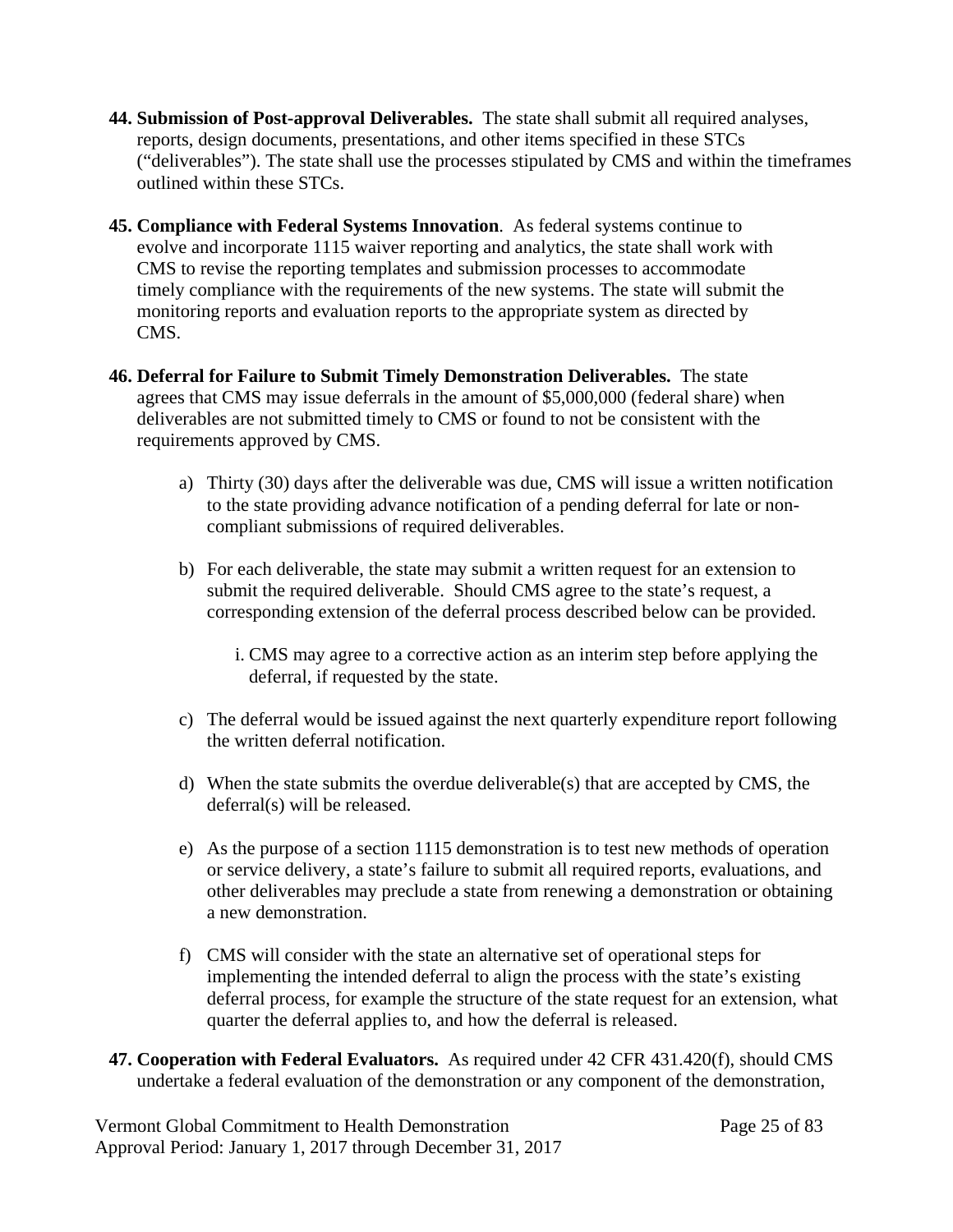the state shall cooperate fully and timely with CMS and its contractors' evaluation activities. This includes, but is not limited to, commenting on design and other federal evaluation documents and providing data and analytic files to CMS, including entering into a data use agreement that explains how the data and data files will be exchanged, and providing a technical point of contact to support specification of the data and files to be disclosed, as well as relevant data dictionaries and record layouts. The state shall include in its contracts with entities who collect, produce or maintain data and files for the demonstration, that they shall make such data available for the federal evaluation as is required by the state under 42 CFR 431.420(f) to support federal evaluation. The state may claim administrative match for these activities. Failure to comply with this STC may result in a deferral being issued as outlined in Section IX, STC 46.

**48. Cooperation with Federal Learning Collaboration Efforts.** The state will cooperate with improvement and learning collaboration efforts by CMS.

# **49. Quarterly and Annual Progress Reports.**

- a. The state must submit three (3) Quarterly Reports and one (1) compiled Annual Report each DY. The Quarterly Reports are due no later than sixty (60) days following the end of each demonstration quarter. The compiled Annual Report is due no later than ninety (90) days following the end of the DY.
- b. The Quarterly and Annual Reports shall provide sufficient information for CMS to understand implementation progress of the demonstration including the reports documenting key operational and other challenges, underlying causes of challenges, how challenges are being addressed, as well as key achievements and to what conditions and efforts successes can be attributed. The reports will include all required elements and should not direct readers to links outside the report. (Additional links not referenced in the document may be listed in a Reference/Bibliography section).
- c. The Quarterly and Annual Reports must follow the framework provided by CMS, which is subject to change as monitoring systems are developed/evolve, and be provided in a structured manner that supports federal tracking and analysis.
	- i. Operational Updates The reports shall provide sufficient information to document key operational and other challenges, underlying causes of challenges, how challenges are being addressed, as well as key achievements and to what conditions and efforts successes can be attributed. The discussion should also include any lawsuits or legal actions; unusual or unanticipated trends; legislative updates; and descriptions of any public forums held.
	- ii. Performance Metrics Progress any required monitoring and performance metrics must be included in writing in the Quarterly and Annual Reports.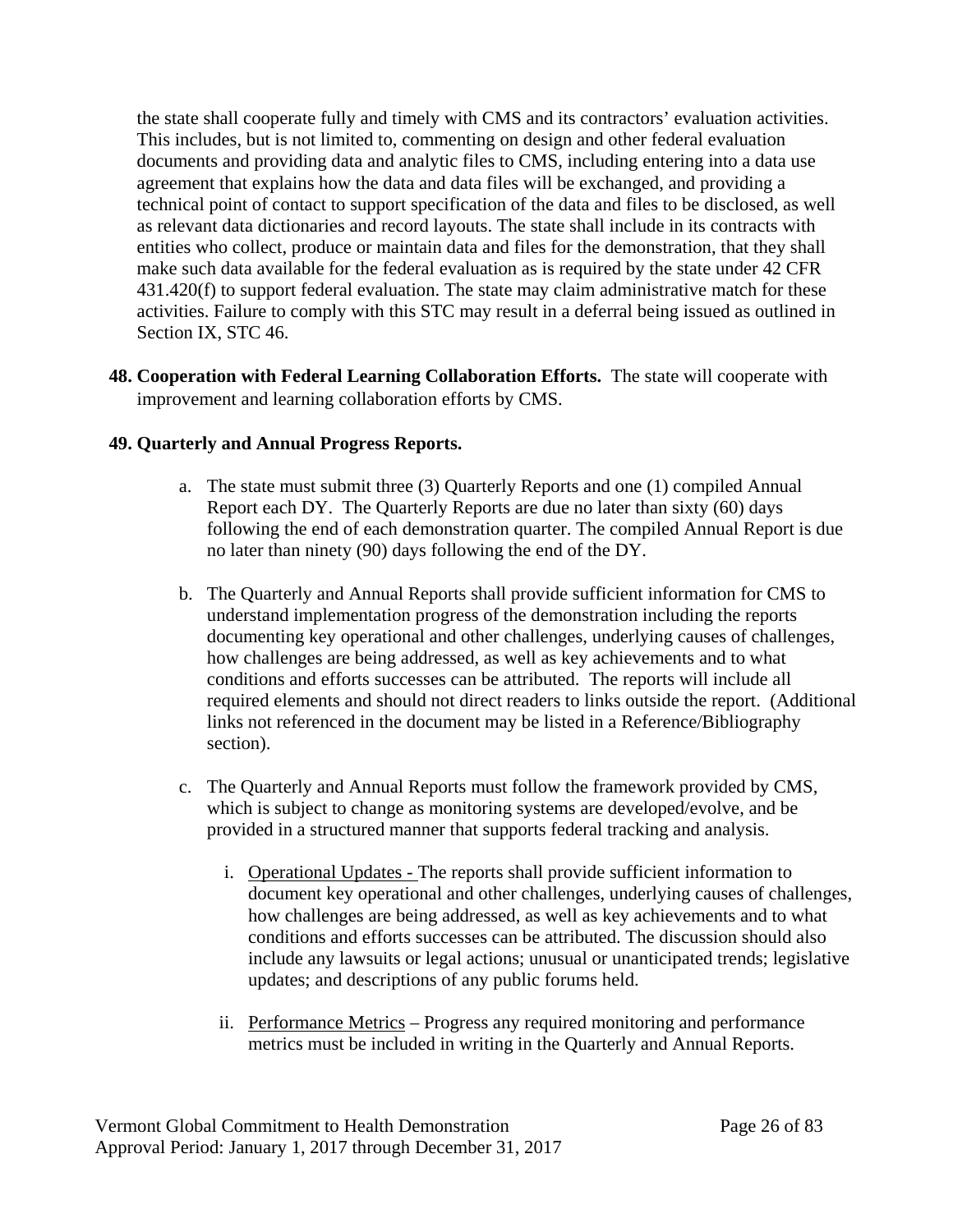Information in the reports will follow the framework provided by CMS and be provided in a structured manner that supports federal tracking and analysis.

- iii. Budget Neutrality and Financial Reporting Requirements The state must provide an updated budget neutrality workbook with every Quarterly and Annual Report that meets all the reporting requirements for monitoring budget neutrality set forth in the General Financial Requirements section of these STCs, including the submission of corrected budget neutrality data upon request. In addition, the state must report quarterly expenditures associated with the populations affected by this demonstration on the Form CMS-64.
- iv. Evaluation Activities and Interim Findings. The state shall include a summary of the progress of evaluation activities, including key milestones accomplished, as well as challenges encountered and how they were addressed. The state shall specify for CMS approval a set of performance and outcome metrics and network adequacy, including their specifications, reporting cycles, level of reporting (e.g., the state, health plan and provider level, and segmentation by population) to support rapid cycles assessment in trends for monitoring and evaluation of the demonstration.
- v. The Annual Report must include all items outlined in STC 49. In addition, the Annual Report must at a minimum include the requirements outlined below:
	- 1. All items included in the Quarterly Reports must be summarized to reflect the operation/activities throughout the DY;
	- 2. Total annual expenditures for the demonstration population for each DY, with administrative costs reported separately;
	- 3. Total contributions, withdrawals, balances, and credits; and
	- 4. Yearly unduplicated enrollment reports for demonstration enrollees for each DY (enrollees include all individuals enrolled in the demonstration) that include the member months, as required to evaluate compliance with the budget neutrality agreement.
- **50. Compliance with Managed Care, Network Adequacy, Quality Strategy and EQR Reporting Requirements**. The state must comply with all managed care reporting regulations at 42 CFR Part §438 et. seq., except as expressly identified as not applicable in the expenditure authorities incorporated into these STCs.

#### **51. State Data Collection.**

1. The state must collect data and information necessary to oversee service utilization and rate setting by provider/plan, comply with the Core Set of Children's Health Care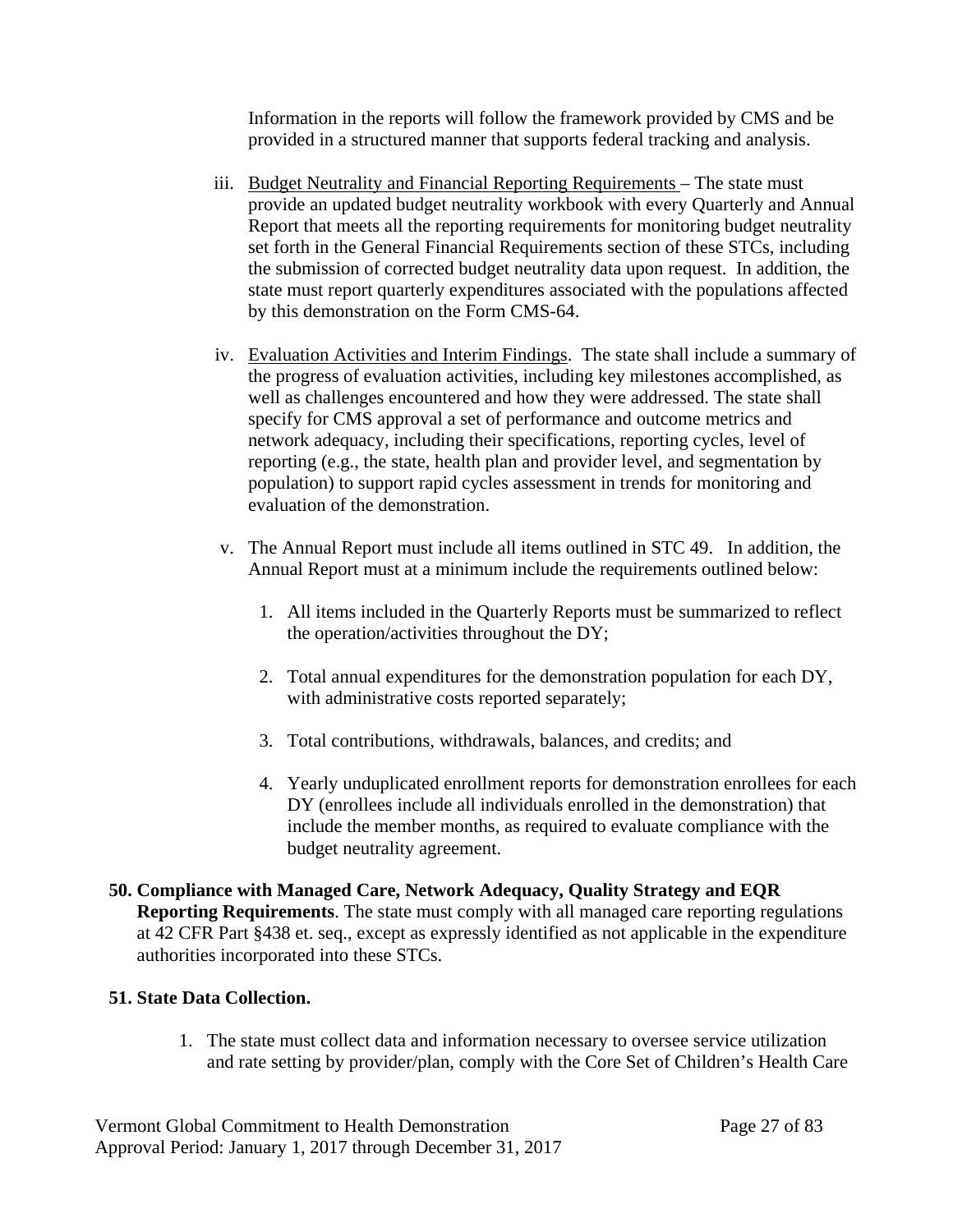Quality Measures for Medicaid and CHIP (Child Core Set) and the Core Set of Adult Health Care Quality Measures for Medicaid (Adult Core Set), collectively referred to as the CMS Child and Adult Core Measure Sets for Medicaid and CHIP, obtain NCQA and other accreditations that the state may seek, and comply with other existing federal measure sets.

- 2. The state will use this information in ongoing monitoring of individual well-being, provider/plan performance, and continuous quality improvement efforts, in addition to complying with CMS reporting requirements.
- 3. The state must maintain data dictionary and file layouts of the data collected.
- 4. The raw and edited data will be made available to CMS within thirty (30) days of a written request.

# **X.GENERAL FINANCIAL REQUIREMENTS**

- **52. Quarterly Expenditure Reports.** The state must provide quarterly expenditure reports using the form CMS-64 to separately report total expenditures for services provided under the Medicaid program, including those provided through the demonstration under section 1115 authority. This project is approved for expenditures applicable to services rendered during the demonstration period. CMS will provide FFP for allowable demonstration expenditures only as long as they do not exceed the pre-defined limits on the costs incurred as specified in Section XI (Monitoring Budget Neutrality).
- **53. Reporting Expenditures Subject to the Budget Neutrality Cap.** In order to track expenditures under this demonstration, Vermont must report demonstration expenditures through the Medicaid and Children's Health Insurance Program Budget and Expenditure System, following routines from CMS-64 reporting instructions outlined in section 2500 of the State Medicaid Manual. All demonstration expenditures subject to the budget neutrality cap must be reported each quarter on separate Forms CMS-64.9 Waiver and/or 64.9P Waiver, identified by the demonstration project number assigned by CMS (including the project number extension, which indicates the demonstration year in which the expenditure was made). Reporting for expenditures made subsequent to termination of the demonstration must indicate the demonstration year in which services were rendered. Payment adjustments attributable to expenditures under the demonstration must be recorded on the applicable Global Commitment prior quarter waiver form, identified as either CMS-64.9P Waiver (Medical Assistance Payments) or CMS-64.10P Waiver (Administrative Payments). When populated, these forms read into the CMS-64 Summary sheet, Line 7 for increasing adjustments and Line 10B for decreasing adjustments. Adjustments not attributable to this demonstration should be reported on non-waiver forms, as instructed in the State Medicaid Manual. The term, "expenditures subject to the budget neutrality cap," is defined in subparagraph (b) below.
	- a. For each demonstration year, separate form CMS-64.9 waiver and/or 64.9P waiver reports must be submitted reporting expenditures subject to the budget neutrality cap.

Vermont Global Commitment to Health Demonstration Page 28 of 83 Approval Period: January 1, 2017 through December 31, 2017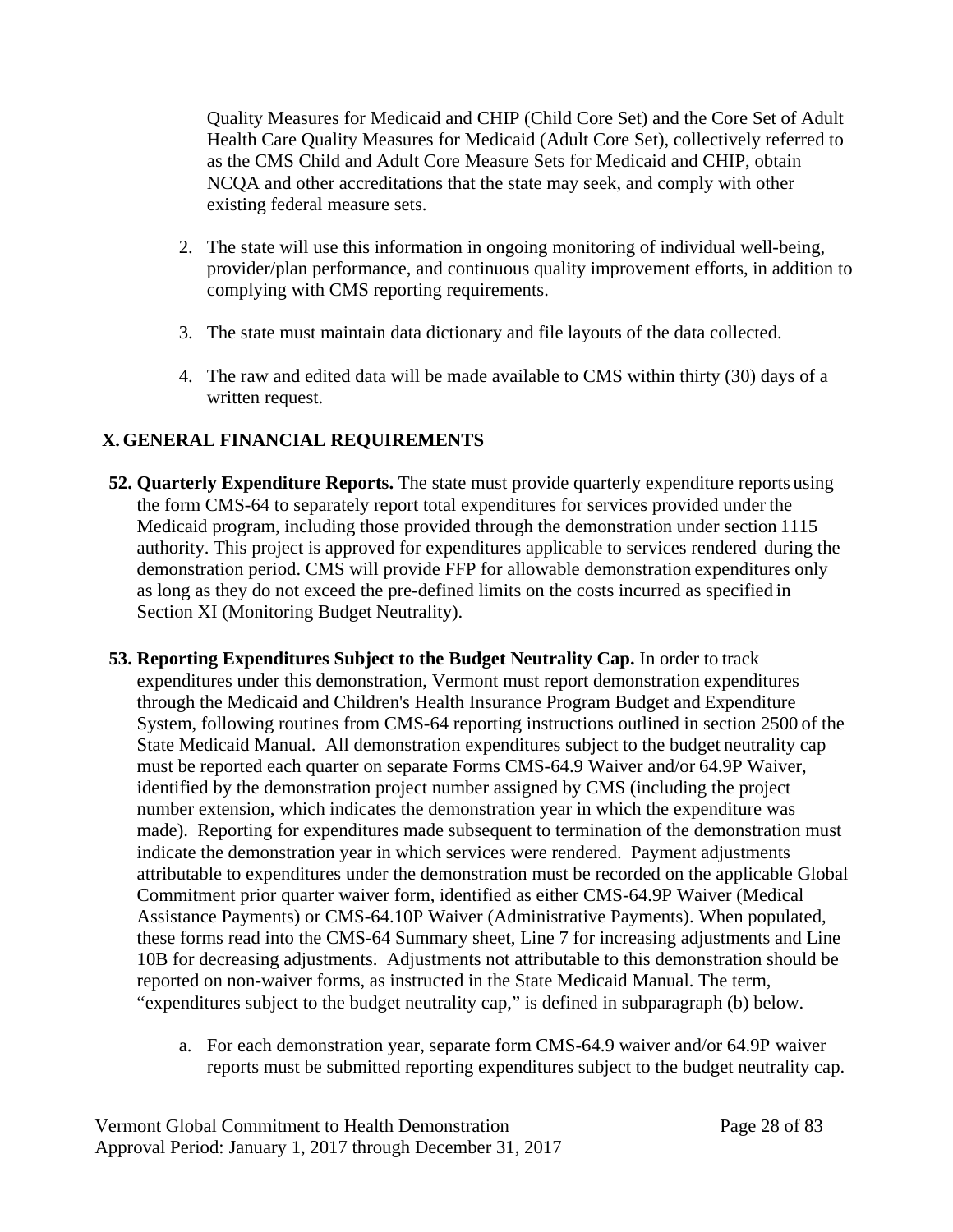All expenditures subject to the budget neutrality ceiling for demonstration eligibles must be reported. The sum of the expenditures from the separate reports will represent the expenditures subject to the budget neutrality cap (as defined in subparagraph (c) below) Medical expenditures for the new adult group, as described below, are not subject to the demonstration's budget neutrality cap, but they are subject to Supplemental Budget Neutrality Test 1, as defined in STC 64. The Vermont Global Medicaid eligibility groups, for reporting purposes, include the names and definitions described in the table below.

| Corresponding<br><b>Population</b><br>number per STC<br>17 | <b>Reporting name description</b>                                                                                                                                                       | <b>CMS 64</b><br><b>Reporting</b><br><b>Name</b> |
|------------------------------------------------------------|-----------------------------------------------------------------------------------------------------------------------------------------------------------------------------------------|--------------------------------------------------|
| Populations 1-2                                            | Report expenditures for individuals<br>eligible as aged, blind, or disabled<br>under the state plan.                                                                                    | "ABD"                                            |
|                                                            | Report the expenditures for all non-<br>ABD children and adults in the state<br>plan mandatory and optional<br>categories, with the exception of<br>adults eligible under population 3. | "non-ABD"                                        |
|                                                            | Report for all expenditures for all<br>non-ABD children and adults in<br>optional categories.                                                                                           |                                                  |
| Population 3                                               | Report for all medical expenditures for<br>the Affordable Care Act new adult<br>group, described in<br>1902(a)(10)(A)(i)(VIII) and 42 CFR<br>435.119.                                   | "New Adult<br>Group<br>Medical"                  |
| Population 4                                               | Report for all expenditures for<br>individuals eligible as part of the<br>Highest Need Group.                                                                                           | "ABD"                                            |
| Population 5                                               | Report for all expenditures for<br>individuals eligible as part of the<br>High Need Group.                                                                                              | "ABD"                                            |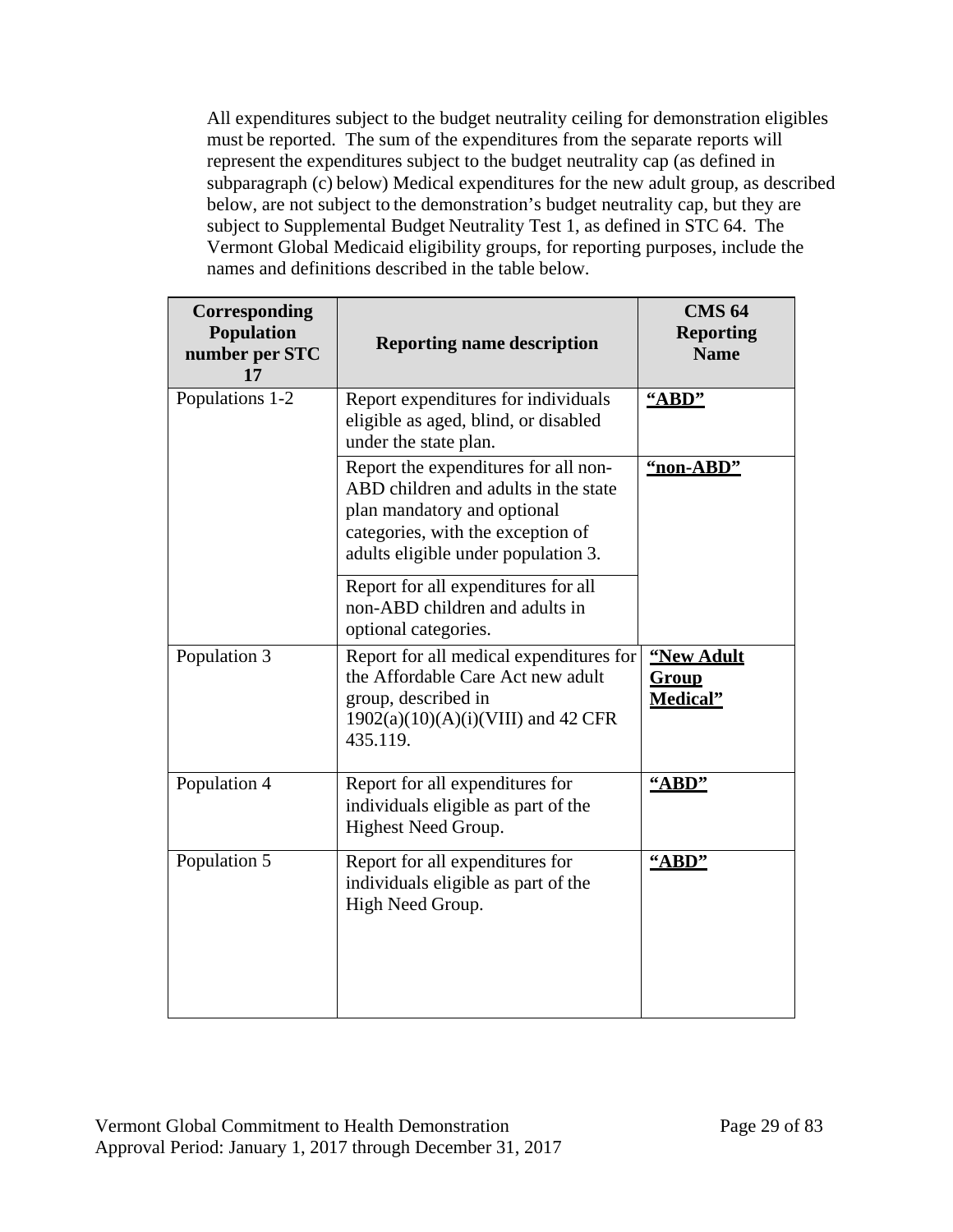| Corresponding<br><b>Population number</b><br>per STC 17           | <b>Reporting name description</b>                                                                                                                                                                                                    | <b>CMS 64</b><br><b>Reporting Name</b>                               |
|-------------------------------------------------------------------|--------------------------------------------------------------------------------------------------------------------------------------------------------------------------------------------------------------------------------------|----------------------------------------------------------------------|
| Population 6                                                      | Report for all expenditures for<br>individuals eligible as part of the<br>Moderate Needs Group.                                                                                                                                      | "Moderate<br>Needs"                                                  |
| Population 7<br>Population 8                                      | Report for all expenditures for<br>individuals eligible as pharmacy-only<br>expansions through VT Global<br>(previously VHAP Rx).                                                                                                    | "VT Global<br>Rx                                                     |
| Investments                                                       | Report for all expenditures labeled<br>investments as described in STC 79,<br>except for DSR investments.                                                                                                                            | "Investments<br>(formerly<br>referred to as<br>"MCO<br>Investments") |
| Delivery System<br>Reform (DSR)<br>Investments                    | Report for all expenditures labeled<br>DSR investments as described in STC<br>83.                                                                                                                                                    | "DSR<br><b>Investments"</b>                                          |
| Individually<br><b>Assessed Cost</b><br><b>Effective Services</b> | Report for all expenditures labeled<br>individually assessed cost effective<br>services described in STC 19(b).                                                                                                                      | "Ind Cost Eff<br>Serv"                                               |
| <b>Designated State</b><br><b>Health Programs</b>                 | Report for designated state health<br>program expenditures for the state-<br>funded Marketplace subsidy program<br>for individuals at or below 300<br>percent of the FPL who purchase<br>health care coverage in the<br>Marketplace. | <u>"Marketplace</u><br>Subsidy"                                      |
| <b>Designated State</b><br><b>Health Programs</b>                 | Report for designated state health<br>program expenditures for individuals<br>receiving CRT services who are not<br>Medicaid enrolled.                                                                                               | "CRT DSHP"                                                           |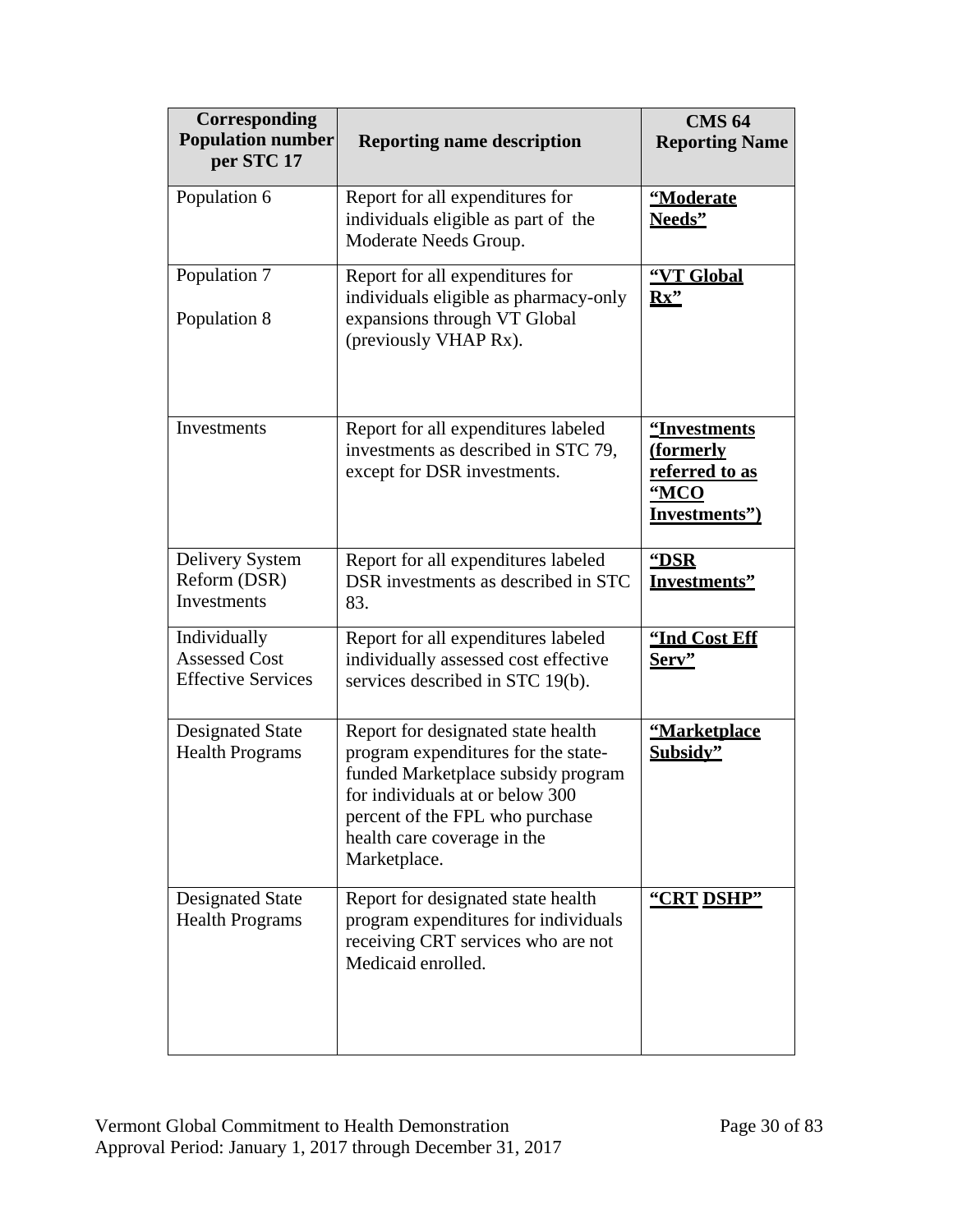- b. It is understood that individuals receiving Community Rehabilitation and Treatment (CRT) Services are included in MEGs that are reported on the CMS-64. Reporting to CMS will occur via a supplemental information report provided as backup to the CMS-64. This report will be submitted concurrently with the other CMS-64 backup documentation submitted every quarter.
- c. For purposes of this section, the term "expenditures subject to the budget neutrality cap" must include all Medicaid expenditures on behalf of the individuals who are enrolled in this demonstration (as described in subparagraph (a) of this section) and who are receiving the services subject to the budget neutrality cap. All Global Commitment to Health program expenditures that are subject to the budget neutrality cap are considered demonstration expenditures and must be reported on line 49 of forms CMS-64.9 waiver and/or 64.9P waiver. The state must continue to report Choices for Care program (nursing facility and HCBS) expenditures on the appropriate service line on the CMS-64.
- c. Premiums and other applicable cost-sharing contributions from enrollees that are collected by the state from enrollees under the demonstration must be reported to CMS on the CMS-64 Summary Sheet, Line 9D "Other." In order to ensure that the demonstration is properly credited with premium collections, please indicate in the CMS- 64 Certification "Footnotes" section that Line 9D of the Summary Sheet is for Global Commitment Collections only.
- d. Administrative costs are not included in the budget neutrality agreement. The state must report administrative costs on the appropriate CMS-64 reporting line. Administrative costs associated with investments that are strictly administrative in nature are subject to the budget neutrality limit and are reported on the "Investments" or "DSR investments" waiver forms. All other administrative costs must be identified on the Forms CMS-64.10 waiver and/or 64.10P Waiver.
- e. MBES/CBES Schedule C Reporting Adjustments. The state must submit prior period adjustments subsequent to the routine CMS-64 reporting instructions outlined in section 2500 of the State Medicaid Manual to report actual expenditures incurred for demonstration services in DY9 (CY 2014) through DY11 (CY 2016). The state shall complete these reporting adjustments within twelve (12) months of the date of CMS' approval of this extension and provide written certification of the accuracy of the adjusted expenditures upon completion. The state must provide an update on the progress of these adjustments during the CMS monitoring calls described in STC 42.
- f. All claims for expenditures subject to the budget neutrality cap (including any cost settlements) must be made within two (2) years after the calendar quarter in which the state made the expenditures. Furthermore, all title XIX claims for services during the demonstration period (including any cost settlements and claims incurred during the demonstration but paid subsequent to the end date of the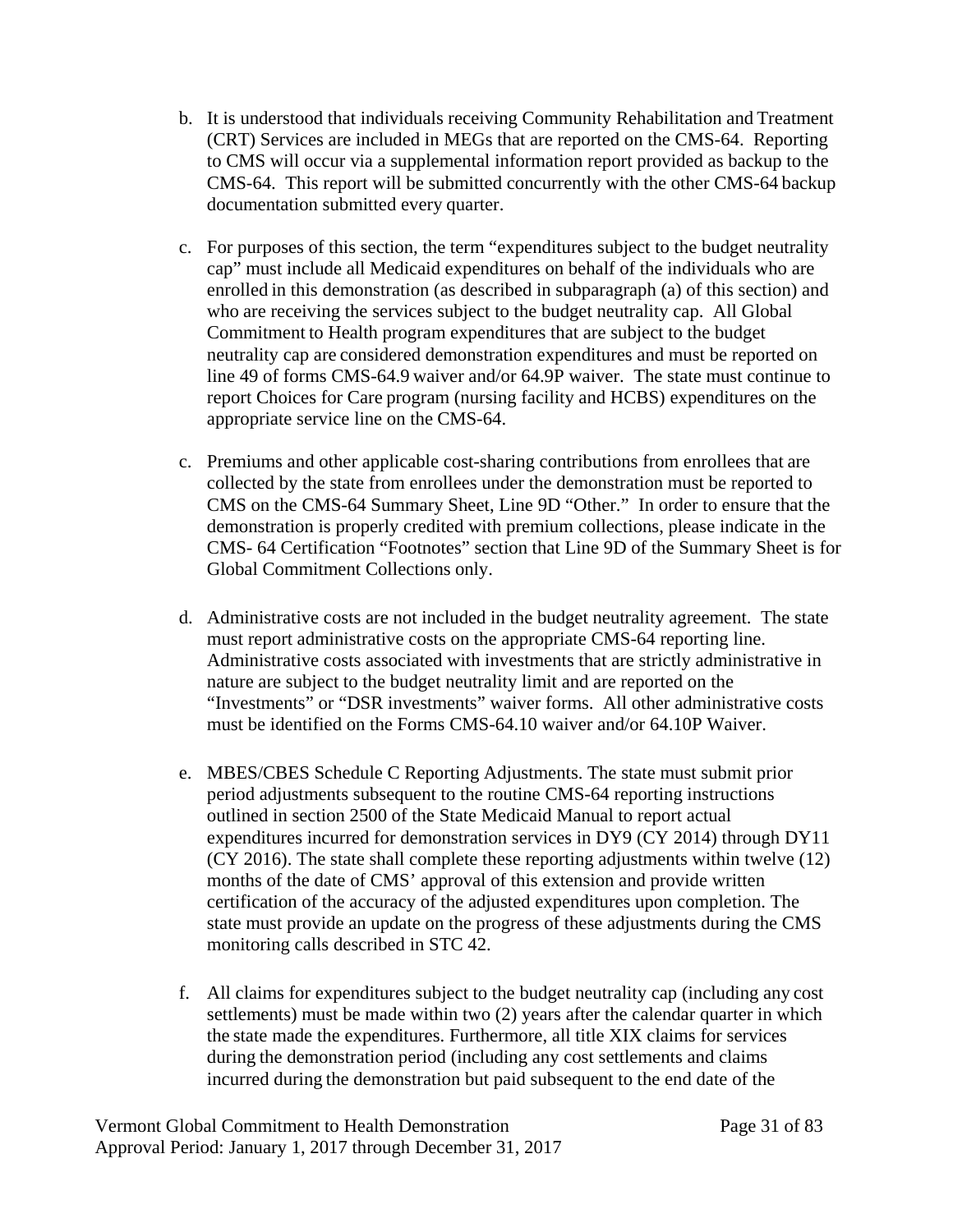demonstration) are considered allowable expenditures under the demonstration and must be made within two (2) years after the conclusion or termination of the demonstration. During the latter two (2)-year period, the state must continue to identify separately net expenditures related to dates of service during the operation of the section 1115 demonstration on the CMS-64 waiver formsin order to properly account for these expenditures in determining budget neutrality.

- g. At the end of the demonstration, all investment claims (as defined in STC 79) for expenditures subject to the budget neutrality cap (including any cost settlements and non-title XIX claims incurred during the demonstration but paid subsequent to the end date of the demonstration) must be made within two (2) quarters (six (6) months) after the calendar quarter in which the state made the expenditures. During the latter six (6) month period, the state must continue to identify separately net expenditures related to dates of service during the operation of the section 1115 demonstration on the CMS-64 waiver forms in order to properly account for these expenditures in determining budget neutrality.
- h. Disproportionate Share Hospital (DSH) payments are not counted as expenditures under the demonstration.
- **54. Reporting Member Months.** The following describes the reporting of member months for demonstration populations.
	- a. For the purpose of calculating the budget neutrality expenditure limit and for other purposes, the state must provide to CMS, as part of the Quarterly Report required under STC 49, the actual eligible member months for each of the EGs described above. The state must submit a statement accompanying the Quarterly Report, which certifies the accuracy of this information. To permit full recognition of "in process" eligibility, reported counts of member months may be subject to revision.
	- b. The term "eligible member/months" refers to the number of months in which persons are eligible to receive services. For example, a person who is eligible for three (3) months contributes three (3) eligible member/months to the total. Two (2) individuals, who are eligible for two (2) months, each contributes two (2) eligible member months to the total, for a total of four (4) eligible member/months.
- **55. Standard Medicaid Funding Process.** The standard Medicaid funding process must be used during the demonstration. Vermont must estimate matchable Medicaid expenditures on the quarterly form CMS-37 based on the PMPM limit (or a percentage of the PMPM limit) and projected caseload for the quarter. In addition, the estimate of matchable demonstration expenditures (total computable and federal share) subject to the budget neutrality cap must be separately reported by quarter for each federal fiscal year on the form CMS-37 for both the medical assistance payments (MAP) and state and local administrative costs (ADM) outside of the PMPM limit. CMS will make federal funds available based upon the state's estimate, as approved by CMS. Within thirty (30) days after the end of each quarter, the state must submit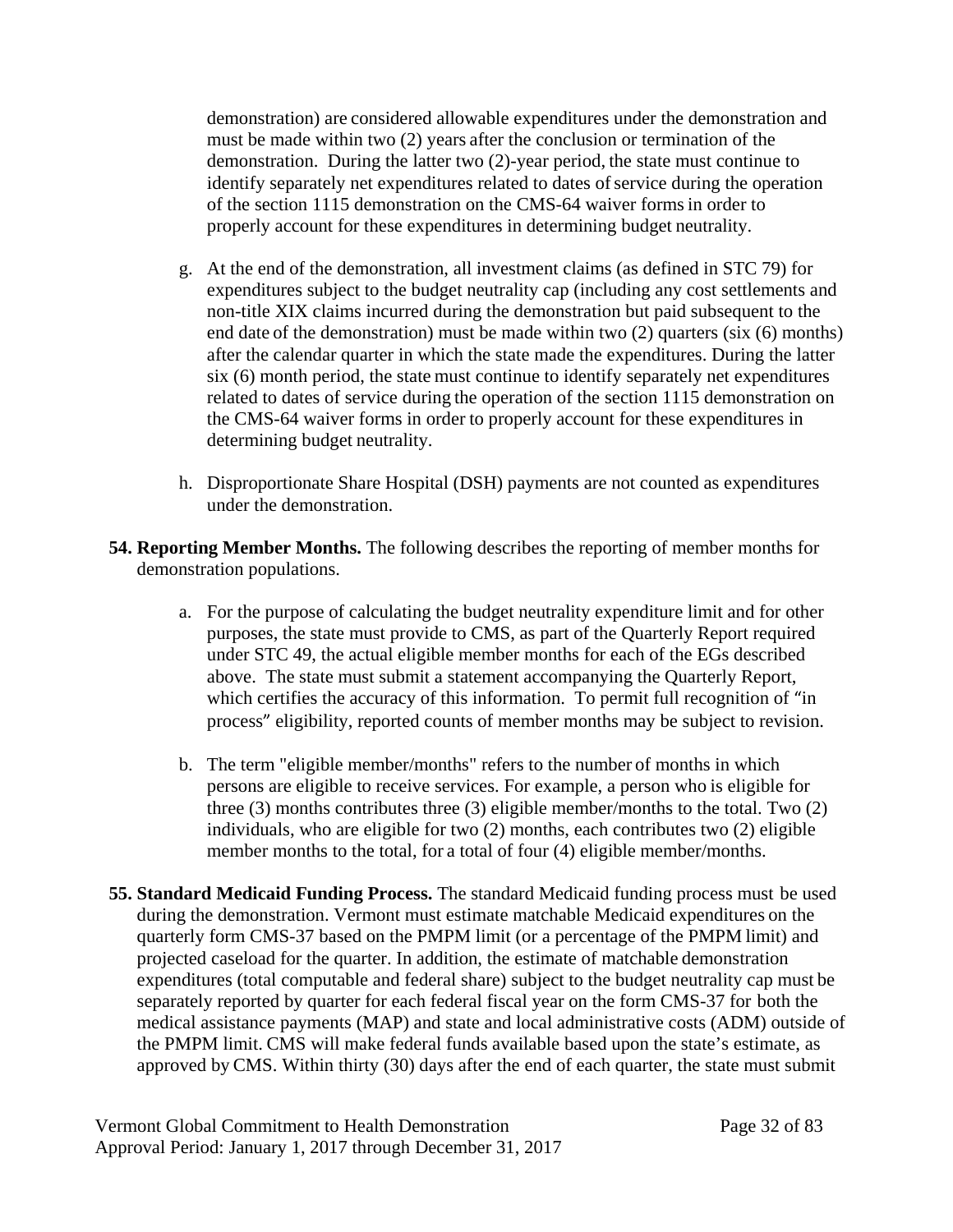the form CMS-64 quarterly Medicaid expenditure report, showing Medicaid expenditures, consistent with the definition of an expenditure in 45 C.F.R. 95.13, made in the quarter just ended.

a. Intergovernmental transfers of the individual per member per month fixed amount fromAHS to DVHA are not reportable expenditures, but provide funding for reportable DVHA expenditures. CMS will reconcile expenditures reported on the form CMS-64 with federal funding previously made available to the state, and include the reconciling adjustment in the finalization of the grant award to the state.

- **56. Sources of Non-Federal Share.** The state certifies that the source of the non-federal share of funds for the demonstration are state/local monies. The state further certifies that such funds must not be used as the non-Federal share for any other federal grant or contract, except as permitted by law. All sources of non-federal funding must be compliant with section 1903(w) of the Act and applicable regulations. In addition, all sources of the non-federal share of funding are subject to CMS approval.
	- a. CMS will review the sources of the non-federal share of funding for the demonstration at any time. The state agrees that all funding sources deemed unacceptable by CMS must be addressed within the time frames set by CMS.
	- b. Any amendments that impact the financial status of the program must require the state to provide information to CMS regarding all sources of the non-federal share of funding.
- **57. State Certification of Public Expenditures.** Nothing in these STCs concerning certification of public expenditures relieves the state of its responsibility to comply with federal laws and regulations, and to ensure that claims for federal funding are consistent with all applicable requirements. The state must certify that the following conditions for non-federal share of demonstration expenditures are met:
	- a. Units of government, including governmentally operated health care providers, may certify that state or local tax dollars have been expended as the non-federal share of funds under the demonstration.
	- b. To the extent the state utilizes certified public expenditures (CPEs) as the funding mechanism for title XIX (or under section 1115 authority) payments, CMS must approve a cost reimbursement methodology. The state must receive prior approval from CMS before implementing any CPEs. This methodology must include a detailed explanation of the process by which the state would identify those costs eligible under title XIX (or under section 1115 authority) for purposes of certifying public expenditures.
	- c. To the extent the state utilizes CPEs as the funding mechanism to claim federal match for payments under the demonstration, governmental entities to which general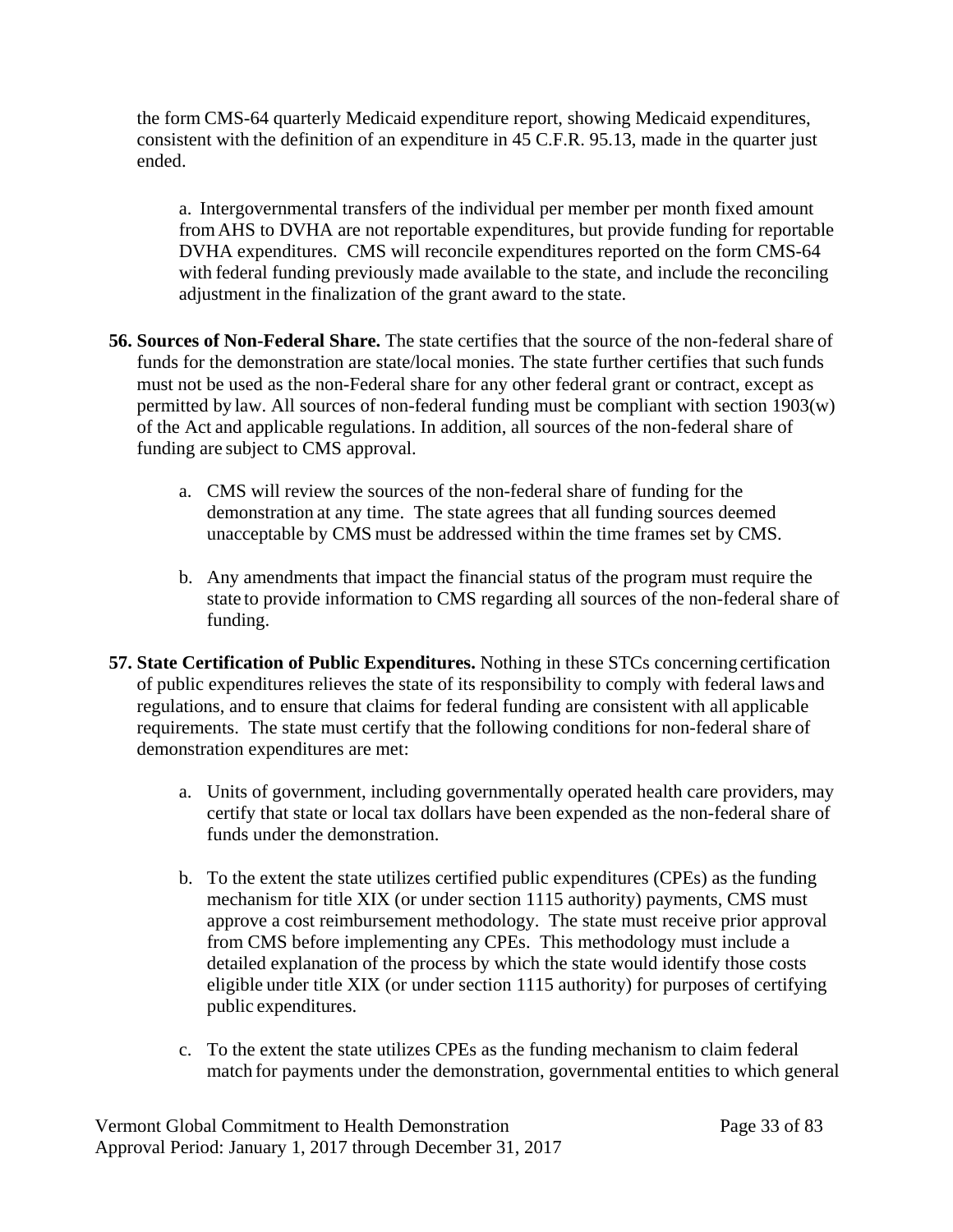revenue funds are appropriated must certify to the state the amount of such tax revenue (state or local) used to satisfy demonstration expenditures. The entities that incurred the cost must also provide cost documentation to support the state's claim for federal match.

- d. The state may use intergovernmental transfers as a source of non-federal share to the extent that such funds are derived from state or local tax revenues and are transferred by units of government within the state. Any transfers from governmentally operated health care providers must be made in an amount not to exceed the nonfederal share of title XIX payments. Under all circumstances, health care providers must retain 100 percent of the payment for the claimed expenditure. Moreover, no pre-arranged agreements (contractual or otherwise) may exist between health care providers and state and/or local government to return and/or redirect any portion of the Medicaid payments. This confirmation of Medicaid payment retention is made with the understanding that payments that are the normal operating expenses of conducting business, such as payments related to taxes, (including health care provider-related taxes), fees, business relationships with governments that are unrelated to Medicaid and in which there is no connection to Medicaid payments, are not considered returning and/or redirecting a Medicaid payment. Intergovernmental transfers are not themselves expenditures, but may be a source of funding for expenditures.
- **58. Monitoring the Demonstration.** The state will provide CMS with information to effectively monitor the demonstration, upon request, in a reasonable time frame.
- **59. Program Integrity.** The state must have processes in place to ensure that there is no duplication of federal funding for any aspect of the demonstration.

# **XI. MONITORING BUDGET NEUTRALITY FOR THE DEMONSTRATION**

**60. Limit on Title XIX Funding.** Vermont will be subject to a limit on the amount of federal title XIX funding that the state may receive on selected Medicaid expenditures during the period of approval of the demonstration. The limit will consist of two parts, Medicaid Eligibility Groups defined in these Terms and Conditions and the New Adult Group, and are determined by using a per capita cost method. The Supplemental Test 1 for the New Adult Group is described in STC 64. Actual expenditures subject to the budget neutrality expenditure limit must be reported by Vermont using the procedures described in the section for General Financial Requirements under title XIX. The data supplied by the state to CMS to calculate the annual limits is subject to review and audit, and if found to be inaccurate, will result in a modified budget neutrality expenditure limit. CMS' assessment of the state's compliance with these annual limits will be done using the Schedule C report from the Medicaid Budget and Expenditure System/ Children's Health Insurance Budget and Expenditure System (MBES/CBES). As described in STC 9(b), when the state submits its extension request, it must include five years of recent historical expenditure and enrollment data for the Medicaid and demonstration populations that are to be included in the demonstration extension, and a proposed budget neutrality test for the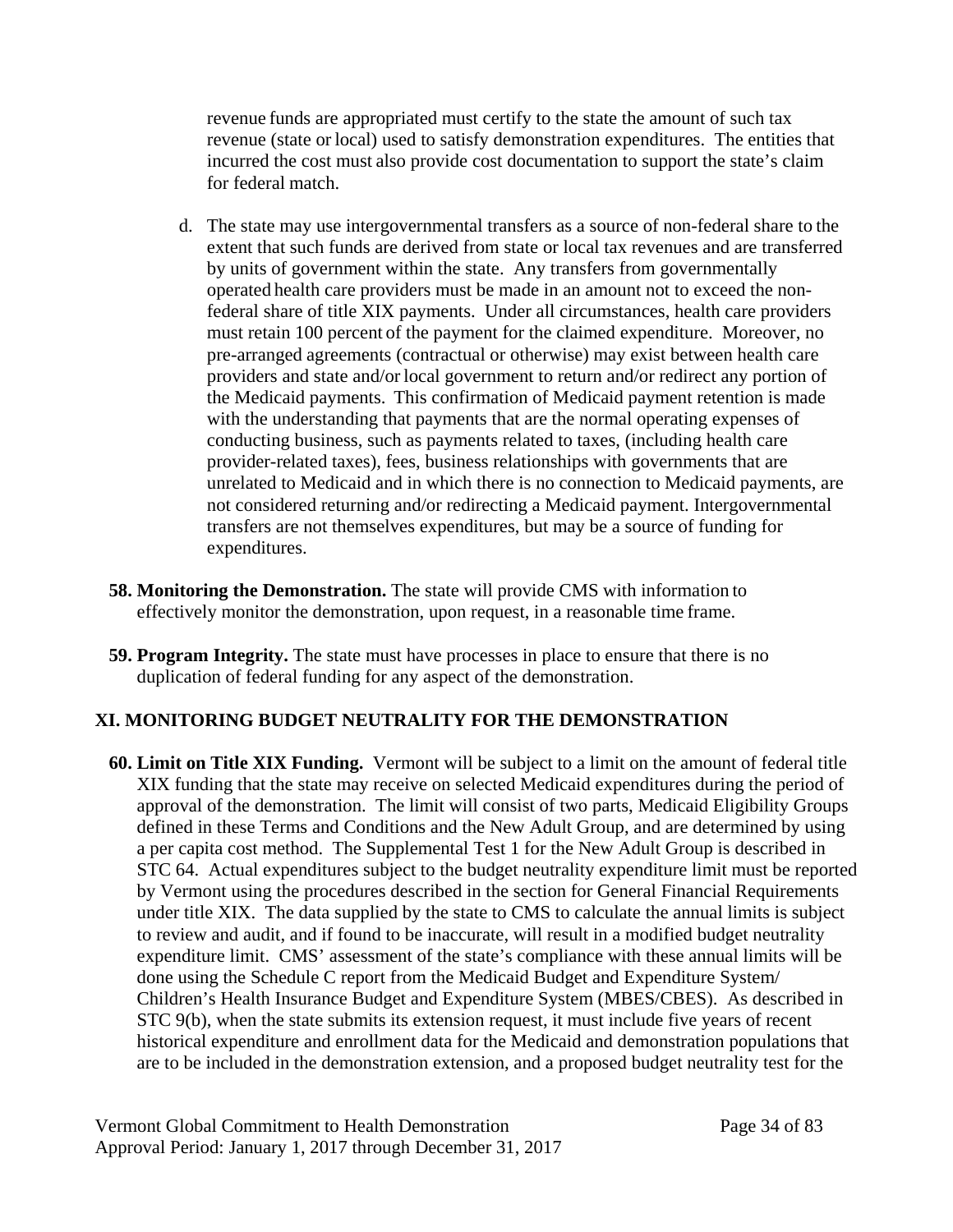extension period based on recent data.

- **61. Risk.** Vermont will be at risk for the per capita cost for demonstration enrollees under this budget neutrality agreement, but not for the number of demonstration enrollees in each of the groups. By providing FFP for all demonstration enrollees, Vermont will not be at risk for changing economic conditions which impact enrollment levels. However, by placing Vermont at risk for the per capita costs for demonstration enrollees, CMS assures that the federal demonstration expenditures do not exceed the level of expenditures that would have occurred had there been no demonstration.
- **62. Budget Neutrality Annual Expenditure Limit.** For each year of the budget neutrality agreement an annual budget neutrality expenditure limit is calculated for each Eligibility Group (EG) described as follows:
	- a. An annual EG estimate must be calculated as a product of the number of eligible member months reported by the state for that EG under the section entitled General Reporting Requirements, times the appropriate estimated per member per month (PMPM) costs from the table in subparagraph (b) below.
	- b. The PMPMs for each EG used to calculate the annual budget neutrality expenditure limit for this demonstration is specified below.

| <b>Medicaid</b><br><b>Eligibility Group</b> | <b>Trend</b><br>Rate | <b>DY</b> 12<br><b>PMPM</b><br><b>CY 2017</b> | <b>DY 13</b><br><b>PMPM</b><br><b>CY 2018</b> | <b>DY 14</b><br><b>PMPM</b><br><b>CY 2019</b> | <b>DY</b> 15<br><b>PMPM</b><br><b>CY 2020</b> | <b>DY 16</b><br><b>PMPM</b><br><b>CY 2021</b> |
|---------------------------------------------|----------------------|-----------------------------------------------|-----------------------------------------------|-----------------------------------------------|-----------------------------------------------|-----------------------------------------------|
| ABD - Non-<br>Medicare – Adult              | 3.70%                | \$1,509.69                                    | \$1,565.54                                    | \$1,623.47                                    | \$1,683.54                                    | \$1,745.83                                    |
| ABD - Non-<br>Medicare – Child              | 3.70%                | \$2,957.18                                    | \$3,066.60                                    | \$3,180.06                                    | \$3,297.72                                    | \$3,419.74                                    |
| $ABD - Dual$                                | 3.70%                | \$2,599.65                                    | \$2,695.84                                    | \$2,795.58                                    | \$2,899.02                                    | \$3,006.28                                    |
| ANFC - Non-<br>Medicare – Adult             | 4.90%                | \$644.18                                      | \$675.75                                      | \$708.86                                      | \$743.60                                      | \$780.03                                      |
| ANFC - Non-<br>Medicare – Child             | 4.60%                | \$537.35                                      | \$562.07                                      | \$587.93                                      | \$614.97                                      | \$643.26                                      |

c. Each DY, the net variance between the without-waiver cost and actual with-waiver cost will be reduced. The reduced variance, to be calculated as a percentage of the total variance, will be used in place of the total variance to determine overall budget neutrality for the demonstration. (Equivalently, the difference between the total variance and reduced variance could be subtracted from the without-waiver cost estimate.) The formula for calculating the reduced variance is, reduced variance equals total variance times applicable percentage. The percentages for each EG and DY are determined based on how long the associated population has been enrolled in managed care subject to this demonstration; lower percentages are for longer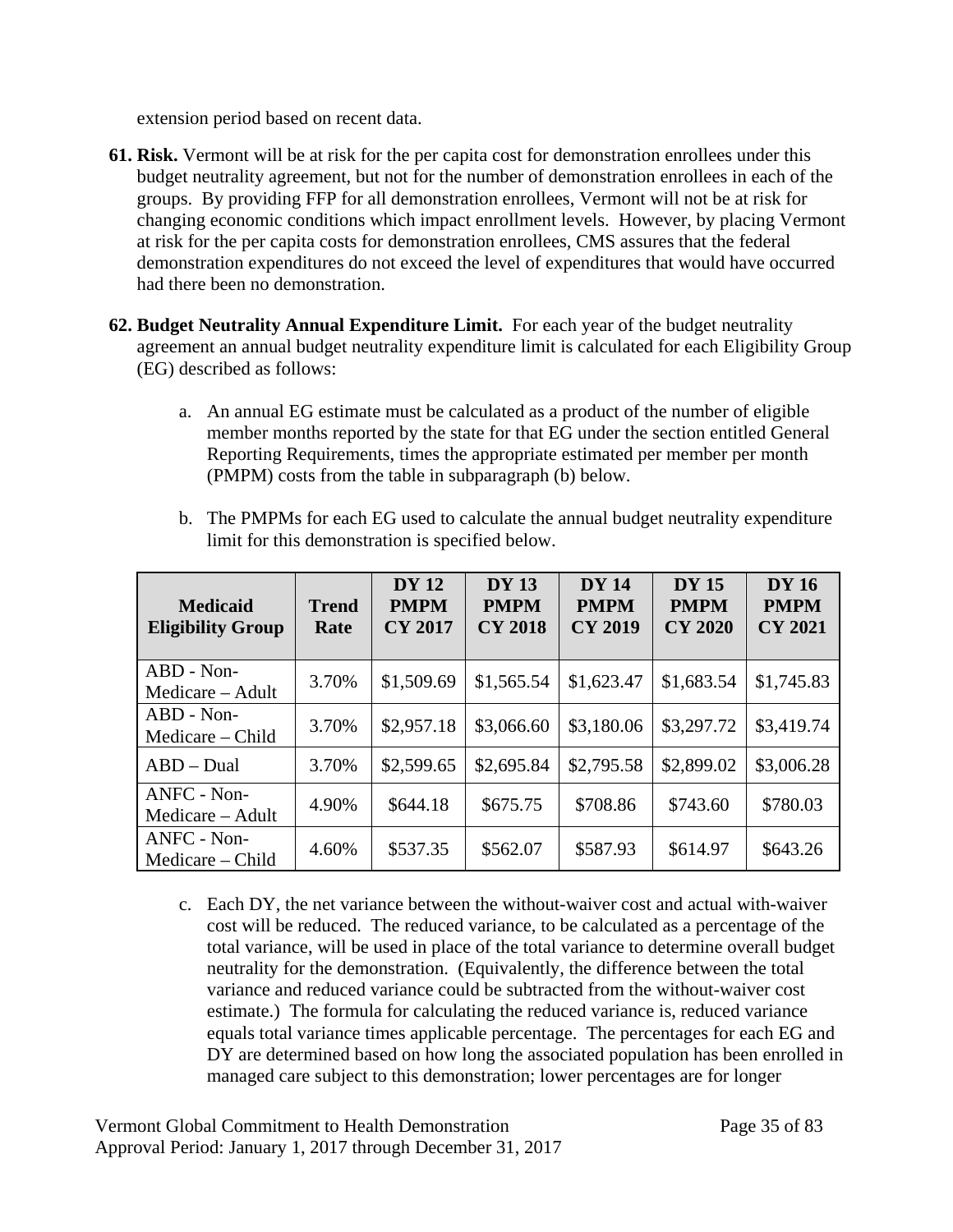established managed care populations. In the Vermont demonstration, the percentages below apply to all EGs in the same manner.

|                           | <b>DY</b> 12 | <b>DY 13</b><br>CY 2017   CY 2018   CY 2019   CY 2020 | <b>DY</b> 14 | <b>DY15</b> | <b>DY</b> 16<br>$\overline{\text{CV }2021}$ |
|---------------------------|--------------|-------------------------------------------------------|--------------|-------------|---------------------------------------------|
| <b>Savings Percentage</b> | 30%          | 25%                                                   | 25%          | 25%         | 25%                                         |

- **63. Impermissible DSH, Taxes or Donations**. The CMS reserves the right to adjust the budget neutrality terms in order to be consistent with enforcement of impermissible provider payments, health care related taxes, new federal statutes, or with policy interpretations implemented through letters, memoranda, or regulations. CMS reserves the right to make adjustments to the budget neutrality terms if any health care related tax that was in effect during the base year, or provider-related donation that occurred during the base year, is determined by CMS to be in violation of the provider donation and health care related tax provisions of section 1903(w) of the Act. Adjustments to annual budget targets will reflect the phase-out of impermissible provider payments by law or regulation, where applicable.
- **64. Monitoring of New Adult Group Spending and the Opportunity to Adjust Projections.**  For each DY, a separate annual budget limit for the new adult group will be calculated as product of the trended monthly per person cost times the actual number of eligible/member months as reported to CMS by the state under the guidelines set forth in STC 54. The trend rates and per capita cost estimates for the new adult group are listed in the table below.

| <b>Medicaid</b><br><b>Eligibility</b><br>Group | <b>Trend</b><br>Rate | <b>DY</b> 12<br><b>PMPM</b><br><b>CY 2017</b> | <b>DY 13</b><br><b>PMPM</b><br><b>CY 2018</b> | <b>DY 14</b><br><b>PMPM</b><br><b>CY 2019</b> | <b>DY</b> 15<br><b>PMPM</b><br><b>CY 2020</b> | <b>DY</b> 16<br><b>PMPM</b><br><b>CY 2021</b> |
|------------------------------------------------|----------------------|-----------------------------------------------|-----------------------------------------------|-----------------------------------------------|-----------------------------------------------|-----------------------------------------------|
| New Adult<br>Group                             | 4.20%                | \$518.26                                      | \$540.03                                      | \$562.71                                      | \$586.34                                      | \$610.97                                      |

a. If the state's experience of the take up rate for the new adult group and other factors that affect the costs of this population indicates that the PMPM limit described above may underestimate the actual costs of medical assistance for the new adult group, the state has the opportunity to submit an adjustment to the PMPM limit, along with detailed expenditure data to justify this, for CMS review without submitting an amendment pursuant to STC 7. In order to ensure timely adjustments to the PMPM limit for a demonstration year, the revised projection must be submitted to CMS by no later than the end of the third quarter of the demonstration year for which the adjustment would take effect. Additional adjustments to the PMPM limit may be made pursuant to the process outlined in (d) below.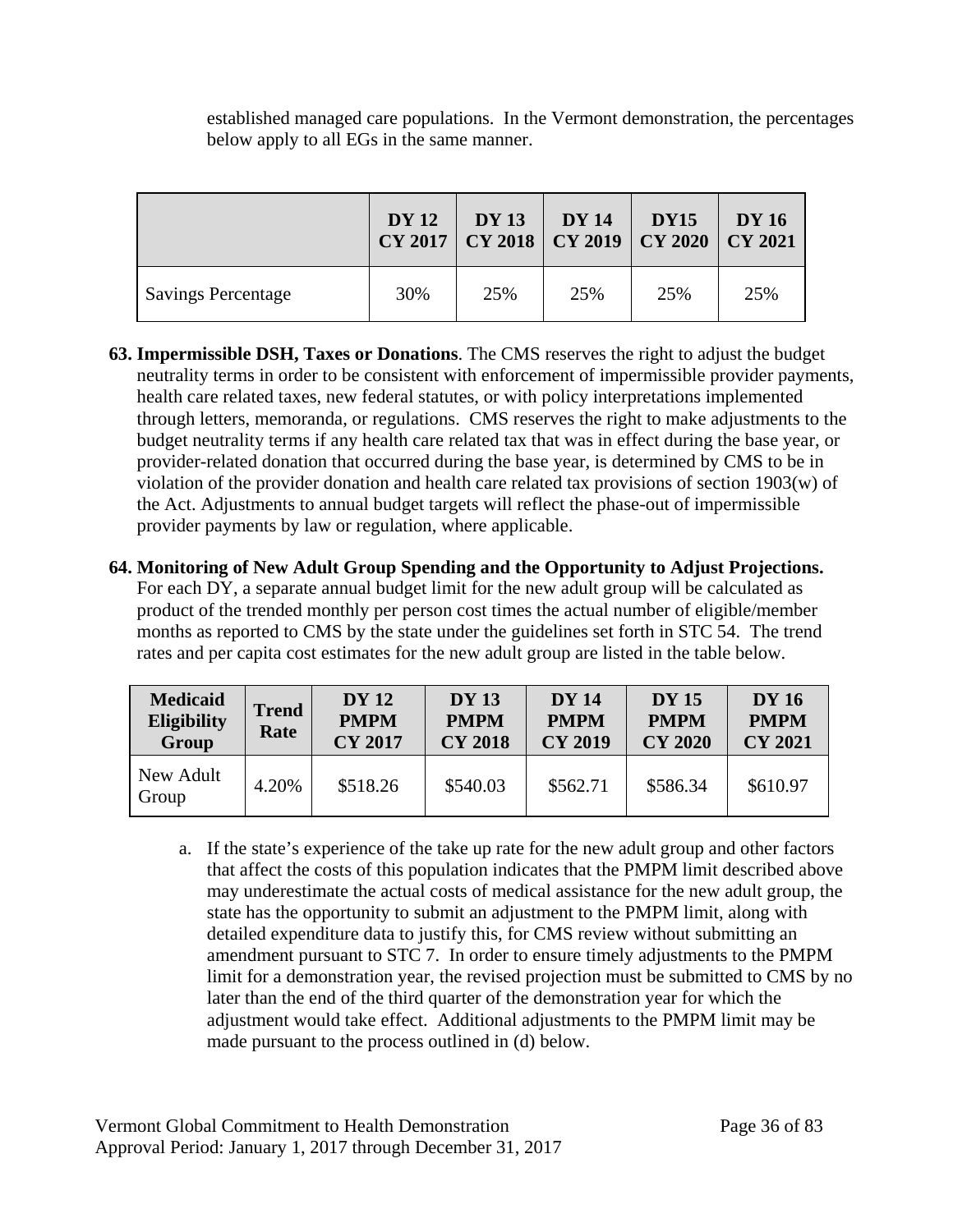- b. The budget limit for the new adult group is calculated by taking the PMPM cost projection for the above group in each DY, times the number of eligible member months for that group and DY, and adding the products together across DYs. The federal share of the budget neutrality cap is obtained by multiplying the total computable budget neutrality cap by the federal share.
- c. The state will not be allowed to obtain budget neutrality "savings" from this population.
- d. If total FFP reported by the state for the new adult group should exceed the federal share of FFP for the budget limit for the new adult group by more than 3 percent following each demonstration year, the state must submit a corrective action plan to CMS for approval.
- **65. Composite Federal Share Ratios.** The federal share of the budget neutrality expenditure limit is calculated by multiplying the limit times the Composite Federal Share Ratio. The Composite Federal Share is the ratio calculated by dividing the sum total of federal financial participation (FFP) received by the state on actual demonstration expenditures during the approval period, as reported through the MBES/CBES and summarized on Schedule C with consideration of additional allowable demonstration offsets such as, but not limited to, premium collections and pharmacy rebates, by total computable demonstration expenditures for the same period as reported on the same forms.
- **66. Enforcement of Budget Neutrality.** CMS shall enforce budget neutrality over the life of the demonstration rather than on an annual basis. The budget neutrality test for the demonstration extension will incorporate net savings from the immediately prior demonstration period of October 1, 2011 through December 31, 2016, but not from any earlier approval period.
- **67. Exceeding Budget Neutrality.** If the budget neutrality expenditure limit defined in STC 62, at the end of this demonstration period, the overall budget neutrality expenditure cap has been exceeded, the excess federal funds must be returned to CMS. If the demonstration is terminated prior to the end of the budget neutrality agreement, an evaluation of this provision shall be based on the time elapsed through the termination date.
- **68. Expenditure Review and Cumulative Target Calculation.** CMS will enforce budget neutrality over the life of the demonstration, rather than on an annual basis. However, no later than 6 months after the end of each demonstration year, CMS will calculate an annual expenditure target for the completed year. This amount will be compared with the actual FFP claimed by the state under budget neutrality. Using the schedule below as a guide, if the state exceeds the cumulative target, they must submit a CAP to CMS for approval within thirty (30) days of notification from CMS. The state will subsequently implement the approved corrective action plan.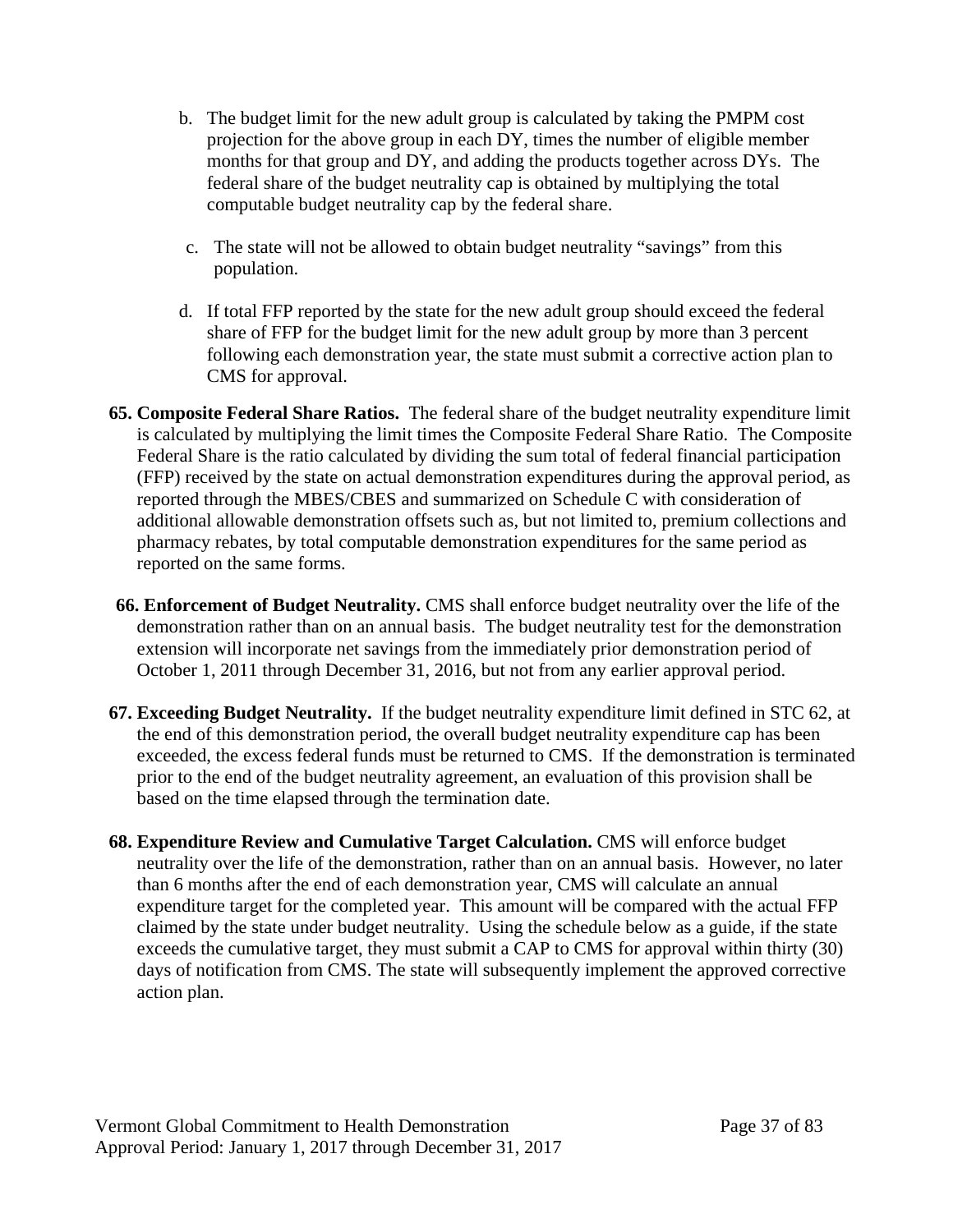| Year    | Cumulative Target<br>Definition                         | Percentage  |
|---------|---------------------------------------------------------|-------------|
| Year 12 | Year 12 budget<br>estimate plus                         | 3 percent   |
| Year 13 | Years 12 and 13<br>combined budget<br>estimate plus     | 3 percent   |
| Year 14 | Years 12 through 14<br>combined budget<br>estimate plus | 3 percent   |
| Year 15 | Years 12 through 15<br>combined budget<br>estimate plus | 1.5 percent |
| Year 16 | Years 12 through 16<br>combined budget<br>estimate plus | 0 percent   |

# **XII. EVALUATION OF THE DEMONSTRATION**

- <span id="page-46-0"></span>**69. Independent Evaluator.** At the beginning of the demonstration period, the state must acquire an independent party to conduct an evaluation of the demonstration to ensure that the necessary data is collected at the level of detail needed to research the approved hypotheses. The independent party must sign an agreement to conduct the demonstration evaluation in accord with the CMS-approved, draft evaluation plan. For scientific integrity, every effort should be made to follow the approved methodology, but requests for changes may be made in advance of running any data or due to mid-course changes in the operation of the demonstration.
- **70. Evaluation Design and Implementation.** The state shall submit a draft evaluation design for the Global Commitment to Health demonstration to CMS no later than 120 days after the award of the Demonstration extension. Such revisions to the evaluation design and the STCs shall not affect previously established timelines for report submission for the insert old demo name, if applicable. The state must submit a final evaluation design within sixty (60) days after receipt of CMS' comments. Upon CMS approval of the evaluation design, the state must implement the evaluation design and submit their evaluation implementation progress in each of the quarterly and annual progress reports, including the rapid cycle assessments as outlined in the Monitoring Section of these STCs. The final evaluation design will be included as Attachment K to the STCs. Per 42 CFR 431.424(c), the state will publish the approved evaluation design within thirty (30) days of CMS approval. The state must implement the evaluation design and submit their evaluation implementation progress in each of the Quarterly and Annual Reports as outlined in STC 54.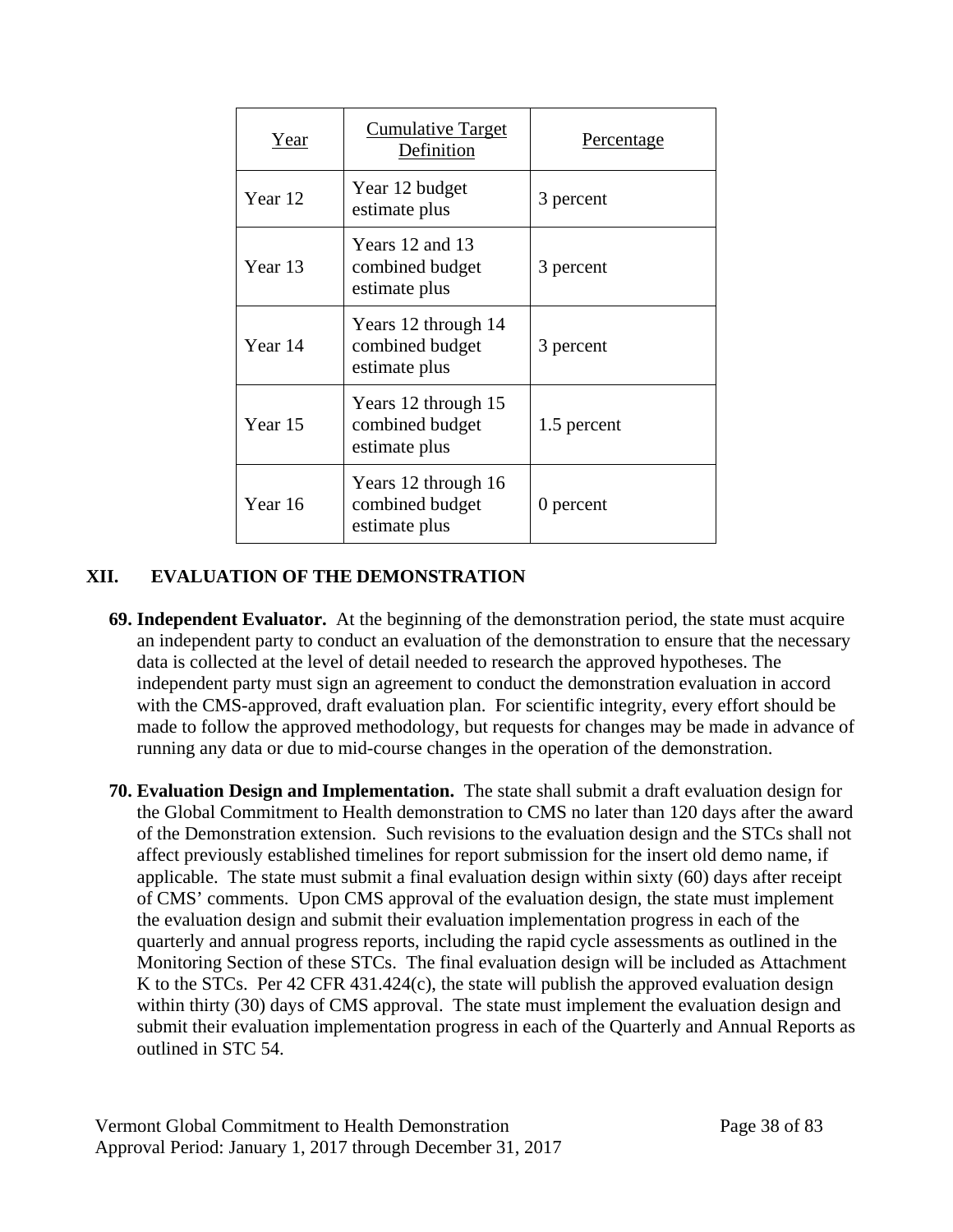**71. Evaluation Budget.** A budget for the evaluation shall be provided with the evaluation design. It will include the total estimated cost, as well as a breakdown of estimated staff, administrative and other costs for all aspects of the evaluation such as any survey and measurement development, quantitative and qualitative data collection and cleaning, analyses, and reports generation. A justification of the costs may be required by CMS if the estimates provided do not appear to sufficiently cover the costs of the design or if CMS finds that the design is not sufficiently developed.

# **72. Evaluation Requirements.**

- a. The demonstration evaluation will meet the prevailing standards of scientific evaluation and academic rigor, as appropriate and feasible for each aspect of the evaluation, including standards for the evaluation design, conduct, and interpretation and reporting of findings.
	- i. The demonstration evaluation will use the best available data; use controls and adjustments for and reporting of the limitations of data and their effects on results; and discuss the generalizability of results.
	- ii. The state shall acquire an independent entity to conduct the evaluation. The evaluation design shall discuss the state's process for obtaining an independent entity to conduct the evaluation, including a description of the qualifications the entity must possess, how the state will assure no conflict of interest, and a budget for evaluation activities.
- b. The state shall also conduct an evaluation pursuant to STC 86 which shall include an investigation of the impact of providing Medicaid reimbursement for IMD services on the following outcomes among beneficiaries in need of acute mental health or substance use disorder treatment:
	- i. Emergency room utilization;
	- ii. Lengths of stay in emergency rooms;
	- iii. Access to acute inpatient treatment for mental health and substance use disorders;
	- iv. Lengths of stay in acute inpatient settings for treatment for those conditions;
	- v. Quality of acute mental health or substance use disorder treatment;
	- vi. Quality of discharge planning in making effective linkages to communitybased care;
	- vii. Readmissions for inpatient treatment;
	- viii. Cost of treatment for acute mental health or substance use disorder conditions;
	- ix. Access to care for co-morbid physical health conditions;
	- x. Quality of care for co-morbid physical health conditions; and
	- xi. Overall cost of care for mental health and substance use disorders and comorbid physical conditions combined.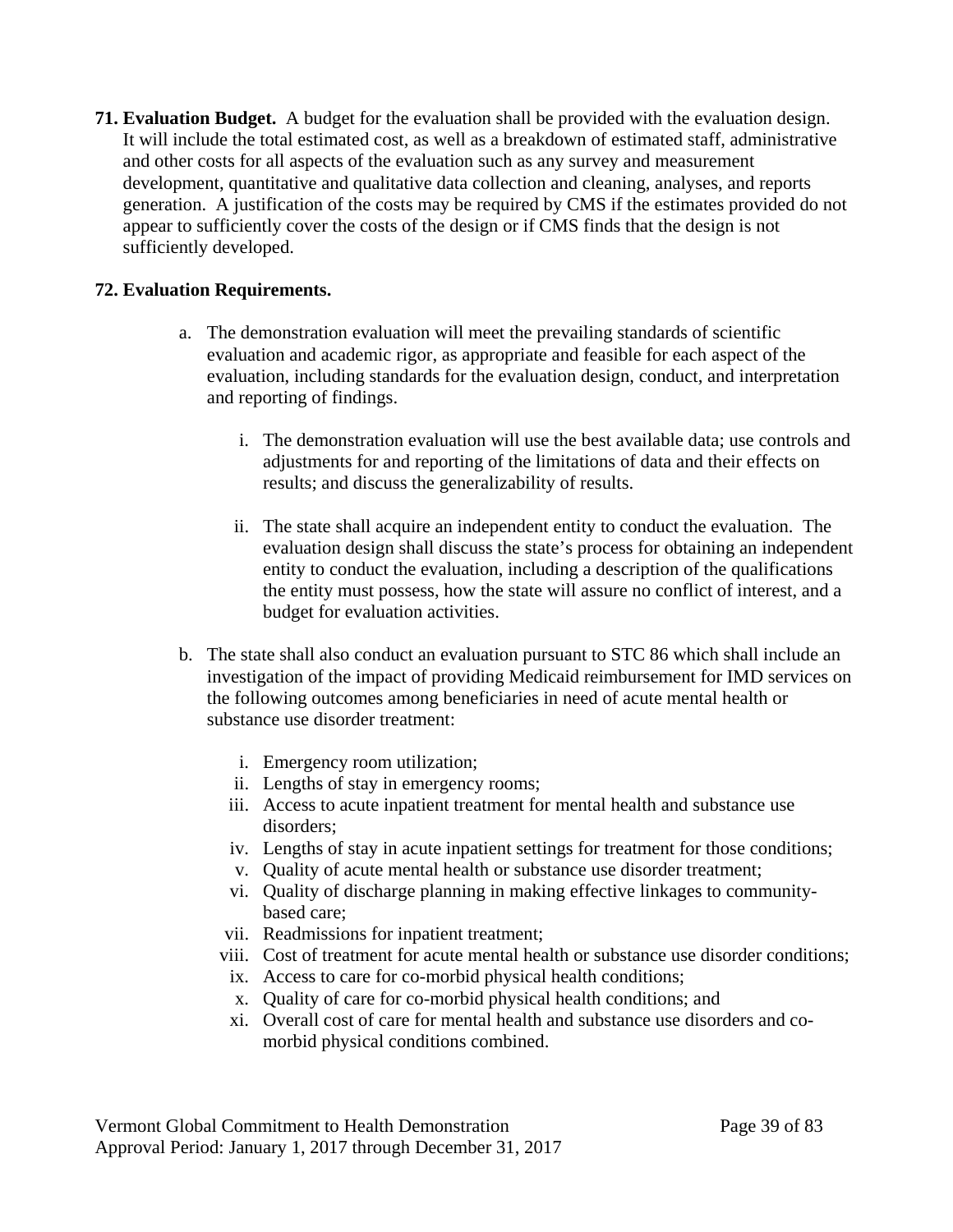- **73. Evaluation Design Requirements**. The Evaluation Design shall include the following core components to be approved by CMS:
	- a. Research questions and hypotheses: This includes a statement of the specific research questions and testable hypotheses that address the goals of the demonstration. The state's design must include research questions and testable hypotheses that address the impact of providing Medicaid payment for IMD services including the impacts on the outcomes of interest listed above in STC 72(b). At a minimum, the research questions shall address the goals of the demonstration such as improving access, improving quality of care thereby leading to enhanced health outcomes, and lowering costs. The research questions will have appropriate comparison groups and may be studied in a time series. The analyses of these research questions will provide the basis for robust assessment of cost effectiveness. The following are among the hypotheses to be considered in development of the evaluation design and will be included in the design as appropriate:
		- i. The demonstration will result in improved access to care;
		- ii. The demonstration will result in improved quality of care;
		- iii. Value-based payment models will promote appropriate use of resources;
		- iv. Improved access to preventive care will result in lower overall costs for the healthcare delivery system;
		- v. Improved access to primary care will result in positive health outcomes; and
		- vi. Enhanced care coordination will promote timely access to needed care.

These hypotheses should be addressed in the demonstration reporting described in STC 49 with regard to progress towards the expected outcomes.

- b. Study Design: The design will include a description of the quantitative and qualitative study design to be used (e.g., cohort, controlled before-and-after studies, interrupted time series, case-control, etc.), as well as a rationale for the methodologies selected. The discussion will include a proposed baseline and approach to comparison; examples to be considered as appropriate include the definition of control and/or comparison groups or within-subjects design and difference in differences design to a discussion of how propensity score matching and difference in differences design may be used to adjust for differences in comparison populations over time. The former will address how the effects of the demonstration will be isolated from those other changes occurring in the state at the same time through the use of comparison or control groups to identify the impact of significant aspects of the demonstration. The discussion will include approach to benchmarking, and should consider applicability of national and state standards. The application of sensitivity analyses as appropriate shall be considered;
- c. Study Population: This includes a clear description of the populations impacted by each hypothesis, as well as the comparison population, if applicable. The design shall include, for purposes of the investigation of the impact of providing Medicaid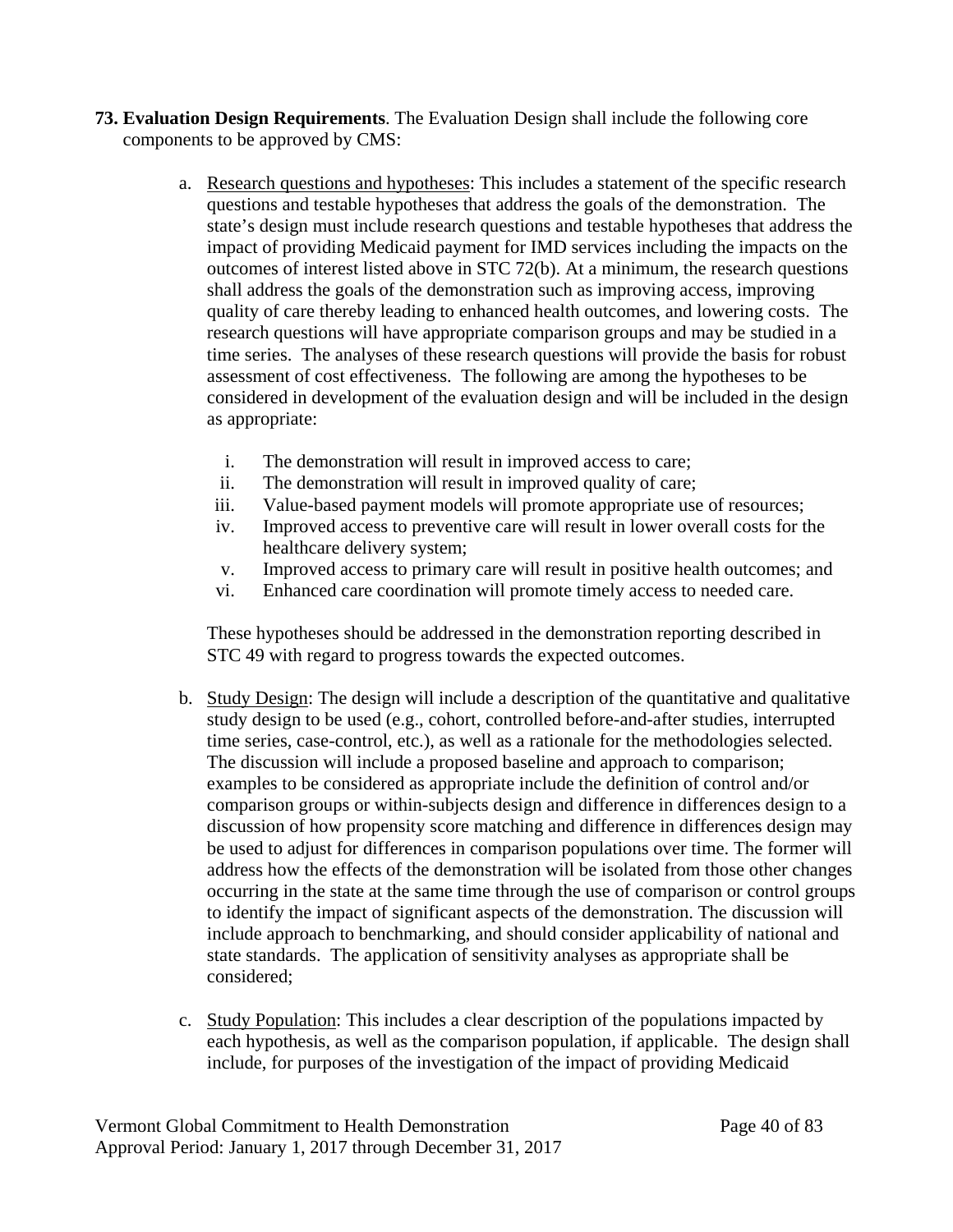payment for IMDs, a discussion of the feasibility of making comparisons between beneficiaries in need of acute mental health or substance use disorder treatment who reside within the catchment areas in the state for IMDs receiving Medicaid reimbursement and beneficiaries in need of acute mental health or substance use disorder treatment who reside in the state but outside of those catchment areas. The design shall also discuss the feasibility of constructing a comparison group of beneficiaries in need of acute mental health or substance use disorder treatment in another state that does not provide Medicaid payment to IMDs. The design shall also make a recommendation as to which comparison group would be preferable. The discussion may include the sampling methodology for the selected population, as well as support that a statistically reliable sample size is available;

- d. Access, Service Delivery Improvement, Health Outcome, Satisfaction and Cost Measures: This includes identification, for each hypothesis, of quantitative and/or qualitative process and/or outcome measures that adequately assess the impact on the outcomes of interest listed in STC 72 above. Nationally recognized measures should be used where appropriate. Measures will be clearly stated and described, with the numerator and denominator clearly defined. To the extent possible, the State will incorporate comparisons to national data and/or measure sets. A broad set of performance metrics will be selected from nationally recognized metrics, for example from sets developed by the Center for Medicare and Medicaid Innovation, for meaningful use under Health Information Technology (HIT), core measure sets developed by the Core Quality Measures Collaborative, measures identified for the [certified community behavioral health clinics \(CCBHC\) demonstration\)](http://www.samhsa.gov/section-223/quality-measures), and from the CMS Child and Adult Core Measure Sets for Medicaid and CHIP. Among considerations in selecting the metrics shall be opportunities identified by the state for improving quality of care and health outcomes, and controlling cost of care;
- e. Data: This discussion shall include: a description of the data sources including a definition/description of the sources and the baseline values for metrics/measures, the frequency and timing of data collection and the method of data collection. The following shall be considered and included as appropriate: i. Medicaid encounter and claims data, ii. Enrollment data, iii. provider network data, iv. consumer and provider surveys, and v. other data needed to support performance measurement relative to access and quality metrics;
- f. Assurances Needed to Obtain Data: The design report will discuss the state's arrangements to assure needed data to support the evaluation design are available, including from health plans;
- g. Data Analysis: This includes a detailed discussion of the method of data evaluation, including appropriate statistical methods that will allow for the effects of the demonstration to be isolated from other initiatives occurring in the state. The level of analysis may be at the beneficiary, provider, and program level, as appropriate, and shall include population stratifications, for further depth. Sensitivity analyses shall be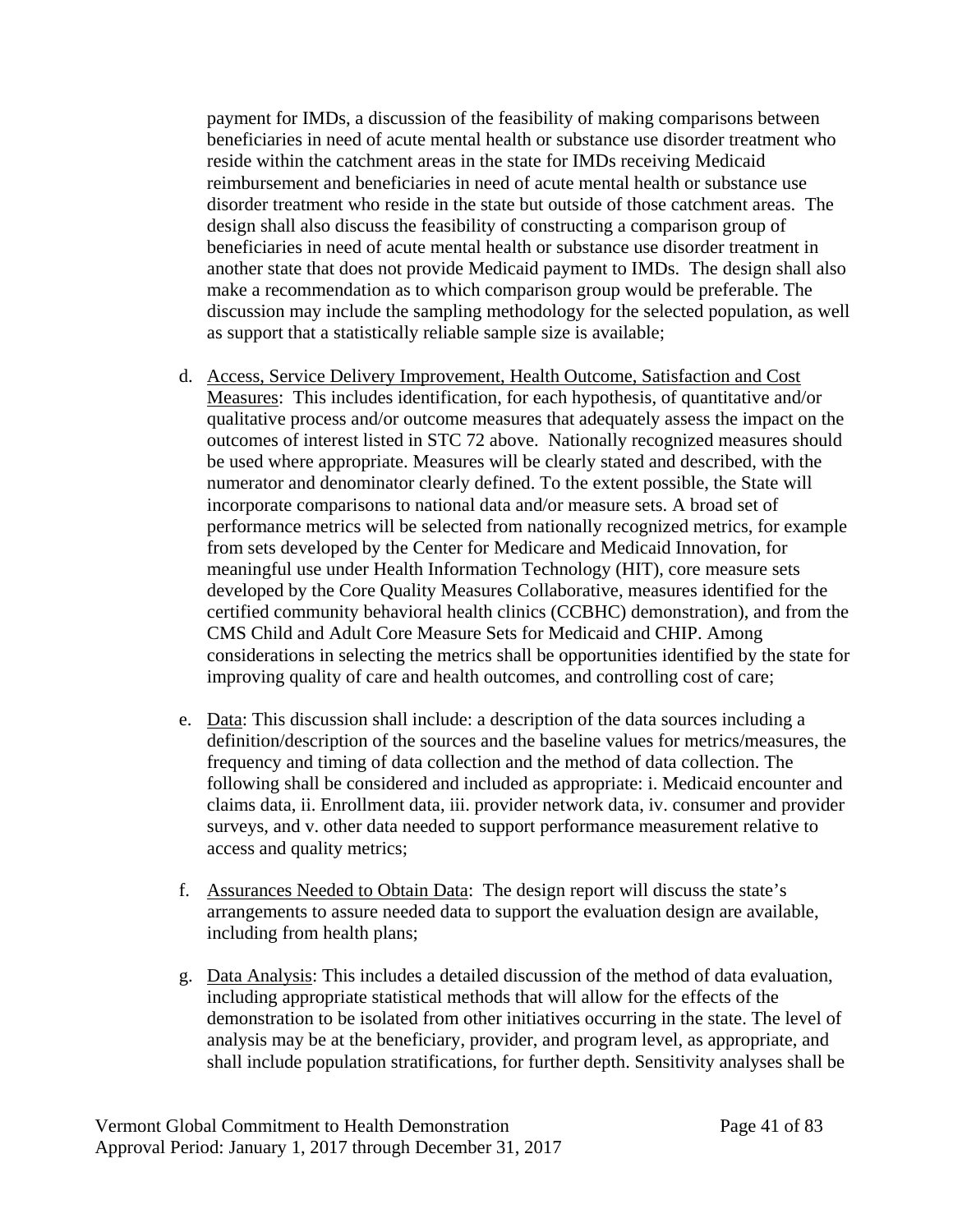used when appropriate. Qualitative analysis methods shall also be described, if applicable;

- h. Timeline: This includes a timeline for evaluation-related milestones, including those related to procurement of an outside contractor, if applicable, and deliverables outline in this section. Pursuant to  $42$  CFR  $431.424(c)(v)$ , this timeline should also include the date by which the final summative evaluation report is due;
- i. Evaluator: This includes a discussion of the state's process for obtaining an independent entity to conduct the evaluation, including a description of the qualifications that the selected entity must possess; how the state will assure no conflict of interest, and a budget for evaluation activities; and
- j. State additions: The state may provide to CMS any other information pertinent to the state's research on the policy operations of the demonstration operations. The state and CMS may discuss the scope of information necessary to clarify what is pertinent to the state's research.
- **74. Evaluation Standards**. The demonstration evaluation will meet the prevailing standards of scientific and academic rigor, as appropriate and feasible for each aspect of the evaluation, including standards for the evaluation design, conduct, and interpretation and reporting of findings. The demonstration evaluation will use the best available data; use controls and adjustments for and reporting of the limitations of data and their effects on results; and discuss the generalizability of results.

# **75. Interim Evaluation Report**.

- a. The state is required to submit a draft Interim Evaluation Report 90 days following completion of year one (1) of the demonstration extension (April 1, 2018). The interim evaluation shall include an assessment of the impact of providing Medicaid payment for IMD services on the research questions included in the final evaluation design including the outcomes of interest listed above in STC 72 for the four (4) year period preceding the start of this demonstration. The Interim Evaluation Report shall include the same core components as identified in STC 76 for the Summative Evaluation Report and should be in accordance with the CMS approved evaluation design. The state shall submit the final Interim Evaluation Report within thirty (30) days after receipt of CMS' comments. The interim evaluation will inform the state's IMD phase-down plan which is due December 31, 2018.
- b. The state is also required to submit a draft interim evaluation report for the completed years of the demonstration, as outlined in 432 CFR 431.412(c)(2) (vi) one year prior to the current expiration date of the demonstration. The state will submit the final interim evaluation report thirty (30) days after receiving CMS comments.
	- i. The interim evaluation report will discuss evaluation progress and present findings to date as per the approved evaluation design.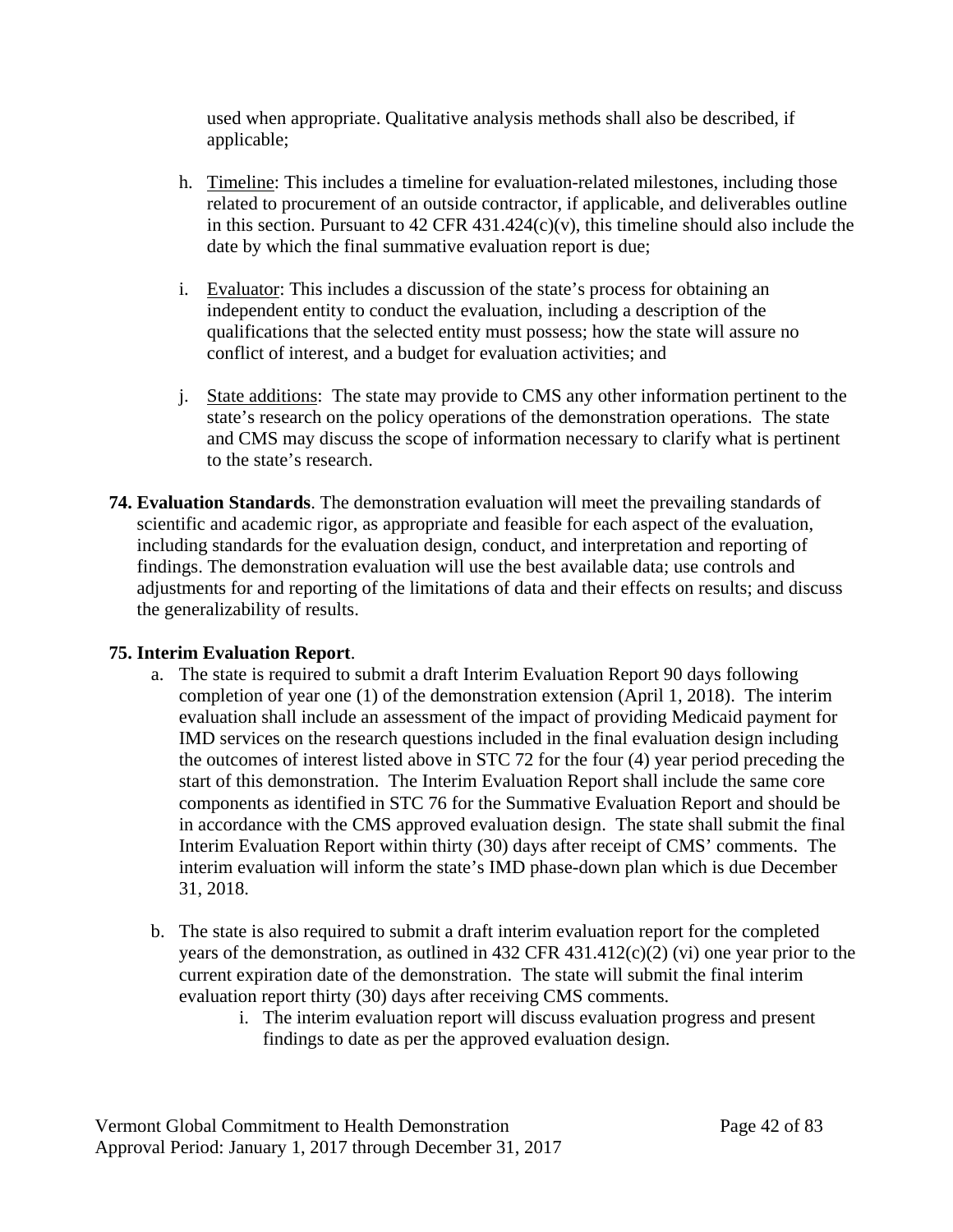- ii. For demonstration authority that expires prior to the overall demonstration's expiration date, the interim evaluation report must include an evaluation of the authority as approved by CMS.
- iii. If the state requests changes to the demonstration, it must identify research questions and hypotheses related to the changes requested and an evaluation design for addressing the revisions.
- **76. Summative Evaluation Reports**. The state shall provide the summative evaluation reports described below to capture the demonstration period covered by this renewal. The summative evaluation shall include an assessment the impact of providing Medicaid payment for IMD services on the research questions included in the summative evaluation design including the outcomes of interest listed above in STC 72(b) for the period from year one through year four of this demonstration extension. The IMD summative evaluation is due ninety (90) days after the completion of DY 4 of the extension period, therefore by April 1, 2021. The state shall provide a Summative Evaluation Report for the demonstration period starting January 1, 2017 through December 31, 2021.

The state is required to submit a preliminary report within ninety (90) days of year four (4) of the demonstration period, therefore by April 1, 2021. This report should include documentation of outstanding assessments due to data lags to complete the interim evaluation.

The second of these is due within eighteen (18) months of the end of the demonstration period, (June 30, 2022). The state shall respond to CMS comments and submit the Final Summative Evaluation Report within thirty (30) days after receipt of CMS' comments. The Summative Evaluation Report shall include the following core components:

- a. Executive Summary. This includes a concise summary of the goals of the demonstration; the evaluation questions and hypotheses tested; and key findings including whether the evaluators find the demonstration to be budget neutral, what impact the demonstration has on health outcomes, and any policy implications.
- b. Demonstration Description. This includes a description of the demonstration programmatic goals and strategies.
- c. Study Design. This includes a discussion of the evaluation design employed including research questions and hypotheses; type of study design; impacted populations and stakeholders; data sources; and data collection; analysis techniques, including controls or adjustments for differences in comparison groups, controls for other interventions in the state and any sensitivity analyses, and limitations of the study.
- d. Discussion of Findings and Conclusions. This includes a summary of the key findings and outcomes, particularly a discussion of cost effectiveness, as well as implementation successes, challenges, and lessons learned.
- e. Policy Implications. This includes an interpretation of the conclusions; the impact of the

Vermont Global Commitment to Health Demonstration Page 43 of 83 Approval Period: January 1, 2017 through December 31, 2017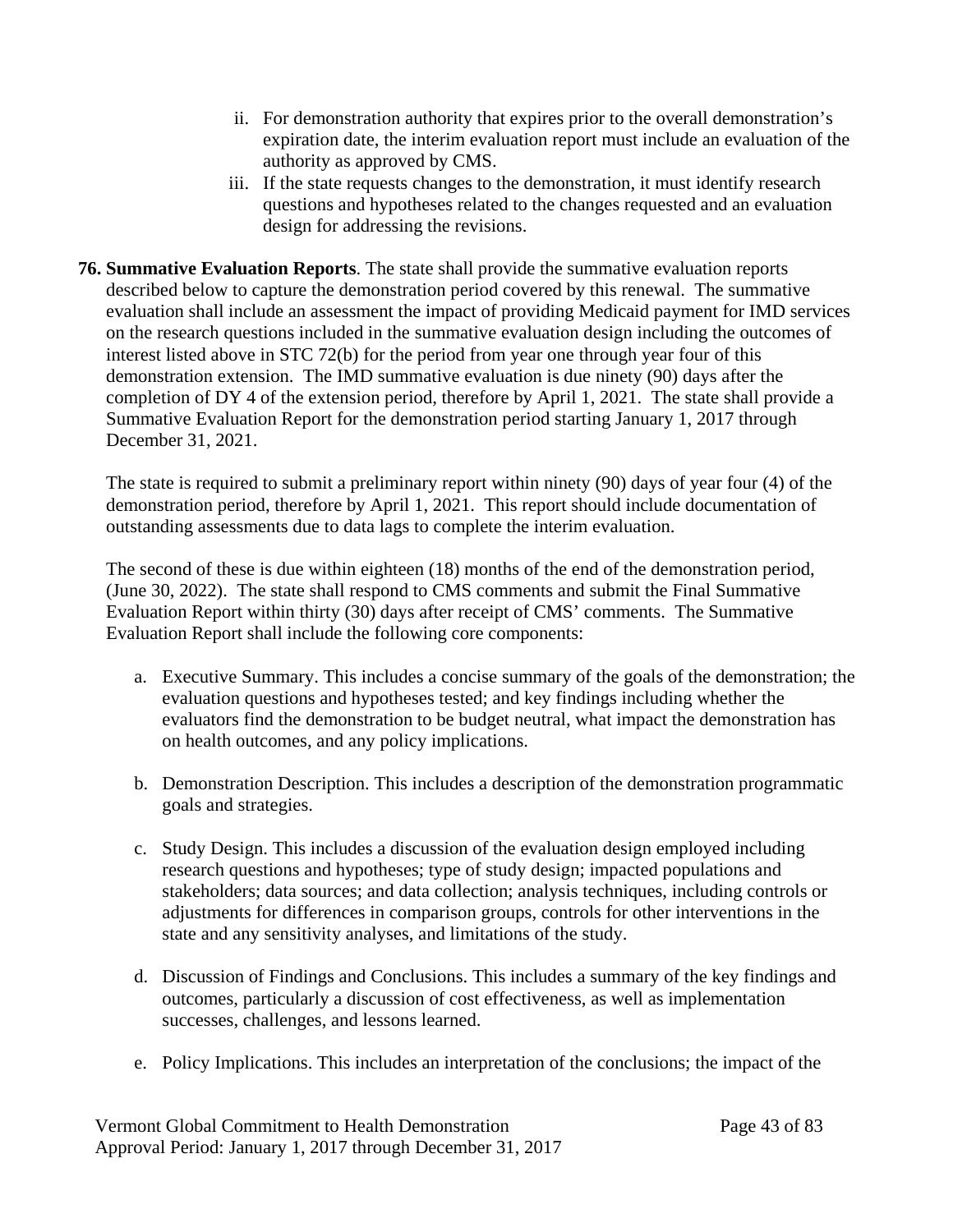demonstration within the health delivery system in the state; the implications for state and federal health policy; and the potential for successful demonstration strategies to be replicated in other state Medicaid programs.

- f. Interactions with Other State Initiatives. This includes a discussion of this demonstration within an overall Medicaid context and long range planning, and includes interrelations of the demonstration with other aspects of the state's Medicaid program, and interactions with other Medicaid waivers, the SIM award and other federal awards affecting service delivery, health outcomes and the cost of care under Medicaid. This final report shall include a detailed description of Medicaid payment for mental health and substance use disorder services in the state including payment for inpatient and community-based services each year from 2009 through year three (3) of the demonstration extension.
- **77. State Presentations for CMS**. The state will present to and participate in a discussion with CMS on the final design plan, post approval, in conjunction with STC 73. The state shall present on its interim evaluation in conjunction with STC 75. The state shall present on its summative evaluation in conjunction with STC 76.
- **78. Public Access**. The state shall post the final approved Evaluation Design, Interim Evaluation Report, and Summative Evaluation Report on the State Medicaid website within thirty (30) days of approval by CMS.
	- a. For a period of twenty-four (24) months following CMS approval of the Summative Evaluation Report, CMS will be notified prior to the public release or presentation of these reports and related journal articles, by the State, contractor or any other third party directly connected to the demonstration. Prior to release of these reports, articles and other documents, CMS will be provided a copy including press materials. CMS will be given thirty (30) days to review and comment on journal articles before they are released. CMS may choose to decline some or all of these notifications and reviews.

# <span id="page-52-0"></span>**XIII. USE OF DEMONSTRATION FUNDS**

- **79. Use of Demonstration Funds.** Since 2005, the state has been able to make expenditures previously referred to as "Managed Care Organization" (MCO) investments. As part of the 2017 extension these expenditures will be referred to as "investments." The demonstration provides authority for expenditures within the annual limits specified in STC 81 below and can include expenditures within the following areas:
	- a. Reduce the rate of uninsured and/or underinsured in Vermont;
	- b. Increase the access to quality health care by uninsured, underinsured, and Medicaid beneficiaries;
	- c. Provide public health approaches and other innovative programs to improve the health outcomes, health status and quality of life for uninsured, underinsured and Medicaid-eligible individuals in Vermont; and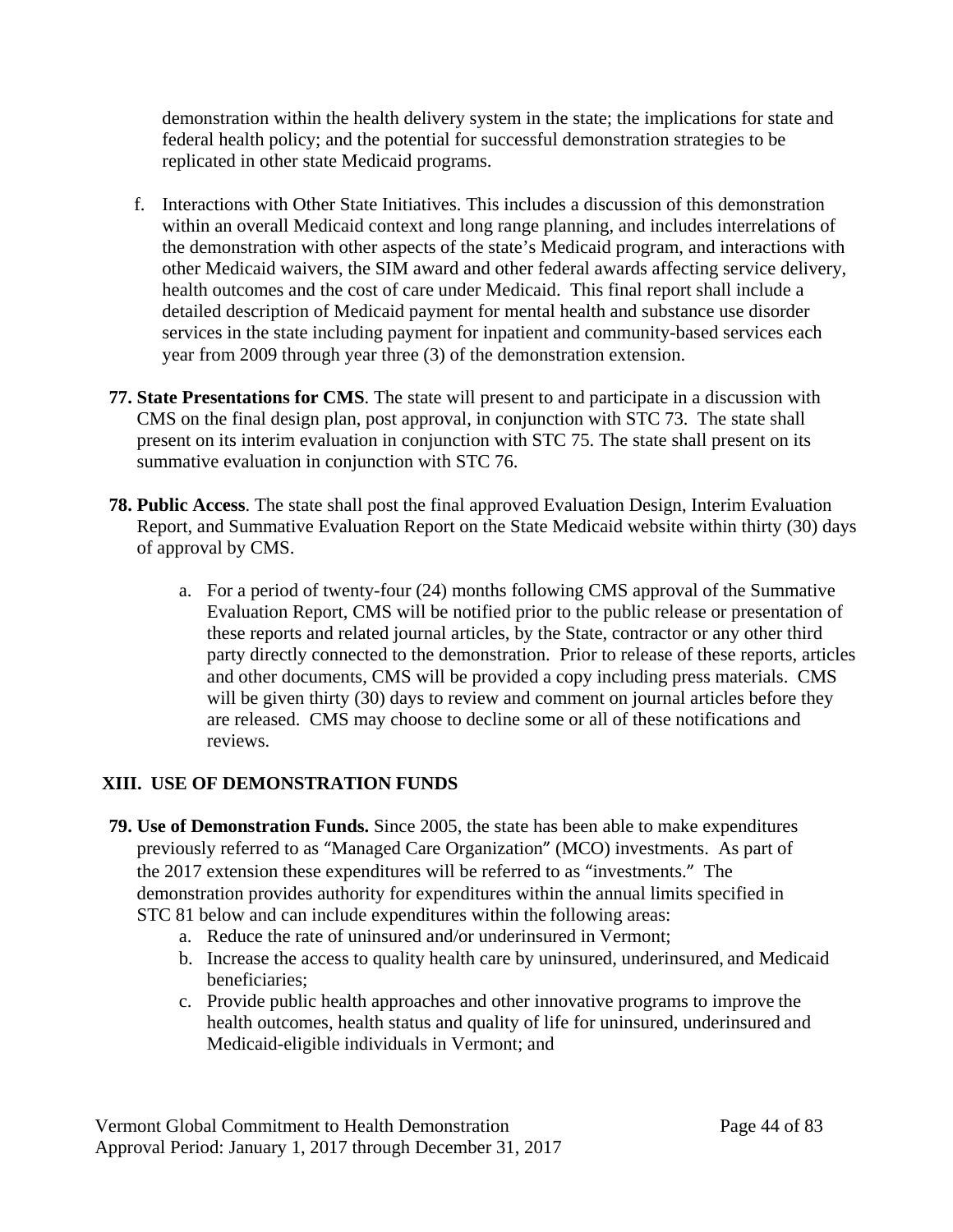- d. Encourage the formation and maintenance of public-private partnerships in health care, including initiatives to support and improve the health care delivery system and promote transformation to value-based and integrated models of care.
- **80. Phase-Down of Investments.** The state must follow the phase-down schedule below for the following investments. The percentages note how much of the SFY 2016 amount the state has authority to spend for DY 1 through DY 5 of the extension period.

|                                                                                                                                                                                        | DY 1 of the<br>extension<br>CY 2017<br><b>DY 12</b> | DY 2 of the<br>extension<br>CY 2018<br>DY 13 | DY 3 of the<br>extension CY<br>2019<br><b>DY 14</b> | DY 4 of the<br>extension<br><b>CY 2020</b><br><b>DY 15</b> | DY 5 of the<br>extension<br>CY 2021<br>DY 16                                           |
|----------------------------------------------------------------------------------------------------------------------------------------------------------------------------------------|-----------------------------------------------------|----------------------------------------------|-----------------------------------------------------|------------------------------------------------------------|----------------------------------------------------------------------------------------|
| Vermont<br>Psychiatric<br>Care<br>Hospital,<br><b>Brattleboro</b><br>Retreat,<br>Valley<br>Vista,<br>Maple Leaf,<br>Serenity<br>House, and<br>Lund Home                                | 100%                                                | 100%                                         | 100%                                                | 100%                                                       | Amount to<br>be<br>determined<br>per the<br>phase-down<br>schedule in<br><b>STC 87</b> |
| (IMD)<br><b>HIT</b>                                                                                                                                                                    | 100%                                                | 50%                                          | 0%                                                  | 0%                                                         | 0%                                                                                     |
| Non-state<br>plan Related<br>Education<br>Fund<br>Investments,<br>Room and<br>Board, and<br>Physician<br>Training<br>Program not<br>tied to<br>serving in<br>an<br>underserved<br>area | 100%                                                | 100%                                         | 67%                                                 | 33%                                                        | 0%                                                                                     |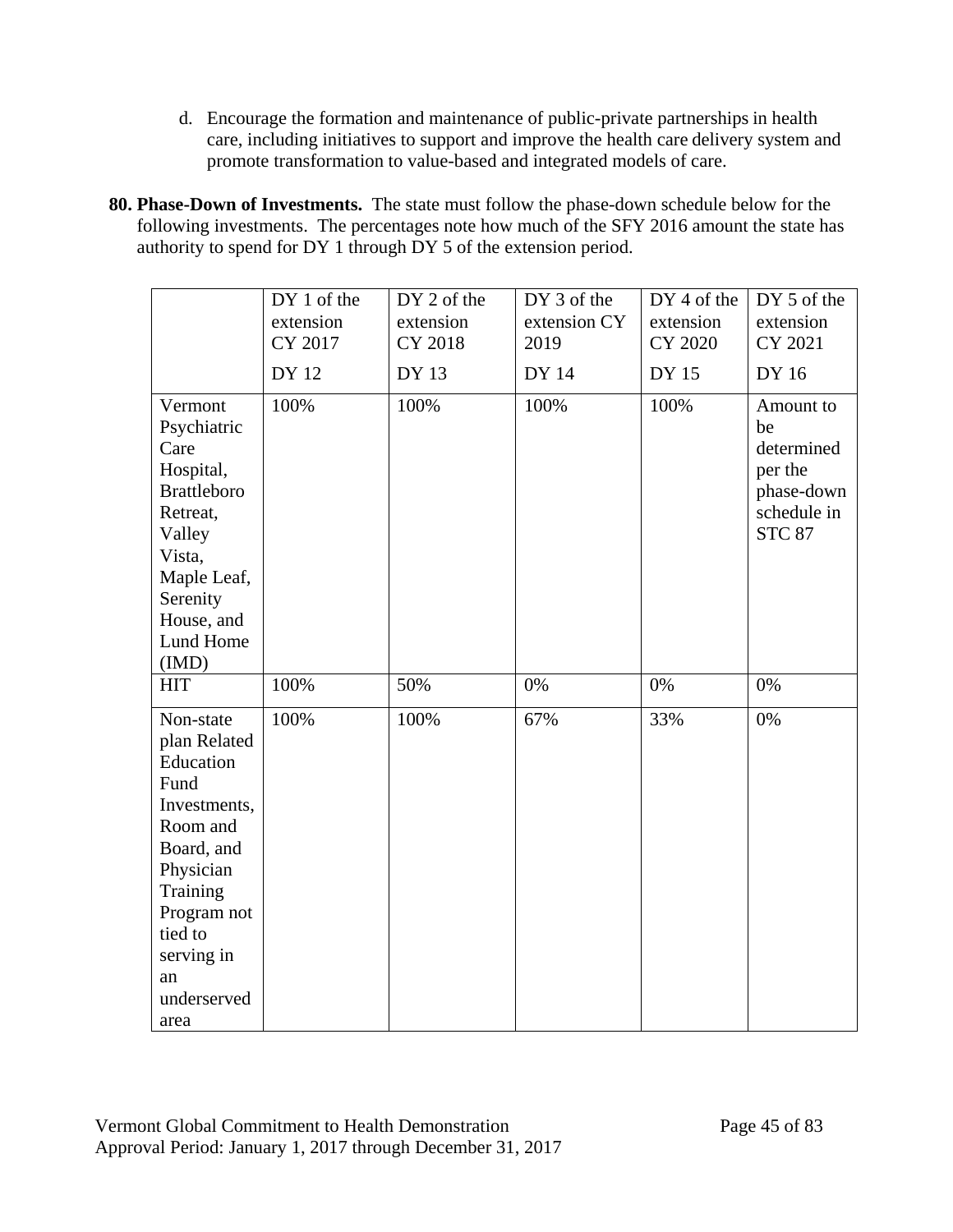**81. Investment Annual Limits.** The table below shows the specific annual limits. These amounts cannot be rolled over from DY to DY.

|                         | DY 1 of   | DY 2 of   | DY 3 of   | $DY4$ of  | DY 5 of   | Total    |
|-------------------------|-----------|-----------|-----------|-----------|-----------|----------|
|                         | the       | the       | the       | the       | the       |          |
|                         | extension | extension | extension | extension | extension |          |
|                         | CY 2017   | CY 2018   | CY 2019   | CY 2020   | CY 2021   |          |
| Annual                  | \$142.5M  | \$148.5M  | \$138.5M  | \$136.5M  | \$136.5M  | \$702.5M |
| <b>Investment Limit</b> |           |           |           |           |           |          |
|                         |           |           |           |           |           |          |

- **82. Investment Approval Process.** The state may spend up to the amounts listed in the above "Investment Annual Limits" STC 81 on approved investments during each DY. See Appendix H for a list of approved investments. The state must submit an Investment Claiming Protocol for all current and new investments. This protocol will become attachment M. The annual limits cannot be rolled-over to the next DY. If the state chooses to add a new investment, it must meet the criteria specified in STC 79 "Use of Demonstration Funds" and must not supplant other federal involvement (including meeting a maintenance of effort requirement for any federal grant program) and must not include the following, including other activities CMS determines are unallowable:
	- i. Construction costs (bricks and mortar);
	- ii. Room and board;
	- iii. Animal Shelters and Vaccines;
	- iv. Provider or Beneficiary Debt Relief and Restructuring;
	- v. Sheltered Workshops;
	- vi. Research expenditures;
	- vii. Rent and/or Utility Subsidies that are normally funded by the United States Department of Housing and Urban Development;
	- viii. Prisons, correctional Facilities or services for people who are civilly committed and unable to leave an institutional setting;
	- ix. Services provided to individuals who are not lawfully present in the United States or are undocumented;
	- x. Facility closures;
	- xi. Unspecified projects; and
	- xii. School based programs for children.

## **83. Accountable Care Organization (ACO) and Medicaid Community Provider Integration Program ("Medicaid Pathway") Investments.**

CMS is making one-time funding available under the above investment structure for the state to assist the Accountable Care Organization (ACO) and Medicaid community providers in one-time, developmental start-up funding. STC 84 establishes that Vermont shall notify CMS of delivery system-related investments that fall within the following categories which requires that the state notify CMS ninety (90) days prior to claiming for any of the proposed new investments. If CMS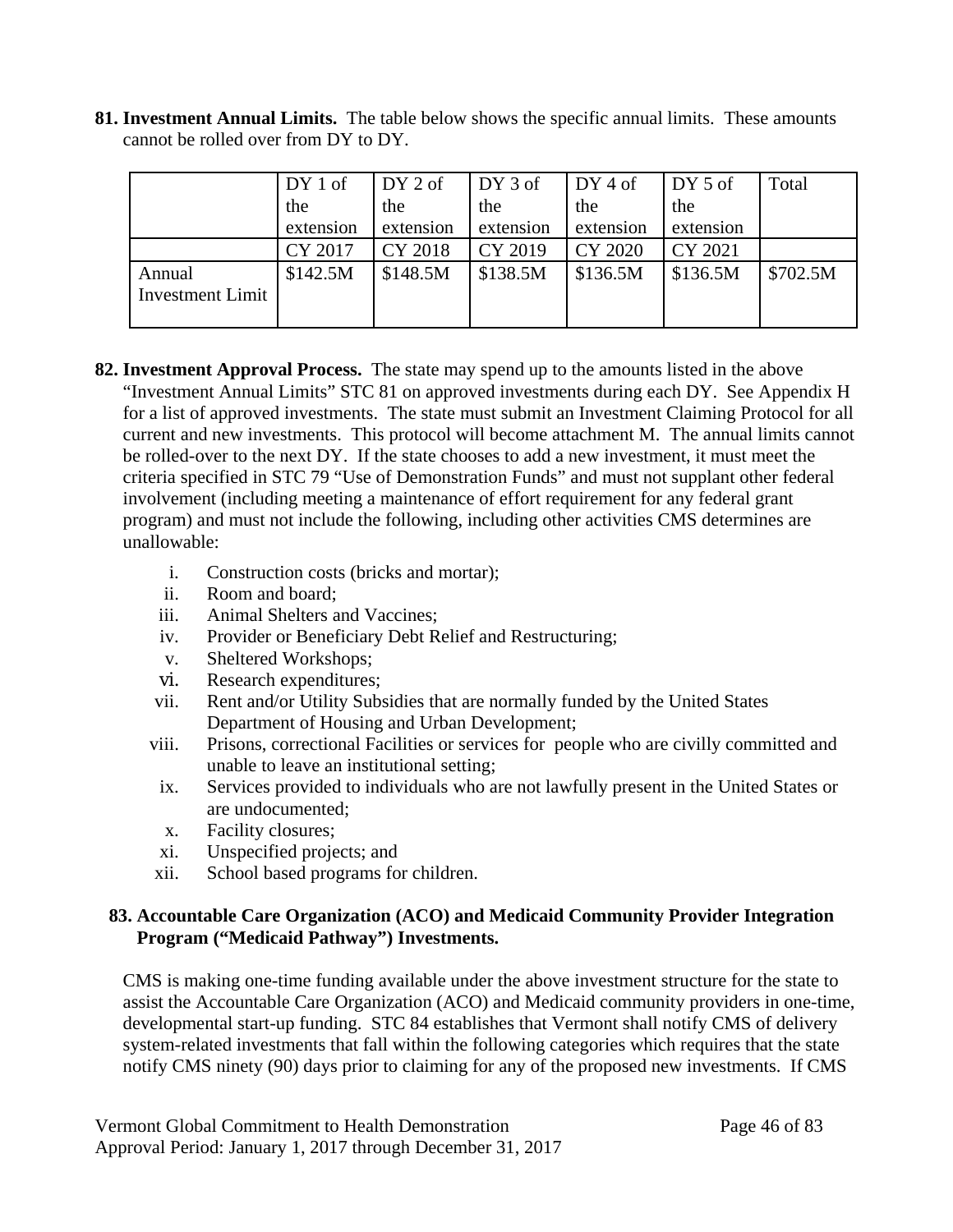finds that the proposed investment does not meet the criteria outlined in STC 79 and 84, it must notify Vermont of this finding within forty-five (45) days. For investments that do not fall within the categories below, Vermont must follow the notification and CMS review procedures as described in STC 85. The state must not include any costs listed in STC 82 above.

- a. Delivery System Related Investment Categories The goal of the delivery system-related investments is to support implementation of Vermont's All Payer Accountable Care Organization (ACO) model.
	- Category #1 projects consists of funding to the Accountable Care Organization(s). Funding under category #1 is limited to development costs only.
	- Category #2 projects consist of funding to providers.
- b. Vermont may select time-limited, start-up delivery system investments in DY one (1) through DY four (4) of the extension period and maintenance investments in DY five (5) of the renewal period. These are time-limited investments that are expected to phase down and out at the end of five (5) years. There may not be start-up investments in DY five (5) of the extension period.
- c. A project plan is required for each project and shall include an explanation of how the project will provide a return on investment over the demonstration extension period and how the project could be sustainably funded or phased out by the completion of the five (5) year demonstration extension period. The state must include metrics for all projects and the metrics are required for all years that the project receives funding. Detailed requirements are listed in Appendix I.
- d. Vermont may include one-time, development start-up funding for its ACO and "Medicaid Pathways" program as an investment as long as the projects meet the criteria in Appendix. For such projects, Vermont will follow the new investment notification requirements in STC 84 below.
- **84. New Investment Notification.** The state must notify CMS of any new investments. Investments must meet the criteria in STC 79 above and must not include any of the activities listed in STC 82 above. The state must submit information regarding new investments following the template in Attachment J. The state may also choose from a menu of timelimited, start-up, one-time delivery system activities listed in Appendix I and must indicate if the proposed investment is strictly administrative in nature. The state must notify CMS ninety (90) days prior to claiming for any of the proposed new investments. CMS reserves the right to not approve new investments if they do not meet the criteria above or if CMS and the state cannot agree to a phase-down schedule for the Vermont Psychiatric Care Hospital and other IMD costs. If CMS finds that the proposed investment does not meet the criteria above, it must notify Vermont of this finding within forty-five (45) days. If CMS notifies the state with concerns, the proposed investment will be considered under review as outlined in STC 85 below.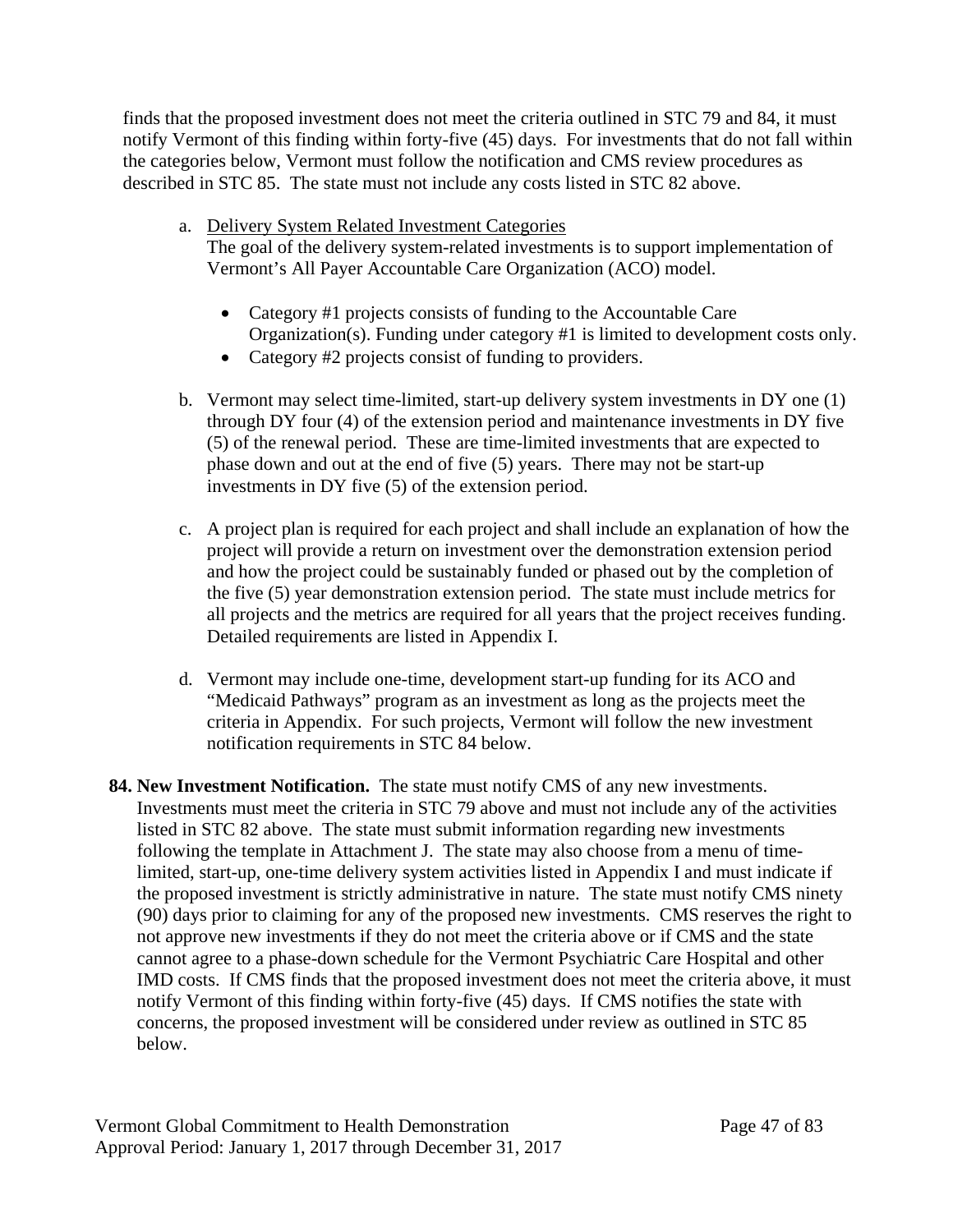- **85. Requirement for Approval of Investments That Do Not Meet Criteria.** The state may request to add an investment that that does not meet the requirements of STC 83 or the menu of delivery system projects in Attachment I. In this instance, the state must submit a letter to CMS at least 120 days prior to the proposed implementation explaining the investment and providing justification for the investment, including how the investment advances the goals of the Medicaid program and demonstration. CMS will review the investment and will issue a disapproval or approval within sixty (60) days of receipt of the state's letter.
- **86. IMD Evaluation Requirements.** CMS is continuing time-limited expenditure authority for costs not otherwise matchable, subject to the cap described in STC 87 for costs of care to eligible individuals at a specific group of facilities (listed in STC 80) that are IMDs. Furthermore, the state anticipates seeking to amend the demonstration to take advantage of the SUD demonstration opportunity outlined in CMS' July 2015 guidance, entitled "New Service Delivery Opportunities for Individuals with a Substance Use Disorder." Given this unique previously approved authority, CMS is asking the state to perform an extensive evaluation of the IMD expenditure authority (in addition to the evaluation that will be part of a future SUD demonstration opportunity) on individuals with serious mental illness as well as individuals in need of acute mental health and substance use disorder services in the context of system-wide service, payment, and delivery system reforms. The evaluation will help inform broader policy discussions about Medicaid funding for IMD services.
- **87. Phase-Down Plan for Vermont Psychiatric Care Hospital and IMD-expenditures.** No later than December 31, 2018, the state must submit a phase-down schedule for the Vermont Psychiatric Care Hospital and other IMD-expenditures. The state must propose a lower amount for the IMD expenditures for Calendar Year 2021 (DY five (5) of the demonstration extension). The reduced IMD expenditures must start January 1, 2021. IMD expenditures must phase down to \$0 by December 31, 2025. If the state does not submit the phase-down plan by December 31, 2018, the default percentage for DY five (5) of the extension period (DY 16) is 0 percent.
- **88. Application Process for Use of Demonstration Funds**. AHS will use a standardized approach to evaluate new investment applications. Documentation of new and proposed investments will be posted on the state's Global Commitment to Health register website. Where specific program statistics for Medicaid, uninsured, or underinsured members are not available, the state will apply a proxy percentage for allowable expenditures based on the most recent reliable and valid state survey information such as the Vermont Household Health Insurance Survey. Monitoring and evaluation of approved investments will be performed and submitted to CMS in the quarterly and annual reports to ensure that expenditures advance the goals of the demonstration and the Medicaid program and do not violate the restrictions listed in STC 82.
- **89. Administrative Investments.** The state may only receive the 50 percent administrative matching rate for investments that are strictly administrative in nature. The following investments have been found to be strictly administrative in nature:
	- a. Green Mountain Care Board;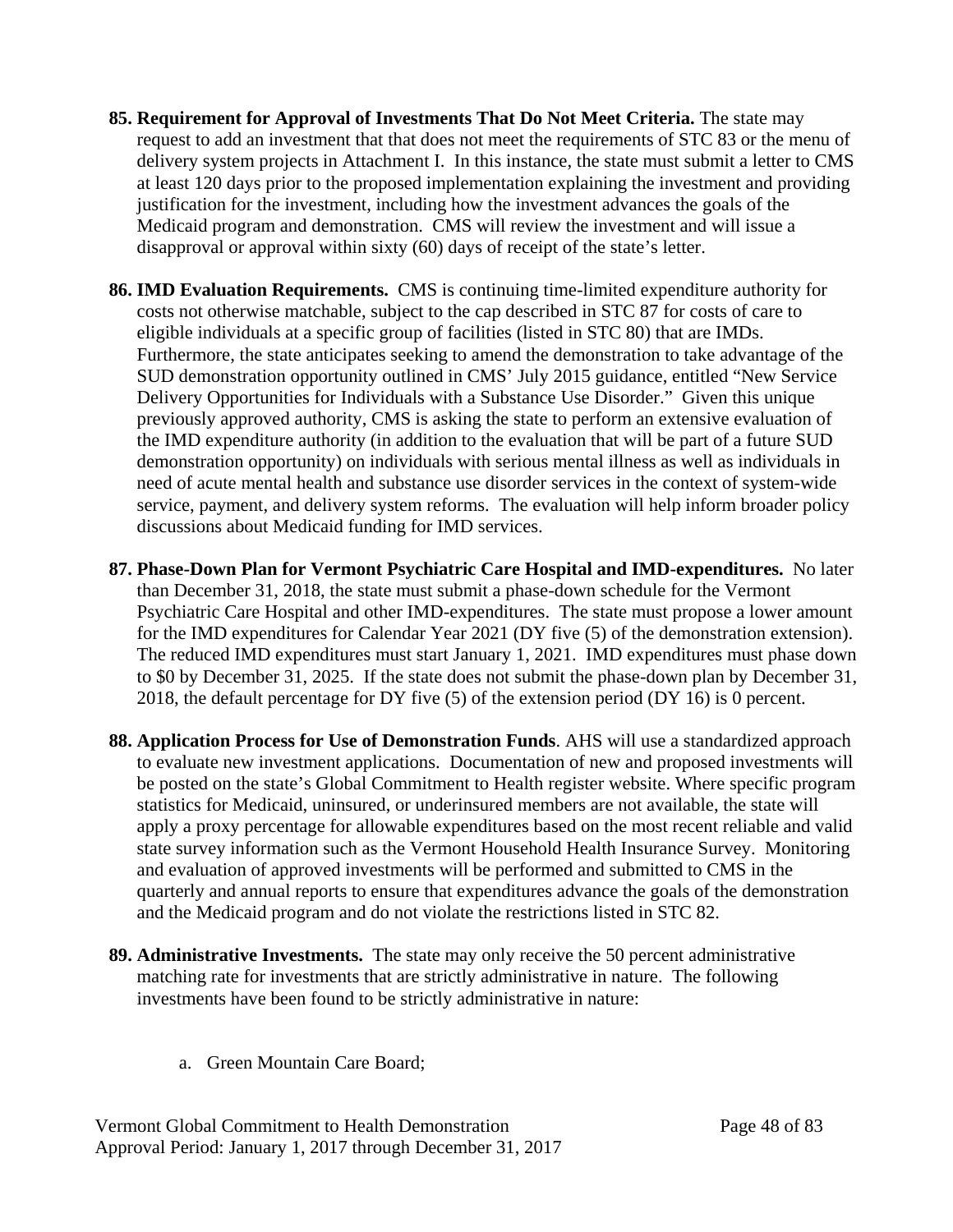- b. Health Research and Statistics;
- c. Patient Safety Adverse Events; and
- d. Area Health Education Centers (AHEC).

# **XIV. MEASUREMENT OF QUALITY OF CARE AND ACCESS TO CARE**

- **90. Comprehensive State Quality Strategy (CQS).** The state shall expand upon the managed care quality strategy requirements at 42 CFR 438.340 and adopt and implement a comprehensive, dynamic, and holistic continuous quality improvement strategy that integrates all aspects of quality improvement programs, processes, and requirements across the state's Medicaid program. This comprehensive quality strategy (CQS) must address quality improvement for all components of the state's Medicaid state plan and its section 1115 demonstration. The CQS must meet all the requirements of 42 CFR 438 and must include LTSS and HCBS quality components.
	- a. *CQS Elements*. The CQS must also address the following elements , as well as those identified in 42 CFR 438.340(b):
		- i. Goals. Building on the requirements at 42 CFR 438.340(b)(2), the state's goals for improvement, identified through claims and encounter data, quality metrics, and expenditure data. The goals should align with the three-part aim but should be more specific in identifying pathways for the state to achieve these goals.
		- ii. Responsibilities. The CQS must identify Single State Agency and public managed care responsibilities. The Single State Agency retains ultimate authority and accountability for public managed care responsibilities and adherence to the CQS, including monitoring and evaluation of the public managed care model's compliance with requirements specific to the MLTSS assurances identified in STC  $90(a)(v)(2)$  below as well as the health and welfare of enrollees.
		- iii. Performance Improvement Projects (PIPs). Building on the requirements at 42 CFR  $438.340(b)(3)(ii)$ , the associated interventions for improvement in the goals. All performance improvement project (PIP) topics, tied to specific goals, must be included in the CQS.
		- iv. Performance Measures. Building on the requirements at 42 CFR 438.340(b)(3)(i), the specific quality metrics for measuring improvement in the goals. The metrics should be aligned with the CMS Child and Adult Core Measure Sets for Medicaid and CHIP, and should also align with other existing Medicare and Medicaid federal measure sets where possible and appropriate. The metrics should go beyond Healthcare Effectiveness Data and Information Set (HEDIS®) and Consumer Assessment of Healthcare Providers and Systems (CAHPS) data, and should reflect cost of care.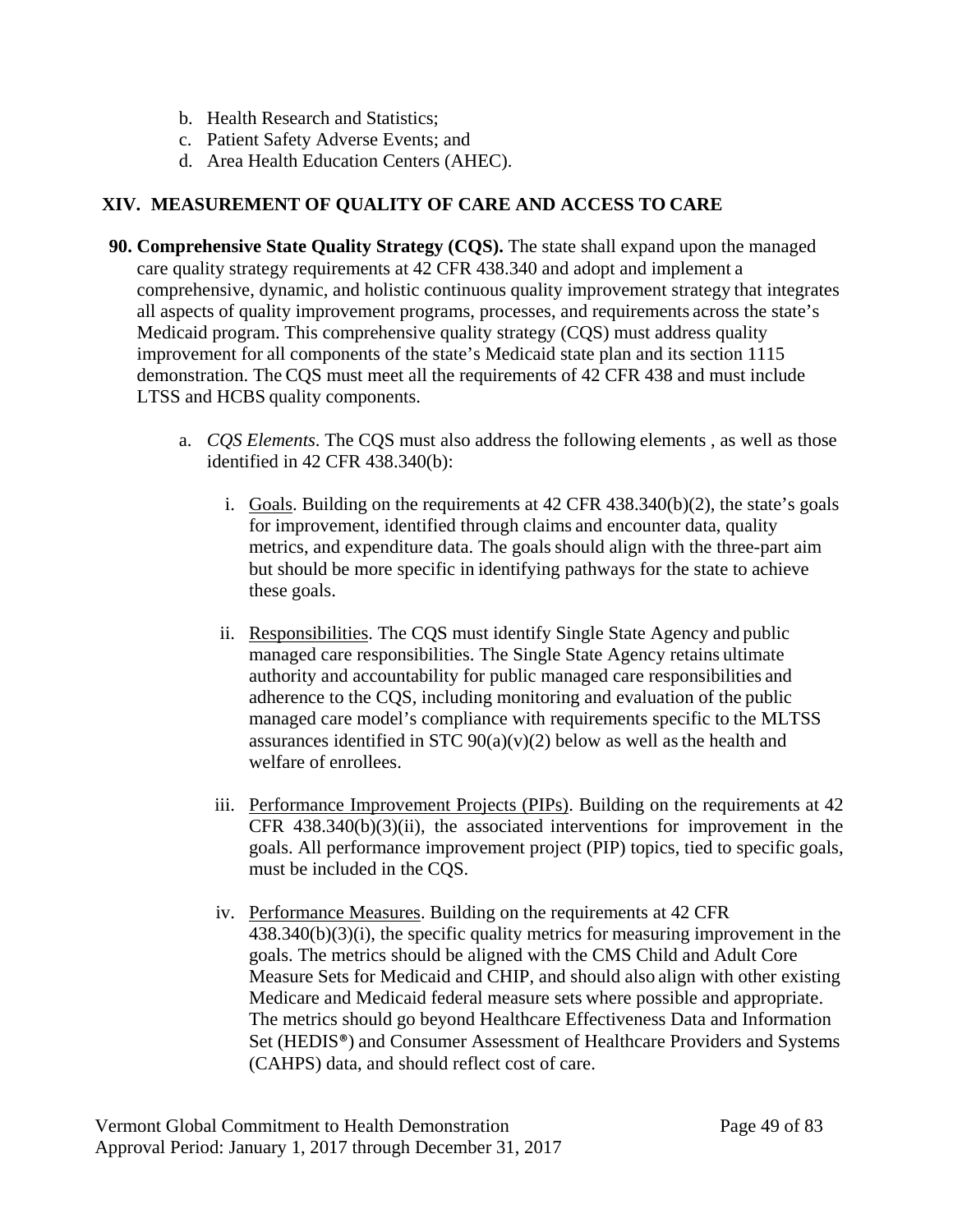- 1. Levels of Aggregation. Metrics should be measured at the following levels of aggregation: the state Medicaid agency, specific health care program (such as Choices for Care), if applicable, and potentially at each direct health services provider. The state will work with CMS to further define metrics, as appropriate, for collection.
- 2. Benchmarks and Targets. The specific methodology for determining benchmark and target performance on these metrics.
- v. Populations. Specific metrics related to each population covered by the Medicaid program, including children, pregnant women, non-disabled adults (including parents), individuals receiving HCBS services, and individuals receiving LTSS.
	- 1. HCBS performance measures in the areas of: level of care determinations, person-centered service planning process, outcome of person-centered goals, health and welfare, outcomes, quality of life, effectives process, community integration, and assuring there are qualified providers and appropriate HCBS settings.
	- 2. The CQS must include a special focus on MLTSS populations and address the following:
		- a. A self-assessment of MLTSS adherence to state and federal standards of care to include:
			- i. Assessment of existing initiatives designed to improve the delivery of MLTSS, including performance measures or PIPs directed to this population.
			- ii. Examination of processes to identify any potential corrective action steps toward improving the MLTSS system.
		- b. Person-Centered Planning and Integrated Care Settings
		- c. Comprehensive and Integrated Service packages
		- d. Qualifications of Providers
		- e. Participant Protections
- vi. Timeline. The CQS should include a timeline that considers metric development and specification, contract amendments, data submission and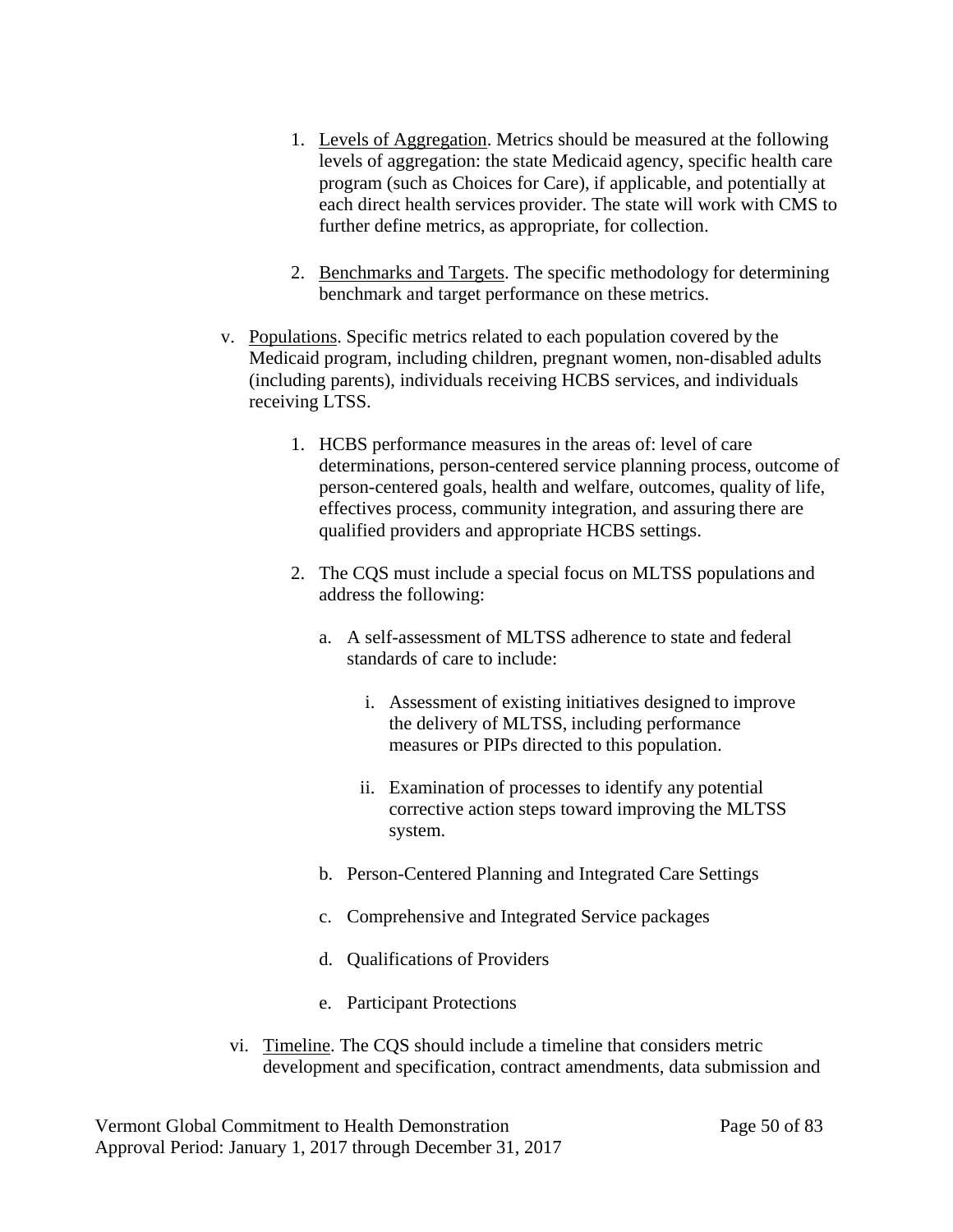review, incentive disbursement (if available), and the re-basing of performance data.

- vii. Monitoring and Evaluation. This should include specific plans for continuous quality improvement, which includes transparency of performance on metrics and structured learning, as well as a rigorous and independent evaluation of the demonstration, as described in STC 74. The evaluation in STC 74 should reflect all the programs covered by the CQS as mentioned above.
- viii. Performance improvement accountability. The state must include in its CQS a determination of how plans for financial incentives, if available, adequately align with the specific goals and performance improvement targets, and whether enhancements to these incentives are necessary (increased or restructured financial incentives, in-kind incentives, contract management, etc.).
- b. *State and Provider Responsibilities*. The CQS must include state Medicaid agency and any contracted service providers' responsibilities, including managed care entities, and providers enrolled in the state's FFS program. The state Medicaid agency must retain ultimate authority and accountability for ensuring the quality of and overseeing the operations of the program. The CQS must include distinctive components for discovery, remediation, and improvement.
- c. *CQS Development, Evaluation, and Revision*. The state must comply with the requirements at 42 CFR 438.340(c) regarding the development, evaluation, and revision of the CQS. This includes the requirements at  $42$  CFR  $438.340(c)(1)$  regarding public engagement. The state must revise (and submit to CMS for review) the CQS whenever this demonstration is renewed or materially amended, or when significant changes are made to the associated Medicaid programs and thus the content of the CQS. An outline and/or driver diagram for the revised CQS must be submitted to CMS with ninety (90) days of approval of the demonstration extension or material amendment. A draft of the revised CQS must be submitted to CMS for review within 180 days of approval of the demonstration extension or material demonstration amendment.
	- i. A material amendment to the demonstration is one that makes changes to the populations that participate in managed care; changes the services included in the managed care program; changes how the managed care program operates; brings an existing program into the demonstration, or otherwise substantially impacts a component of the CQS.
	- ii. Any further revisions must be submitted accordingly:
		- 1. Modifications to the CQS due to changes in the Medicaid operating authorities must be submitted concurrent with the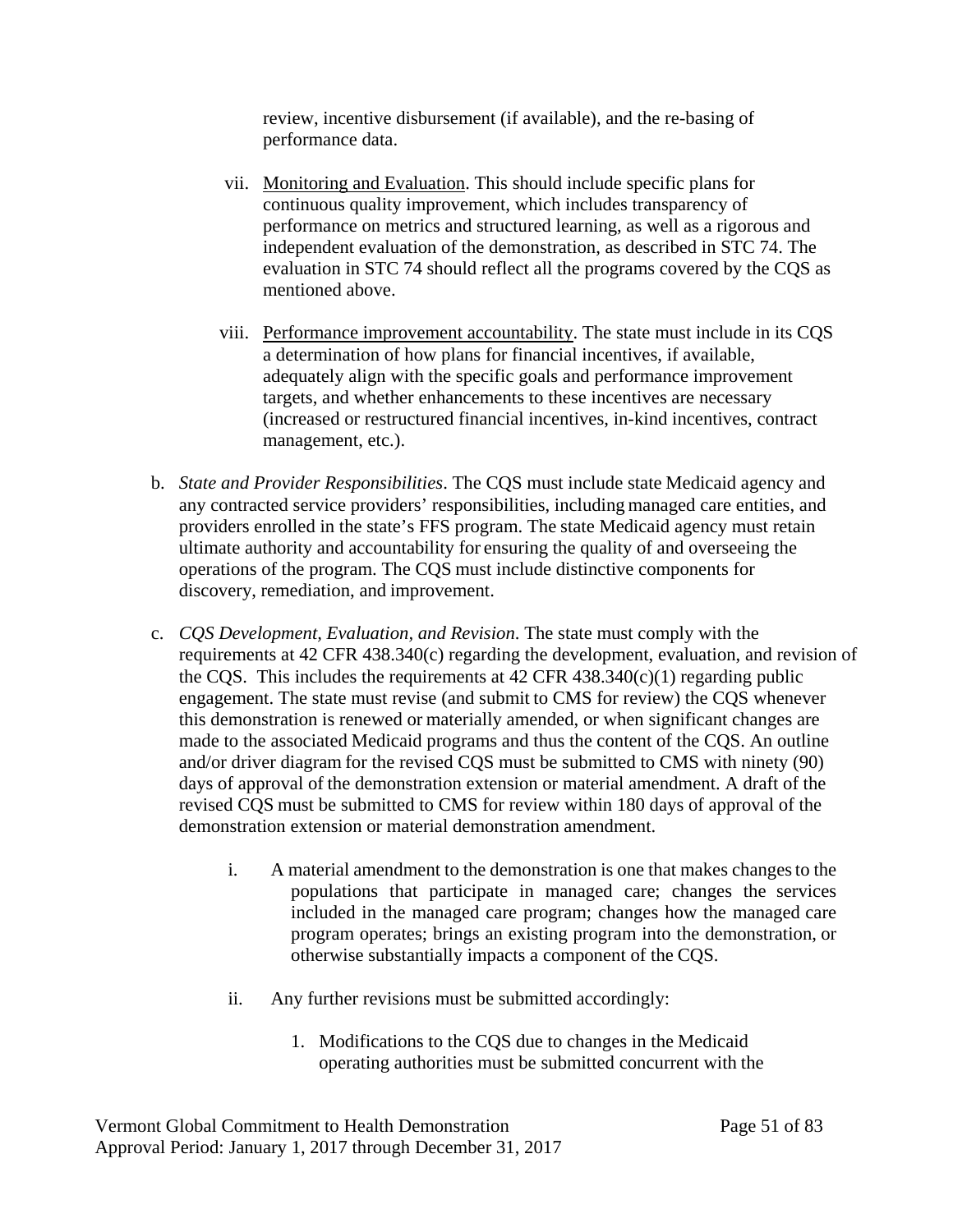proposed changes to the operating authority (e.g., state plan or waiver amendments or waiver extensions); and/or

- 2. Changes to an existing CQS due to fundamental changes to the CQS must be submitted for review to CMS no later than sixty (60) days prior to the contractual implementation of such changes. If the changes to the CQS do not impact any provider contracts, the revisions to the CQS may be submitted to CMS no later than sixty (60) days following the changes.
- iii. At a minimum, the CQS must be revised at least once every three (3) years (pursuant to  $42$  CFR  $438.340(c)(2)$ ), but no more often than once per year (inclusive of any revisions per the requirements of STC 49.
- d. *CQS Annual Reports*. Pursuant to STC 49, Annual Report, the state must include information on the implementation and effectives of its CQS in its annual demonstration reports, which should include a discussion of the CQS as it impacts the demonstration.
- e. *Availability*. Consistent with 42 CFR 438.340(d), the state must make the CQS available on the Web site required under  $42 \text{ CFR } 438.10(c)(3)$ .

# **XV. SCHEDULE OF THE STATE DELIVERABLES OF THEDEMONSTRATION PERIOD**

| <b>Date Specific</b>                                                                                           | <b>Deliverable</b>                               | <b>STC Reference</b>    |
|----------------------------------------------------------------------------------------------------------------|--------------------------------------------------|-------------------------|
| Within six (6) months Post Award Forum<br>of the demonstration's<br>implementation and<br>annually thereafter. |                                                  | Section IX, STC 43      |
| 120 days after<br>approval $(\sim$ Feb. 14,<br>2017)                                                           | <b>Submit Draft Evaluation Design</b>            | Section XII, STC 70     |
| Within sixty $(60)$<br>days of receipt of<br>CMS comments.                                                     | <b>Submit Final Evaluation Design</b>            | Section XII, STC 70     |
| 90 days following the<br>completion of DY 1<br>of the extension<br>period, April 1, 2018                       | Interim Evaluation Report of IMD<br>Expenditures | Section XIII, STC 75(a) |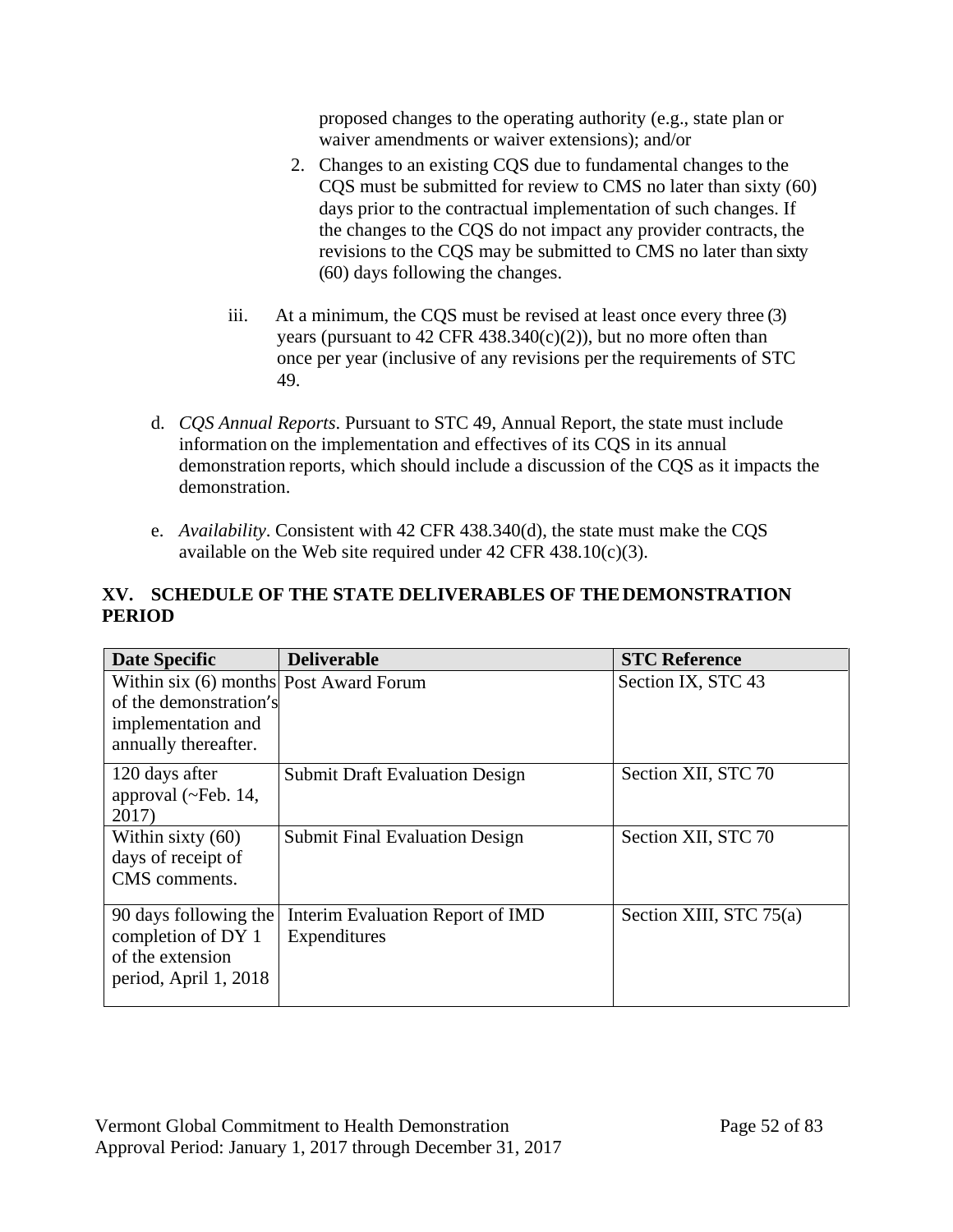| 90 days after the<br>completion of DY 4<br>of the extension<br>period, April 1, 2021 | Preliminary Summative Evaluation Report<br>of IMD Expenditures                | Section XII, STC 76    |
|--------------------------------------------------------------------------------------|-------------------------------------------------------------------------------|------------------------|
| One year prior to<br>current expiration<br>date, December 31,<br>2020                | <b>Draft Interim Evaluation Report</b>                                        | Section XII, STC 75(b) |
| 90 days after the<br>completion of DY 4<br>of the extension<br>period, April 1, 2021 | Preliminary IMD Summative Evaluation<br>Report                                | Section XII, STC 76    |
| Within 18 months of<br>the end of the<br>demonstration period<br>(June 30, 2022)     | <b>Summative Evaluation Report</b>                                            | Section XII, STC 76    |
| 120 days prior to<br>proposed<br>Implementation                                      | Approval of Investments That Do Not<br>Meet Criteria                          | Section XIII, STC 85   |
| to claiming for any of<br>the proposed new<br>investments.                           | Ninety (90) days prior New Investment Notification                            | Section XIII, STC 84   |
| Within 30 days of<br>CMS written request.                                            | <b>State Data Collected</b>                                                   | Section IX, STC 51     |
| No later than<br>December 31, 2018                                                   | Phase-Down Plan for Vermont Psychiatric<br>Care Hospital and IMD-expenditures | Section XIII, STC 87   |

| <b>Recurring Date</b>                                     | <b>Deliverable</b>                              | <b>STC Reference</b> |
|-----------------------------------------------------------|-------------------------------------------------|----------------------|
| Not later than April<br>1 <sup>st</sup>                   | Draft Annual Report                             | Section IX, STC 49   |
| Not later than 90<br>days prior to the<br>effective date. | Interagency Agreement and Rate<br>Certification | Section VI, STC 22   |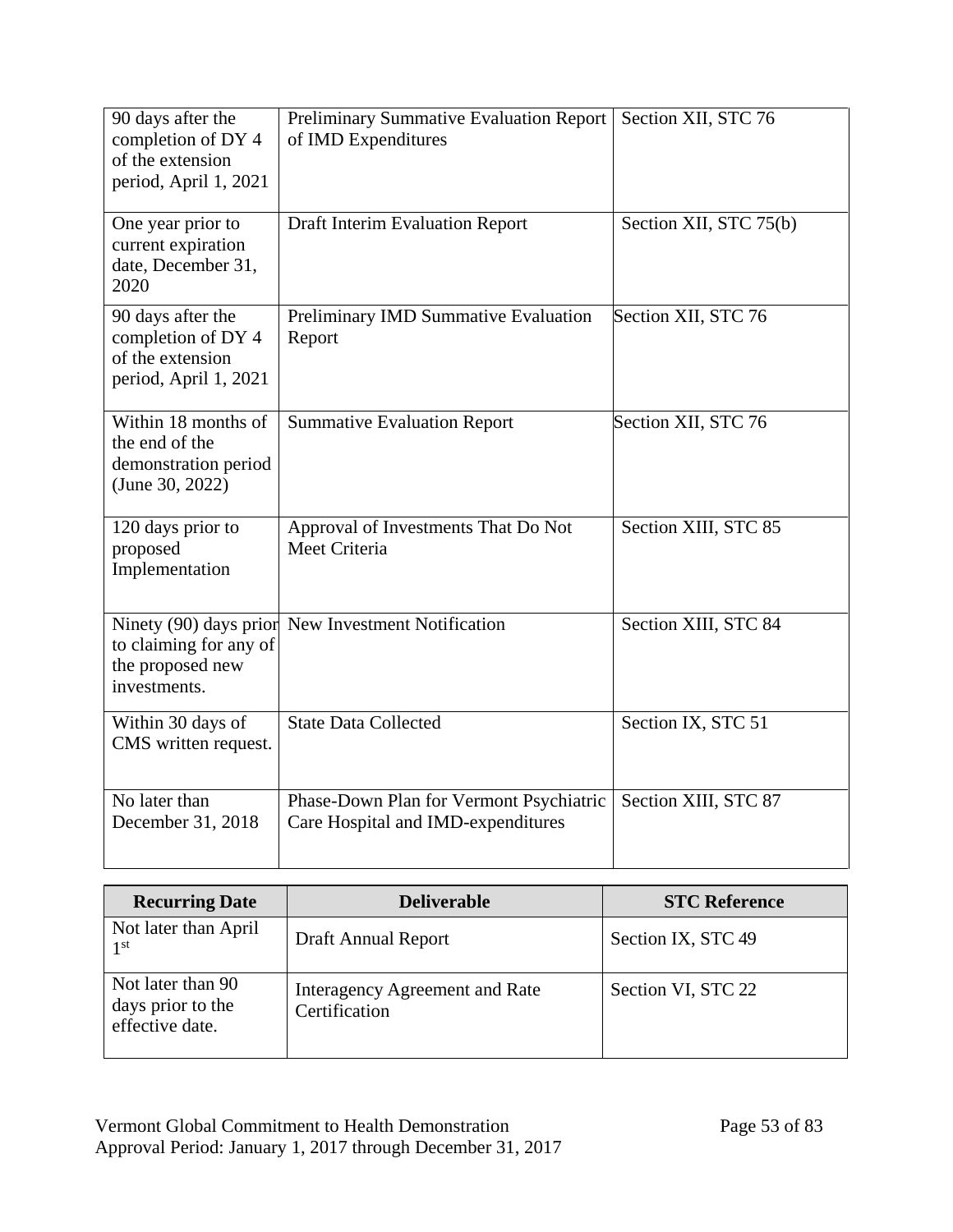| Not later than                         | <b>PMPM</b> limit calculation               | Section XI, STC $64(a)$    |
|----------------------------------------|---------------------------------------------|----------------------------|
| October 1 of the<br>demonstration year |                                             |                            |
| for which the                          |                                             |                            |
| adjustment would                       |                                             |                            |
| take effect.                           |                                             |                            |
| Quarterly                              | <b>Quarterly Operational Reports</b>        | Section IX, STC 49         |
| Quarterly                              | <b>CMS-64 Expenditure Reports</b>           | Section X, STCs $52 \& 53$ |
| Annually (included in                  | <b>Comprehensive State Quality Strategy</b> | Section XIV, STC 90        |
| annual report                          |                                             |                            |
| submission)                            |                                             |                            |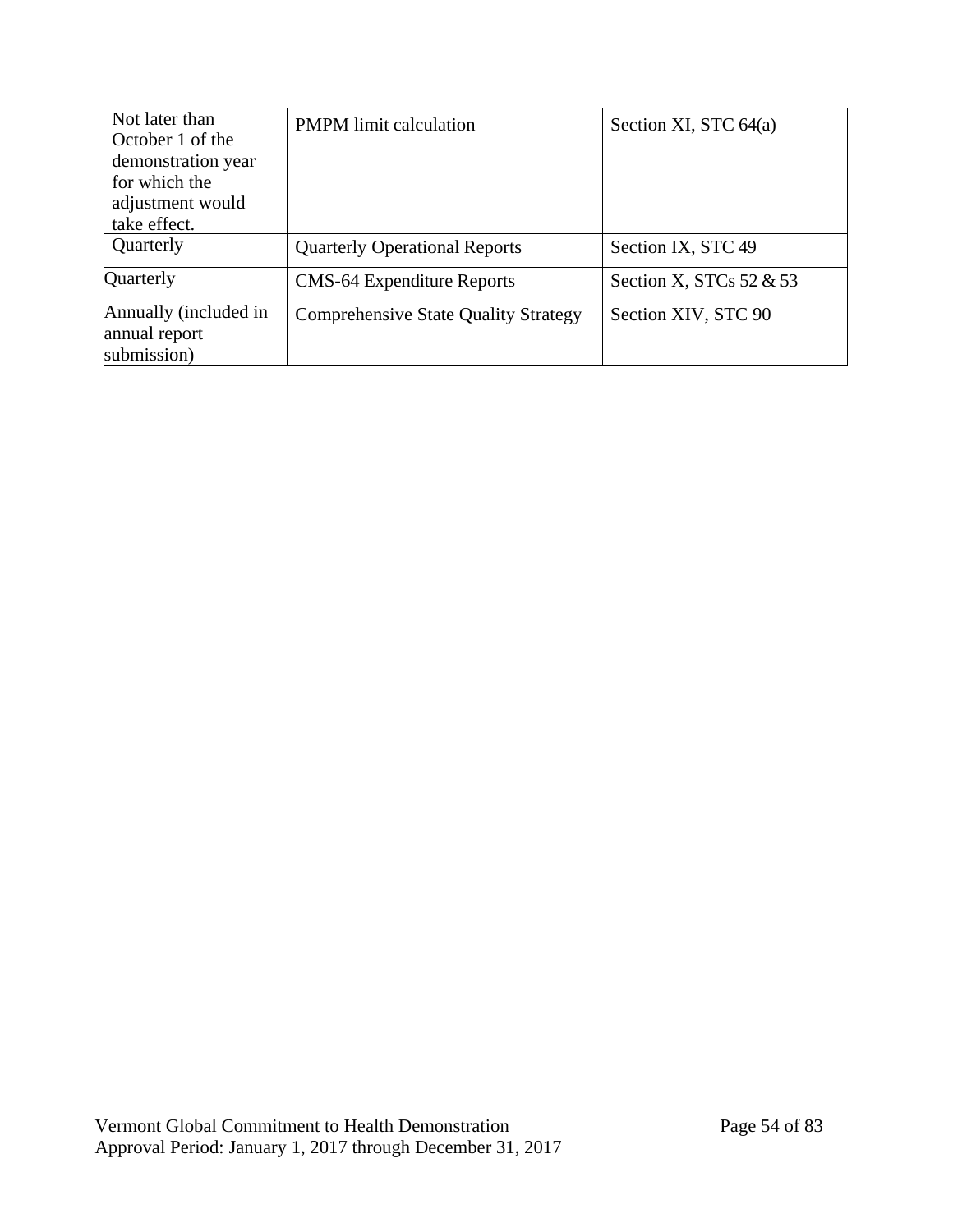# **ATTACHMENT A: QUARTERLY REPORT CONTENT AND FORMAT**

Under section IX, STC 49, the state is required to submit quarterly progress reports to CMS. The purpose of the quarterly report is to inform CMS of significant demonstration activity from the time of approval through completion of the demonstration. The reports are due to CMS sixty (60) days after the end of each quarter.

The following report guidelines are intended as a framework and can be modified when agreed upon by CMS and the state. A complete quarterly progress report must include an updated budget neutrality monitoring workbook. An electronic copy of the report narrative, as well as the Microsoft Excel workbook is provided.

# **NARRATIVE REPORT FORMAT:**

**Title Line One** – Vermont Global Commitment to Health **Title Line Two** – Section 1115 Quarterly Report **Demonstration/Quarter Reporting Period:**

Example: Demonstration Year: 6 (10/1/2010 – 9/30/2011) Federal Fiscal Quarter: 1/2010 (10/01/2010 – 12/31/2010)

## **Introduction**

Information describing the goal of the demonstration, what it does, and key dates of approval/operation. (This should be the same for each report.)

# **Enrollment Information**

Please complete the following table that outlines all enrollment activity under the demonstration. The state should indicate "N/A" where appropriate. If there was no activity under a particular enrollment category, the state should indicate that by "0".

# **Enrollment Counts**

Note: Enrollment counts should be person counts, not member months.

#### **Demonstration Populations Current Enrollees: last day of enrollees the quarter: xx/xx/xxxx xx/xx/xxxx Previously reported last day of quarter: Variance**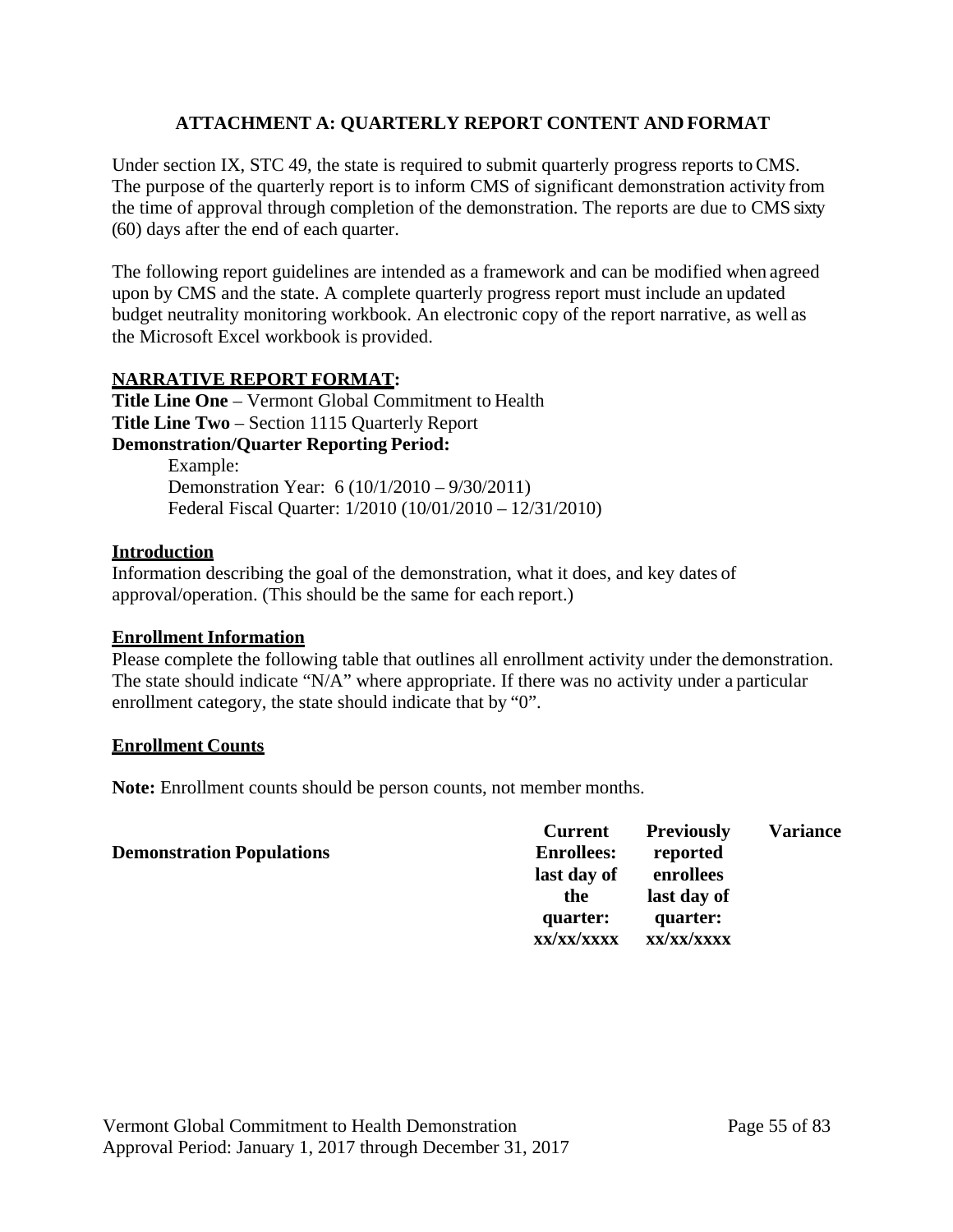**Demonstration Population 1: Demonstration Population 2: Demonstration Population 3: Demonstration Population 4: Demonstration Population 5: Demonstration Population 6: Demonstration Population 8:**

## **Outreach/Innovative Activities**

Summarize outreach activities and/or promising practices for the current quarter.

### **Operational/Policy Developments/Issues**

Identify all significant program developments/issues/problems that have occurred in the current quarter, including but not limited to approval and contracting with new plans, benefit changes, and legislative activity. The state must also report on whether any of the HCBW-like programs have waiting lists and an update on the progress of enrolling individuals on the waiting list.

### **Financial/Budget Neutrality Development/Issues**

Identify all significant developments/issues/problems with financial accounting, budget neutrality, and CMS 64 reporting for the current quarter. Identify the state's actions to address these issues.

#### **Member Month Reporting**

Enter the member months for each of the EGs for the quarter.

### **A. For Use in Budget Neutrality Calculations**

| <b>Eligibility Group</b> | <b>Month 1</b> | <b>Month 2</b> | Month 3 | <b>Total for Quarter</b><br><b>Ending XX/XX</b> |
|--------------------------|----------------|----------------|---------|-------------------------------------------------|
| <b>Population 1:</b>     |                |                |         |                                                 |
| <b>Population 2:</b>     |                |                |         |                                                 |
| <b>Population 3:</b>     |                |                |         |                                                 |
| <b>Population 4:</b>     |                |                |         |                                                 |
| <b>Population 5:</b>     |                |                |         |                                                 |
| <b>Population 6:</b>     |                |                |         |                                                 |
| <b>Population 7:</b>     |                |                |         |                                                 |
| <b>Population 8:</b>     |                |                |         |                                                 |

### **Consumer Issues**

A summary of the types of complaints or problems consumers identified about the program in the current quarter. Include any trends discovered, the resolution of complaints, and any actions taken or to be taken to prevent other occurrences. Also discuss feedback received from the other consumer groups.

Vermont Global Commitment to Health Demonstration Page 56 of 83 Approval Period: January 1, 2017 through December 31, 2017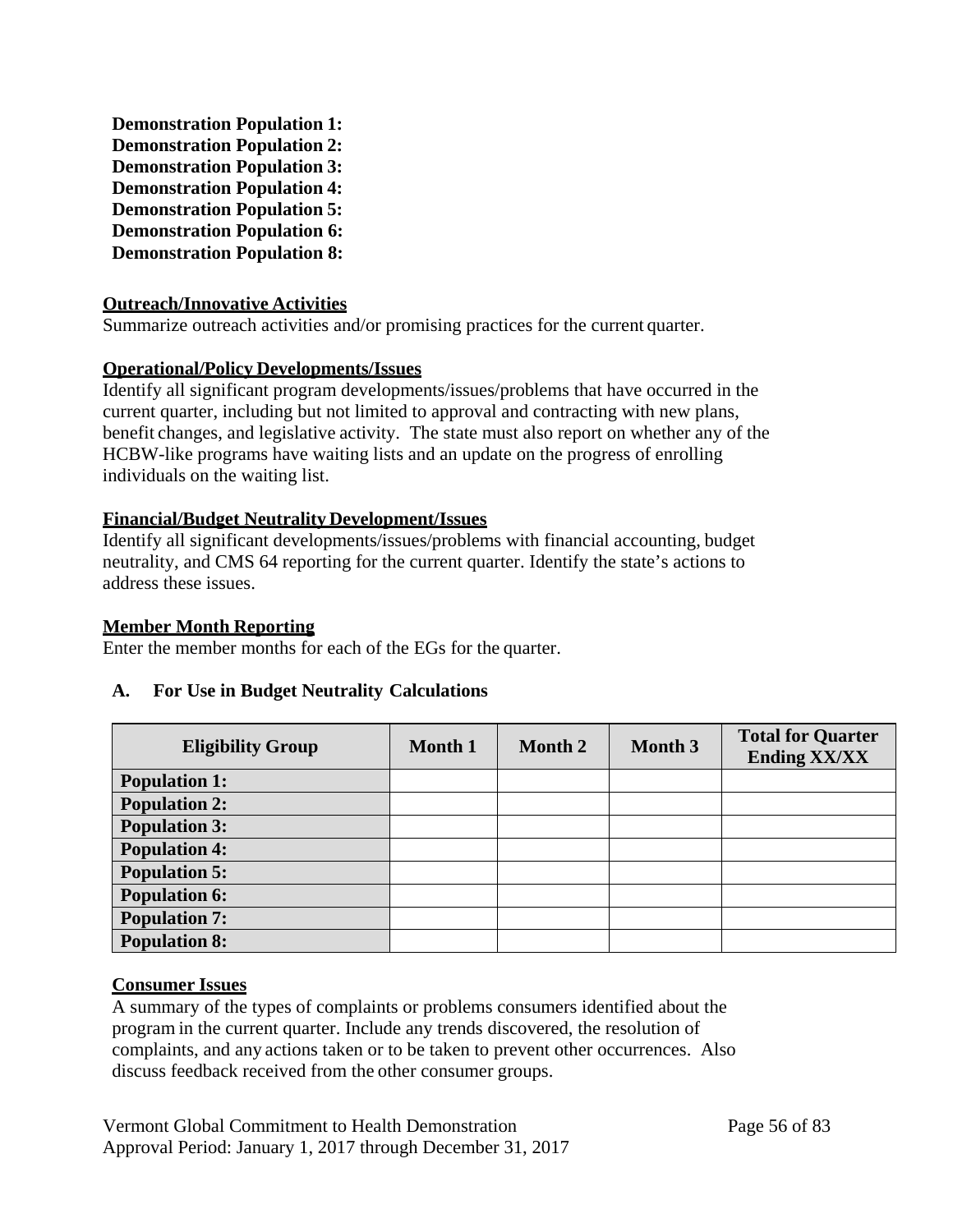# **Quality Assurance/Monitoring Activity**

Identify any quality assurance/monitoring activity in current quarter.

#### **Demonstration Evaluation**

Discuss progress of evaluation design and planning.

# **Enclosures/Attachments**

Identify by title any attachments along with a brief description of what information the document contains.

## **State Contact(s)**

Identify individuals by name, title, phone, fax, and address that CMS may contact should any questions arise.

### **Date Submitted to CMS**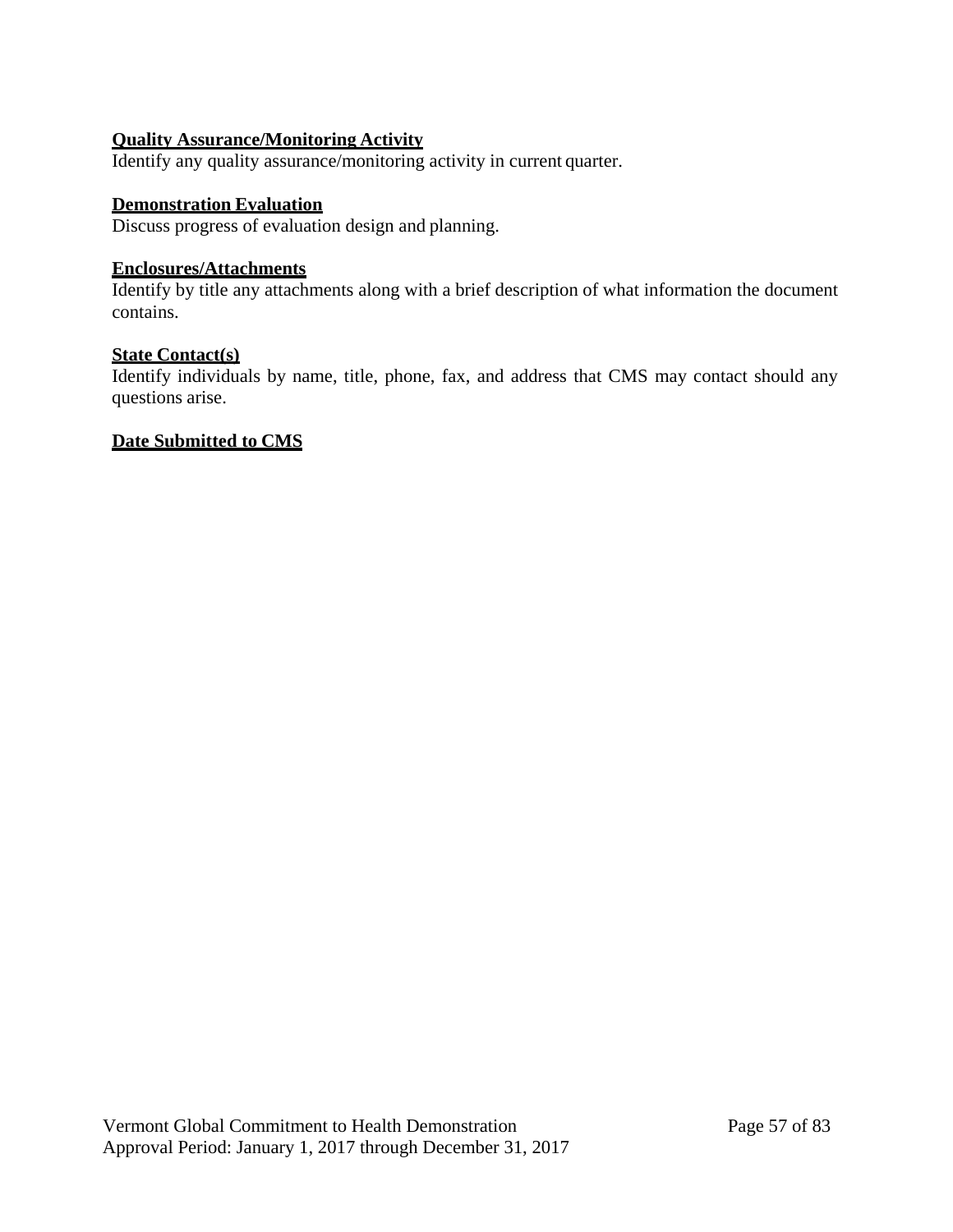|                                                    | <b>Choices for Care Clinical Eligibility Categories*</b>                                                                                                                                 |                                                                                                                                                                                                                                                                                                             |                                                                                                                                                                                                                                                                                                            |                                                                                                                                                                                                       |  |  |  |  |  |
|----------------------------------------------------|------------------------------------------------------------------------------------------------------------------------------------------------------------------------------------------|-------------------------------------------------------------------------------------------------------------------------------------------------------------------------------------------------------------------------------------------------------------------------------------------------------------|------------------------------------------------------------------------------------------------------------------------------------------------------------------------------------------------------------------------------------------------------------------------------------------------------------|-------------------------------------------------------------------------------------------------------------------------------------------------------------------------------------------------------|--|--|--|--|--|
| <b>Choices</b><br>for Care<br>Eligibility<br>Group | <b>Need for</b><br><b>Assistance</b><br>with<br><b>Activities of</b><br><b>Daily Living</b>                                                                                              | <b>Physical Health</b><br><b>Needs</b>                                                                                                                                                                                                                                                                      | <b>Behavioral Health</b><br><b>Needs/Needs Due to</b><br><b>Impaired Decision-</b><br><b>Making</b>                                                                                                                                                                                                        | <b>Unique</b><br><b>Circumstan</b><br>ces                                                                                                                                                             |  |  |  |  |  |
| <b>Highest</b>                                     | Extensive or<br>total<br>assistance<br>daily with<br>eating,<br>toileting, bed<br>mobility or<br>transfer and<br>limited<br>assistance<br>with any other<br>activity of<br>daily living. | Skilled nursing<br>care on a daily<br>basis for a specific<br>condition/treatment<br>or unstable medical<br>condition.                                                                                                                                                                                      | Severe impairment<br>with decision-making<br>or moderate<br>impairment with<br>behavioral symptoms<br>(e.g., wandering,<br>aggression, resistance<br>to care) that occur<br>frequently and are not<br>easily altered.                                                                                      | Loss of<br>primary<br>caregiver;<br>loss of<br>living<br>situation;<br>health and<br>welfare at<br>imminent<br>risk without<br>services;<br>health<br>condition<br>would be at<br>imminent<br>risk or |  |  |  |  |  |
| <b>High</b>                                        | <b>Extensive or</b><br>total<br>assistance<br>daily with<br>bathing,<br>dressing,<br>eating,<br>toileting, and<br>mobility.                                                              | Skilled nursing<br>care, assessment<br>and monitoring of<br>care on less than<br>daily basis but<br>require an<br>aggregate of<br>personal care,<br>nursing care,<br>therapies and/or<br>medical treatments<br>on a daily basis;<br>skilled teaching to<br>regain or maintain<br>certain<br>skills/control. | Impaired judgment<br>or loss of decision-<br>making that:<br>Requires<br>$\bullet$<br>controlled<br>environment to<br>maintain safety<br>due to behavioral<br>conditions (e.g.,<br>wandering,<br>aggression),<br>Requires constant<br>$\bullet$<br>or frequent<br>direction to<br>perform certain<br>ADLs. | Health and<br>welfare at<br>imminent<br>risk without<br>services;<br>health<br>condition<br>would<br>worsen<br>without<br>services.                                                                   |  |  |  |  |  |

# **ATTACHMENT B Summary of Choices for Care Eligibility Criteria**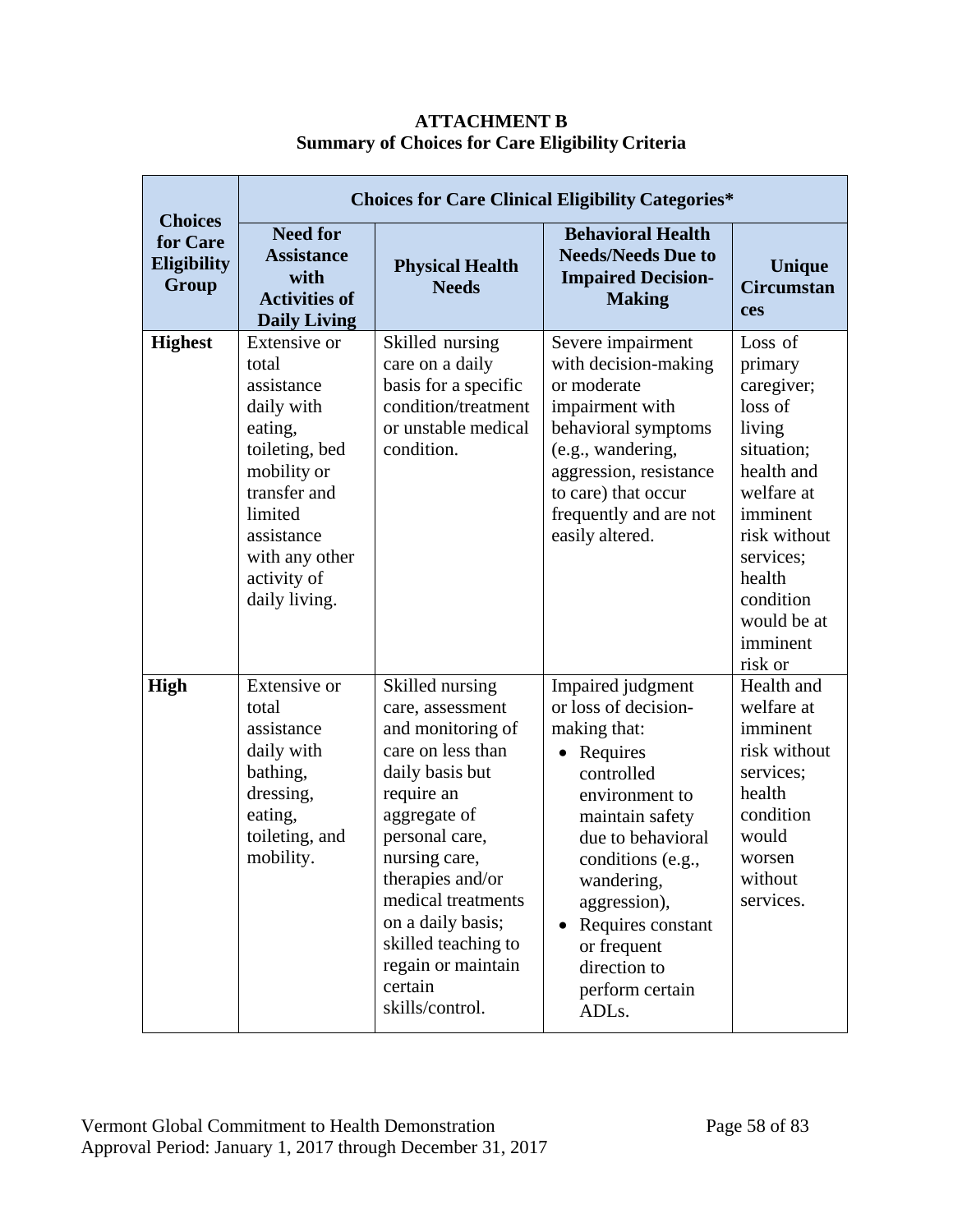| Moderate | Supervision or  | Chronic condition   | Impaired         | Worsening |
|----------|-----------------|---------------------|------------------|-----------|
|          | assistance 3 or | that requires       | judgment or      | health    |
|          | more times in 7 | monitoring at least | decision-making  | condition |
|          | days with one   | monthly.            | that requires    | without   |
|          | ADL or          |                     | general          | services. |
|          | combination of  |                     | supervision on a |           |
|          | ADL and         |                     | daily basis.     |           |
|          | IADL's.         |                     |                  |           |
|          |                 |                     |                  |           |

\*Persons must meet both clinical and financial eligibility requirements detailed in Vermont rule and policy.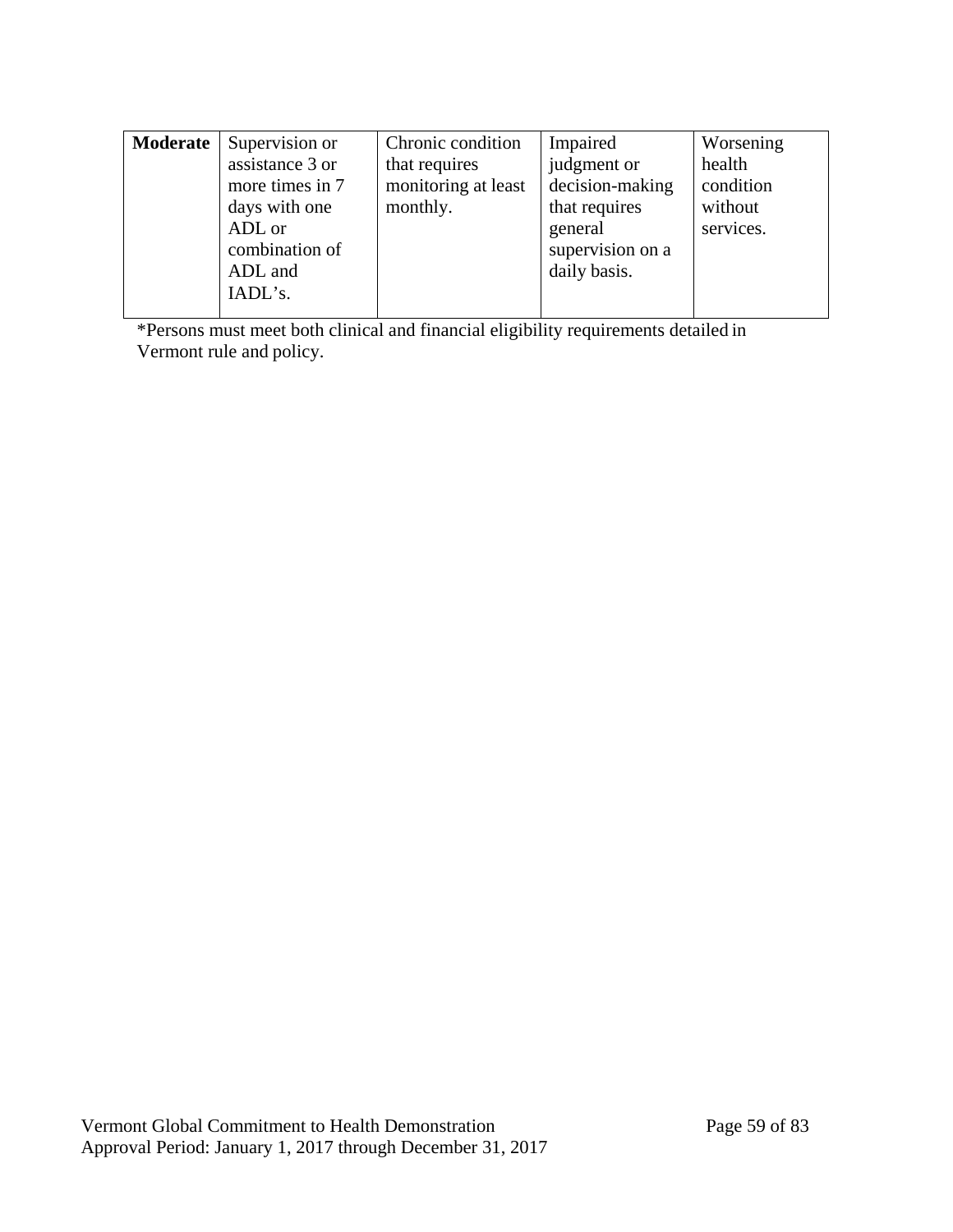# **ATTACHMENT C**

# **Choices for Care Services by Demonstration Group**

All covered services are subject to medical necessity review. A complete description of covered services and limitations is contained in the Vermont approved title XIX State plan, the Choices for Care Operational Protocol, Vermont statutes, regulations, and policies and procedures.

Definitions of each service may be found in Attachment D.

| <b>Home and Community-Based Services</b>                                                                              |                           |                   |               |     |      |                                                                                                                                        |
|-----------------------------------------------------------------------------------------------------------------------|---------------------------|-------------------|---------------|-----|------|----------------------------------------------------------------------------------------------------------------------------------------|
| <b>Type of HCBS Service</b>                                                                                           | <b>Highest Need</b>       | <b>High Need</b>  | Moderate Need | CRT | PACE | <b>Limitations</b>                                                                                                                     |
| <b>Adult Day Services</b>                                                                                             | $\boldsymbol{X}$          | X                 | X             | X   |      | Any limitation on this service are defined<br>by Vermont rules and policies.                                                           |
| <b>Assistive Devices and</b><br><b>Home Modifications</b>                                                             | $\boldsymbol{\mathrm{X}}$ | X                 |               | X   |      |                                                                                                                                        |
| Case Management                                                                                                       | X                         | X                 | X             | X   |      |                                                                                                                                        |
| Companion                                                                                                             | $\mathbf X$               | $\mathbf X$       |               | X   |      | Limited in combination with Respite<br>Service.                                                                                        |
| Homemaker                                                                                                             | X                         | X                 | X             | X   |      | Excluded if participant receives Personal<br>Care services since homemaker activities<br>are included among Personal Care<br>services. |
| Incidental purchases<br>paid out of cash<br>allotments to<br>participants who are<br>self-directing their<br>services | X                         | X                 |               |     |      | Limited to Flexible Choices participants<br>who are self-directing their services.                                                     |
| Nursing Overview                                                                                                      | X                         | $\rm\overline{X}$ |               |     |      | Limited to participants residing in<br><b>Enhanced Residential Care.</b>                                                               |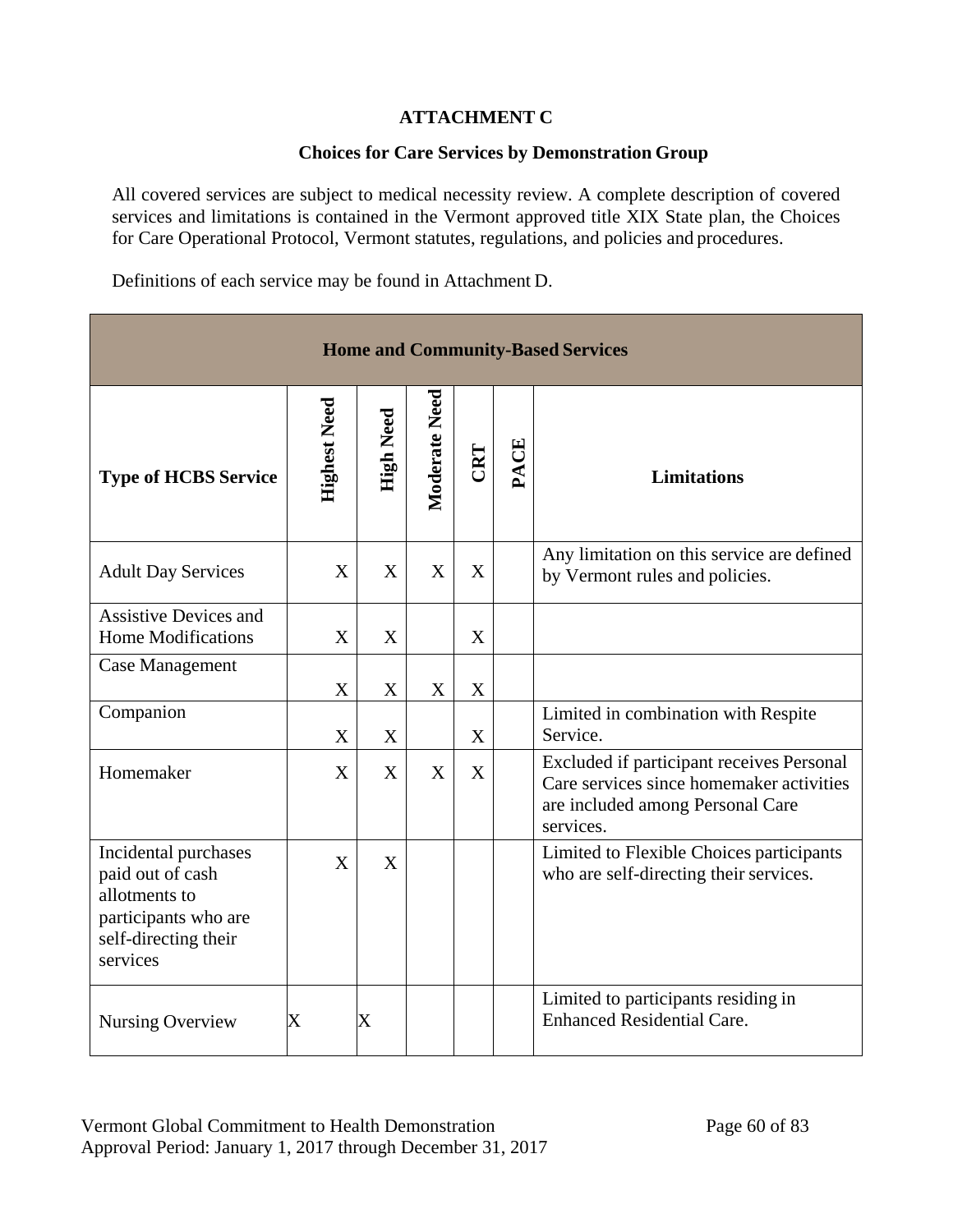| <b>Type of HCBS</b><br><b>Service</b>               | <b>Highest Need</b> | High Need | Moderate Need | CRT | ACE | <b>Limitations</b>                                                                                                                                              |
|-----------------------------------------------------|---------------------|-----------|---------------|-----|-----|-----------------------------------------------------------------------------------------------------------------------------------------------------------------|
| <b>Personal Care</b>                                | X                   | X         |               | X   |     | Includes assistance with ADLs and<br>limited IADLs; laundry, meal<br>preparation; medication management and<br>non-medical transportation.                      |
| <b>Personal Emergency</b><br><b>Response System</b> | X                   | X         |               | X   |     |                                                                                                                                                                 |
| <b>Respite Care</b>                                 | X                   | X         |               | X   |     | Limited in combination with Companion<br>Service for individuals residing at home.                                                                              |
| Social and Recreational<br>Activities               | X                   | X         |               |     |     | Limited to participants residing in<br><b>Enhanced Residential Care.</b>                                                                                        |
| Supervision                                         | X                   | X         |               |     |     | Limited to participants residing in<br><b>Enhanced Residential Care.</b>                                                                                        |
| <b>Transportation Services</b>                      | X                   | X         |               | X   |     | Non-medical transportation. Limited to<br>participants residing in Enhanced<br>Residential Care. Included in Personal<br>Care for individuals residing at home. |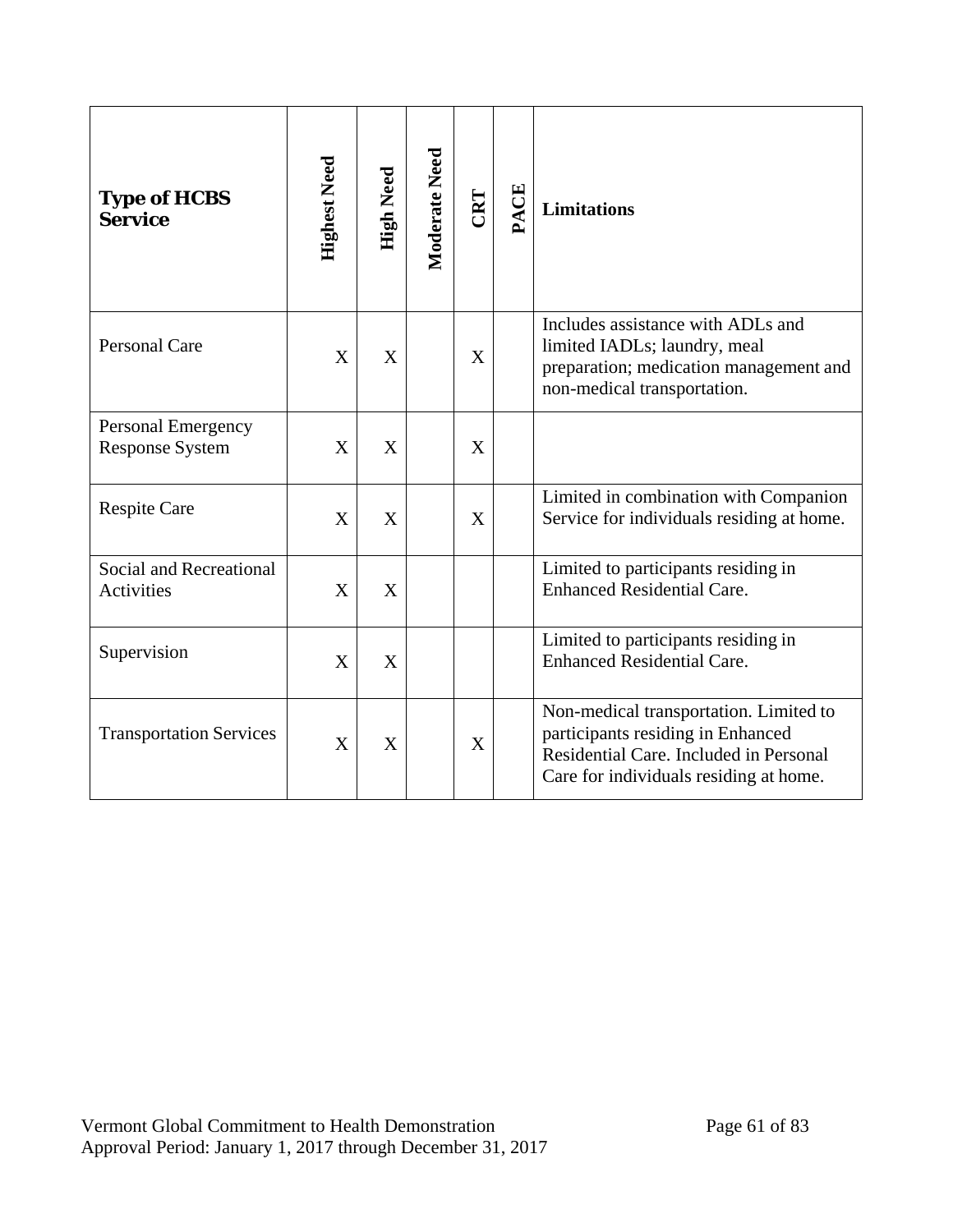## **ATTACHMENT D Choices for Care Long Term Services and Supports Definitions**

## **Long Term Services and Supports Service Definitions & Waiting List Procedures**

Comprehensive descriptions and coverage policies, prior authorization, applicant rules and limitations are defined by the Medicaid State Plan, Vermont statutes and rules and program policies.

## **Choices for Care**

**Adult day services**: Community -based non-residential services that provide a range of professional health, social and therapeutic services delivered in a safe, supportive environment.

**Assistive devices and home modifications**: An "Assistive Device" is defined as an itemwhich is used to increase, maintain, or improve functional capabilities. Such devices are intended to replace functional abilities lost to the individual because of his or her disability and must be used in performing Activities of Daily Living (ADL) or Instrumental Activities of Daily Living (IADL). A "Home Modification" is defined as a physical adaptation to the home which is necessary to allow safe access to and use of, the individual's primary living space, bathroom, kitchen, or main exit/entrance to the home.

**Case management**: Assistance to participants in gaining access to needed long-term care Medicaid services and other state plan and/or medical, social and community services. This includes comprehensive assessment and reassessments, treatment and support planning, obtaining and monitoring the provision of services included in the service care plan and assessing the quality, effectiveness and efficiency of CFC services.

**Enhanced Residential Care Home Services**: A package of services provided by an approved Level III Residential Care Home (RCH) or an Assisted Living Residence (ALR). In addition to services provided to all RCH/ALR residents, these residential settings also provide a Registered Nurse on-site, personal care services and daily social and recreational activity opportunities.

**Adult Family Care:** 24-hour care and support option in which participants live in and receive services from an Adult Family Care Home which is contracted by an Authorized Agency

**Companion care**: Non-medical supervision and socialization for participants who are unable to care for themselves.

**Homemaker services:** Assistance with activities that help to maintain a safe, healthy environment for individuals residing in their homes. Such services contribute to the prevention, delay, or reduction of risk of harm or hospital, nursing home, or other institutional care.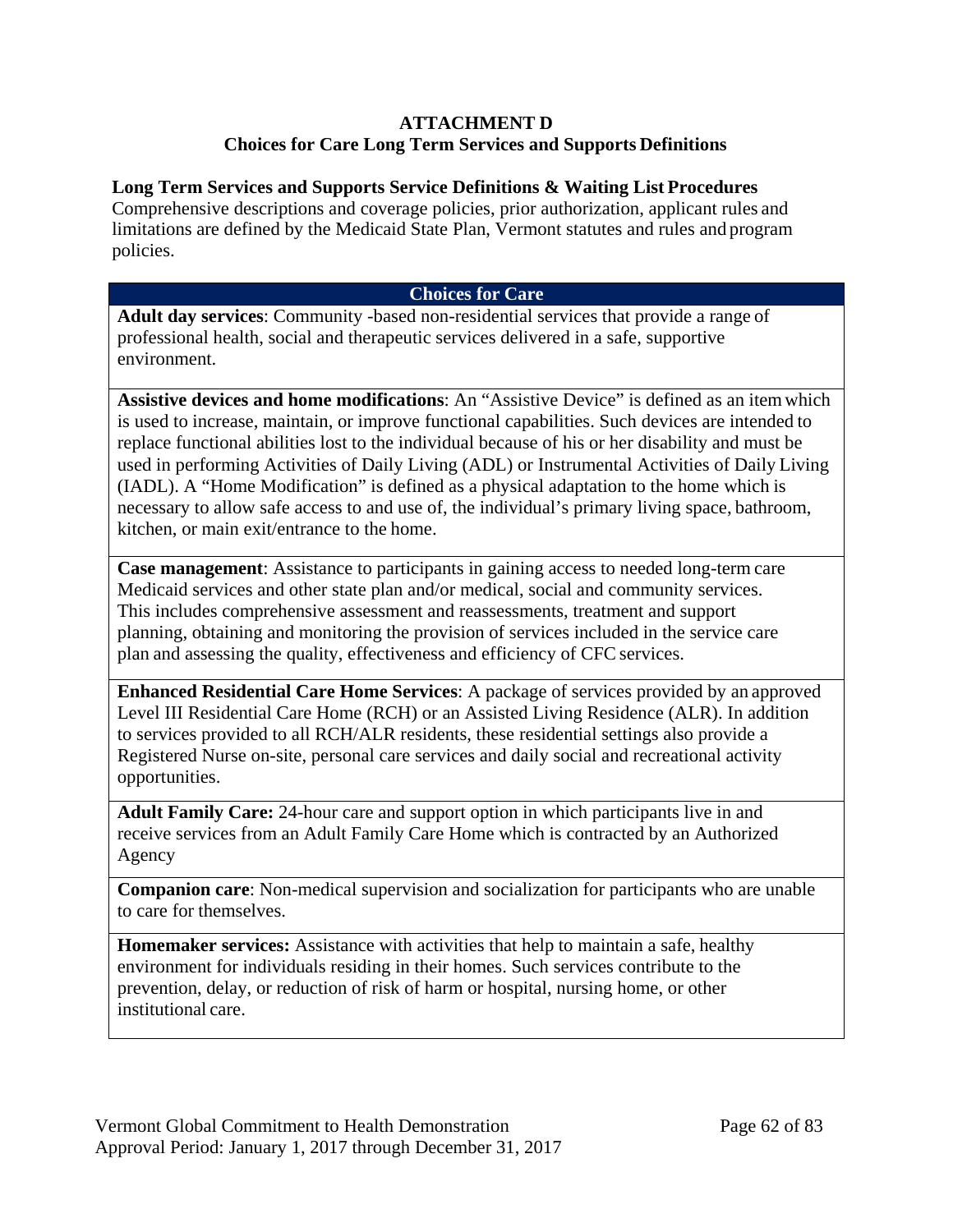**Personal care:** Assistance with Activities of Daily Living (ADLs) like eating, dressing, walking, transferring, toileting and bathing and Instrumental Activities of Daily Living (IADLs) such as cooking, cleaning and shopping.

**Personal Emergency Systems**: Electronic devices which enable individuals at high risk to secure help in an emergency.

**Respite care:** Alternate care giving arrangements to facilitate planned short term and time limited breaks for unpaid care givers.

**Flexible choices (Self Directed Care):** Participant or surrogate directed home and community based option which converts a participant's Home Based Service Plan into a cash allowance.

Working with a consultant, the participant develops a budget which details expenditure of the allowance and guides the participant's acquisition of services to meet their needs.

**Nursing Facility: Health-**related services (above the level of room and board) not available in the community, needed regularly due to a mental or physical condition that includes provision of or arranging, nursing or related services and specialized rehabilitative services to attain or maintain the highest practicable physical, mental, and psychosocial wellbeing of each resident.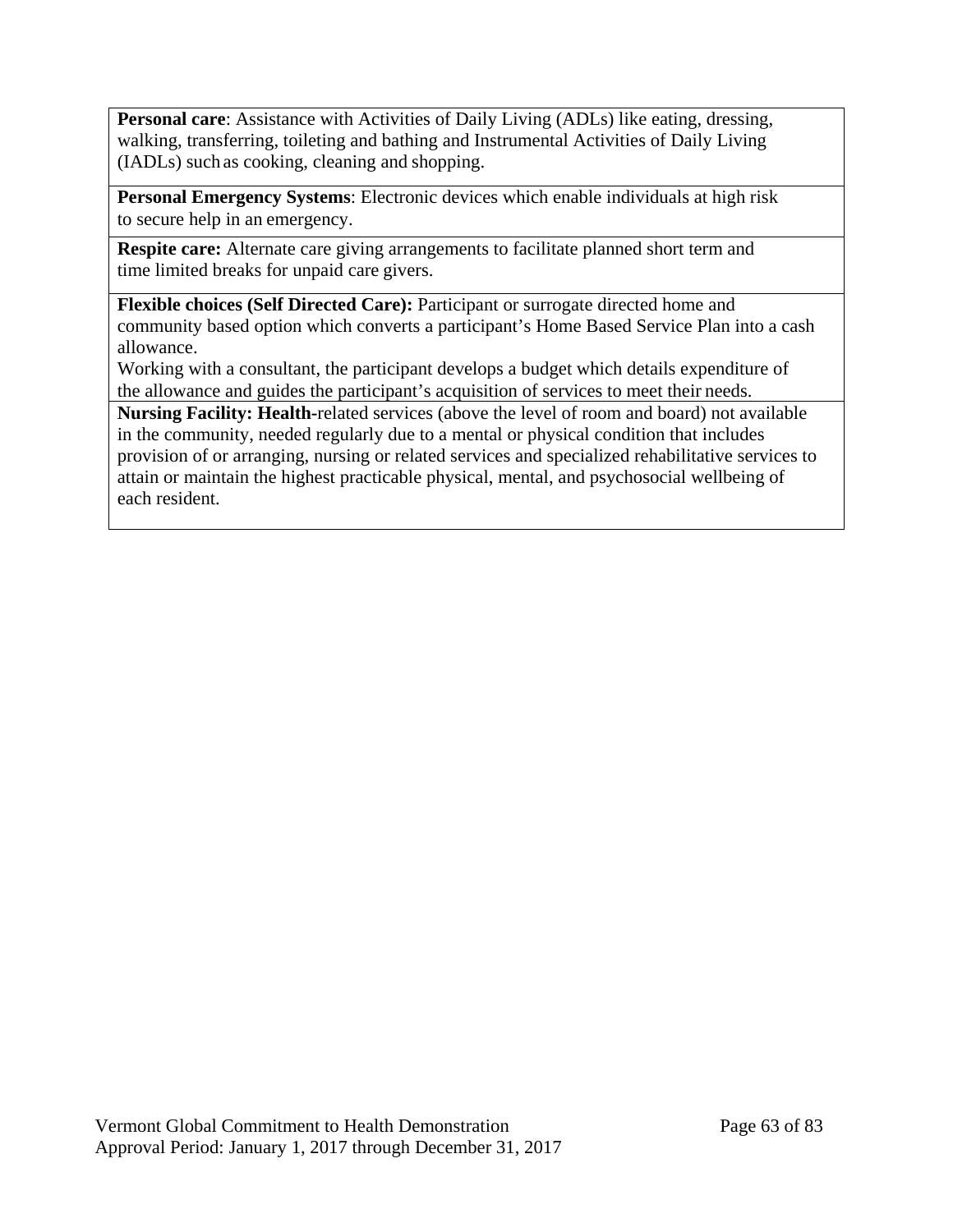### **ATTACHMENT E Global Commitment Specialized Program Service Definitions**

Vermont's specialized programs rely on person centered planning to develop individualized plans of care. Specialized programs support a continuum of care from short term crisis or family support to intensive 24/7 home and community based wraparound services. These programs include both State Plan recognized and specialized non-State Plan services and providers to support enrollees in home and/or community settings. The state may require: additional provider agreements, certifications or training not found in the State plan; specific assessment tools, level of care or other planning processes; and/or prior authorizations to support these programs. This attachment is for summary purposes only, complete service definitions, approved providertypes, applicant rules, prior authorizations, limitations and exclusions can be found in Vermont statute, rule and policy.

## **Traumatic Brain Injury Program (TBI) Services**

**Crisis Support Services**: Time limited services and supports that assist an individual to resolve a severe behavioral, psychological or emotional crisis safely in their community. This includes 24/7 availability, one to one support and case management, hospital diversion programs, mobile outreach, community crisis placements and/or intensive in home support.

**Psychological and Counseling Supports**: Services provided by or under the direction of licensed practitioners that include, but may not be limited to: clinical assessment; medication and psychiatric consultation; individual, family and group therapy or specialized behavioral or health services.

**Case Management**: Assistance to enrollees in gaining access to needed waiver, medical, social, educational and other services regardless of the funding source for the services to which accessis gained. Case management includes comprehensive assessment; treatment planning and plan of care development, service coordination, monitoring and collateral contacts with persons involved and/or designated by the enrollee.

**Community Supports**: Individualized support services that may be provided in a family setting, group home, supervised apartment, other community residential setting or in the individual's own apartment/home. Support may include 24-hour care and supervision as part of authorized treatment plan goals and objectives.

**Habilitation**: Comprehensive and integrated one to one training and support by authorized Life Skills Aides (LSA) to provide training in specific activities of daily living identified in the treatment plan designed to promote independent living and community re-integration.

**Respite Care:** Alternative caregiving arrangements to facilitate planned short term and time limited breaks for caregivers.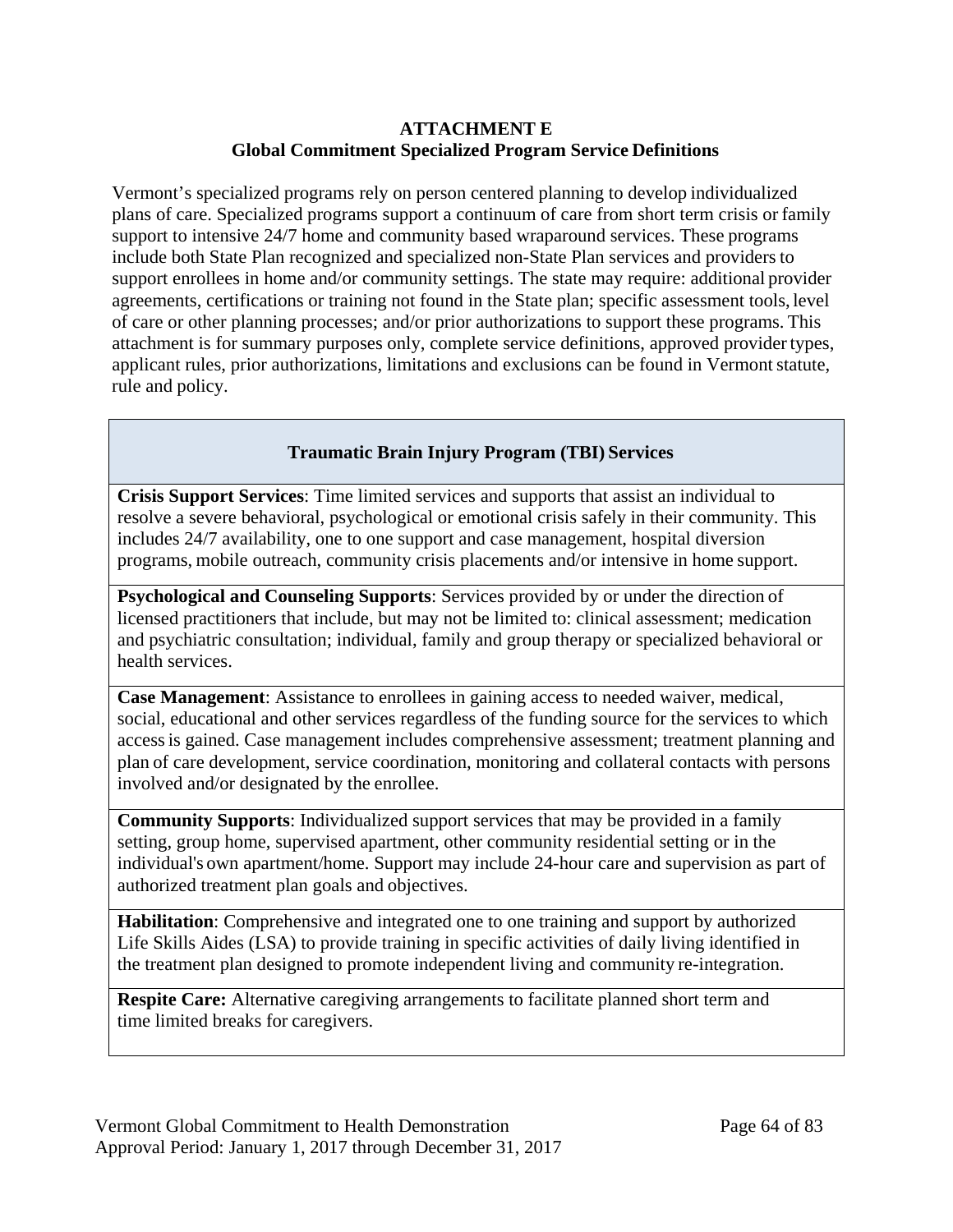**Supported Employment**: Job coaching, on and off site support, and consultation with employers to support competitive employment in integrated community work settings.

**Environmental and Assistive Technology**: Physical adaptations, devices or technology in the home necessary to ensure health and safety or to enable greater independence. Eligible items may include, but are not limited to: durable medical equipment; safety devices; physical endurance equipment prescribed by a licensed health professional; accessibility devices and equipment. This may include services/supports, deposits, rentals or other items which are determined to be necessary to improve functional independence.

**Self-Directed Care:** When an individual, their family or surrogate meets requirements and chooses to manage some or all of their TBI services, the person has the responsibility of hiring his or her own staff and overseeing the administrative responsibilities associated with receiving TBI funding, including contracting for services, developing a service plan, fulfilling the responsibilities of the employer, and planning for back-up support or respite in the case of an emergency.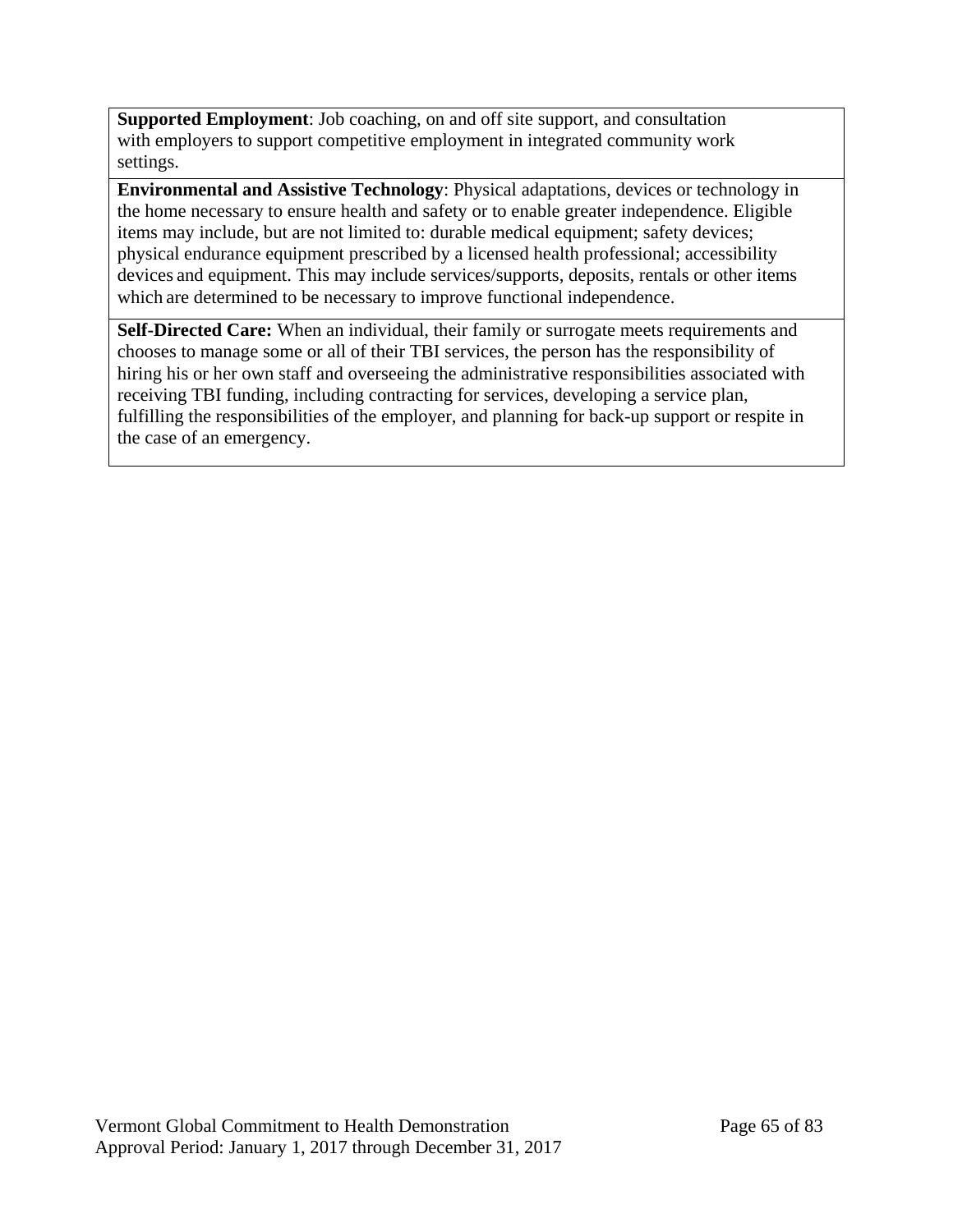## **Services for Children and Youth under 21 Experiencing Severe Emotional Disturbance/ Mental Illness and Their Families**

**Service Coordination**: Case management and assistance to individuals and families in planning, developing, choosing, gaining access to, coordinating and monitoring the provision of medical, social, educational and other services and supports, including discharge planning, advocacy, monitoring and supporting them to make and assess their own decisions.

**Community Supports** (Individual or Group): Specific, individualized and goal-oriented services which assist individuals in developing skills and social supports necessary to promote growth.

**Skilled Therapy Services:** Services provided by or under the direction of licensed practitioners that include, but may not be limited to: clinical assessment; medication and psychiatric consultation; individual, family and group therapy or specialized behavioral and health services.

**Residential Treatment:** Out of home treatment services that include:

- *Transitional Living*: Short-term out of home care for adolescents requiring intensive supports in order to transition to independent living.
- *Therapeutic Foster Care:* Short-term out-of-home care to assist in skill development and remediation of intensive mental health issues to support a return to the family.
- *Residential Treatment:* Intensive out of home care for mental health treatment, skill building, family reintegration and/or specialized assessment services to assist recovery and skill building that supports return to the family home.

### **Flexible Support:**

- *Family Education*: In home support and treatment for the purpose of enhancing the family's ability to meet their child's emotional needs.
- *Specialized Rehabilitation or Treatment Plan Services*: Services, supports or devices used to increase, maintain, or improve functional capabilities or health outcomes identified as the result of an approved assessment, treatment plan and/or prior approval.

**Counseling:** Services directed toward the development and restoration of skills or the elimination of psychosocial or barriers that impede the development or modification of skills necessary for independent functioning in the community. Services may include approved peer supported and recovery services.

**Respite**: Alternative care giving arrangements to facilitate planned short term and time limited breaks for care givers.

**Supported Employment**: Job coaching, on and off site support, and consultation with employers to support competitive employment in integrated community work settings.

**Crisis Supports:** Time limited services and supports that assist an individual to resolve a severe behavioral, psychological or emotional crisis safely in their community. This includes 24/7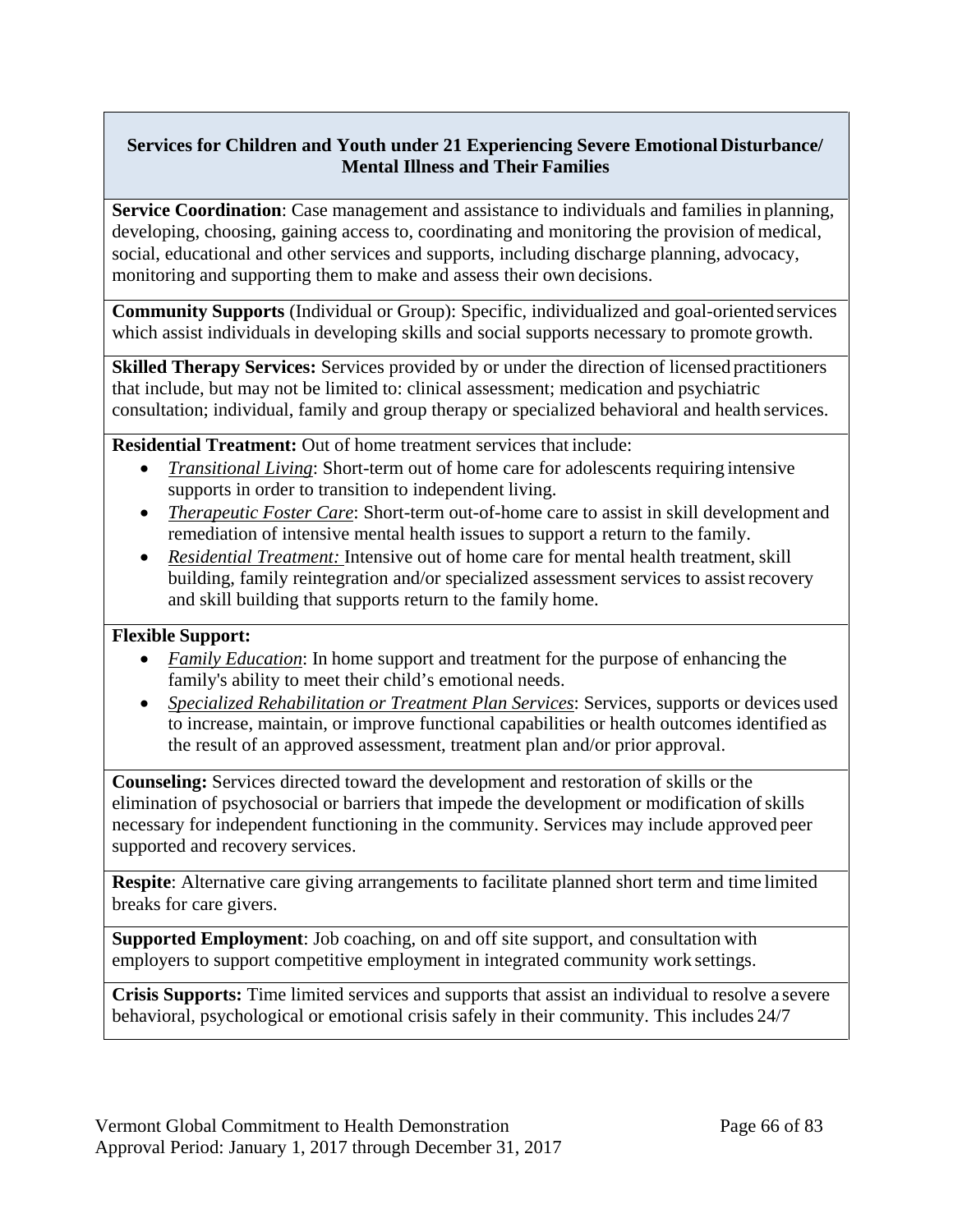Availability, one to one support, and case management, hospital diversion programs, mobile outreach, community crisis placements and/or intensive in home support.

**Environmental Safety Devices**: Devices or technology necessary to ensure health and safety or to enable independence. This does not include structurally permanent modifications.

# **Community Rehabilitation and Treatment**

**Service Coordination:** Case management and assistance to individuals and families in planning, developing, choosing, gaining access to, coordinating and monitoring the provision of medical, social, educational and other services and supports, including discharge planning, advocacy, monitoring and supporting them to make and assess their own decisions.

**Community Supports:** (Individual or Group): Specific, individualized and goal-oriented services which assist individuals in developing skills and social supports necessary to promote growth.

#### **Flexible Support:**

- *Day Recovery/Psychoeducation, Including Recovery Education:* Group recovery activities in a milieu that promotes wellness, empowerment, a sense of community, personal responsibility, self-esteem and hope. These activities are consumer-centered; they provide socialization, daily skills development, crisis support, and promotion of selfadvocacy.
- *Family Psychoeducation and Support for Families and Significant Others*: To support recovery and assist individual in managing their symptoms

**Skilled Therapy Services:** Services provided by or under the direction of licensed practitioners that include, but may not be limited to: clinical assessment; individual, group, and family therapy or diagnosis-specific practices; medication evaluation, management and consultation with Primary Care; inpatient behavioral health services; partial hospitalization.

#### **Residential Treatment**

- *Residential Treatment:* Intensive mental health treatment, skill building, community reintegration and/or specialized assessment services to assist recovery and skill building to support community living, but not provided in institutions for mental disease (IMD). Treatment may include the use of approved peer supported and peer run alternatives.
- *Housing and Home Supports*: Mental Health services and supports based on the clinical needs of individuals in and around their residences. This may include support to a person in his or her own home; a family home; sharing a home with others (e.g., in an apartment, group home, shared living arrangement).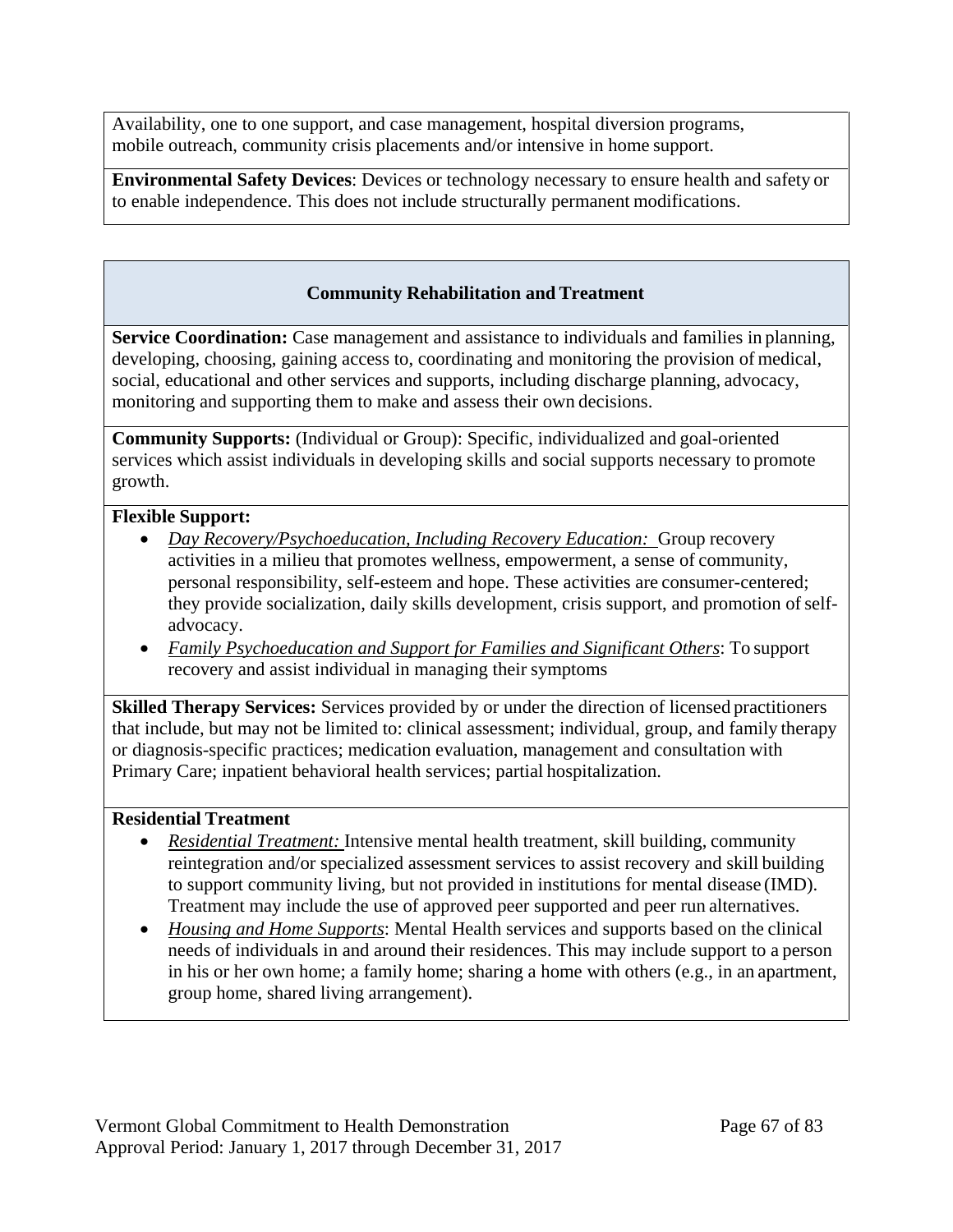**Crisis Support:** Time limited services and supports that assist individuals to resolve a severe behavioral, psychological or emotional crisis safely in their community. This includes 24-hour/ 7 day a week availability, one to one support, case management, hospital diversion programs, mobile outreach, community crisis placements and/or intensive in home support.

**Environmental Safety Devices:** Devices or technology necessary to ensure health and safety or to enable independence. This does not include structurally permanent modifications.

**Counseling:** Services directed toward the development and restoration of skills or the elimination of psychosocial or barriers that impede the development or modification of skills necessary for independent functioning in the community. May include approved peersupported and/or peer run recovery services.

**Respite:** Alternative care giving arrangements to facilitate planned short term and time limited breaks for care givers.

**Supported Employment:** Job coaching, on and off site support, and consultation with employers to support competitive employment in integrated community work settings.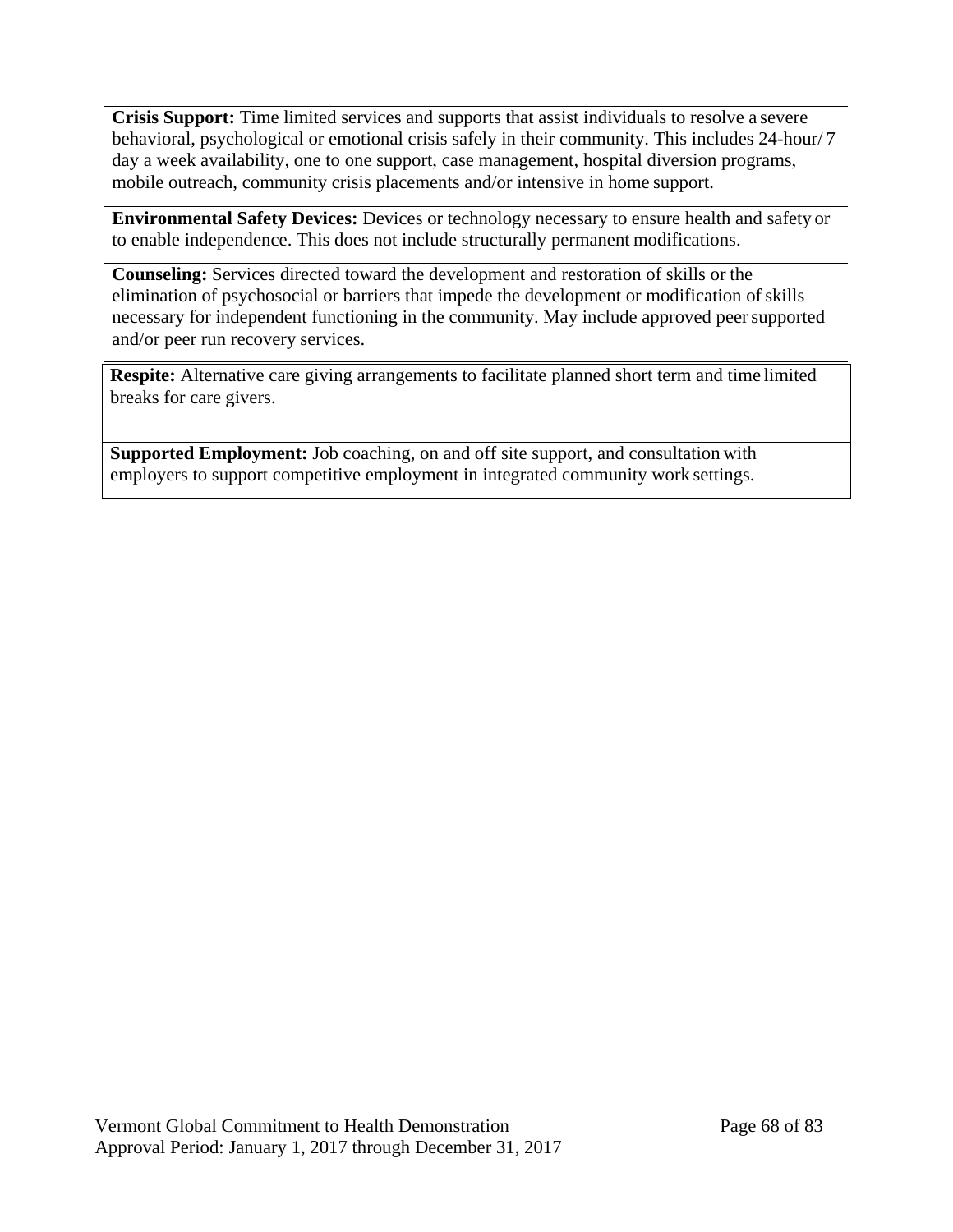## **Developmental Disability Services**

**Service Coordination:** Case management and assistance to individuals and families in planning, developing, choosing, gaining access to, coordinating and monitoring the provision of medical, social, educational and other services and supports, including planning, advocacy, monitoring and supporting them to make and assess their own decisions.

**Residential Habilitation:** Home supports, services and supervision to an individual in and around their residence up to 24 hours a day. This may include support to a person in his or her own home; sharing a home with others (e.g., in an apartment, group home, shared living arrangement); or who lives with his or her family.

**Day Habilitation**: Community supports that are specific individualized and goal oriented services which assist individuals in developing skills and social supports necessary to promote positive growth. This may also include support for persons to prevent them from entering more restrictive levels of care such as:

- *Flexible Family Funding:* One time support to assist a family not receiving other specialized services in maintaining their family member in home and diverting the use of more costly home and community based services or restrictive levels of care.
- *Specialized Treatment Plan Services:* Services, supports or devices used to increase, maintain, or improve functional capabilities or health outcomes identified as the result of an approved assessment, plan of care and/or prior approval.

**Supported Employment:** Job coaching, on and off site support, and consultation with employers to support competitive employment in integrated community work settings.

**Crisis Services:** Time limited intensive services and supports that assist individuals to resolve a severe behavioral, psychological or emotional crisis safely in their community. This includes 24/7 availability, case management, hospital diversion programs, mobile outreach, community crisis placements and/or intensive in home support.

**Clinical Interventions:** Assessment, therapeutic, medication or medical services provided by clinical or medical staff.

**Respite:** Alternative care giving arrangements to facilitate planned short term and time limited breaks for care givers.

**Self-Directed Care:** When an individual, their family or surrogate meets requirements and chooses to manage some or all of their developmental services, the person has the responsibility of hiring his or her own staff and overseeing the administrative responsibilities associated with receiving developmental services funding, including contracting for services, developing a service plan, fulfilling the responsibilities of the employer, and planning for back-up support or respite in the case of an emergency.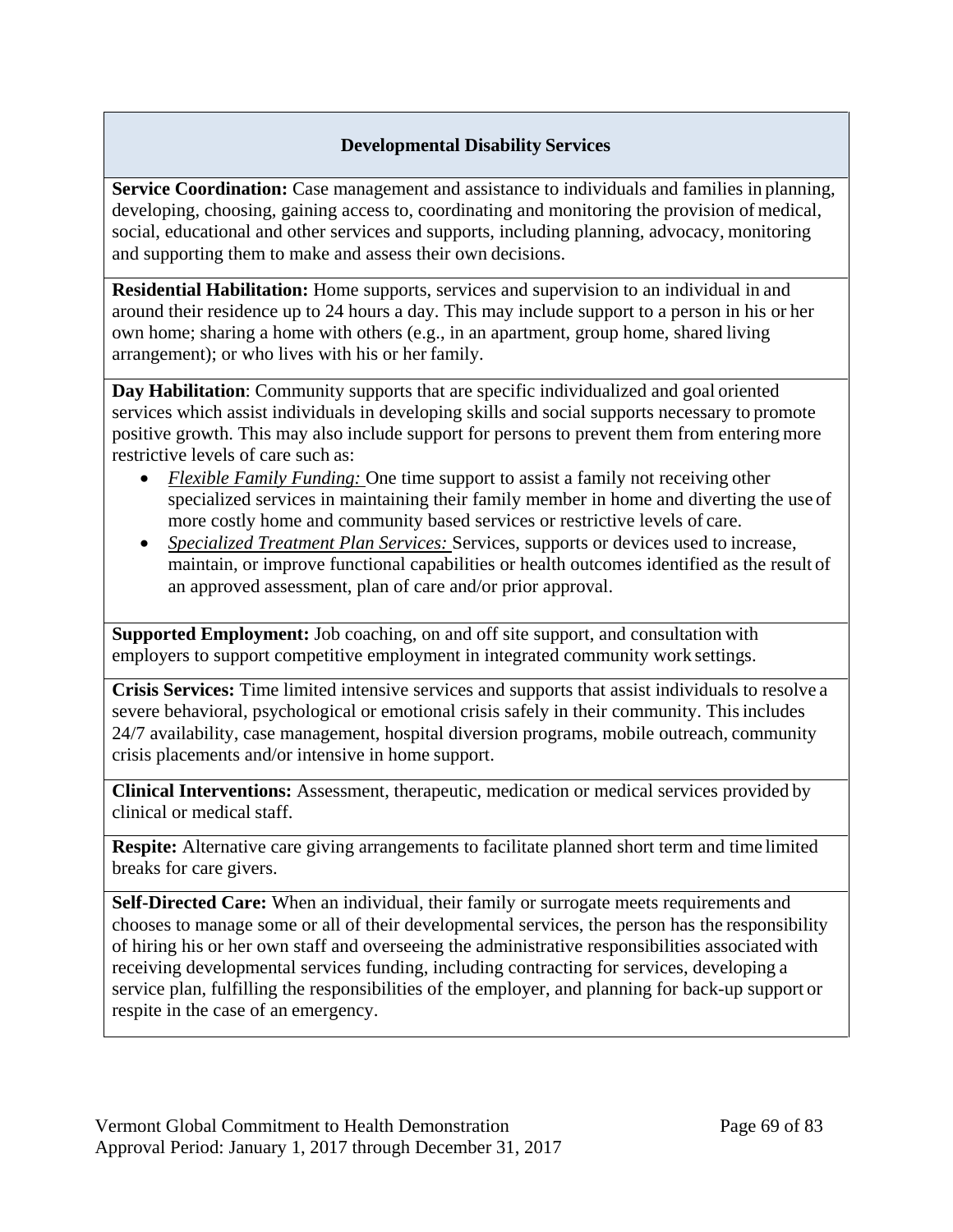#### **ATTACHMENT F Choices for Care Wait List Procedure Description**

#### **Choices for Care - Waiting List Procedures High Needs**

Active participants who meet the "High Needs" clinical criteria at reassessment will not be terminated from services as long as they continue to meet all other CFC eligibility criteria.

New CFC applicants who meet the "High Needs" clinical criteria may be placed on a waiting list if state funds are not available at the time of referral, using the following procedures:

- 1. If funds are not available at time of application, Department of Disabilities, Aging and Independent Living (DAIL) staff will complete a High Needs Wait List Score Sheet.
- 2. A score will be generated based on the individuals Activities of Daily Living (ADL), Cognition, Behavior, Medical Conditions/Treatments and Risk Factors.
- 3. DAIL staff will then place the individual on a waiting list in order of score.
- 4. DAIL staff will notify the individual in writing that they have been found clinically eligible for the High Needs Group and have been placed on a wait list. The case management agency that the applicant chose on the application will be in contact with them. Appeal rights will also be included in the notice.
- 5. DAIL staff will forward a copy of the CFC program application and Wait List Score Sheet to the Case Management (CM) agency indicated on the application. The application will not be sent if the CM agency assisted in completing the application.
- 6. The case manager/agency will make contact individuals on the "High Needs" wait list on a monthly basis to monitor if they have had a change in their health or functional needs and complete the High Needs Waiting List Monthly Follow-Up Sheet. The initial contact will occur no later than 14 days after receiving the referral.
- 7. If the individual has had a significant health or functional status change the case manager will contact DAIL staff. DAIL staff shall reassess for clinical eligibility determination and/or rescore for wait list. Agencies are encouraged to use the Triggers for High Needs Wait List Referral for Clinical Review as a guide to determine if another clinical assessment is warranted.
- 8. DAIL staff and providers will review the wait list with the CFC waiver team at monthly meetings.
- 9. Each case management agency designee (determined by the CM agency) will ensure that a copy of the follow-up sheet for all applicants on the High Needs wait list monitored by their agency and send to DAIL Waterbury by the 5th of each month.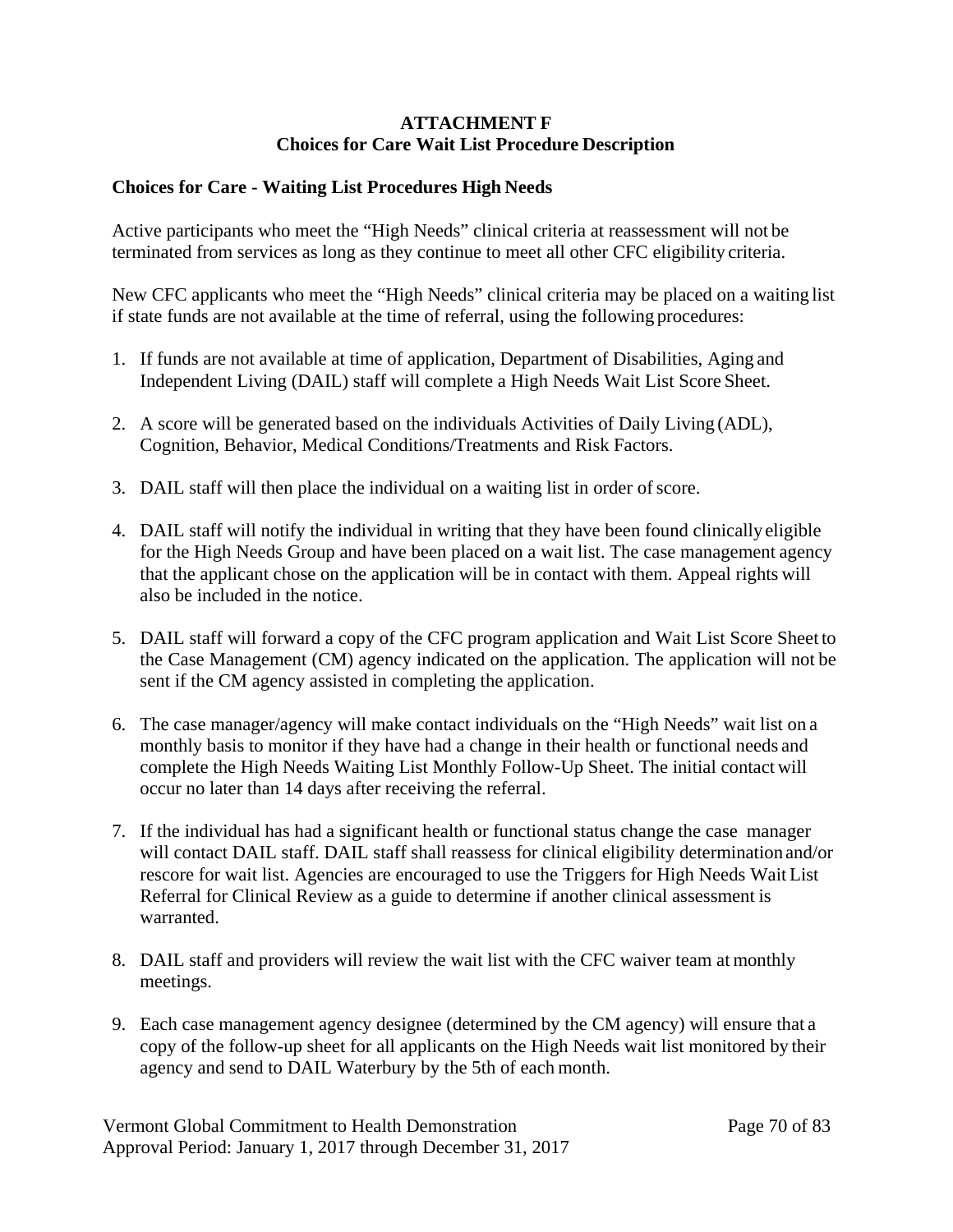- 10. DAIL staff will follow up with the CM agency if any High Needs WaitingList Monthly Follow-up Sheets are missing.
- 11. Applicants on a waiting list shall be admitted to the Choices for Care waiver as funds become available, according to procedures established by the Department and implemented by regional Choices for Care waiver teams. The Choices for Care waiver teams shall use professional judgment in managing admissions to the Choices for Care waiver, admitting individuals with the most pressing needs. The teams shall consider the following factors:
	- a. Unmet needs for ADL assistance;
	- b. Unmet needs for IADL assistance;
	- c. Behavioral symptoms;
	- d. Cognitive functioning;
	- e. Formal support services;
	- f. Informal supports;
	- g. Date of application;
	- h. Need for admission to or continued stay in a nursing facility;
	- i. Other risk factors, including evidence of emergency need; and
	- j. Priority score.

12. When funding is allocated to an individual, DAIL staff will notify the individual and continue the CFC application process.

#### **Choices for Care Moderate Needs Waiting List**

Moderate Needs applicants may be placed on a waiting list if funds are not available or capacity at Adult Day is not available at the time of application, using the following procedures:

- 1. If funding, or capacity at Adult Day, is not available at time of application, the case manager (CM) will notify the individual in writing and will send a copy of the notice and application to the requested Service Providers.
- 2. The Homemaker Agency or Adult Day provider (Moderate Needs Providers) will place the individual on their waiting list.
- 3. Applicants on Community Medicaid are considered first priority, then chronological order by date of application.
- 4. Participants who are already active on Moderate Needs and wish to add a second service will be put on the wait list according to their original Moderate Needs application date
- 5. The wait list should contain only those people who are still waiting for funding on the last day of the reporting month.
- 6. The wait list shall not contain the names of people who have an active Moderate Needs service authorization and are waiting for staffing or additional hours.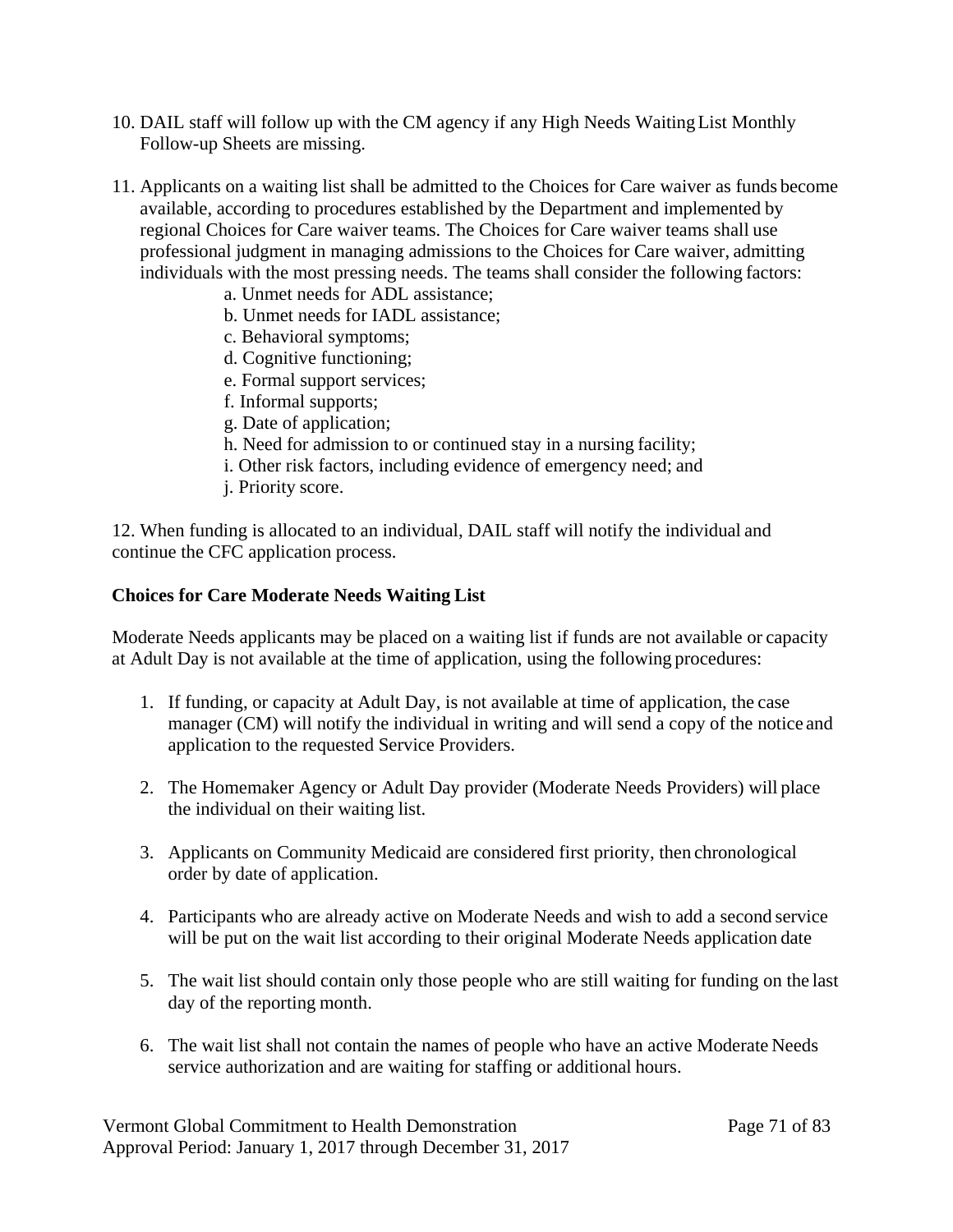- 7. The Moderate Needs Providers must forward a copy of the wait list to DAIL by the 15th of the month following the reporting month. *For example, the January report is due at DAIL by February 15th and must contain everyone waiting for funding as of January 31st.*
- 8. Providers who have no wait list must either send a blank wait list or send an email to DAIL by the 15th of the month stating they have no wait list.
- 9. When funding is allocated to an applicant the Moderate Needs Providers will indicate such date on the wait list and notify the Moderate Needs case manager.
- 10. The CM will notify the applicant when funding becomes available and continue the eligibility process. The CM shall put the date the applicant came off the wait list on the Moderate Needs application.
- 11. If the individual is already receiving other Moderate Needs services, the CM will complete a Moderate Needs Group Change Form and send to the Moderate Needs Coordinator. The Moderate Needs Coordinator will complete and send a new Service Authorization to the individual, case manager and provider(s).
- 12. The effective date of the service will be the date the individual was taken off the wait list or a later date as requested by the CM.
- 13. The DAIL Moderate Needs Coordinator will review the provider's wait list upon receiving a new Moderate Needs application to ensure that Medicaid applicants are served before non-Medicaid applicants.
- 14. Providers must assure that all people listed on their wait list are still waiting for funding to be served. This is accomplished contacting people on the wait list at least once every six months.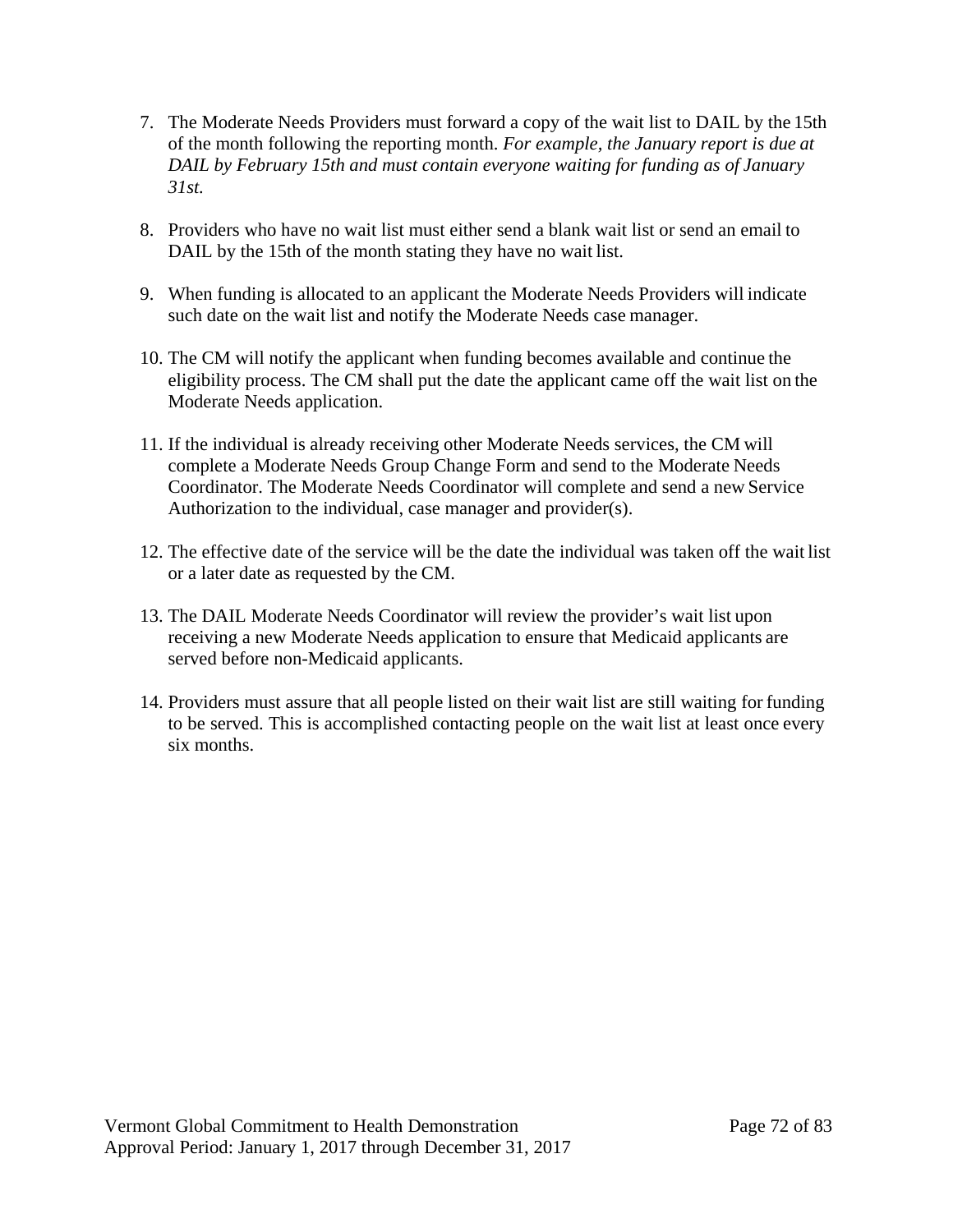### **ATTACHMENT G Premiums and Co-Payments for Demonstration Populations**

Premiums for children age 0 through age 18 in Population 1 are charged according to the following chart:

| Group                                                           | <b>Premiums</b>   |
|-----------------------------------------------------------------|-------------------|
| Children with income $> 195\%$ percent through 237% of the FPL  | \$15/month/family |
| Underinsured Children with income $>$ 237% through 312% FPL     | \$20/month/family |
| Uninsured Children with income $>$ 237% through 312% of the FPL | \$60/month/family |

| <b>Population</b>                                                                                                                                                                                                                                                     | <b>Premiums</b>                                                                                                      | <b>Co-Payments</b>                                                                                 | <b>State Program</b><br><b>Name</b>                                          |
|-----------------------------------------------------------------------------------------------------------------------------------------------------------------------------------------------------------------------------------------------------------------------|----------------------------------------------------------------------------------------------------------------------|----------------------------------------------------------------------------------------------------|------------------------------------------------------------------------------|
| <b>Demonstration Population 7:</b><br>Medicare beneficiaries with<br>income at or below 150 percent of<br>the FPL, who may be enrolled in<br>the Medicare Savings Program<br>(MSP) but are not otherwise<br>categorically eligible for full<br>benefits.              | Premiums not to<br>exceed the following:<br>0-150% FPL:<br>\$15/month/person                                         | Not to exceed<br>the nominal co-<br>payments<br>specified in the<br><b>Medicaid State</b><br>plan. | <b>VHAP</b><br>Pharmacy/<br>VPharm1                                          |
| <b>Demonstration Population 8:</b><br>Medicare beneficiaries with<br>income above 150 percent and up<br>to and including 225 percent of the<br>FPL, who may be enrolled in the<br>Medicare Savings Program (MSP),<br>but are not otherwise categorically<br>eligible. | Premiums not to<br>exceed the following:<br>151-175% FPL:<br>\$20/month/person<br>176-225% FPL:<br>\$50/month/person | Not to exceed<br>the nominal co-<br>payments<br>specified in the<br><b>Medicaid State</b><br>plan. | VScript/VPhar<br>m <sub>2</sub> or<br><b>VScript</b><br>Expanded/<br>VPharm3 |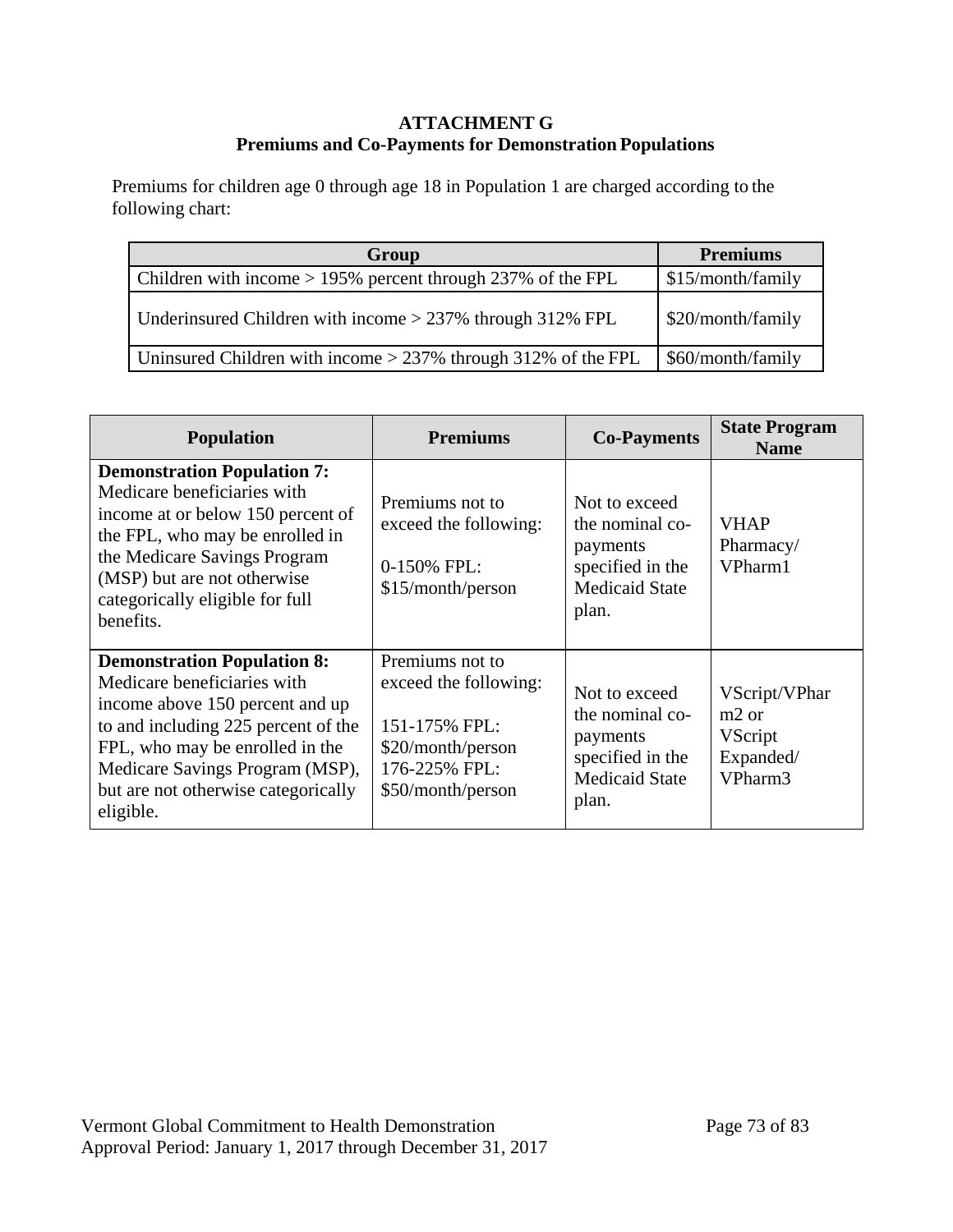# **ATTACHMENT H**

### **List of Approved Investments**

| No. | <b>Investment Name</b>                                                                |
|-----|---------------------------------------------------------------------------------------|
| 1.  | Residential Care for Youth/Substitute Care                                            |
| 2.  | Lund Home: IMD                                                                        |
| 3.  | <b>Institution for Mental Disease Services: DMH</b>                                   |
| 4.  | <b>Return House</b>                                                                   |
| 5.  | Northern Lights                                                                       |
| 6.  | Pathways to Housing                                                                   |
| 7.  | <b>Institution for Mental Disease Services: DVHA</b>                                  |
| 8.  | Vermont Information Technology LeadersHIT/HIE/HCR                                     |
| 9.  | Addison Helping Overcome Poverty's Effects (HOPE) (Challenges for Change)             |
| 10. | Vermont Physician Training                                                            |
| 11. | Non-state plan Related Education Fund Investments                                     |
| 12. | Mental Health Children's Community Services                                           |
| 13. | Acute Psychiatric Inpatient Services                                                  |
| 14. | St. Albans and United Counseling Service Transitional Housing (Challenges for Change) |
| 15. | Northeast Kingdom Community Action                                                    |
| 16. | <b>Mental Health CRT Community Support Services</b>                                   |
| 17. | <b>Recovery Centers</b>                                                               |
| 18. | <b>Patient Safety Net Services</b>                                                    |
| 19. | <b>Emergency Medical Services</b>                                                     |
| 20. | <b>Vermont Veterans Home</b>                                                          |
| 21. | Area Health Education Centers (AHEC)                                                  |
| 22. | <b>Emergency Support Fund</b>                                                         |
| 23. | Public Inebriate Program (Challenges for Change)                                      |
| 24. | <b>CHIP Vaccines</b>                                                                  |
| 25. | Physician/Dentist Loan Repayment Program                                              |
| 26. | <b>Strengthening Families</b>                                                         |
| 27. | Flexible Family/Respite Funding                                                       |
| 28. | <b>Special Payments for Treatment Plan Services</b>                                   |
| 29. | Emergency Mental Health for Children and Adults                                       |
| 30. | <b>Substance Use Disorder Treatment</b>                                               |
| 31. | <b>Health Laboratory</b>                                                              |
| 32. | <b>Health Professional Training</b>                                                   |
| 33. | Prevent Child Abuse Vermont: Shaken Baby                                              |
| 34. | Prevent Child Abuse Vermont: Nurturing Parent                                         |
| 35. | <b>Building Bright Futures</b>                                                        |
| 36. | <b>Agriculture Public Health Initiatives</b>                                          |
| 37. | <b>WIC Coverage</b>                                                                   |
| 38. | <b>Fluoride Treatment</b>                                                             |
| 39. | <b>Health Research and Statistics</b>                                                 |
| 40. | Epidemiology                                                                          |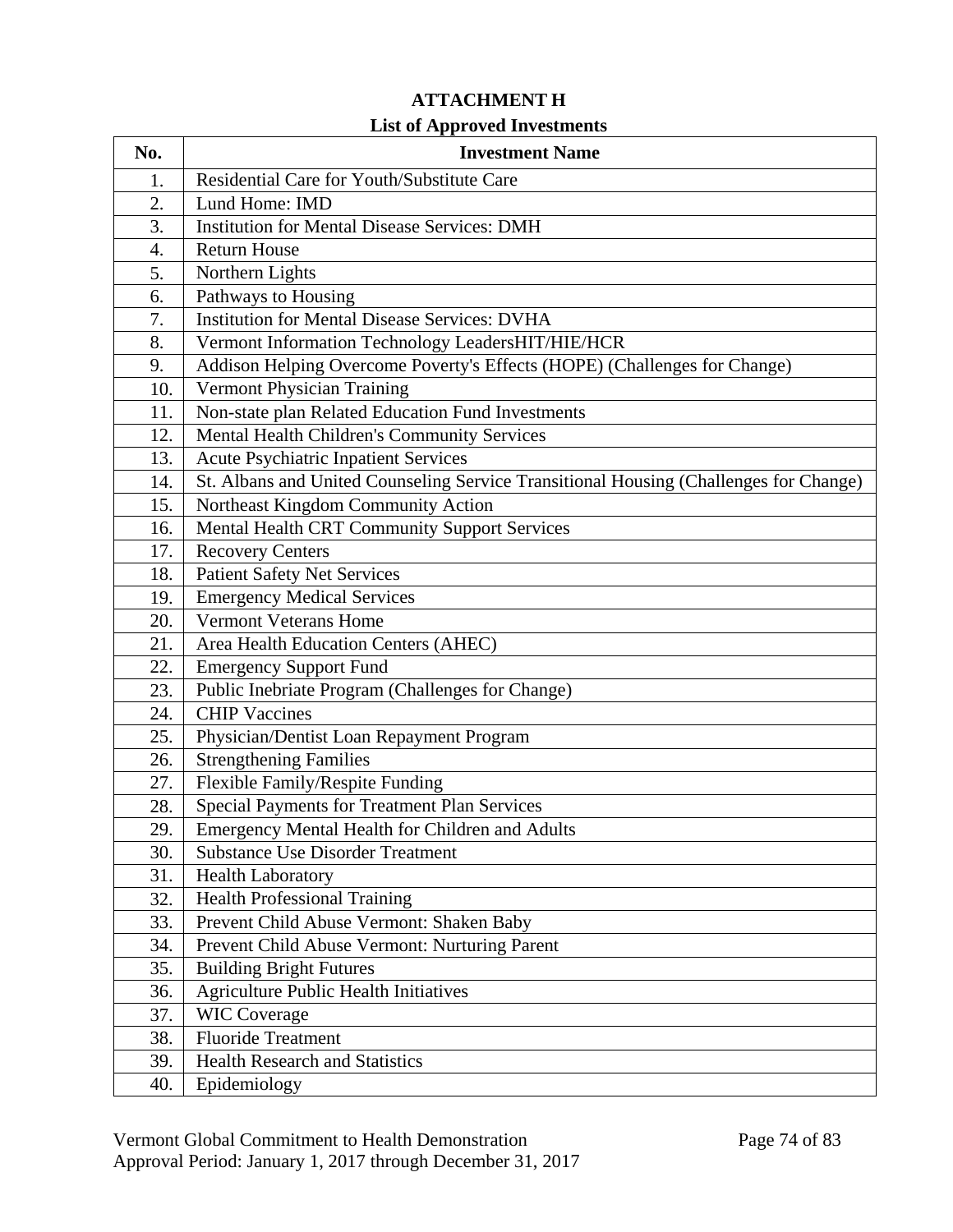| No. | <b>Investment Name</b>                                      |
|-----|-------------------------------------------------------------|
| 41. | United Ways 2-1-1                                           |
| 42. | Quality Review of Home Health Agencies                      |
| 43. | Support and Services at Home (SASH)                         |
| 44. | Vermont Blueprint for Health                                |
| 45. | Green Mountain Care Board                                   |
| 46. | Immunization                                                |
| 47. | Patient Safety - Adverse Events                             |
| 48. | Poison Control                                              |
| 49. | Healthy Homes and Lead Poisoning Prevention Program         |
| 50. | Tobacco Cessation: Community Coalitions                     |
| 51. | Vermont Blueprint for Health                                |
| 52. | Buy-In                                                      |
| 53. | <b>HIV Drug Coverage</b>                                    |
| 54. | Designated Agency Underinsured Services                     |
| 55. | <b>Medical Services</b>                                     |
| 56. | Aid to the Aged, Blind and Disabled CCL Level III           |
| 57. | Aid to the Aged, Blind and Disabled Res Care Level III      |
| 58. | Aid to the Aged, Blind and Disabled Res Care Level IV       |
| 59. | <b>Essential Person Program</b>                             |
| 60. | <b>GA Medical Expenses</b>                                  |
| 61. | Therapeutic Child Care                                      |
| 62. | Lamoille Valley Community Justice Project                   |
| 63. | Mobility Training/Other Services.-Elderly Visually Impaired |
| 64. | DS Special Payments for Medical Services                    |
| 65. | Seriously Functionally Impaired: DAIL                       |
| 66. | MH Outpatient Services for Adults                           |
| 67. | Respite Services for Youth with SED and their Families      |
| 68. | Seriously Functionally Impaired: DMH                        |
| 69. | Intensive Substance Abuse Program (ISAP)                    |
| 70. | <b>Intensive Domestic Violence Program</b>                  |
| 71. | <b>Community Rehabilitative Care</b>                        |
| 72. | <b>Family Supports</b>                                      |
| 73. | <b>Renal Disease</b>                                        |
| 74. | <b>TB Medical Services</b>                                  |
| 75. | <b>Family Planning</b>                                      |
| 76. | <b>Statewide Tobacco Cessation</b>                          |
| 77. | Home Sharing                                                |
| 78. | Self-Neglect Initiative                                     |
| 79. | <b>Mental Health Consumer Support Programs</b>              |
| 80. | <b>Intensive Sexual Abuse Program</b>                       |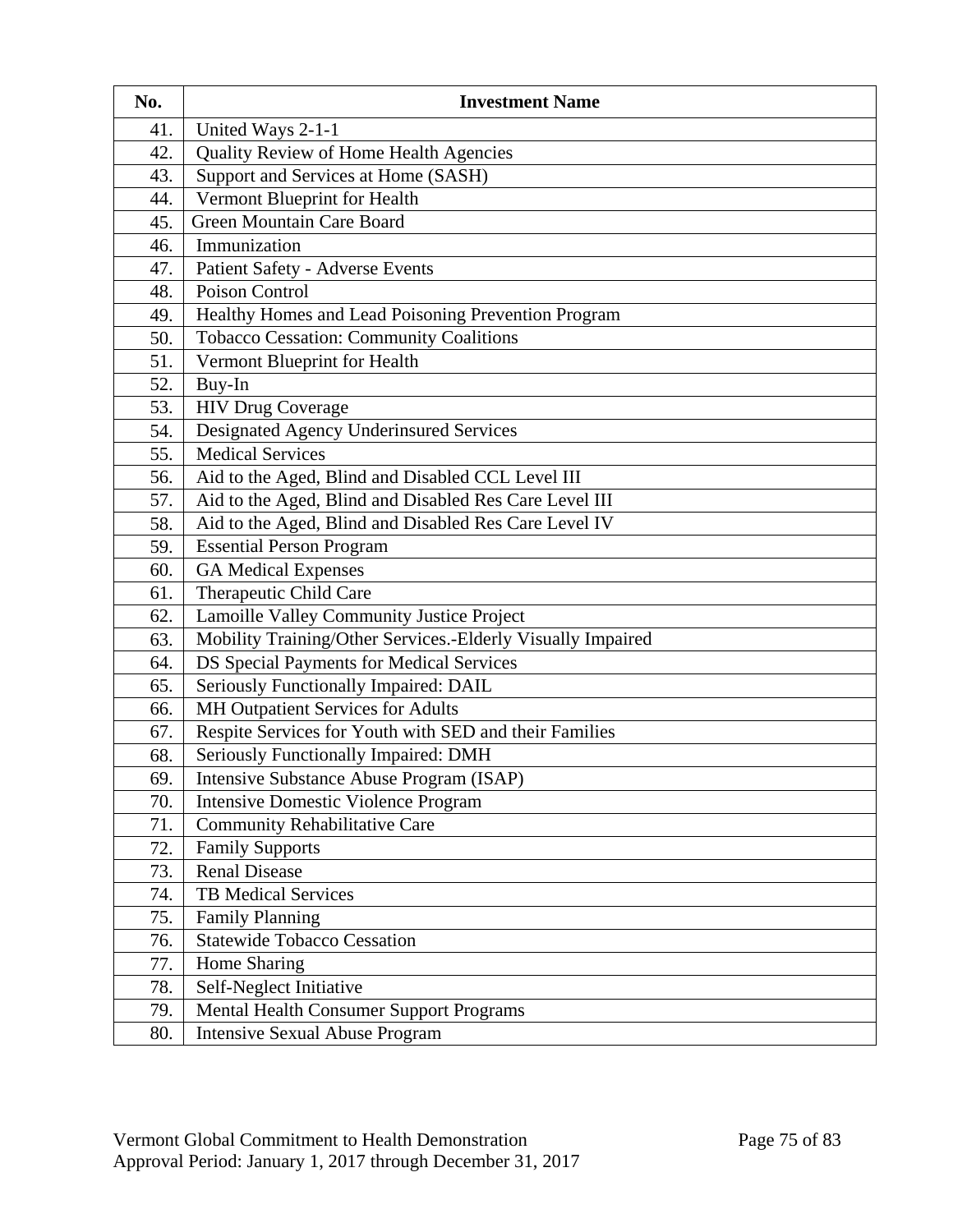## **ATTACHMENT I**

### **Menu of Approvable Delivery System Investments**

As described in STC 83, Vermont has a unique investment authority under the Global Commitment to Health demonstration to spend up to annual limits on expenditures for the following purposes:

- a) Reduce the rate of uninsured and/or underinsured in Vermont;
- b) Increase the access to quality health care by uninsured, underinsured, and Medicaid beneficiaries;
- c) Provide public health approaches and other innovative programs to improve the health outcomes, health status and quality of life for uninsured, underinsured and Medicaid-eligible individuals in Vermont; and
- d) Encourage the formation and maintenance of public-private partnerships in health care, including initiatives to support and improve the health care delivery system.

CMS is making funding available under the above investment structure for the state to assist the Accountable Care Organization (ACO) and providers in one-time, developmental start-up funding, as defined in STC 83. STC 84 establishes that Vermont shall notify CMS of delivery system-related investments that fall within the following categories. For investments that do not fall within the categories below, Vermont must follow the notification and CMS review procedures as described in STC 85.

### Delivery System Related Investment Categories

The goal of the delivery system-related investments is to support implementation of Vermont's All Payer Accountable Care Organization (ACO) model.

- Category #1 projects consists of funding to Accountable Care Organization(s). Funding under category #1 is limited to development costs only.
- Category #2 projects consist of funding to providers.

Vermont may select time-limited, start-up delivery system investments in demonstration year (DY) 1 through 4 of the extension period and maintenance investments in DY 5 of the extension period. These are time-limited investments that are expected to phase down and be completed at the end of five years. There may not be start-up investments in DY 5 of the extension period.

A project plan is required for each project and shall include an explanation of how the project will provide a return on investment over the demonstration extension period and how the project could be sustainably funded through the ACO over the five-year demonstration. The state must include metrics for all projects and the metrics are required for all years that the project receives funding.

### **Category #1:** *Accountable Care Organization (ACO) Infrastructure Improvement Program*

Project funding under category #1 is limited to development costs only. Category #1 projects are only allowed from demonstration year 1 through demonstration year 3 of the extension period. The state must submit a project plan to CMS at the time the state notifies CMS of the proposed project that includes a phasedown of demonstration funding no later than DY 5 of the extension period.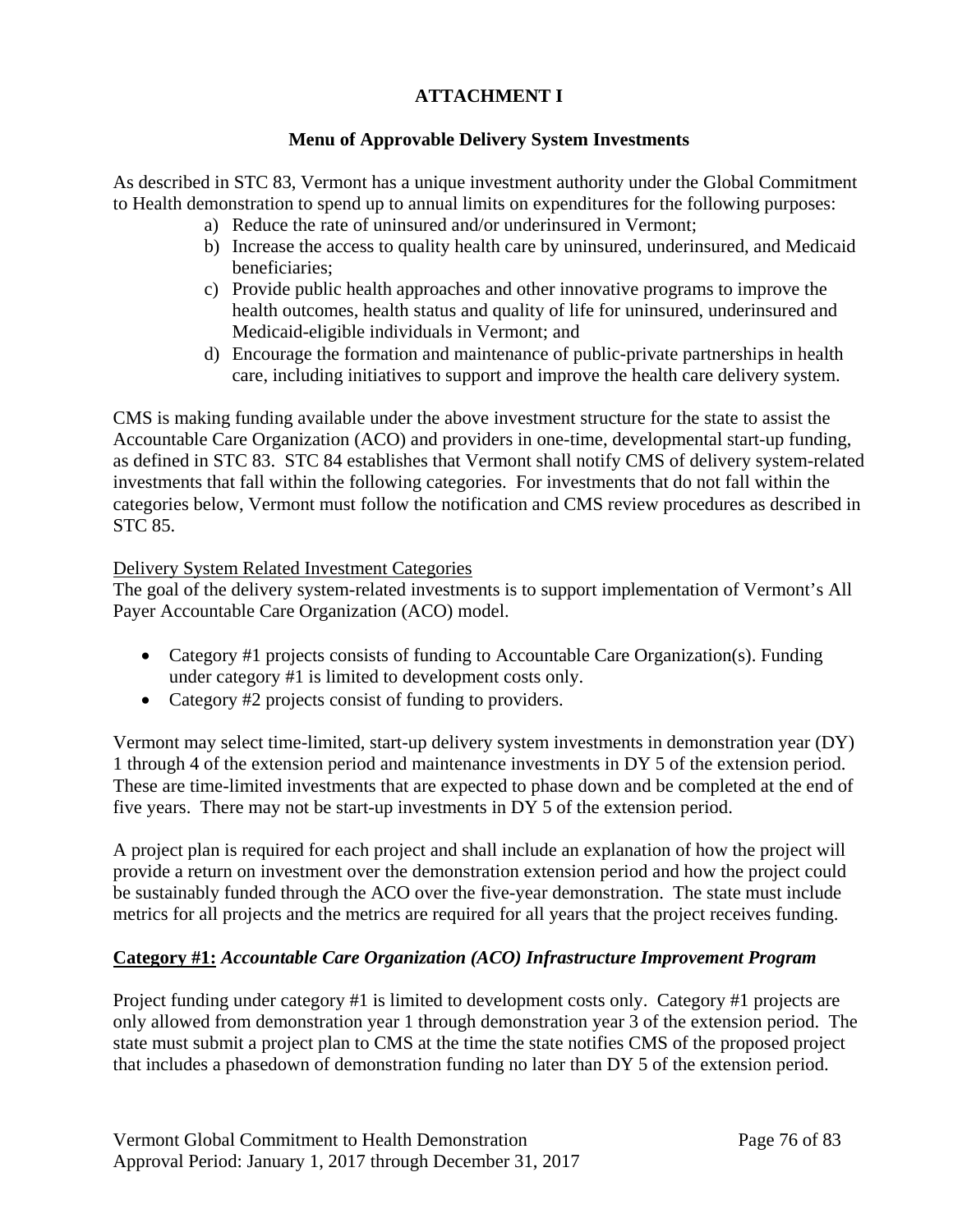Eligibility: To be eligible to receive any funding under category #1, the ACO must meet the following criteria:

- Once the Green Mountain Care Board full certification and budget review process is implemented (expected by January 1, 2018), meet the state certification standards set by the Green Mountain Care Board under Vermont Act 113 (2016);
- Sign an agreement with the state consistent with the state's All Payer Model Accountable Care Organization agreement with the Centers for Medicare & Medicaid Services; and
- Sign an agreement with at least one other payer consistent with the state's All Payer Model Accountable Care Organization agreement.

Objectives: The ACO must submit a project plan to the state that describes how the funding would help the ACO achieve one or more of the following objectives:

- Develop governance, skills, and capacity to perform under a Medicaid risk-based contract designed to be an integrated part of an all payer approach;
- Manage enrollees' care across Medicaid providers in a manner consistent with unified processes across payers; and
- Successfully operate without decreased access or quality under population-level spending targets set to prospectively provide affordable per-person spending to the payers, programs and employers covering Vermont residents.

Metrics: Project metrics may include, but are not limited to:

- ACO quality measures included in the contract between DVHA and the ACO;
- Improvement in the ACO quality measures included in the contract between DVHA and the ACO; and
- Increase in the number of community providers participating in the ACO network and level of access to Medicaid enrollees.

Eligible Project Categories: Projects may fall under one or more of the categories of projects identified below in category  $#1(a)$  through category  $#1(b)(4)$ .

*Category #1(a). Quality and Health Management Measurement Improvement Projects***:** The purpose of these projects is to provide funding for quality and health improvement information development and dissemination for participating providers of the ACO. Projects under this category must include one or more of the following:

- Learning collaboratives for provider communities to share best practices for using data to support health improvement for Medicaid beneficiaries;
- Technical assistance to providers in setting quality improvement targets for their specific panel of Medicaid patients in order to meet the ACO quality measures or to support the measures in the APM agreement; and
- Technical assistance in testing payment models which reward communities (and their providers across the continuum of care and services) who demonstrate high quality and/or improvement by working together.

Project metrics may include, but are not limited to:

• Yearly participation targets for learning collaboratives which demonstrate greater participation by number or type of provider;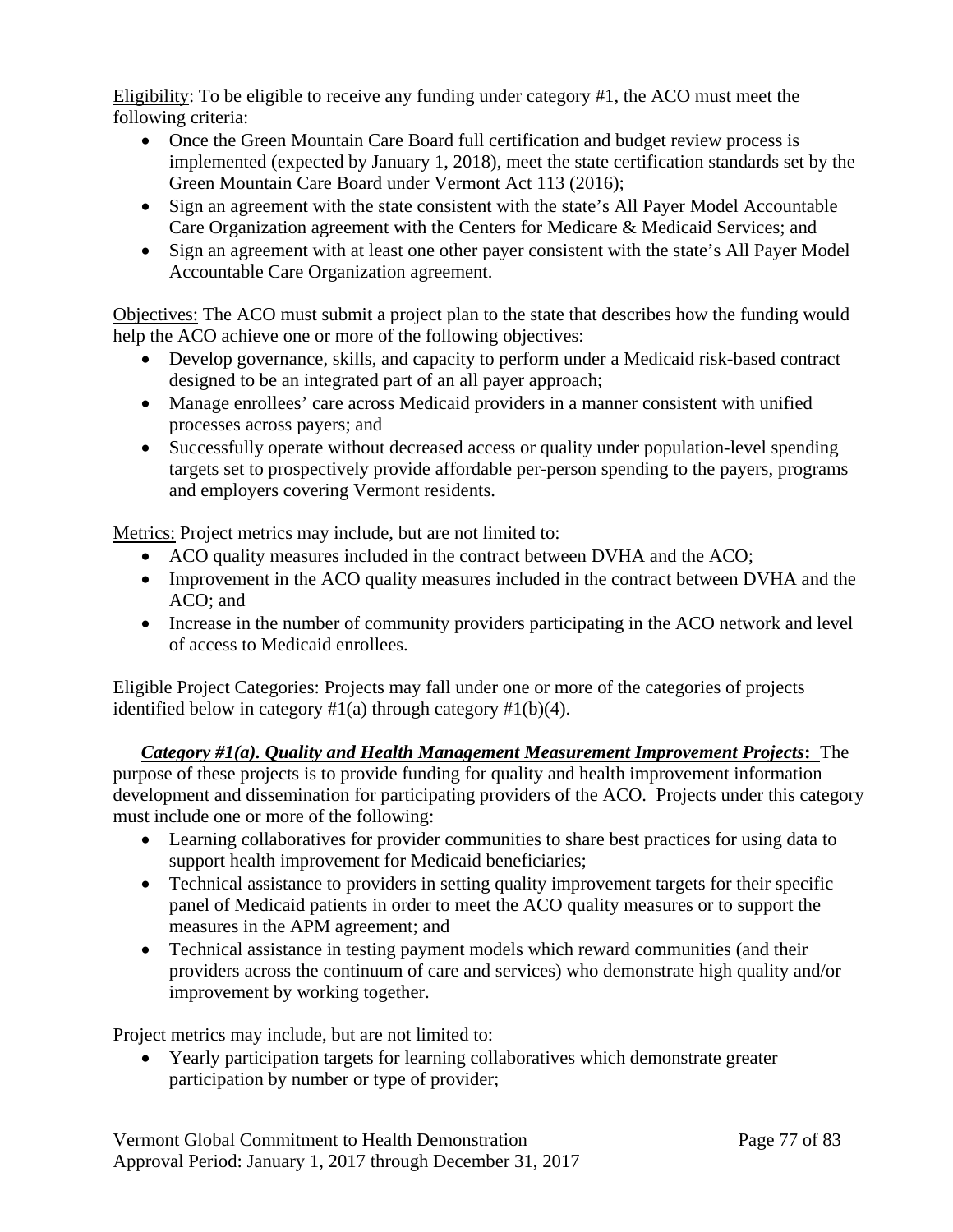- Ouality improvement in one or more of the ACO quality measures [\(http://dvha.vermont.gov/administration/vermont-medicaid-shared-savings-progam](http://dvha.vermont.gov/administration/vermont-medicaid-shared-savings-progam-vmssp)[vmssp\)](http://dvha.vermont.gov/administration/vermont-medicaid-shared-savings-progam-vmssp);and
- Number of ACO communities who achieve high overall results across a full measure scorecard, or targets identified in the state's Quality Improvement Plan [\(http://dvha.vermont.gov/global-commitment-to-health/1vt-gc-cqs-september-15-2015-cms](http://dvha.vermont.gov/global-commitment-to-health/1vt-gc-cqs-september-15-2015-cms-submission.pdf)[submission.pdf\)](http://dvha.vermont.gov/global-commitment-to-health/1vt-gc-cqs-september-15-2015-cms-submission.pdf).

## *Category #1(b): Community-Based Population Health Projects:*

The goal of this category of projects is to improve the integration of care for Medicaid beneficiaries by improving relationships between Medicaid's community providers and local hospitals. Projects must be designed, at the local/regional level, to promote integration across all types of care and service providers and targeted to the overall goals, including measures agreed to by the state in the All-Payer ACO Model Agreement or in the state's Quality Improvement Plan. The APM measures include:

- Reducing deaths of Vermont residents related to drug overdose;
- Reducing the number of deaths due to suicide;
- Not increase the prevalence of COPD, diabetes and hypertension for Vermont residents;
- Increasing the level and consistency in screening, access, and follow-up for mental health and substance abuse issues; and
- Ensuring most Vermonters have a usual primary care physician.

Projects must include one or more of the types of projects described in category #1(b)(1) through  $#1(b)(4)$ .

### **Category #1(b)(1) Primary and Secondary Prevention Development** projects, including:

- Expanding disease-specific programs to slow or reverse existing disease state and related co-morbidities at the community or local level;
- Building a statewide, community-focused health and wellness program; and
- Tailoring existing prevention programs to specific characteristics of Medicaid beneficiaries, the uninsured or the underinsured.

Metrics may include, but are not limited to: 1) disease-specific improvement targets, 2) an increase of prevention activities in a specific community, and/or 3) number of participants engaged.

**Category #1(b)(2) Community-Based Provider Capacity** projects to build integration between essential community providers, such as those who provide mental health, substance use disorder, developmental services, and long term services and supports, and ACO, to ensure communitybased providers have the capacity to participate in quality improvement and health management projects with the ACO, and to ensure that Medicaid community providers are able to participate in the other ACO projects funded by investments.

Metrics include, but are not limited to: 1) an increase in the number of participating communitybased providers in the ACO's network or in specific ACO projects.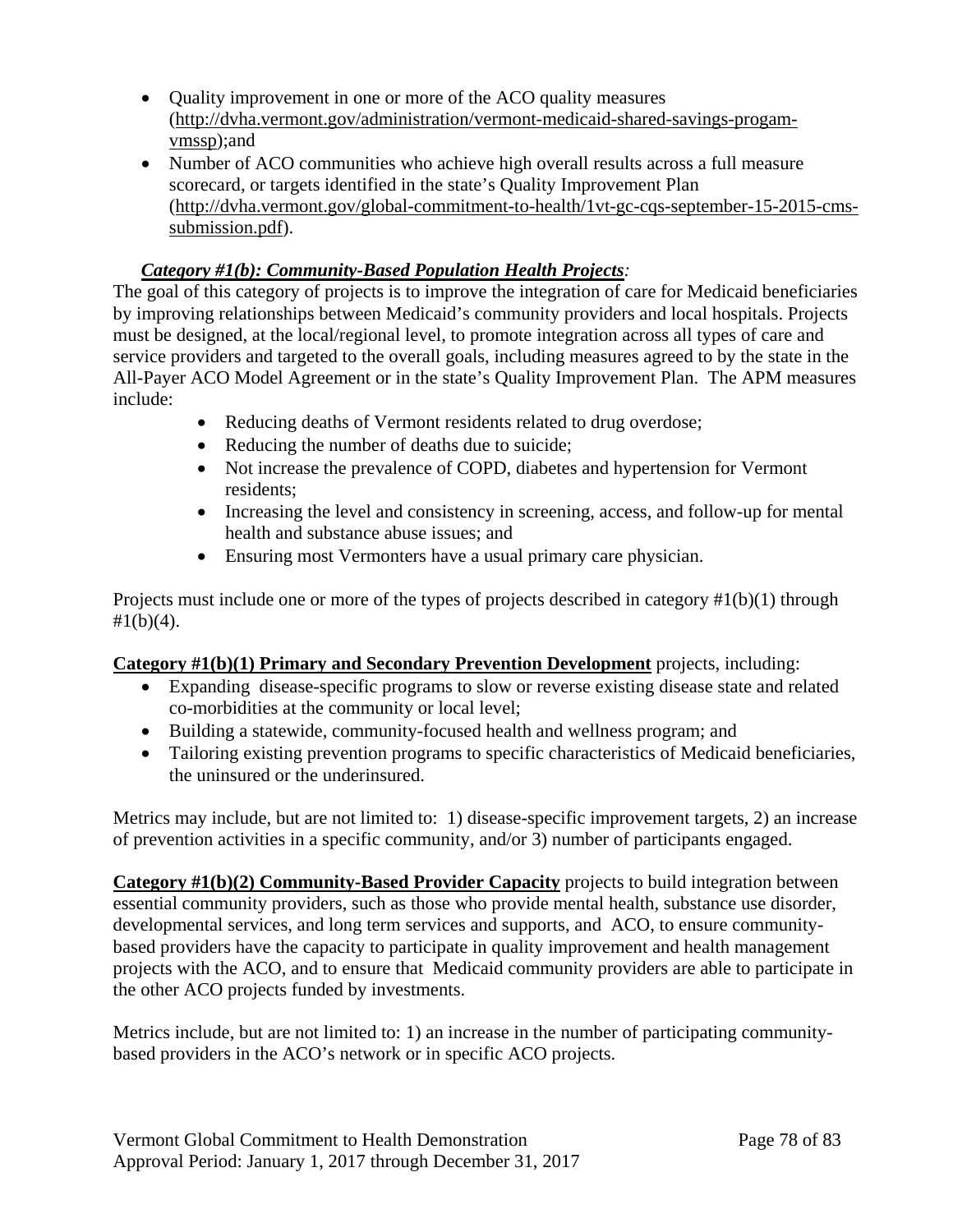**Category #1(b)(3) Socio-Economic Risk and Mitigation** projects to develop a screening profile for socio-economic, environmental, and behavior risks for low income Vermonters that builds on the Screening, Brief Intervention Referral to Treatment (SBIRT) program. These projects will ensure that individuals' unique needs and challenges are incorporated in care planning and that coordination is expanded beyond medical providers and Medicaid community providers. The purpose is to develop projects promoting a whole-person approach to care that takes into consideration the socio-economic needs of specific individuals.

Metrics may include, but are not limited to: 1) the number of individuals with unique care plans that include addressing socio-economic needs or 2) the number of providers who have integrated the tool into their work flow or electronic medical record.

**Category #1(b)(4) Advanced Community Care Coordination** projects would organize and expand upon current care management programs to create an efficient and effective approach, eliminating duplication in this arena. The project would include development of capacity to identify individuals needing supplemental coordination and management through risk scoring and other methods. This will involve codifying more standardized levels of care coordination, and developing programs and plans to best deliver the services based on existing capacity and community approaches. For example, projects would develop formats for shared care plans for complex (high risk scoring) patients and enhancement of existing community-based care management programs where necessary to meet the population health measures.

Metrics include, but are not limited to: 1) patients under active management, 2) percentage of patients engaged out of those who meet the criteria, and 3) the utilization and quality outcomes for patients under the more coordinated and advanced coordinated care management system.

# *Category #2: Medicaid Community Provider Integration Program ("Medicaid Pathway")*

**Goal:** The goal of these projects is to assist Vermont's Medicaid community-based service providers to be able to manage population health for Medicaid beneficiaries and be able to participate in the All Payer model, including being able to accept value-based and risk-based payments.

**Target:** The following providers will propose projects under this category: Medicaid communitybased providers, including designated mental health, disability support, substance use disorder providers and long term services and support providers.

Metrics include, but are not limited to: 1) targets identified in the Agency's comprehensive quality strategy, 2) the ACO measures included in the Medicaid contract, or 3) the APM measures included in the APM agreement with CMS.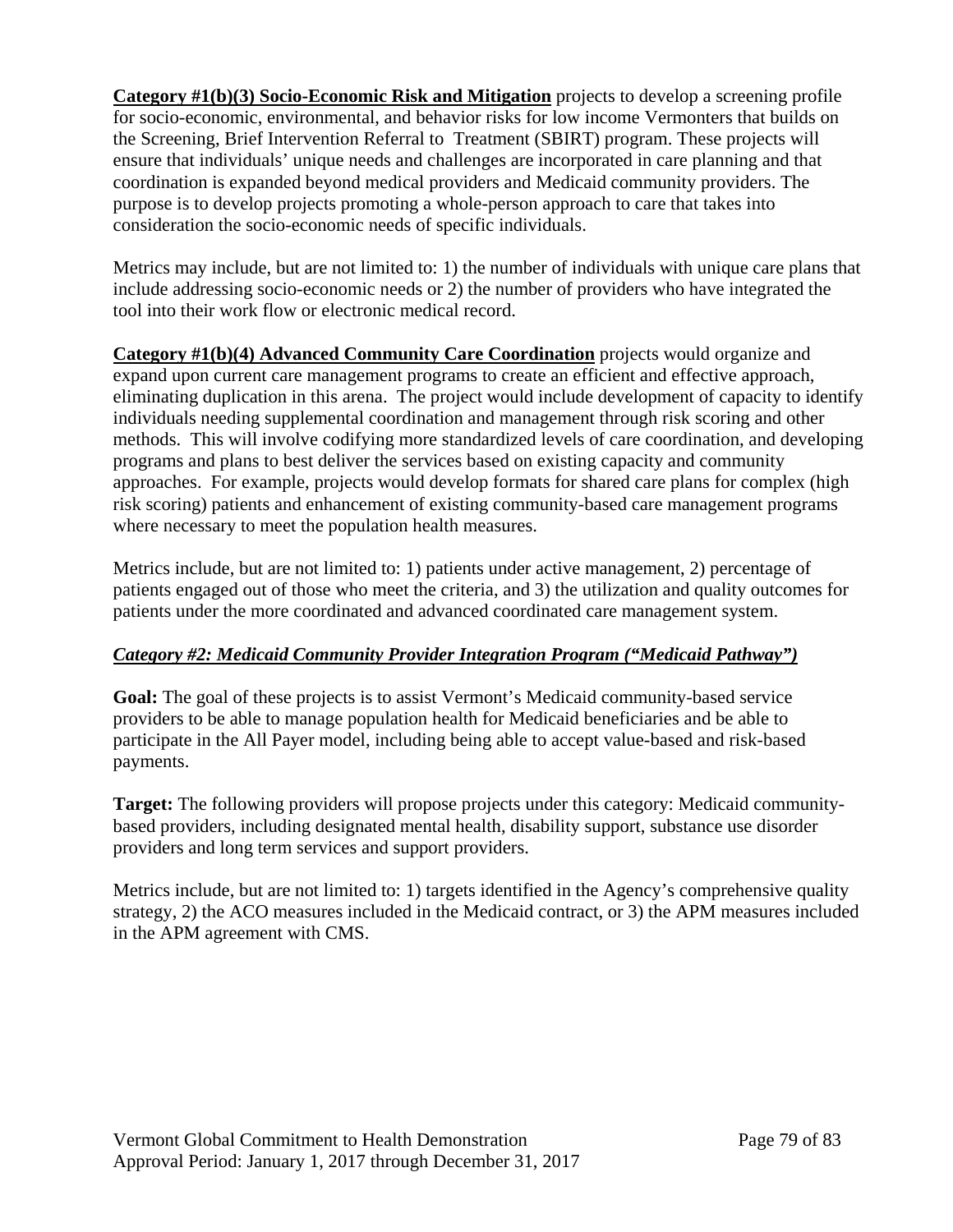### **ATTACHMENT J Investment Application Template**

During the extension negotiations, CMS reviewed the current 80 investments. For each new investment, the state must submit the following information to CMS as described in STC 84.

| <b>Date</b>                                                                                 |                                                                                                                  |  |
|---------------------------------------------------------------------------------------------|------------------------------------------------------------------------------------------------------------------|--|
| <b>Investment</b>                                                                           |                                                                                                                  |  |
| <b>Title</b>                                                                                |                                                                                                                  |  |
| <b>Estimated</b>                                                                            |                                                                                                                  |  |
| <b>Amount</b>                                                                               |                                                                                                                  |  |
| <b>Time Period</b>                                                                          |                                                                                                                  |  |
| <b>Department</b>                                                                           |                                                                                                                  |  |
| Category                                                                                    |                                                                                                                  |  |
|                                                                                             | <b>Project Objective (Must be time-limited)</b>                                                                  |  |
|                                                                                             |                                                                                                                  |  |
|                                                                                             | <b>Project Description, including Phasedown Strategy</b>                                                         |  |
|                                                                                             |                                                                                                                  |  |
| <b>Project Outcomes</b>                                                                     |                                                                                                                  |  |
|                                                                                             |                                                                                                                  |  |
|                                                                                             | <b>Project Specific Measurements (include measures and targets for each measure)</b>                             |  |
|                                                                                             |                                                                                                                  |  |
|                                                                                             |                                                                                                                  |  |
|                                                                                             |                                                                                                                  |  |
|                                                                                             | How does the state ensure there is no duplication of federal funding?                                            |  |
|                                                                                             |                                                                                                                  |  |
|                                                                                             |                                                                                                                  |  |
| Source of non-federal share                                                                 |                                                                                                                  |  |
|                                                                                             |                                                                                                                  |  |
|                                                                                             | How does the project provide a return on investment?                                                             |  |
|                                                                                             |                                                                                                                  |  |
|                                                                                             |                                                                                                                  |  |
|                                                                                             |                                                                                                                  |  |
|                                                                                             | How does the state ensure that the investment does not include any activities listed in STC                      |  |
|                                                                                             | #82 (Investment Approval Process)?                                                                               |  |
|                                                                                             | <b>Performance Monitoring Plan</b>                                                                               |  |
|                                                                                             |                                                                                                                  |  |
|                                                                                             |                                                                                                                  |  |
|                                                                                             |                                                                                                                  |  |
|                                                                                             | The state assures that in reporting cost, the state and providers must adhere to 45 CFR §75                      |  |
| Uniform Administration Requirements, Cost Principles, and Audit Requirements for Health and |                                                                                                                  |  |
|                                                                                             | Human Services (HHS) Awards and 42 CFR §413 Principles of Reasonable Cost                                        |  |
|                                                                                             | Reimbursement. Pursuant to $45 \text{ CFR } \frac{2}{3}$ 75.302(a) the state must have proper fiscal control and |  |
|                                                                                             | accounting procedures in place to permit the tracing of funds to a level of expenditures adequate                |  |
|                                                                                             | to establish that such funds have not been used in violation of applicable statutes. Costs must be               |  |
|                                                                                             | supported by adequate source documentation.                                                                      |  |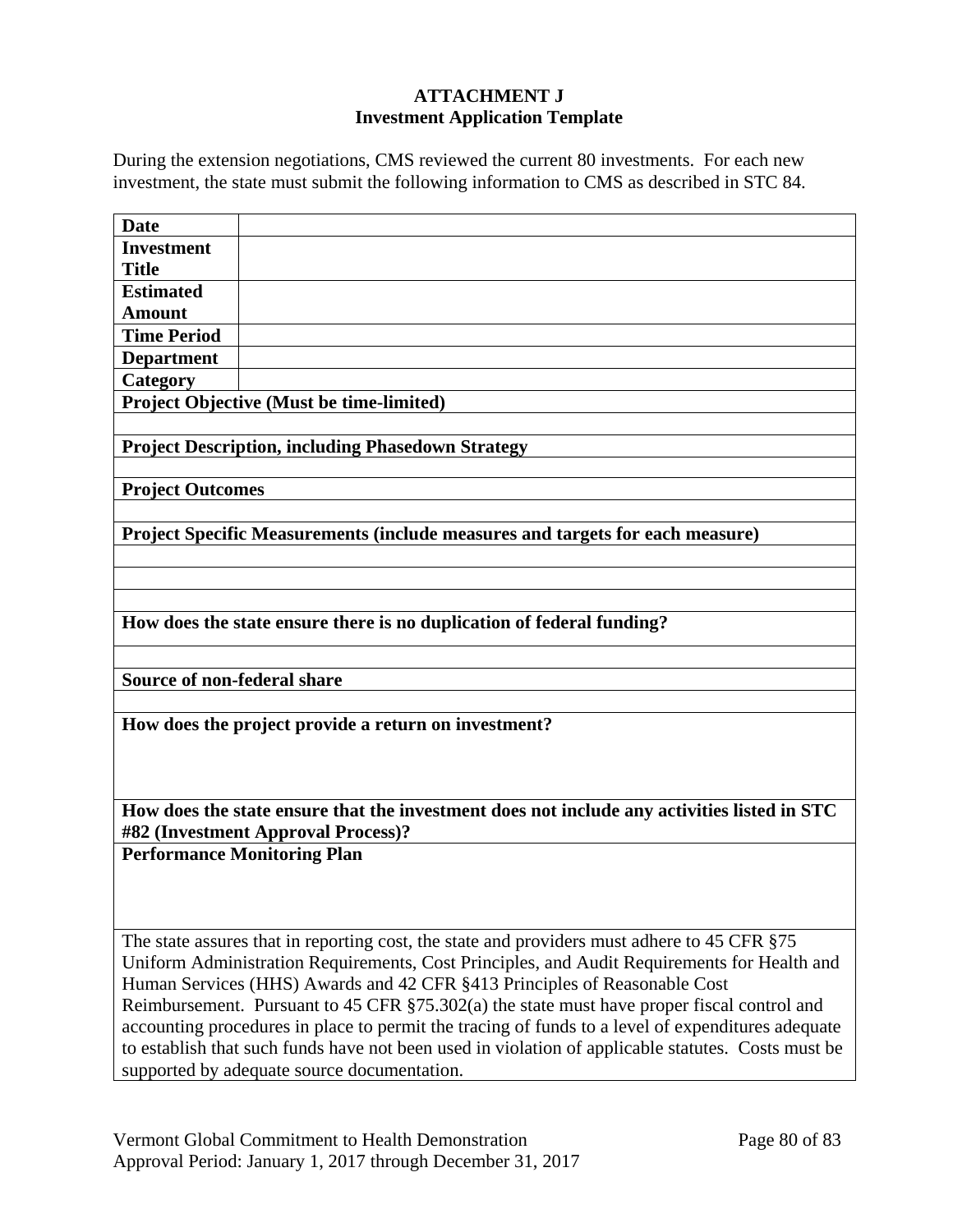### **ATTACHMENT K Evaluation Design [RESERVED]**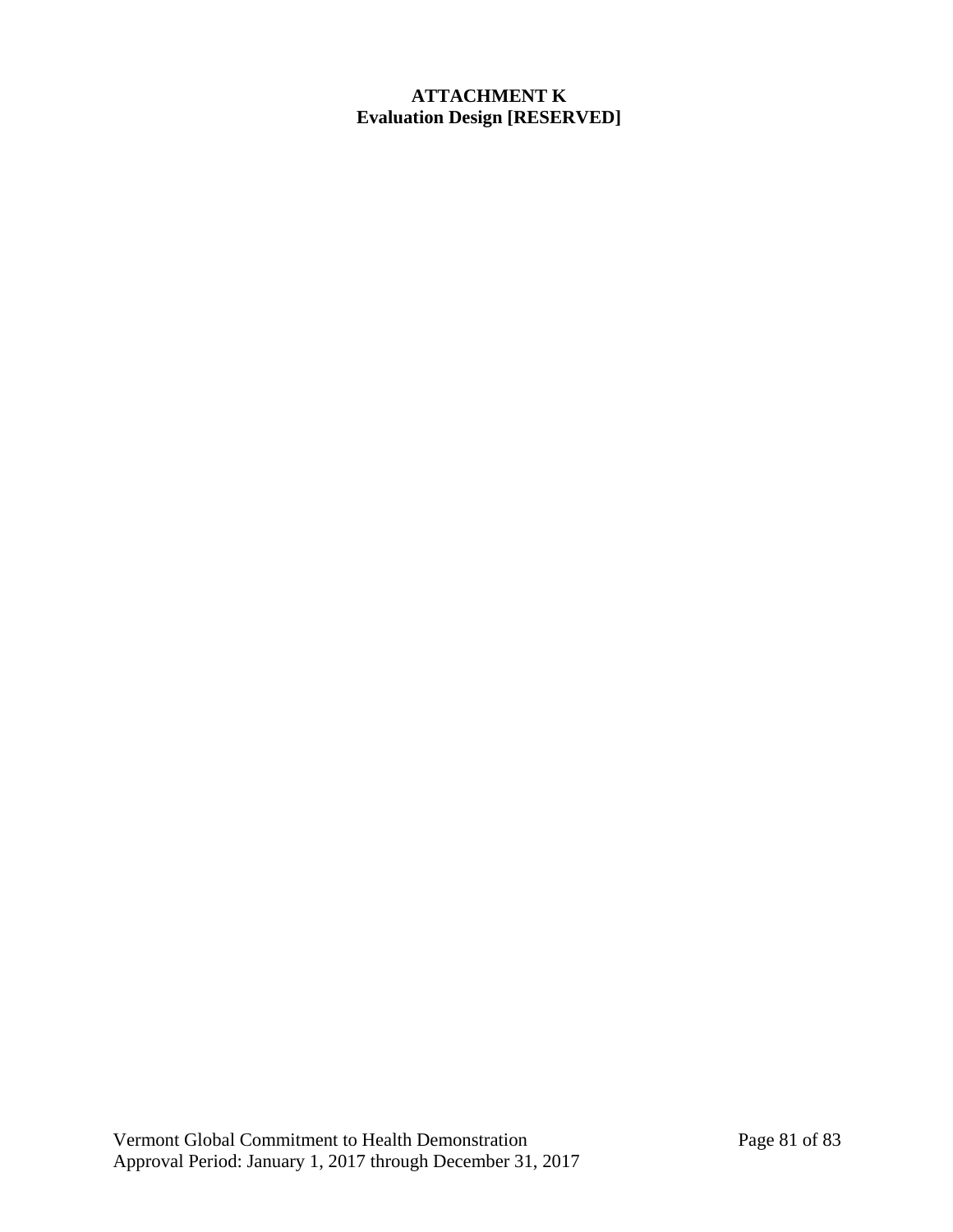### **ATTACHMENT L DSHP Claiming Protocol [RESERVED]**